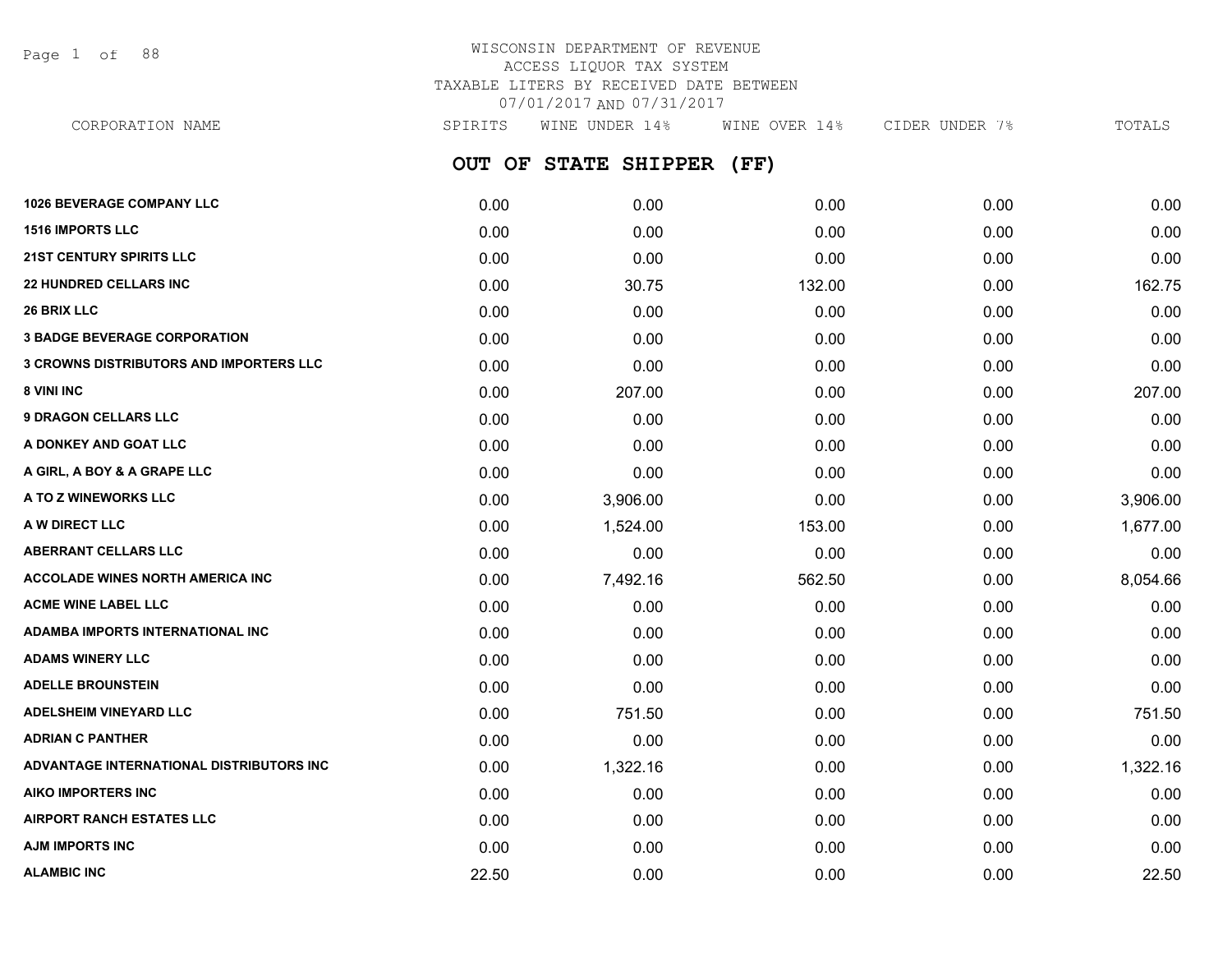Page 2 of 88

| CORPORATION NAME                       | SPIRITS  | WINE UNDER 14% | WINE OVER 14% | CIDER UNDER 7% | TOTALS    |
|----------------------------------------|----------|----------------|---------------|----------------|-----------|
| ALEJANDRO BULGHERONI ESTATE LLC        | 0.00     | 0.00           | 0.00          | 0.00           | 0.00      |
| <b>ALEXANDRIA NICOLE CELLARS LLC</b>   | 0.00     | 0.00           | 0.00          | 0.00           | 0.00      |
| ALFRED G PALMATEER JR                  | 0.00     | 0.00           | 0.00          | 0.00           | 0.00      |
| ALLIED IMPORTERS USA LTD               | 0.00     | 171.00         | 0.00          | 0.00           | 171.00    |
| <b>ALLORO VINEYARD INC</b>             | 0.00     | 126.00         | 0.00          | 0.00           | 126.00    |
| <b>ALLTECH'S BEVERAGE DIVISION LLC</b> | 99.00    | 0.00           | 0.00          | 0.00           | 99.00     |
| <b>ALPHA &amp; OMEGA WINERY LLC</b>    | 0.00     | 0.00           | 0.00          | 0.00           | 0.00      |
| ALPHA MARKETING NETWORK INC            | 0.00     | 0.00           | 0.00          | 0.00           | 0.00      |
| <b>ALTAMAR BRANDS LLC</b>              | 0.00     | 0.00           | 0.00          | 0.00           | 0.00      |
| <b>ALTAMURA WINERY INC</b>             | 0.00     | 0.00           | 0.00          | 0.00           | 0.00      |
| <b>AMAVI CELLARS LLC</b>               | 0.00     | 0.00           | 0.00          | 0.00           | 0.00      |
| <b>AMBRABEV LLC</b>                    | 630.00   | 0.00           | 0.00          | 0.00           | 630.00    |
| <b>AMERICAN BEVERAGE CORP</b>          | 0.00     | 49,831.00      | 0.00          | 0.00           | 49,831.00 |
| <b>AMERICAN ESTATES WINES INC</b>      | 0.00     | 517.50         | 0.00          | 0.00           | 517.50    |
| AMERICAN NORTHWEST DISTRIBUTORS INC    | 0.00     | 0.00           | 0.00          | 0.00           | 0.00      |
| AMERICAN VINTAGE BEVERAGE INC.         | 5,670.00 | 0.00           | 0.00          | 0.00           | 5,670.00  |
| <b>AMERICAN VINTNERS LLC</b>           | 0.00     | 63.00          | 837.00        | 0.00           | 900.00    |
| <b>AMERICAN WINE TRADE INC</b>         | 0.00     | 1,890.00       | 18.00         | 0.00           | 1,908.00  |
| <b>AMICUS CELLARS LLC</b>              | 0.00     | 3,276.00       | 0.00          | 0.00           | 3,276.00  |
| <b>AMIR PEAY</b>                       | 0.00     | 0.00           | 0.00          | 0.00           | 0.00      |
| <b>AMUSE BOUCHE LLC</b>                | 0.00     | 0.00           | 0.00          | 0.00           | 0.00      |
| <b>ANCHOR DISTILLING COMPANY LLC</b>   | 2,041.50 | 9.00           | 0.00          | 0.00           | 2,050.50  |
| <b>ANCIEN WINES INC</b>                | 0.00     | 0.00           | 0.00          | 0.00           | 0.00      |
| <b>ANCIENT PEAK INC</b>                | 0.00     | 0.00           | 0.00          | 0.00           | 0.00      |
| <b>ANDERS-LANE ARTISAN WINES LP</b>    | 0.00     | 0.00           | 0.00          | 0.00           | 0.00      |
| ANDERSONS CONN VALLEY WINERY INC       | 0.00     | 0.00           | 0.00          | 0.00           | 0.00      |
| <b>ANDIS WINES LLC</b>                 | 0.00     | 0.00           | 0.00          | 0.00           | 0.00      |
| <b>ANDREW T BECKSTOFFER</b>            | 0.00     | 0.00           | 0.00          | 0.00           | 0.00      |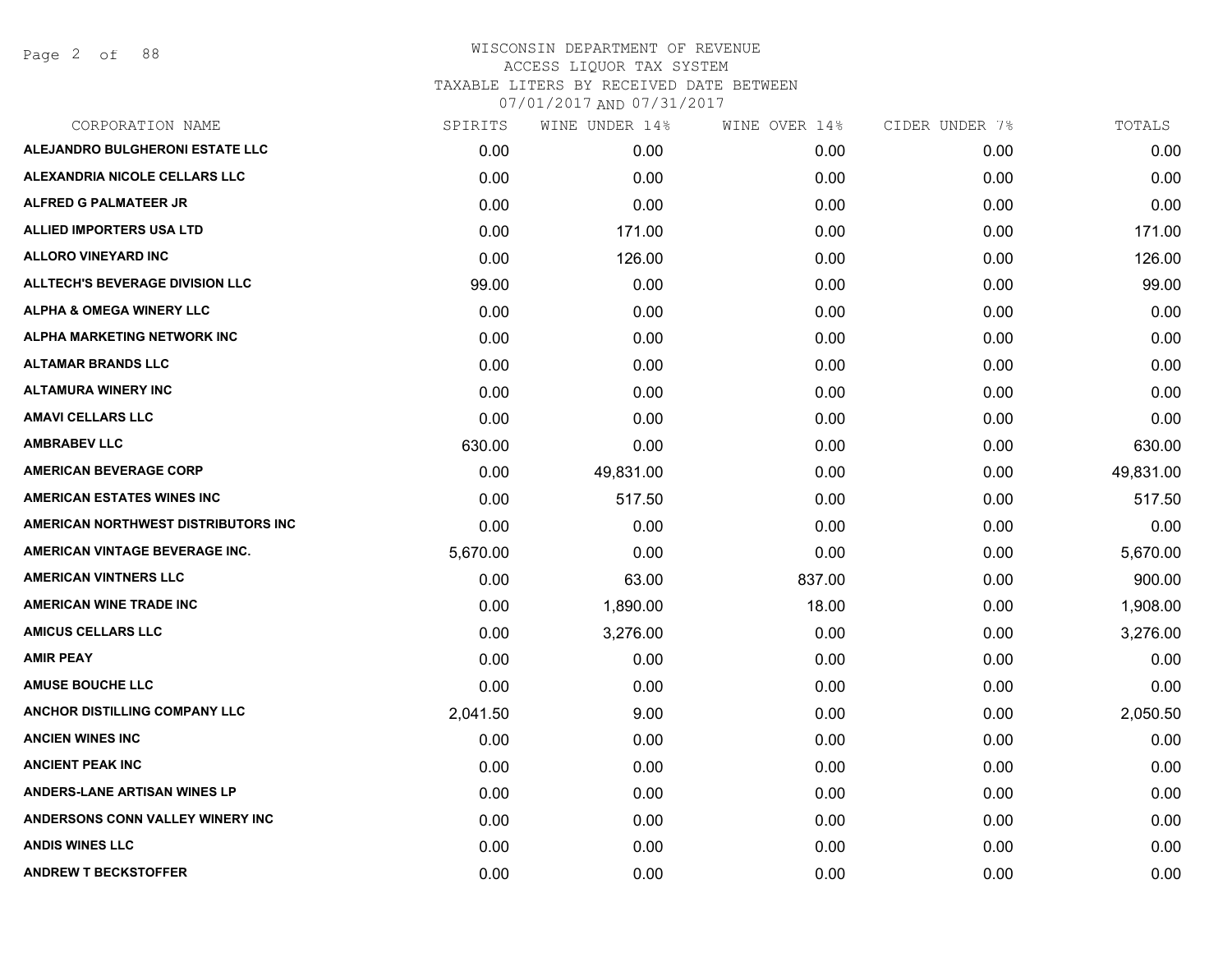Page 3 of 88

| SPIRITS  | WINE UNDER 14% | WINE OVER 14% | CIDER UNDER 7% | TOTALS    |
|----------|----------------|---------------|----------------|-----------|
| 0.00     | 0.00           | 0.00          | 0.00           | 0.00      |
| 0.00     | 0.00           | 0.00          | 45,877.44      | 45,877.44 |
| 0.00     | 0.00           | 126.00        | 0.00           | 126.00    |
| 0.00     | 36.00          | 90.00         | 0.00           | 126.00    |
| 0.00     | 0.00           | 126.00        | 0.00           | 126.00    |
| 0.00     | 0.00           | 0.00          | 0.00           | 0.00      |
| 0.00     | 0.00           | 0.00          | 0.00           | 0.00      |
| 756.00   | 0.00           | 0.00          | 0.00           | 756.00    |
| 0.00     | 0.00           | 0.00          | 0.00           | 0.00      |
| 0.00     | 0.00           | 0.00          | 0.00           | 0.00      |
| 0.00     | 126.00         | 0.00          | 0.00           | 126.00    |
| 0.00     | 0.00           | 0.00          | 0.00           | 0.00      |
| 0.00     | 0.00           | 0.00          | 0.00           | 0.00      |
| 0.00     | 1,934.00       | 0.00          | 0.00           | 1,934.00  |
| 0.00     | 0.00           | 0.00          | 0.00           | 0.00      |
| 0.00     | 0.00           | 0.00          | 2,893.58       | 2,893.58  |
| 0.00     | 0.00           | 0.00          | 0.00           | 0.00      |
| 0.00     | 0.00           | 0.00          | 0.00           | 0.00      |
| 0.00     | 0.00           | 0.00          | 0.00           | 0.00      |
| 27.00    | 0.00           | 0.00          | 20.00          | 47.00     |
| 0.00     | 0.00           | 0.00          | 0.00           | 0.00      |
| 0.00     | 1,053.00       | 0.00          | 0.00           | 1,053.00  |
| 2,657.36 | 0.00           | 0.00          | 0.00           | 2,657.36  |
| 0.00     | 945.00         | 0.00          | 0.00           | 945.00    |
| 0.00     | 0.00           | 0.00          | 0.00           | 0.00      |
| 0.00     | 49.93          | 83.22         | 0.00           | 133.15    |
| 3,543.15 | 0.00           | 0.00          | 0.00           | 3,543.15  |
| 0.00     | 0.00           | 0.00          | 0.00           | 0.00      |
|          |                |               |                |           |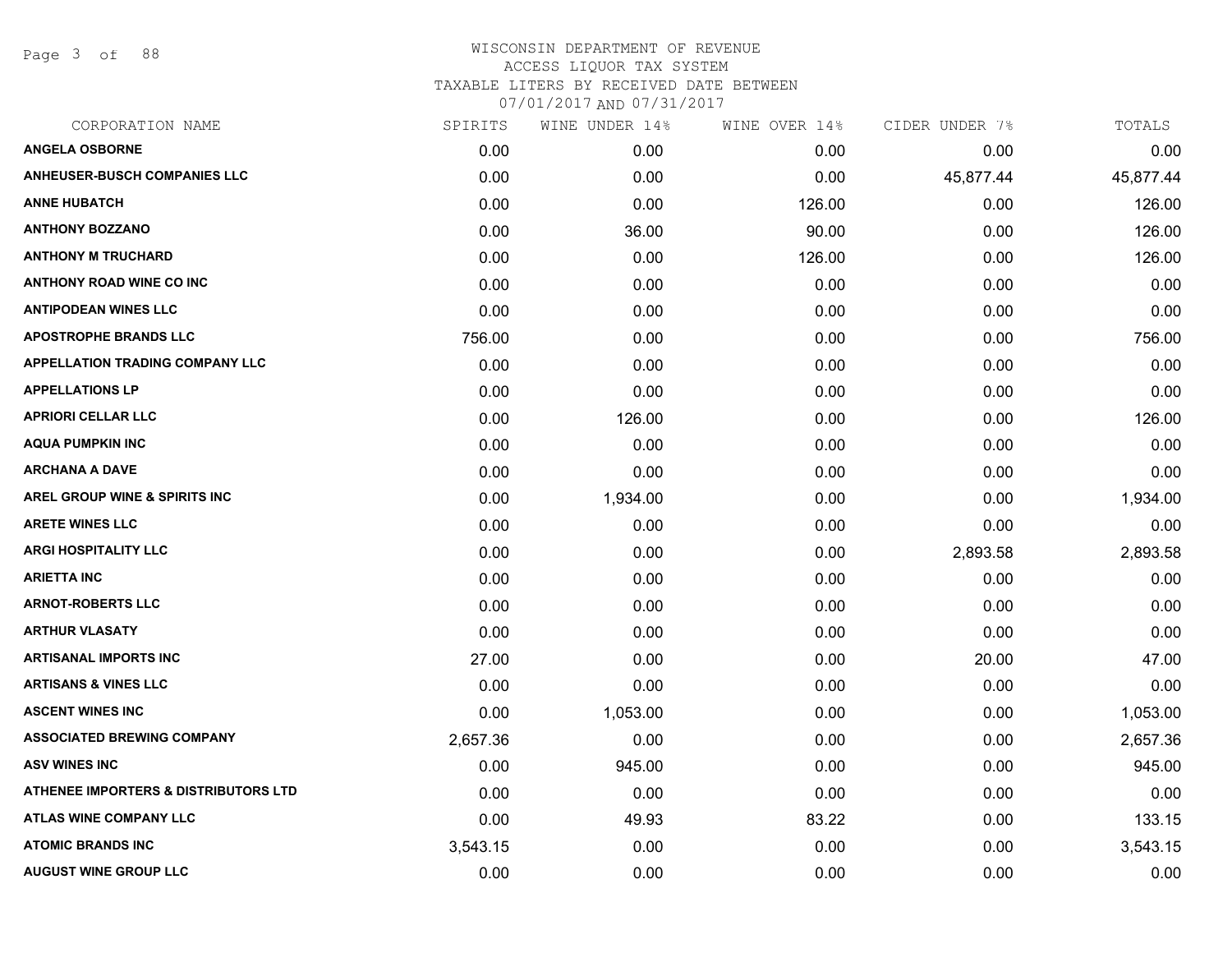Page 4 of 88

## WISCONSIN DEPARTMENT OF REVENUE ACCESS LIQUOR TAX SYSTEM TAXABLE LITERS BY RECEIVED DATE BETWEEN

| CORPORATION NAME                           | SPIRITS    | WINE UNDER 14% | WINE OVER 14% | CIDER UNDER 7% | TOTALS     |
|--------------------------------------------|------------|----------------|---------------|----------------|------------|
| <b>AUSTRAL WINES LLC</b>                   | 0.00       | 0.00           | 0.00          | 0.00           | 0.00       |
| <b>AV BRANDS INC</b>                       | 0.00       | 1,530.00       | 1,183.50      | 0.00           | 2,713.50   |
| AVV WINERY CO LLC                          | 0.00       | 162.00         | 985.50        | 0.00           | 1,147.50   |
| <b>AXIOS INC</b>                           | 0.00       | 0.00           | 0.00          | 0.00           | 0.00       |
| <b>B &amp; I OVERSEAS TRADING INC</b>      | 0.00       | 0.00           | 0.00          | 0.00           | 0.00       |
| <b>B UNITED INTERNATIONAL INC</b>          | 0.00       | 21.03          | 302.03        | 0.00           | 323.06     |
| <b>B. NEKTAR LLC</b>                       | 0.00       | 839.41         | 0.00          | 1,928.07       | 2,767.48   |
| <b>BACARDI USA INC</b>                     | 117,711.60 | 116.86         | 3,378.00      | 0.00           | 121,206.46 |
| <b>BACCHUS TECHNOLOGIES LLC</b>            | 0.00       | 1,629.00       | 112.00        | 0.00           | 1,741.00   |
| <b>BACIO DIVINO CELLARS LLC</b>            | 0.00       | 0.00           | 0.00          | 0.00           | 0.00       |
| <b>BADGER MOUNTAIN INC</b>                 | 0.00       | 206.99         | 0.00          | 0.00           | 206.99     |
| <b>BALCONES DISTILLING LLC</b>             | 0.00       | 0.00           | 0.00          | 0.00           | 0.00       |
| <b>BANFI PRODUCTS CORPORATION</b>          | 13.50      | 3,005.66       | 54.00         | 0.00           | 3,073.16   |
| <b>BANSHEE WINES LLC</b>                   | 0.00       | 1,278.00       | 699.00        | 0.00           | 1,977.00   |
| <b>BANVILLE &amp; JONES WINE MERCHANTS</b> | 0.00       | 855.00         | 0.00          | 0.00           | 855.00     |
| <b>BANZAI BEVERAGE CORPORATION</b>         | 0.00       | 0.00           | 0.00          | 0.00           | 0.00       |
| <b>BARGETTOS SANTA CRUZ WINERY INC</b>     | 0.00       | 0.00           | 0.00          | 0.00           | 0.00       |
| <b>BARLOW VINEYARDS LLC</b>                | 0.00       | 0.00           | 0.00          | 0.00           | 0.00       |
| <b>BARNARD GRIFFIN INC</b>                 | 0.00       | 0.00           | 0.00          | 0.00           | 0.00       |
| <b>BARNETT VINEYARDS LP</b>                | 0.00       | 0.00           | 0.00          | 0.00           | 0.00       |
| BATTAGLIA DISTRIBUTING CORP INC            | 0.00       | 0.00           | 0.00          | 0.00           | 0.00       |
| <b>BAUM WINE IMPORTS INC</b>               | 9.00       | 4,077.62       | 305.25        | 0.00           | 4,391.87   |
| <b>BE SAFE WINE IMPORTS LLC</b>            | 0.00       | 0.00           | 0.00          | 0.00           | 0.00       |
| <b>BEATBOX BEVERAGES LLC</b>               | 0.00       | 0.00           | 0.00          | 0.00           | 0.00       |
| <b>BEATBOX BEVERAGES LLC</b>               | 0.00       | 0.00           | 0.00          | 0.00           | 0.00       |
| <b>BEAUX FRERES LLC</b>                    | 0.00       | 0.00           | 0.00          | 0.00           | 0.00       |
| <b>BEDROCK WINE COMPANY LP</b>             | 0.00       | 133.14         | 145.03        | 0.00           | 278.17     |
| <b>BENDISTILLERY INC</b>                   | 0.00       | 0.00           | 0.00          | 0.00           | 0.00       |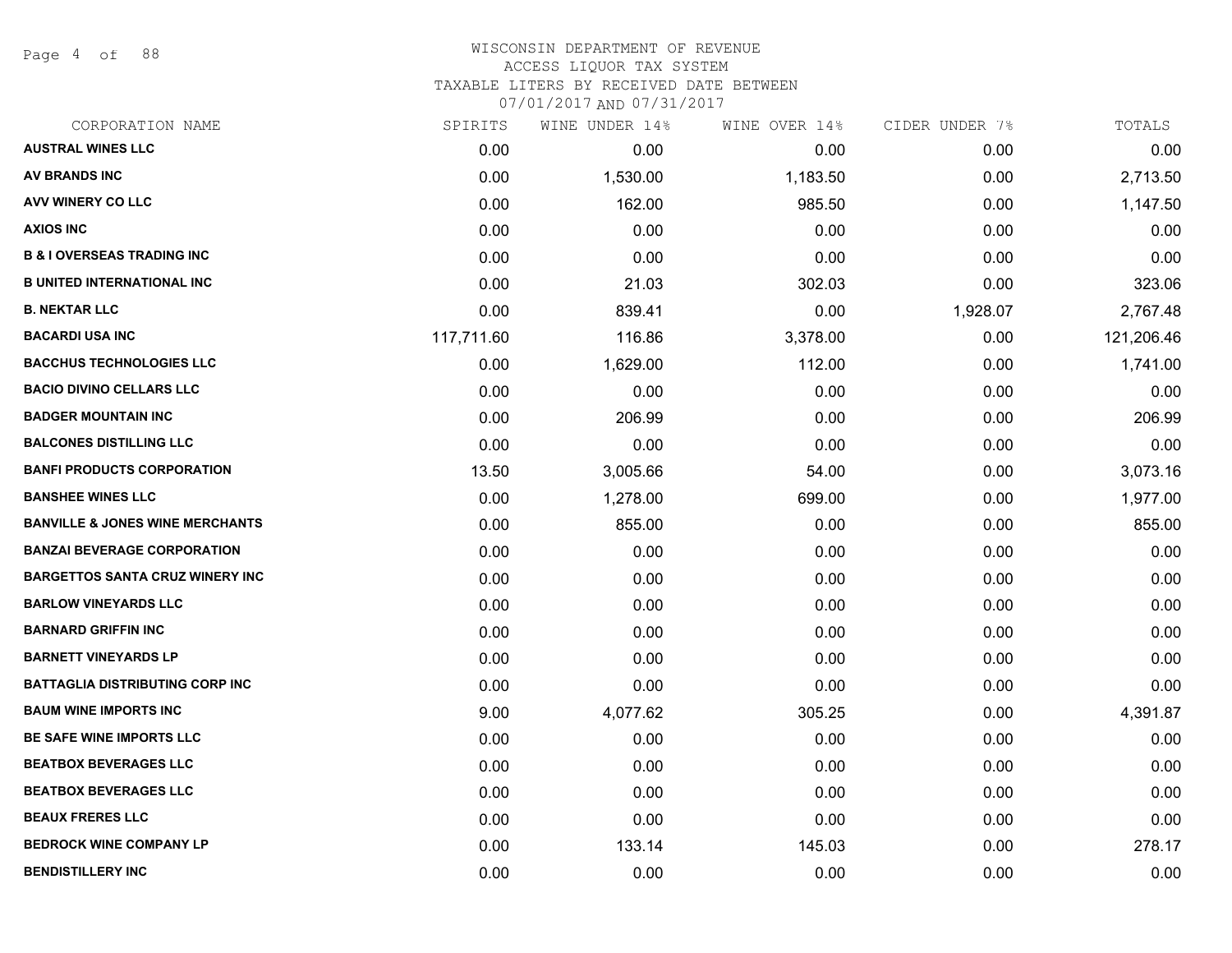Page 5 of 88

| CORPORATION NAME                                | SPIRITS | WINE UNDER 14% | WINE OVER 14% | CIDER UNDER 7% | TOTALS    |
|-------------------------------------------------|---------|----------------|---------------|----------------|-----------|
| <b>BENESSERE VINEYARDS LTD</b>                  | 0.00    | 0.00           | 33.75         | 0.00           | 33.75     |
| <b>BENNETT LANE WINERY LLC</b>                  | 0.00    | 0.00           | 0.00          | 0.00           | 0.00      |
| <b>BENOVIA WINERY LLC</b>                       | 0.00    | 0.00           | 0.00          | 0.00           | 0.00      |
| <b>BENTON-LANE LLC</b>                          | 0.00    | 252.00         | 0.00          | 0.00           | 252.00    |
| <b>BERGSTROM WINES LLC</b>                      | 0.00    | 58.50          | 0.00          | 0.00           | 58.50     |
| <b>BERNARDUS LLC</b>                            | 0.00    | 0.00           | 0.00          | 0.00           | 0.00      |
| <b>BETHEL HEIGHTS VINEYARD INC</b>              | 0.00    | 0.00           | 0.00          | 0.00           | 0.00      |
| BETTER BRANDS INTERNATIONAL                     | 0.00    | 891.00         | 117.00        | 0.00           | 1,008.00  |
| <b>BETZ CELLARS LLC</b>                         | 0.00    | 0.00           | 0.00          | 0.00           | 0.00      |
| <b>BEVERAGE BROTHERS INC</b>                    | 0.00    | 0.00           | 0.00          | 0.00           | 0.00      |
| <b>BEVERAGE GROUP INTERNATIONAL LLC</b>         | 0.00    | 0.00           | 0.00          | 0.00           | 0.00      |
| <b>BEVERAGE SOLUTIONS &amp; LOGISTICS INC</b>   | 0.00    | 0.00           | 0.00          | 0.00           | 0.00      |
| <b>BF ACQUISITION LTD</b>                       | 18.00   | 63.00          | 0.00          | 0.00           | 81.00     |
| <b>BIAGIO CRU &amp; ESTATE WINES LLC</b>        | 0.00    | 0.00           | 0.00          | 0.00           | 0.00      |
| BIEN NACIDO VINEYARDS OF RANCHO TEPUSQUET<br>LP | 0.00    | 0.00           | 0.00          | 0.00           | 0.00      |
| <b>BILTMORE ESTATE WINE COMPANY</b>             | 0.00    | 0.00           | 0.00          | 0.00           | 0.00      |
| <b>BLACK ROCK SPIRITS LLC</b>                   | 522.00  | 0.00           | 0.00          | 0.00           | 522.00    |
| <b>BLACKBIRD VINEYARDS LLC</b>                  | 0.00    | 0.00           | 1,026.00      | 0.00           | 1,026.00  |
| <b>BLACKBURN ENTERPRISES LLC</b>                | 0.00    | 0.00           | 0.00          | 0.00           | 0.00      |
| <b>BLAKE FARMS HARD APPLE CIDER LLC</b>         | 0.00    | 0.00           | 0.00          | 12,455.03      | 12,455.03 |
| <b>BLAUM BROS DISTILLING CO LLC</b>             | 0.00    | 0.00           | 0.00          | 0.00           | 0.00      |
| <b>BLUE RIDGE DISTILLING CO INC</b>             | 0.00    | 0.00           | 0.00          | 0.00           | 0.00      |
| <b>BNA WINE GROUP LLC</b>                       | 0.00    | 522.00         | 36.00         | 0.00           | 558.00    |
| <b>BNP DISTRIBUTING CO INC</b>                  | 0.00    | 0.00           | 0.00          | 0.00           | 0.00      |
| <b>BOEGER WINERY INC</b>                        | 0.00    | 0.00           | 252.00        | 0.00           | 252.00    |
| <b>BOGLE VINEYARDS INC</b>                      | 0.00    | 13,608.00      | 2,268.00      | 0.00           | 15,876.00 |
| <b>BONANNO VINTNERS LLC</b>                     | 0.00    | 0.00           | 126.00        | 0.00           | 126.00    |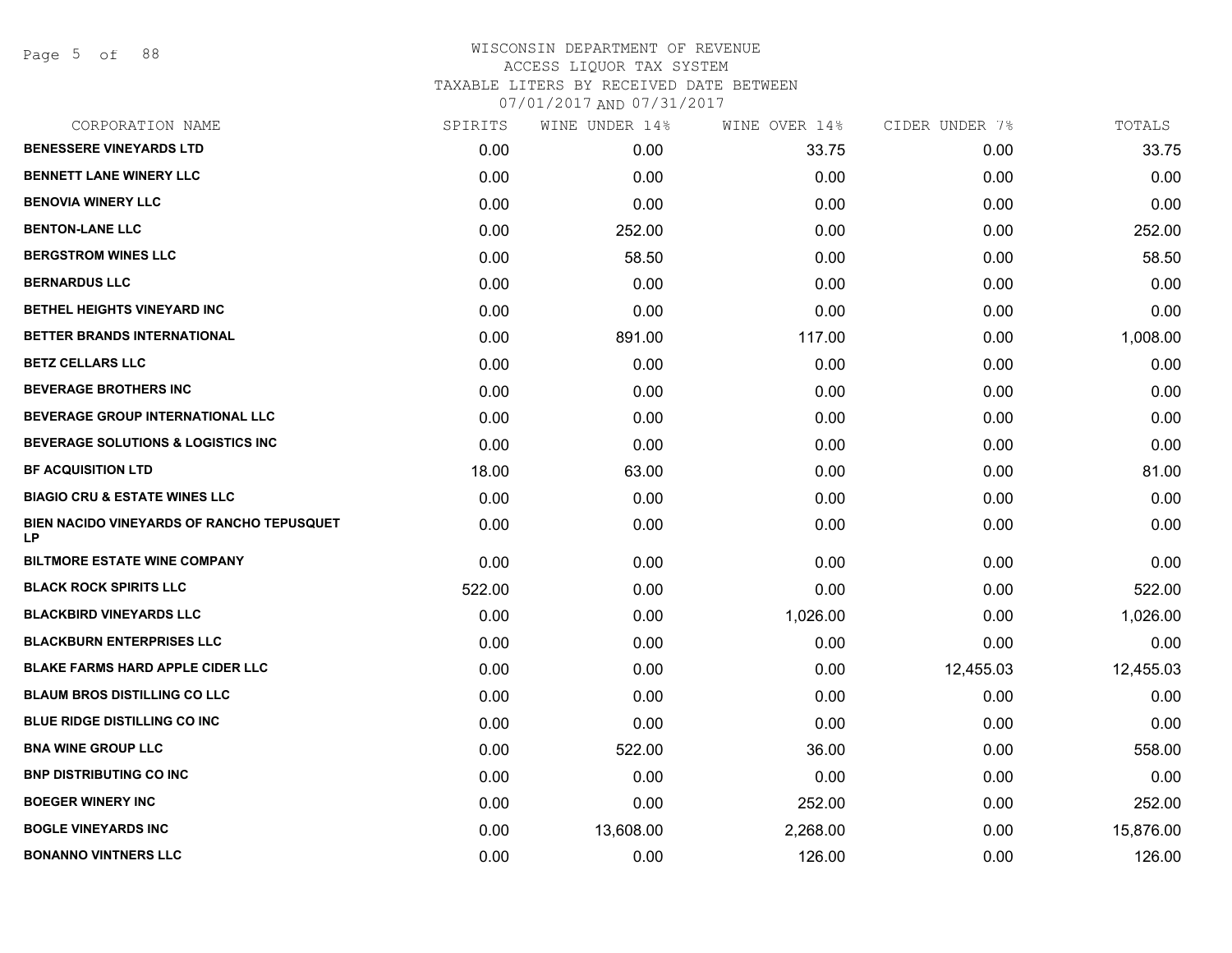Page 6 of 88

| CORPORATION NAME                               | SPIRITS    | WINE UNDER 14% | WINE OVER 14% | CIDER UNDER 7% | TOTALS     |
|------------------------------------------------|------------|----------------|---------------|----------------|------------|
| <b>BONNY DOON WINERY INC</b>                   | 0.00       | 144.00         | 0.00          | 0.00           | 144.00     |
| <b>BOSTON BEER CORPORATION</b>                 | 0.00       | 0.00           | 0.00          | 181,986.07     | 181,986.07 |
| <b>BOUCHAINE VINEYARDS INC</b>                 | 0.00       | 0.00           | 0.00          | 0.00           | 0.00       |
| <b>BOUNDARY BREAKS LLC</b>                     | 0.00       | 0.00           | 0.00          | 0.00           | 0.00       |
| <b>BOUTINOT USA INC</b>                        | 0.00       | 0.00           | 0.00          | 0.00           | 0.00       |
| <b>BRASSFIELD ESTATE WINERY LLC</b>            | 0.00       | 63.00          | 126.00        | 0.00           | 189.00     |
| <b>BRAZOS WINE IMPORTS LLC</b>                 | 0.00       | 378.00         | 126.00        | 0.00           | 504.00     |
| <b>BREWER-CLIFTON LLC</b>                      | 0.00       | 0.00           | 0.00          | 0.00           | 0.00       |
| <b>BRICKELL WINES LLC</b>                      | 0.00       | 0.00           | 0.00          | 0.00           | 0.00       |
| <b>BRIDGEVIEW VINEYARDS INC</b>                | 0.00       | 270.00         | 0.00          | 0.00           | 270.00     |
| <b>BROADBENT SELECTIONS INC</b>                | 0.00       | 594.00         | 585.00        | 0.00           | 1,179.00   |
| <b>BRONCO WINE COMPANY</b>                     | 0.00       | 103,058.61     | 310.50        | 0.00           | 103,369.11 |
| <b>BROTHERS INTERNATIONAL FOOD CORPORATION</b> | 0.00       | 3,194.00       | 0.00          | 0.00           | 3,194.00   |
| <b>BROVO SPIRITS LLC</b>                       | 0.00       | 0.00           | 0.00          | 0.00           | 0.00       |
| <b>BROWN-FORMAN CORPORATION</b>                | 304,254.90 | 8,992.34       | 0.00          | 0.00           | 313,247.24 |
| <b>BRUTOCAO CELLARS LP</b>                     | 0.00       | 531.00         | 0.00          | 0.00           | 531.00     |
| <b>BUEHLER VINEYARDS INC</b>                   | 0.00       | 441.00         | 405.00        | 0.00           | 846.00     |
| <b>BULGARIAN MASTER VINTNERS LLC</b>           | 0.00       | 0.00           | 0.00          | 0.00           | 0.00       |
| <b>BULLY HILL VINEYARDS INC</b>                | 0.00       | 0.00           | 0.00          | 0.00           | 0.00       |
| <b>BUONA VITA LLC</b>                          | 0.00       | 0.00           | 0.00          | 0.00           | 0.00       |
| <b>BUONCRISTIANI WINE CO LLC</b>               | 0.00       | 0.00           | 0.00          | 0.00           | 0.00       |
| <b>BURGESS CELLARS INC</b>                     | 0.00       | 0.00           | 126.00        | 0.00           | 126.00     |
| <b>BUZZBALLZ LLC</b>                           | 6,458.40   | 0.00           | 0.00          | 0.00           | 6,458.40   |
| <b>BUZZBOX BEVERAGES INC</b>                   | 0.00       | 0.00           | 0.00          | 0.00           | 0.00       |
| <b>BYMOFO LLC</b>                              | 0.00       | 0.00           | 0.00          | 0.00           | 0.00       |
| <b>C &amp; C WINE SERVICES INC</b>             | 0.00       | 0.00           | 0.00          | 0.00           | 0.00       |
| <b>C MONDAVI &amp; SONS</b>                    | 0.00       | 20,178.00      | 1,201.50      | 0.00           | 21,379.50  |
| <b>CABERNET CORP</b>                           | 0.00       | 1,152.00       | 45.00         | 0.00           | 1,197.00   |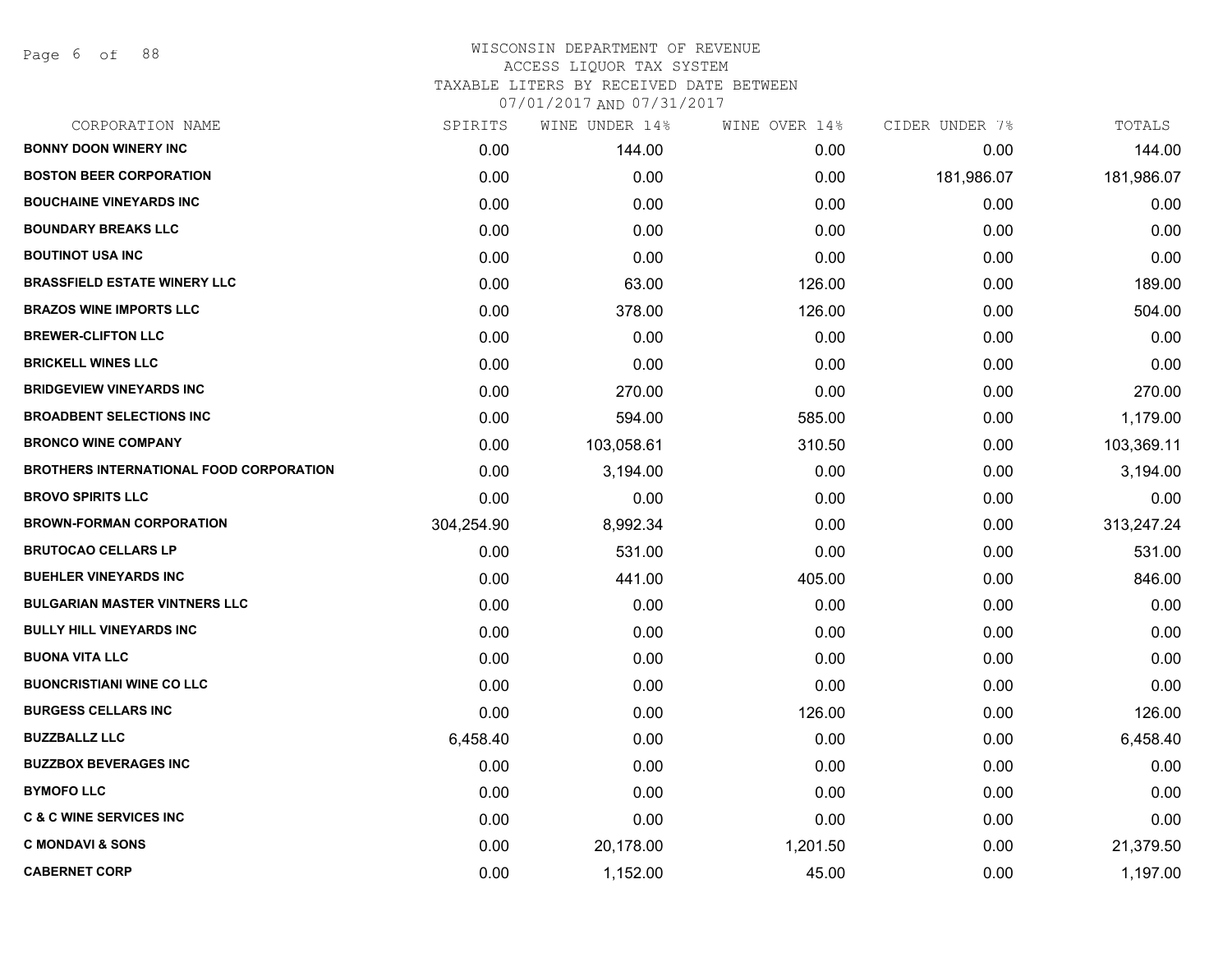Page 7 of 88

| CORPORATION NAME                            | SPIRITS   | WINE UNDER 14% | WINE OVER 14% | CIDER UNDER 7% | TOTALS    |
|---------------------------------------------|-----------|----------------|---------------|----------------|-----------|
| <b>CAFFO BEVERAGES INC</b>                  | 0.00      | 0.00           | 0.00          | 0.00           | 0.00      |
| <b>CAIN CELLARS INC</b>                     | 0.00      | 0.00           | 0.00          | 0.00           | 0.00      |
| <b>CAL VIN ENTERPRISES CORPORATION</b>      | 0.00      | 0.00           | 0.00          | 0.00           | 0.00      |
| <b>CALCAREOUS VINEYARD LLC</b>              | 0.00      | 0.00           | 0.00          | 0.00           | 0.00      |
| <b>CALERA WINE COMPANY LP</b>               | 0.00      | 0.00           | 63.00         | 0.00           | 63.00     |
| <b>CALIFORNIA CIDER COMPANY</b>             | 0.00      | 0.00           | 0.00          | 15,903.98      | 15,903.98 |
| <b>CALIFORNIA NATURAL PRODUCTS INC</b>      | 0.00      | 0.00           | 0.00          | 0.00           | 0.00      |
| <b>CALIFORNIA VINEYARDS INC</b>             | 0.00      | 0.00           | 0.00          | 0.00           | 0.00      |
| <b>CALLUNA VINEYARDS LLC</b>                | 0.00      | 0.00           | 0.00          | 0.00           | 0.00      |
| <b>CAMARDA CORP</b>                         | 0.00      | 0.00           | 0.00          | 0.00           | 0.00      |
| <b>CAMPARI AMERICA LLC</b>                  | 96,047.10 | 0.00           | 0.00          | 0.00           | 96,047.10 |
| <b>CANNON RIVER WINERY LLC</b>              | 0.00      | 0.00           | 0.00          | 0.00           | 0.00      |
| <b>CAPE CLASSICS INC</b>                    | 0.00      | 900.00         | 126.00        | 0.00           | 1,026.00  |
| <b>CARAVEL GROUP LLC</b>                    | 0.00      | 0.00           | 0.00          | 0.00           | 0.00      |
| <b>CARDWELL HILL CELLARS LLC</b>            | 0.00      | 576.00         | 0.00          | 0.00           | 576.00    |
| <b>CARIBBEAN DISTILLERS LLC</b>             | 0.00      | 6,480.00       | 0.00          | 0.00           | 6,480.00  |
| <b>CARIBBEAN SPIRITS INC</b>                | 0.00      | 0.00           | 0.00          | 0.00           | 0.00      |
| <b>CARL JEPPSON COMPANY</b>                 | 540.00    | 0.00           | 0.00          | 0.00           | 540.00    |
| <b>CARL THOMA</b>                           | 0.00      | 513.00         | 0.00          | 0.00           | 513.00    |
| <b>CARLSON VINEYARDS INC</b>                | 0.00      | 0.00           | 0.00          | 0.00           | 0.00      |
| <b>CAROLE MINOGUE</b>                       | 0.00      | 0.00           | 0.00          | 0.00           | 0.00      |
| <b>CAROLINA DISTRIBUTION LLC</b>            | 0.00      | 0.00           | 0.00          | 0.00           | 0.00      |
| <b>CARRIAGE HOUSE IMPORTS, LTD.</b>         | 315.00    | 0.00           | 0.00          | 0.00           | 315.00    |
| <b>CASTLE BRANDS USA CORP</b>               | 658.50    | 0.00           | 0.00          | 0.00           | 658.50    |
| <b>CASTORO CELLARS</b>                      | 0.00      | 486.00         | 0.00          | 0.00           | 486.00    |
| <b>CEDAR KNOLL VINEYARDS INC</b>            | 0.00      | 0.00           | 0.00          | 0.00           | 0.00      |
| <b>CELEBRATION DISTILLATION CORPORATION</b> | 0.00      | 0.00           | 0.00          | 0.00           | 0.00      |
| <b>CELLAR D LLC</b>                         | 0.00      | 0.00           | 0.00          | 0.00           | 0.00      |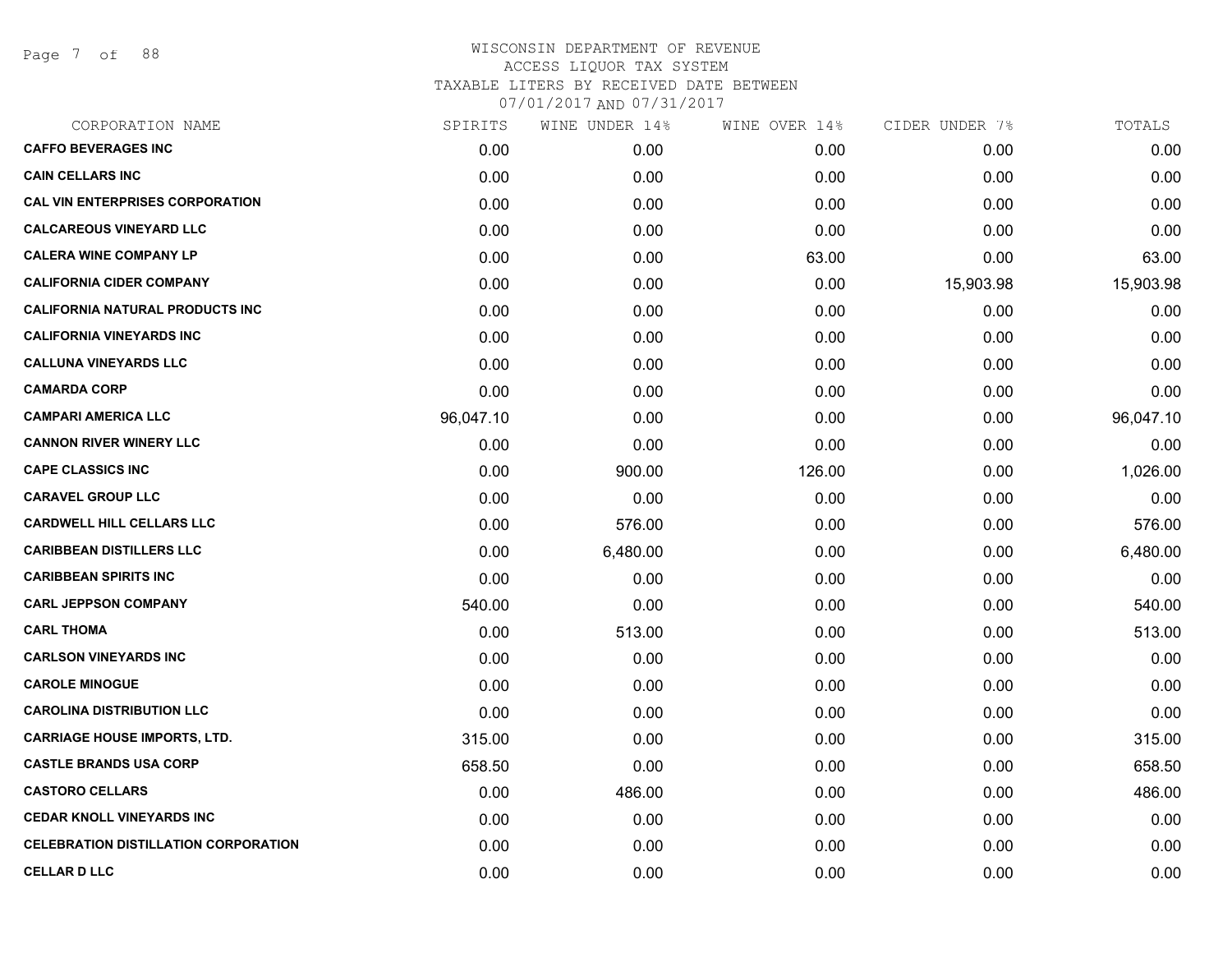# WISCONSIN DEPARTMENT OF REVENUE ACCESS LIQUOR TAX SYSTEM TAXABLE LITERS BY RECEIVED DATE BETWEEN

| CORPORATION NAME                       | SPIRITS   | WINE UNDER 14% | WINE OVER 14% | CIDER UNDER 7% | TOTALS    |
|----------------------------------------|-----------|----------------|---------------|----------------|-----------|
| <b>CELLARS INTERNATIONAL INC</b>       | 0.00      | 270.22         | 0.00          | 0.00           | 270.22    |
| <b>CELLIER WINES DISTRIBUTING INC.</b> | 0.00      | 180.00         | 0.00          | 0.00           | 180.00    |
| <b>CENTER VALLEY ORCHARDS LLC</b>      | 0.00      | 0.00           | 0.00          | 2,040.00       | 2,040.00  |
| <b>CHAISE VENTURES INC</b>             | 0.00      | 0.00           | 0.00          | 0.00           | 0.00      |
| <b>CHANNING DAUGHTERS WINERY LLC</b>   | 0.00      | 0.00           | 0.00          | 0.00           | 0.00      |
| <b>CHAPPELLET WINERY INC</b>           | 0.00      | 0.00           | 2,079.00      | 0.00           | 2,079.00  |
| <b>CHARBAUT AMERICA INC</b>            | 0.00      | 0.00           | 0.00          | 0.00           | 0.00      |
| <b>CHARLES &amp; MARTHA BARRA</b>      | 0.00      | 180.00         | 27.00         | 0.00           | 207.00    |
| <b>CHARLES JACQUIN ET CIE INC</b>      | 36,802.55 | 0.00           | 315.16        | 0.00           | 37,117.71 |
| <b>CHARLES NEAL SELECTIONS INC</b>     | 0.00      | 189.00         | 0.00          | 0.00           | 189.00    |
| <b>CHARLES REININGER LLC</b>           | 0.00      | 0.00           | 0.00          | 0.00           | 0.00      |
| <b>CHATEAU BARNABY LLC</b>             | 0.00      | 0.00           | 0.00          | 0.00           | 0.00      |
| <b>CHATEAU DIANA LLC</b>               | 0.00      | 504.00         | 0.00          | 0.00           | 504.00    |
| <b>CHATHAM IMPORTS INC</b>             | 681.75    | 0.00           | 0.00          | 0.00           | 681.75    |
| <b>CHEHALEM INC</b>                    | 0.00      | 0.00           | 0.00          | 0.00           | 0.00      |
| <b>CHICAGO DISTILLING COMPANY LLC</b>  | 0.00      | 0.00           | 0.00          | 0.00           | 0.00      |
| <b>CHOYA UMESHU USA INC</b>            | 0.00      | 0.00           | 0.00          | 0.00           | 0.00      |
| <b>CHRISTIAN P SCHAEFER</b>            | 0.00      | 8,298.00       | 0.00          | 6,132.36       | 14,430.36 |
| <b>CHRISTOPHER DRAKE WHITCRAFT</b>     | 0.00      | 0.00           | 0.00          | 0.00           | 0.00      |
| <b>CHRISTOPHER F PITTENGER</b>         | 0.00      | 0.00           | 0.00          | 0.00           | 0.00      |
| <b>CHRISTOPHER FIGGINS</b>             | 0.00      | 0.00           | 0.00          | 0.00           | 0.00      |
| <b>CHRISTOPHER J FLOOD</b>             | 0.00      | 0.00           | 0.00          | 0.00           | 0.00      |
| <b>CHRISTOPHER M JAMES</b>             | 0.00      | 0.00           | 0.00          | 0.00           | 0.00      |
| <b>CHRISTOPHER MICHAEL WINES LLC</b>   | 0.00      | 0.00           | 0.00          | 0.00           | 0.00      |
| CIV (USA) INC                          | 0.00      | 0.00           | 0.00          | 0.00           | 0.00      |
| <b>CLAAR CELLARS LLC</b>               | 0.00      | 0.00           | 0.00          | 0.00           | 0.00      |
| <b>CLASSIC WINES INC</b>               | 0.00      | 0.00           | 0.00          | 0.00           | 0.00      |
| <b>CLASSICAL WINES FROM SPAIN LTD</b>  | 0.00      | 0.00           | 0.00          | 0.00           | 0.00      |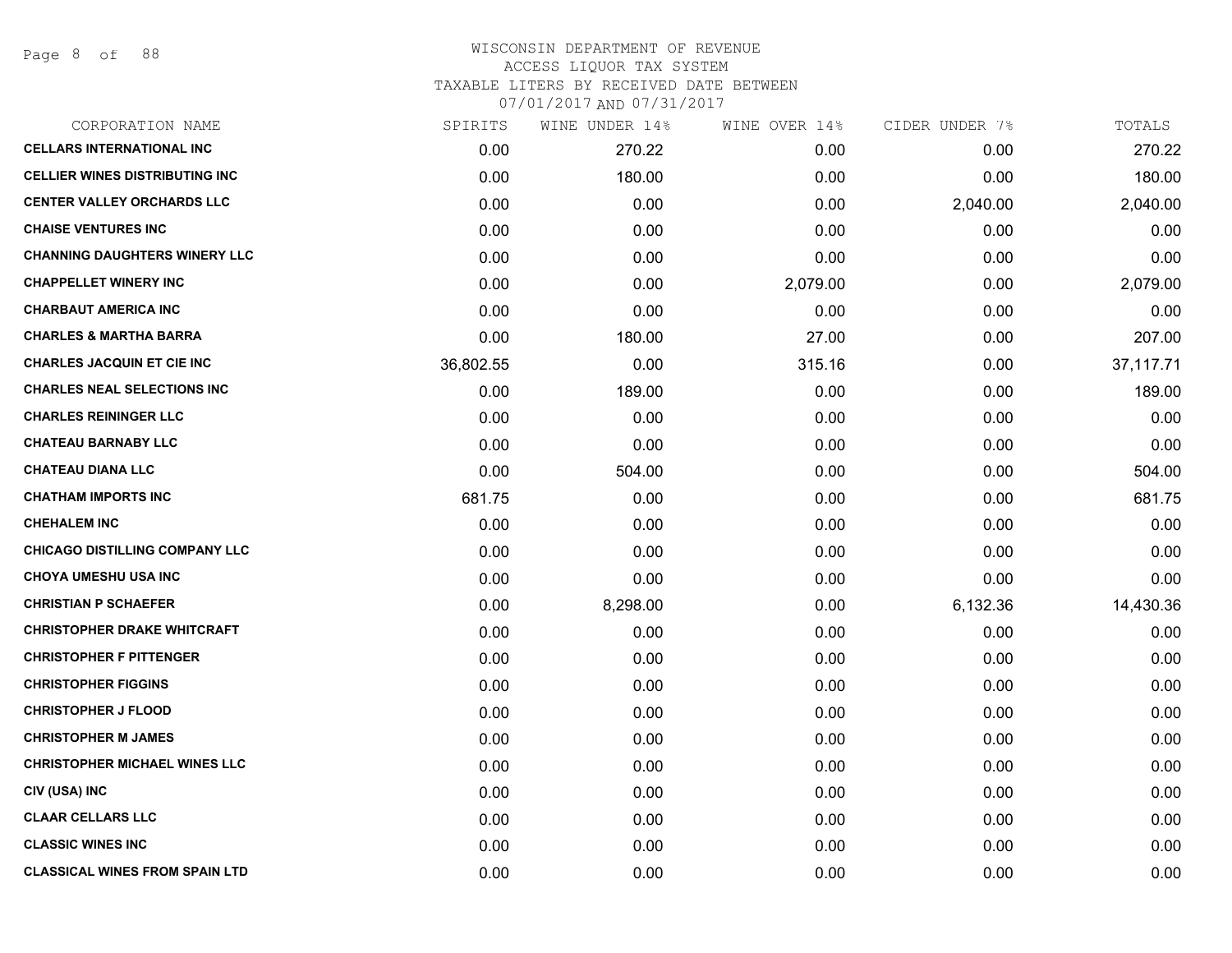# WISCONSIN DEPARTMENT OF REVENUE ACCESS LIQUOR TAX SYSTEM TAXABLE LITERS BY RECEIVED DATE BETWEEN

| CORPORATION NAME                             | SPIRITS    | WINE UNDER 14% | WINE OVER 14% | CIDER UNDER 7% | TOTALS     |
|----------------------------------------------|------------|----------------|---------------|----------------|------------|
| <b>CLENDENENLINDQUIST VINTNERS</b>           | 0.00       | 0.00           | 0.00          | 0.00           | 0.00       |
| <b>CLINE CELLARS INC</b>                     | 0.00       | 3,024.00       | 1,512.00      | 0.00           | 4,536.00   |
| <b>CLINE SISTERS IMPORTS LLC</b>             | 0.00       | 0.00           | 0.00          | 0.00           | 0.00       |
| <b>CLINT PROPERTIES INC</b>                  | 0.00       | 756.00         | 0.00          | 0.00           | 756.00     |
| CLOS DU VAL WINE CO LTD                      | 0.00       | 0.00           | 0.00          | 0.00           | 0.00       |
| <b>CLOS LACHANCE WINES LLC</b>               | 0.00       | 0.00           | 0.00          | 0.00           | 0.00       |
| <b>COCKERELL WINE CONSULTING LLC</b>         | 0.00       | 0.00           | 0.00          | 0.00           | 0.00       |
| <b>CODY T WRIGHT</b>                         | 0.00       | 0.00           | 0.00          | 0.00           | 0.00       |
| <b>COHO WINES LLC</b>                        | 0.00       | 0.00           | 0.00          | 0.00           | 0.00       |
| <b>COLORADO CIDER COMPANY LLC</b>            | 0.00       | 0.00           | 0.00          | 522.00         | 522.00     |
| <b>CONSTELLATION BRANDS INC</b>              | 112,102.50 | 489,792.54     | 20,898.00     | 0.00           | 622,793.04 |
| <b>COOL HAND VINEYARDS LLC</b>               | 0.00       | 0.00           | 0.00          | 0.00           | 0.00       |
| <b>COPA FINA WINE IMPORTS LLC</b>            | 0.00       | 504.00         | 0.00          | 0.00           | 504.00     |
| <b>COPPER &amp; KINGS AMERICAN BRANDY CO</b> | 418.50     | 0.00           | 0.00          | 0.00           | 418.50     |
| <b>COPPER CANE LLC</b>                       | 0.00       | 756.00         | 1,710.00      | 0.00           | 2,466.00   |
| <b>CORA IMPORTS LTD</b>                      | 0.00       | 0.00           | 0.00          | 0.00           | 0.00       |
| <b>CORDELINA WINE COMPANY LLC</b>            | 0.00       | 0.00           | 0.00          | 0.00           | 0.00       |
| <b>CORK ALLIANCE INC</b>                     | 0.00       | 1,147.50       | 0.00          | 0.00           | 1,147.50   |
| <b>CORNERSTONE CELLARS LLC</b>               | 0.00       | 0.00           | 0.00          | 0.00           | 0.00       |
| <b>CORNERSTONE U.S. WINE IMPORTS INC</b>     | 0.00       | 0.00           | 0.00          | 0.00           | 0.00       |
| <b>COUP DE FOUDRE LLC</b>                    | 0.00       | 0.00           | 0.00          | 0.00           | 0.00       |
| <b>COURAGEOUS INC</b>                        | 0.00       | 0.00           | 0.00          | 0.00           | 0.00       |
| <b>CRACOVIA BRANDS INC</b>                   | 117.00     | 27.00          | 36.00         | 0.00           | 180.00     |
| <b>CRAFTED ARTISAN MEADERY LLC</b>           | 0.00       | 0.00           | 0.00          | 0.00           | 0.00       |
| <b>CRAIG JAFFURS</b>                         | 0.00       | 0.00           | 0.00          | 0.00           | 0.00       |
| <b>CRAIG S HANDLY</b>                        | 0.00       | 0.00           | 0.00          | 0.00           | 0.00       |
| <b>CREATIVE WINE CONCEPTS INC</b>            | 0.00       | 0.00           | 0.00          | 0.00           | 0.00       |
| <b>CREW WINE COMPANY LLC</b>                 | 0.00       | 1,764.00       | 252.00        | 0.00           | 2,016.00   |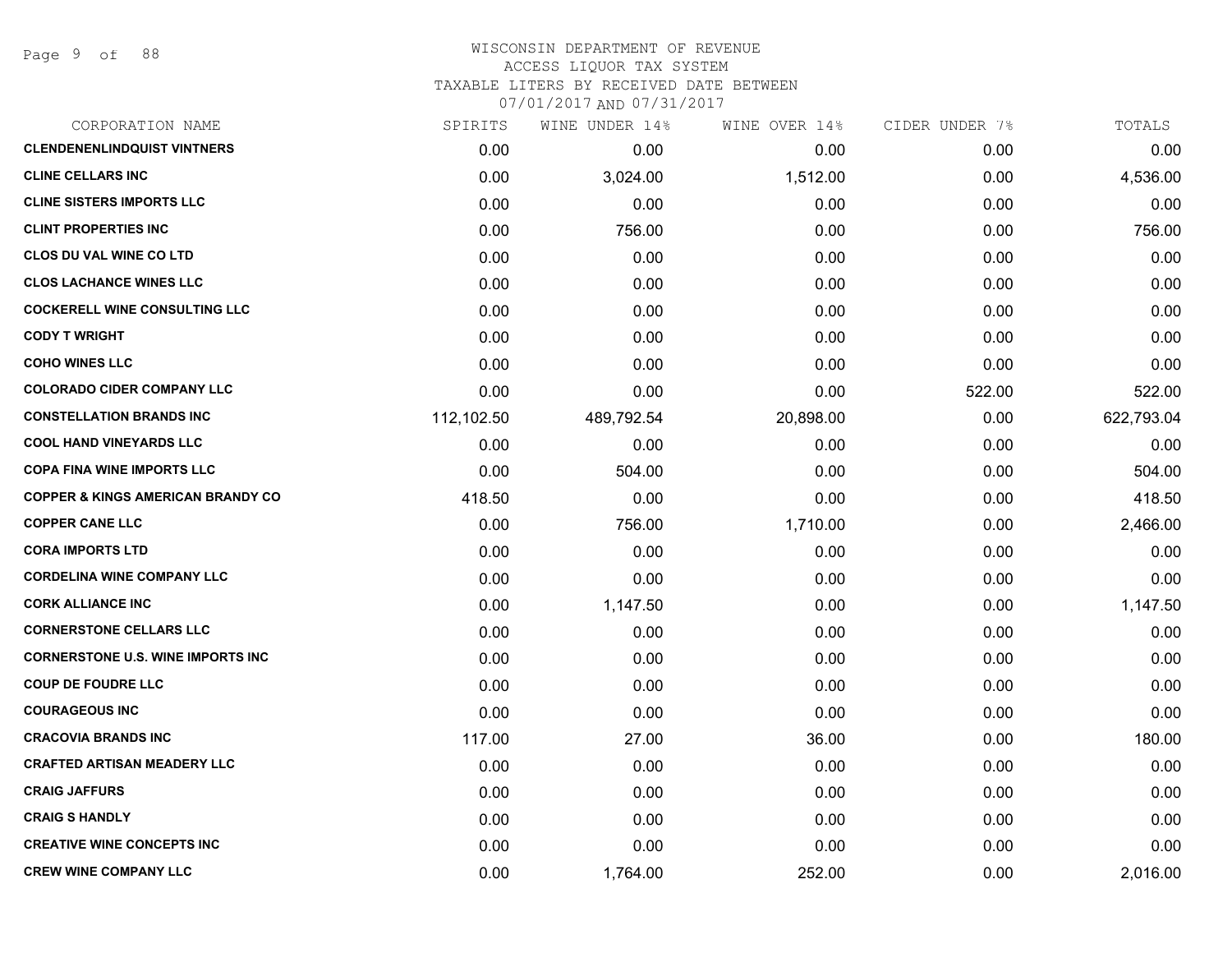Page 10 of 88

# WISCONSIN DEPARTMENT OF REVENUE ACCESS LIQUOR TAX SYSTEM TAXABLE LITERS BY RECEIVED DATE BETWEEN

| CORPORATION NAME                        | SPIRITS  | WINE UNDER 14% | WINE OVER 14% | CIDER UNDER 7% | TOTALS    |
|-----------------------------------------|----------|----------------|---------------|----------------|-----------|
| <b>CRIBARI VINEYARDS INC</b>            | 0.00     | 0.00           | 0.00          | 0.00           | 0.00      |
| <b>CRIMSON WINE GROUP LTD</b>           | 0.00     | 262.50         | 0.00          | 0.00           | 262.50    |
| <b>CRISPIN CIDER COMPANY</b>            | 0.00     | 0.00           | 0.00          | 0.00           | 0.00      |
| <b>CRISTOM VINEYARDS INC</b>            | 0.00     | 0.00           | 0.00          | 0.00           | 0.00      |
| <b>CROWN POINT WINERY LLC</b>           | 0.00     | 0.00           | 0.00          | 0.00           | 0.00      |
| <b>CROWN VALLEY WINERY INC</b>          | 5,677.68 | 0.00           | 0.00          | 0.00           | 5,677.68  |
| <b>CULT OF 8</b>                        | 0.00     | 1,476.00       | 0.00          | 0.00           | 1,476.00  |
| <b>CULTIVATE WINES LLC</b>              | 0.00     | 3,366.00       | 207.00        | 0.00           | 3,573.00  |
| <b>CUSHMAN WINERY CORPORATION</b>       | 0.00     | 0.00           | 0.00          | 0.00           | 0.00      |
| <b>CUTWATER SPIRITS LLC</b>             | 0.00     | 0.00           | 0.00          | 0.00           | 0.00      |
| <b>CUVAISON INC</b>                     | 0.00     | 31.50          | 135.00        | 0.00           | 166.50    |
| <b>D &amp; D VINEYARDS INC</b>          | 0.00     | 0.00           | 0.00          | 0.00           | 0.00      |
| <b>D &amp; J F CELLARS INC</b>          | 0.00     | 0.00           | 0.00          | 0.00           | 0.00      |
| <b>D.G.L. DISTRIBUTORS, INC.</b>        | 0.00     | 0.00           | 0.00          | 0.00           | 0.00      |
| <b>DAEDALUS CELLARS CO</b>              | 0.00     | 0.00           | 0.00          | 0.00           | 0.00      |
| <b>DAN CAREY</b>                        | 0.00     | 0.00           | 0.00          | 0.00           | 0.00      |
| <b>DANCING COYOTE WINES</b>             | 0.00     | 0.00           | 0.00          | 0.00           | 0.00      |
| <b>DANIEL SCHOENFELD</b>                | 0.00     | 0.00           | 0.00          | 0.00           | 0.00      |
| <b>DANNY RAKOVIC</b>                    | 0.00     | 0.00           | 0.00          | 0.00           | 0.00      |
| <b>DAOU VINEYARDS LLC</b>               | 0.00     | 0.00           | 133.14        | 0.00           | 133.14    |
| <b>DAQUINO ITALIAN IMPORTING CO INC</b> | 0.00     | 0.00           | 0.00          | 0.00           | 0.00      |
| <b>DARIOUSH KHALEDI WINERY LLC</b>      | 0.00     | 0.00           | 0.00          | 0.00           | 0.00      |
| <b>DAVID ARTHUR VINEYARDS LLC</b>       | 0.00     | 0.00           | 0.00          | 0.00           | 0.00      |
| <b>DAVID B POTTER</b>                   | 0.00     | 45.19          | 0.00          | 0.00           | 45.19     |
| <b>DAVID N RAYNE</b>                    | 2,318.36 | 52,891.70      | 4,126.62      | 0.00           | 59,336.68 |
| <b>DAVID R BARNES</b>                   | 0.00     | 0.00           | 0.00          | 0.00           | 0.00      |
| <b>DAVIDS PINOT VINEYARDS INC</b>       | 0.00     | 0.00           | 0.00          | 0.00           | 0.00      |
| <b>DAVOS BRANDS LLC</b>                 | 2,772.00 | 1,033.20       | 1,740.42      | 0.00           | 5,545.62  |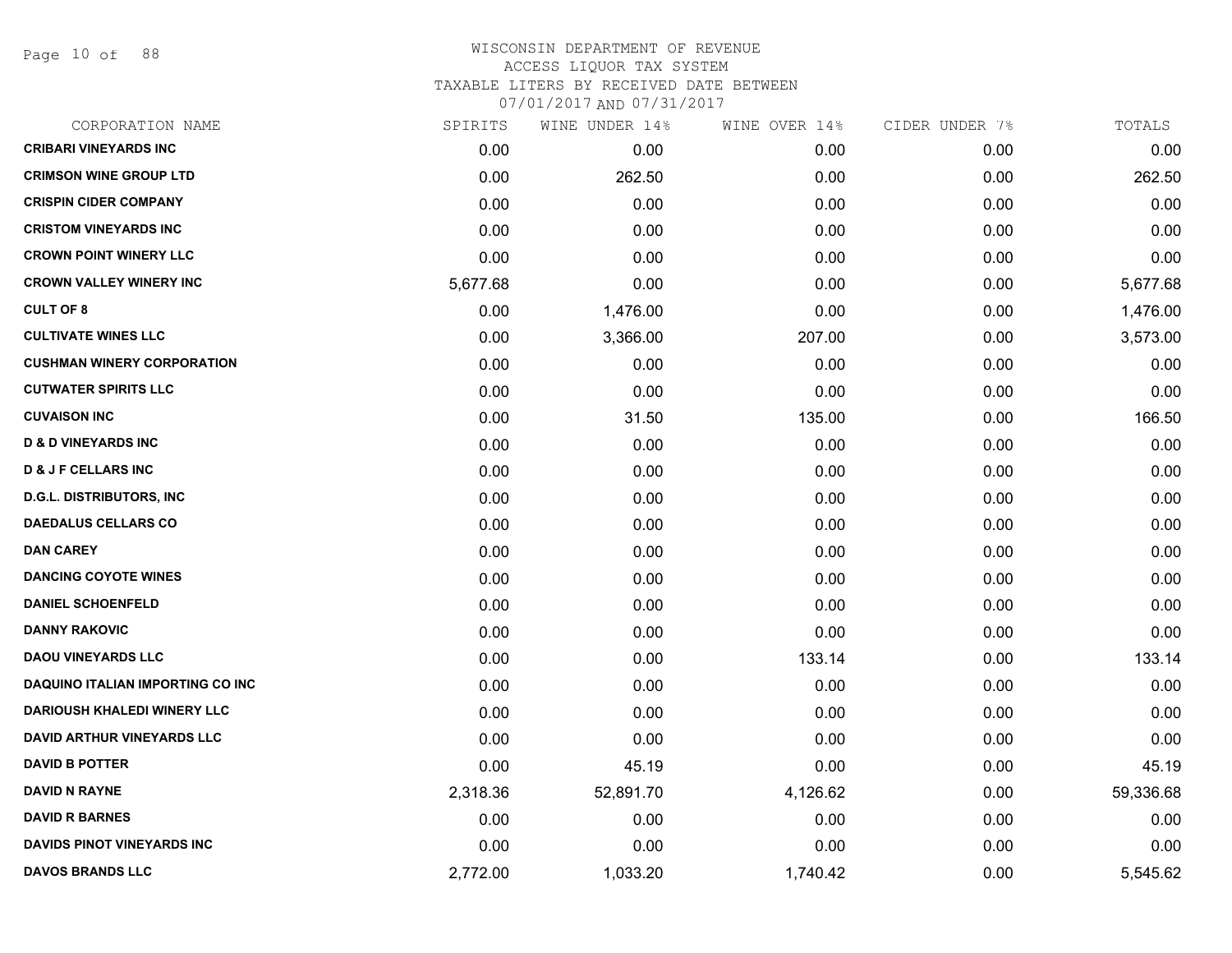Page 11 of 88

### WISCONSIN DEPARTMENT OF REVENUE ACCESS LIQUOR TAX SYSTEM

TAXABLE LITERS BY RECEIVED DATE BETWEEN

| CORPORATION NAME                                                         | SPIRITS      | WINE UNDER 14% | WINE OVER 14% | CIDER UNDER 7% | TOTALS       |
|--------------------------------------------------------------------------|--------------|----------------|---------------|----------------|--------------|
| DAYLIGHT WINE COMPANY LLC                                                | 0.00         | 0.00           | 0.00          | 0.00           | 0.00         |
| DE MAISON SELECTIONS INC                                                 | 0.00         | 259.15         | 7.14          | 13.07          | 279.36       |
| <b>DEANNA BASTIANICH</b>                                                 | 0.00         | 364.50         | 0.00          | 0.00           | 364.50       |
| <b>DELEGAT USA INC</b>                                                   | 0.00         | 9,720.00       | 0.00          | 0.00           | 9,720.00     |
| <b>DELIA E RODRIGUEZ</b>                                                 | 516.60       | 279.00         | 0.00          | 0.00           | 795.60       |
| <b>DELICATO VINEYARDS INC</b>                                            | 0.00         | 153,198.00     | 11,106.00     | 0.00           | 164,304.00   |
| <b>DELILLE CELLARS LLC</b>                                               | 0.00         | 0.00           | 0.00          | 0.00           | 0.00         |
| <b>DEMERARA DISTILLERS (USA) INC</b>                                     | 0.00         | 0.00           | 0.00          | 0.00           | 0.00         |
| <b>DEROSE WINERY INC</b>                                                 | 0.00         | 0.00           | 0.00          | 0.00           | 0.00         |
| <b>DERRICK C MANCINI</b>                                                 | 0.00         | 0.00           | 0.00          | 0.00           | 0.00         |
| <b>DIAGEO AMERICAS INC</b>                                               | 1,206,998.10 | 0.00           | 0.00          | 0.00           | 1,206,998.10 |
| <b>DIAMOND IMPORTERS INC</b>                                             | 0.00         | 216.35         | 0.00          | 0.00           | 216.35       |
| <b>DIRTY IMPORTS LLC</b>                                                 | 0.00         | 0.00           | 0.00          | 0.00           | 0.00         |
| <b>DISARONNO INTERNATIONAL LLC</b>                                       | 2,142.00     | 0.00           | 0.00          | 0.00           | 2,142.00     |
| DISTILLERY NO. 209 LTD NAPA CALIFORNIA                                   | 0.00         | 0.00           | 0.00          | 0.00           | 0.00         |
| <b>DIVOT ENTERPRISES LLC</b>                                             | 0.00         | 0.00           | 630.00        | 0.00           | 630.00       |
| DOMAINE DE LA TERRE ROUGE LTD                                            | 0.00         | 0.00           | 0.00          | 0.00           | 0.00         |
| <b>DOMAINE DE MARIA SOTER LLC</b>                                        | 0.00         | 0.00           | 0.00          | 0.00           | 0.00         |
| <b>DOMAINE MB LLC</b>                                                    | 0.00         | 0.00           | 0.00          | 0.00           | 0.00         |
| <b>DOMAINE SELECT WINE &amp; SPIRITS LLC</b>                             | 0.00         | 0.00           | 0.00          | 0.00           | 0.00         |
| <b>DOMAINE SERENE VINEYARDS &amp; WINERY INC</b>                         | 0.00         | 0.00           | 0.00          | 0.00           | 0.00         |
| <b>DOMAINE ST GEORGE</b>                                                 | 0.00         | 0.00           | 0.00          | 0.00           | 0.00         |
| <b>DON SEBASTIANI &amp; SONS INTERNATIONAL WINE</b><br><b>NEGOCIANTS</b> | 0.00         | 13,518.00      | 153.00        | 0.00           | 13,671.00    |
| <b>DOUBLE DIAMOND DISTILLERY LLC</b>                                     | 0.00         | 0.00           | 0.00          | 0.00           | 0.00         |
| <b>DOUBLE DOWN SPIRITS LLC</b>                                           | 0.00         | 0.00           | 0.00          | 0.00           | 0.00         |
| <b>DOYNA LTD</b>                                                         | 0.00         | 0.00           | 0.00          | 0.00           | 0.00         |
| <b>DREYER WINE LLC</b>                                                   | 0.00         | 0.00           | 0.00          | 0.00           | 0.00         |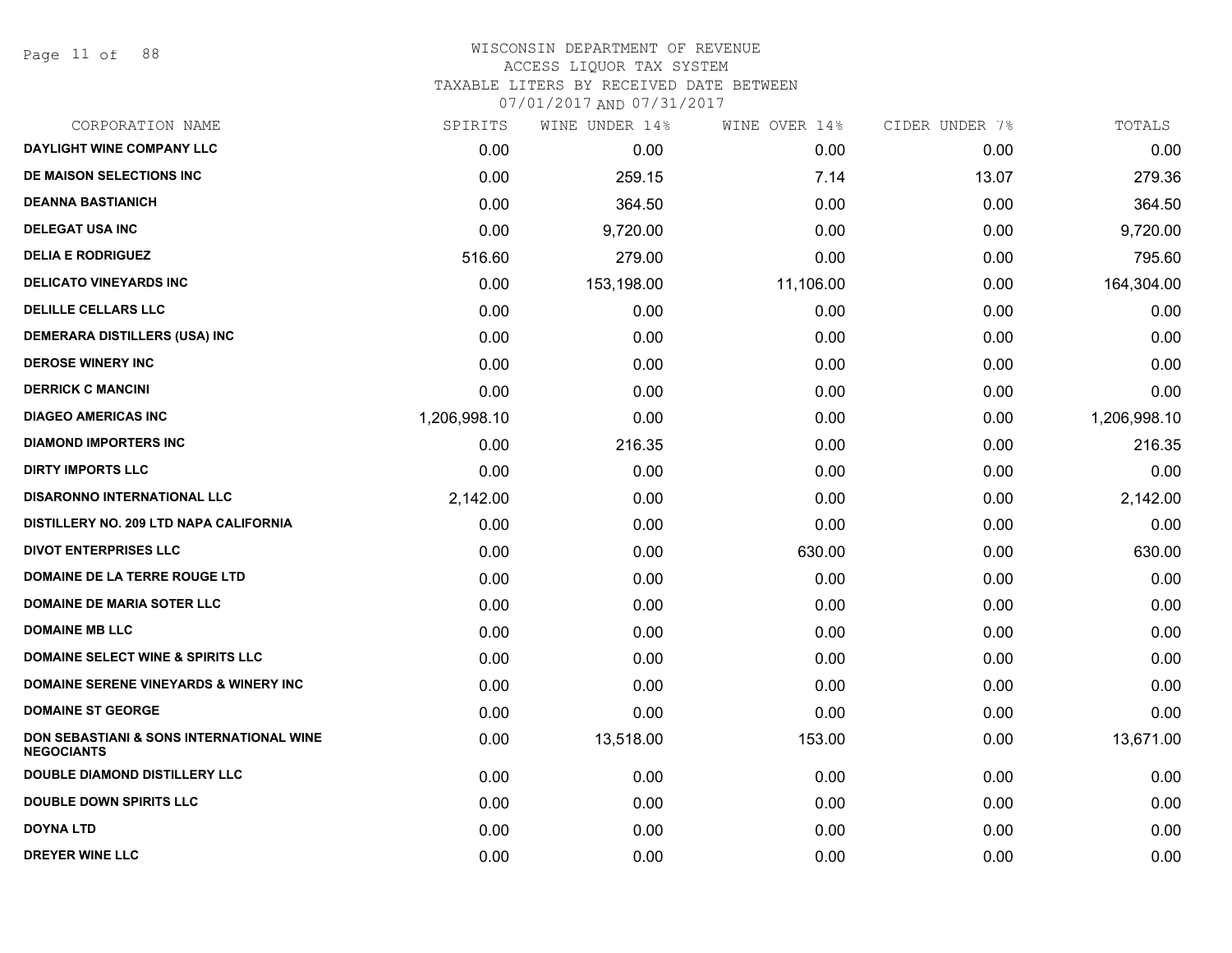Page 12 of 88

# WISCONSIN DEPARTMENT OF REVENUE

#### ACCESS LIQUOR TAX SYSTEM

TAXABLE LITERS BY RECEIVED DATE BETWEEN

| CORPORATION NAME                               | SPIRITS    | WINE UNDER 14% | WINE OVER 14% | CIDER UNDER 7% | TOTALS       |
|------------------------------------------------|------------|----------------|---------------|----------------|--------------|
| <b>DREYFUS ASHBY INC</b>                       | 0.00       | 5,049.00       | 868.50        | 0.00           | 5,917.50     |
| <b>DRG IMPORTS LLC</b>                         | 0.00       | 315.00         | 0.00          | 0.00           | 315.00       |
| <b>DRINKS AMERICAS INC</b>                     | 0.00       | 0.00           | 0.00          | 0.00           | 0.00         |
| DRY CREEK VINEYARD INC                         | 0.00       | 531.00         | 382.50        | 0.00           | 913.50       |
| <b>DUCKHORN WINE COMPANY</b>                   | 0.00       | 2,988.00       | 2,727.00      | 0.00           | 5,715.00     |
| <b>DUGGANS DISTILLERS PRODUCTS CORPORATION</b> | 72.00      | 0.00           | 0.00          | 0.00           | 72.00        |
| <b>DUMOL WINERY LLC</b>                        | 0.00       | 0.00           | 0.00          | 0.00           | 0.00         |
| <b>DUNHAM CELLARS LLC</b>                      | 0.00       | 0.00           | 0.00          | 0.00           | 0.00         |
| <b>DUNN VINEYARDS LLC</b>                      | 0.00       | 0.00           | 0.00          | 0.00           | 0.00         |
| DUTTON GOLDFIELD WINERY LLC                    | 0.00       | 0.00           | 0.00          | 0.00           | 0.00         |
| <b>DV SPIRITS LLC</b>                          | 1,008.00   | 0.00           | 0.00          | 0.00           | 1,008.00     |
| <b>E &amp; J GALLO WINERY</b>                  | 202,074.90 | 1,053,016.50   | 27,198.00     | 0.00           | 1,282,289.40 |
| <b>EAGLE EYE IMPORTS LLC</b>                   | 0.00       | 198.00         | 0.00          | 0.00           | 198.00       |
| <b>EAGLES LANDING WINERY LLC</b>               | 0.00       | 421.50         | 0.00          | 0.00           | 421.50       |
| <b>EASTERN LIQUORS USA INC</b>                 | 0.00       | 0.00           | 0.00          | 0.00           | 0.00         |
| <b>EBERLE WINERY LP</b>                        | 0.00       | 0.00           | 0.00          | 0.00           | 0.00         |
| <b>ECLIPSE ASSETS LLC</b>                      | 0.00       | 0.00           | 0.00          | 0.00           | 0.00         |
| <b>ECOSUR GROUP LLC</b>                        | 0.00       | 0.00           | 0.00          | 0.00           | 0.00         |
| EHREN JORDAN WINE CELLARS LLC                  | 0.00       | 63.00          | 0.00          | 0.00           | 63.00        |
| <b>EIGHT BOTTLES LLC</b>                       | 0.00       | 0.00           | 0.00          | 0.00           | 0.00         |
| ELK COVE VINEYARDS INC                         | 0.00       | 0.00           | 0.00          | 0.00           | 0.00         |
| <b>ELV-OREGON LLC</b>                          | 0.00       | 0.00           | 0.00          | 0.00           | 0.00         |
| <b>ELYSE WINERY LLC</b>                        | 0.00       | 0.00           | 0.00          | 0.00           | 0.00         |
| <b>EMCO CHEMICAL DISTRIBUTORS, INC.</b>        | 0.00       | 0.00           | 0.00          | 0.00           | 0.00         |
| <b>EMILIO GUGLIELMO WINERY INC</b>             | 0.00       | 666.00         | 0.00          | 0.00           | 666.00       |
| <b>EMPSON USA INC</b>                          | 0.00       | 652.50         | 0.00          | 0.00           | 652.50       |
| <b>ENOS VINEYARDS INC</b>                      | 0.00       | 0.00           | 0.00          | 0.00           | 0.00         |
| <b>ENOTEC IMPORTS INC</b>                      | 0.00       | 1,583.91       | 26.98         | 0.00           | 1,610.89     |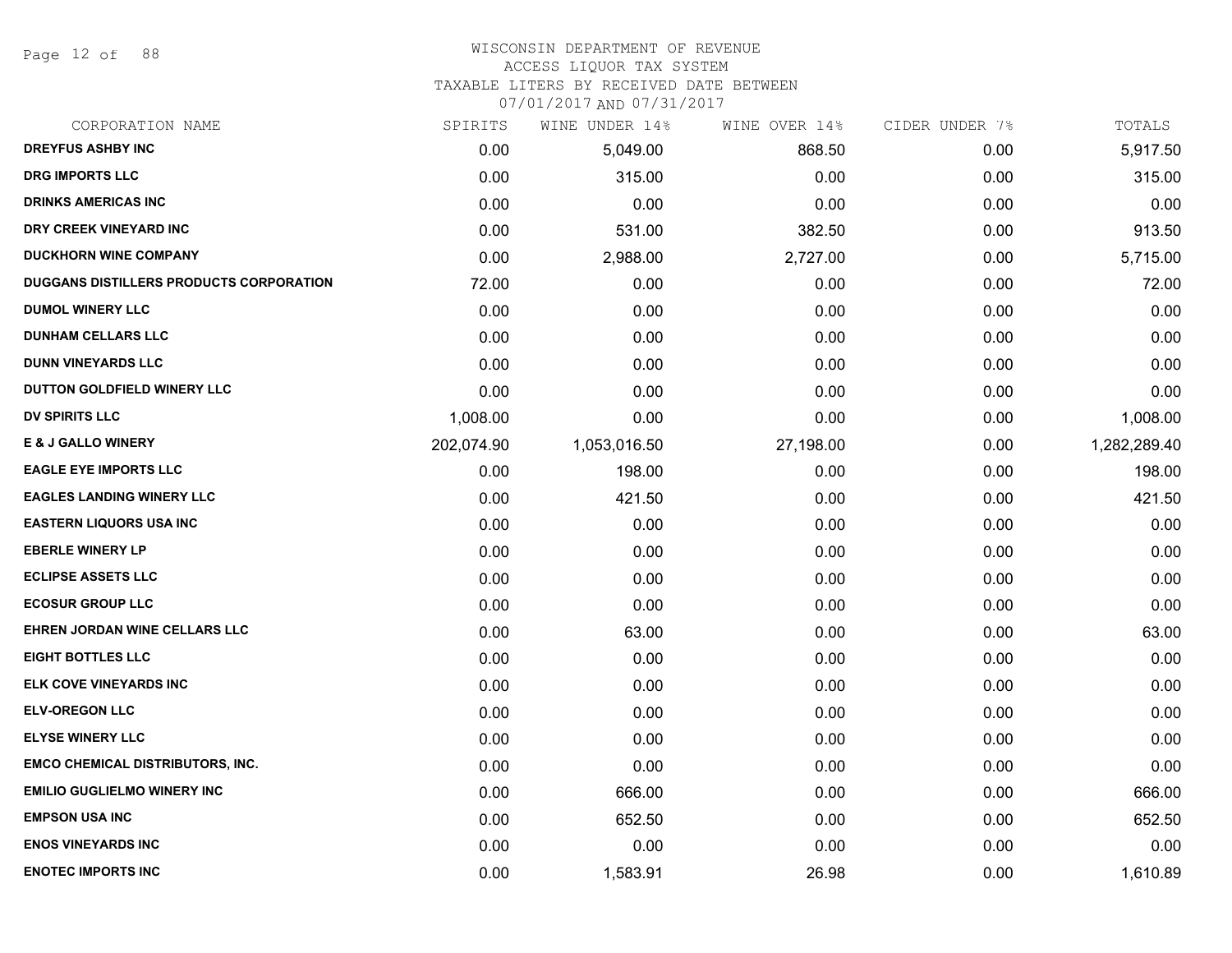Page 13 of 88

### WISCONSIN DEPARTMENT OF REVENUE ACCESS LIQUOR TAX SYSTEM TAXABLE LITERS BY RECEIVED DATE BETWEEN

| CORPORATION NAME                                 | SPIRITS    | WINE UNDER 14% | WINE OVER 14% | CIDER UNDER 7% | TOTALS     |
|--------------------------------------------------|------------|----------------|---------------|----------------|------------|
| <b>ENOVATION BRANDS INC</b>                      | 0.00       | 859.50         | 0.00          | 0.00           | 859.50     |
| <b>EPICUREAN WINES LLC</b>                       | 0.00       | 0.00           | 135.00        | 0.00           | 135.00     |
| <b>ERIC FLANAGAN</b>                             | 0.00       | 0.00           | 0.00          | 0.00           | 0.00       |
| <b>ERIC TRUMP WINE MANUFACTURING LLC</b>         | 0.00       | 0.00           | 0.00          | 0.00           | 0.00       |
| <b>ERNST A STORM</b>                             | 0.00       | 0.00           | 0.00          | 0.00           | 0.00       |
| <b>ESSER WINES LLC</b>                           | 0.00       | 0.00           | 0.00          | 0.00           | 0.00       |
| <b>EUGENE WINE CELLARS LLC</b>                   | 0.00       | 0.00           | 0.00          | 0.00           | 0.00       |
| <b>EUROPEAN IMPORTS &amp; EXPORTS LLC</b>        | 0.00       | 87.75          | 0.00          | 0.00           | 87.75      |
| <b>EUROPEAN WINE IMPORTS INC</b>                 | 0.00       | 0.00           | 0.00          | 0.00           | 0.00       |
| <b>EVAKI INC</b>                                 | 0.00       | 0.00           | 0.00          | 0.00           | 0.00       |
| EVESHAM WOOD VINEYARD AND WINERY LLC             | 0.00       | 0.00           | 0.00          | 0.00           | 0.00       |
| <b>EXCELSIOR WINE COMPANY LLC</b>                | 0.00       | 1,741.32       | 495.00        | 0.00           | 2,236.32   |
| <b>F KORBEL &amp; BROS INC</b>                   | 0.00       | 0.00           | 0.00          | 0.00           | 0.00       |
| <b>FL NAVARRO LIMITED</b>                        | 0.00       | 0.00           | 0.00          | 0.00           | 0.00       |
| <b>F&amp;F FINE WINES INTERNATIONAL INC</b>      | 0.00       | 0.00           | 0.00          | 0.00           | 0.00       |
| F.X. MAGNER SELECTIONS, INC.                     | 0.00       | 0.00           | 0.00          | 0.00           | 0.00       |
| <b>FANTIS IMPORTS INC</b>                        | 0.00       | 0.00           | 0.00          | 0.00           | 0.00       |
| <b>FAR NORTH SPIRITS INC</b>                     | 180.00     | 0.00           | 0.00          | 0.00           | 180.00     |
| <b>FASEL SHENSTONE LLC</b>                       | 0.00       | 0.00           | 616.50        | 0.00           | 616.50     |
| <b>FERRARI CARANO VINEYARDS &amp; WINERY LLC</b> | 0.00       | 1,008.00       | 252.00        | 0.00           | 1,260.00   |
| <b>FETZER VINEYARDS</b>                          | 0.00       | 26,436.18      | 5,319.00      | 0.00           | 31,755.18  |
| <b>FIDDLEHEAD CELLARS LP</b>                     | 0.00       | 0.00           | 0.00          | 0.00           | 0.00       |
| <b>FIFTH GENERATION INC</b>                      | 128,319.60 | 0.00           | 0.00          | 0.00           | 128,319.60 |
| FIFTY FOURTH STREET ENTERPRISES LLC              | 180.00     | 0.00           | 0.00          | 0.00           | 180.00     |
| <b>FIRE HOUSE LLC</b>                            | 0.00       | 0.00           | 0.00          | 0.00           | 0.00       |
| <b>FIRESTEED CORPORATION</b>                     | 0.00       | 0.00           | 0.00          | 0.00           | 0.00       |
| <b>FISHER VINEYARDS</b>                          | 0.00       | 0.00           | 0.00          | 0.00           | 0.00       |
| <b>FIVE GRAPES LLC</b>                           | 0.00       | 400.00         | 0.00          | 0.00           | 400.00     |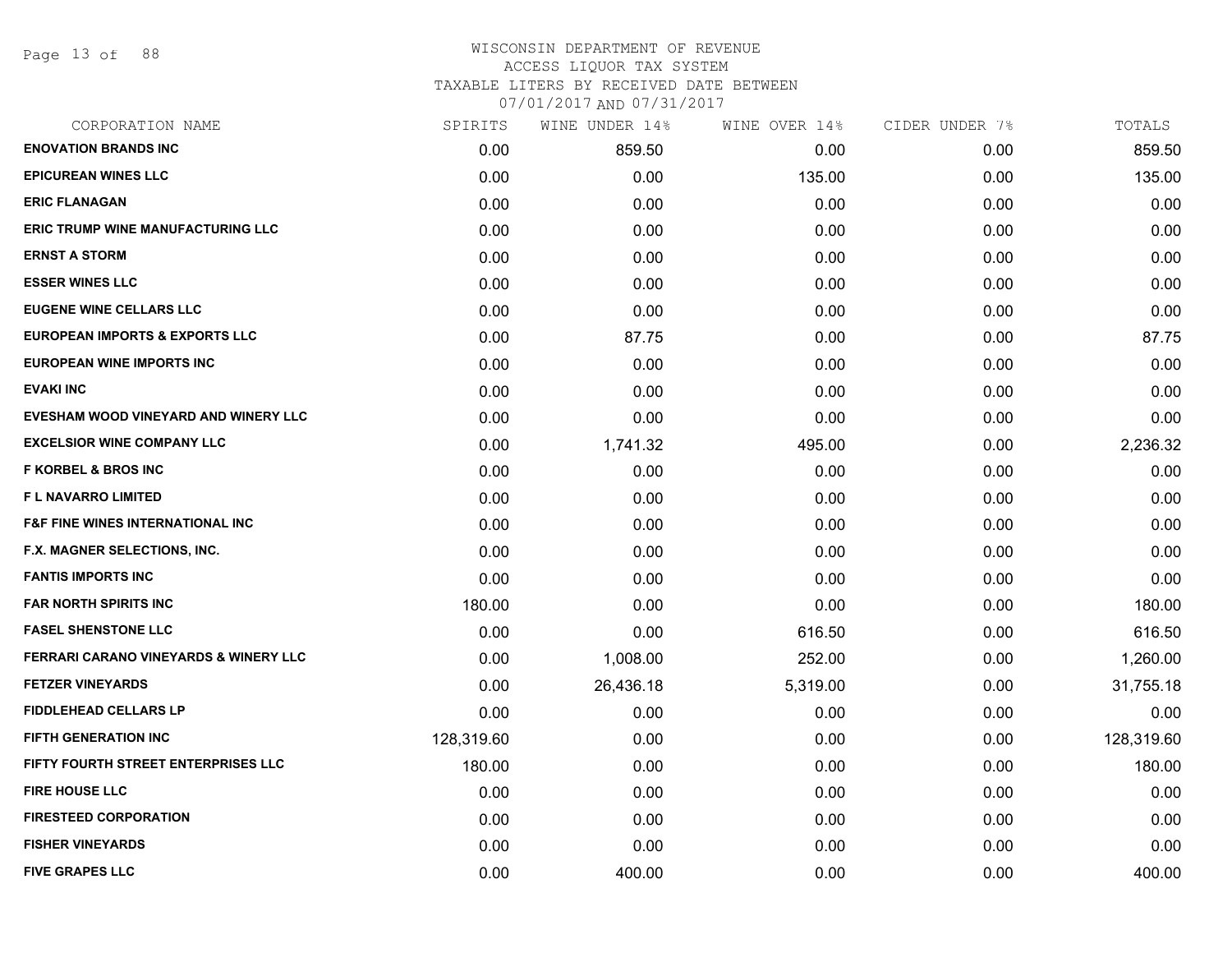Page 14 of 88

| CORPORATION NAME                         | SPIRITS  | WINE UNDER 14% | WINE OVER 14% | CIDER UNDER 7% | TOTALS    |
|------------------------------------------|----------|----------------|---------------|----------------|-----------|
| <b>FJN FINE WINES LLC</b>                | 0.00     | 0.00           | 0.00          | 0.00           | 0.00      |
| <b>FLORA SPRINGS WINE COMPANY</b>        | 0.00     | 0.00           | 0.00          | 0.00           | 0.00      |
| <b>FLORIDA ORANGE GROVES INC</b>         | 0.00     | 0.00           | 0.00          | 0.00           | 0.00      |
| <b>FN CELLARS LLC</b>                    | 0.00     | 0.00           | 504.00        | 0.00           | 504.00    |
| <b>FOLEY FAMILY WINES INC</b>            | 9.00     | 4,932.00       | 693.00        | 0.00           | 5,634.00  |
| <b>FOLIO WINE COMPANY LLC</b>            | 0.00     | 7,533.00       | 436.50        | 0.00           | 7,969.50  |
| FORT ROSS VINEYARD & WINERY LLC          | 0.00     | 0.00           | 0.00          | 0.00           | 0.00      |
| <b>FOUR BEARS WINERY LLC</b>             | 0.00     | 503.99         | 0.00          | 0.00           | 503.99    |
| FOUR DAUGHTERS VINEYARD AND WINERY LLC   | 0.00     | 0.00           | 0.00          | 2,346.80       | 2,346.80  |
| <b>FOUR ROSES DISTILLERY LLC</b>         | 3,901.50 | 0.00           | 0.00          | 0.00           | 3,901.50  |
| <b>FOWLES WINE USA INC</b>               | 0.00     | 243.00         | 0.00          | 0.00           | 243.00    |
| <b>FOXEN VINEYARD INC</b>                | 0.00     | 0.00           | 0.00          | 0.00           | 0.00      |
| <b>FRANCIS COPPOLA WINERY LLC</b>        | 0.00     | 45,887.94      | 1,516.50      | 0.00           | 47,404.44 |
| <b>FRANK FAMILY VINEYARDS LLC</b>        | 0.00     | 0.00           | 819.00        | 0.00           | 819.00    |
| <b>FRANK LIN DISTILLERS PRODUCTS LTD</b> | 7,026.72 | 0.00           | 0.00          | 0.00           | 7,026.72  |
| <b>FRED C SCHERRER</b>                   | 0.00     | 0.00           | 157.50        | 0.00           | 157.50    |
| <b>FREDERICK WILDMAN &amp; SONS LTD</b>  | 405.00   | 5,647.50       | 220.50        | 0.00           | 6,273.00  |
| <b>FREELANCE WINES LLC</b>               | 0.00     | 0.00           | 0.00          | 0.00           | 0.00      |
| <b>FREIXENET USA INC</b>                 | 0.00     | 1,457.80       | 0.00          | 0.00           | 1,457.80  |
| <b>FREY VINEYARDS LTD</b>                | 0.00     | 3,339.00       | 0.00          | 0.00           | 3,339.00  |
| <b>FRIEND WINE MARKETING</b>             | 0.00     | 0.00           | 0.00          | 0.00           | 0.00      |
| <b>FRITZ CELLARS INC</b>                 | 0.00     | 0.00           | 0.00          | 0.00           | 0.00      |
| <b>FROGS LEAP WINERY</b>                 | 0.00     | 504.00         | 0.00          | 0.00           | 504.00    |
| <b>FRONTIER CORPORATION</b>              | 0.00     | 432.00         | 27.00         | 0.00           | 459.00    |
| FRUIT OF THE VINES INC                   | 0.00     | 866.34         | 4.50          | 0.00           | 870.84    |
| FULL THROTTLE SLOON SHINE LLC            | 0.00     | 0.00           | 0.00          | 0.00           | 0.00      |
| <b>FULTON STREET BREWERY LLC</b>         | 0.00     | 0.00           | 0.00          | 0.00           | 0.00      |
| <b>G K SKAGGS INC</b>                    | 0.00     | 0.00           | 0.00          | 0.00           | 0.00      |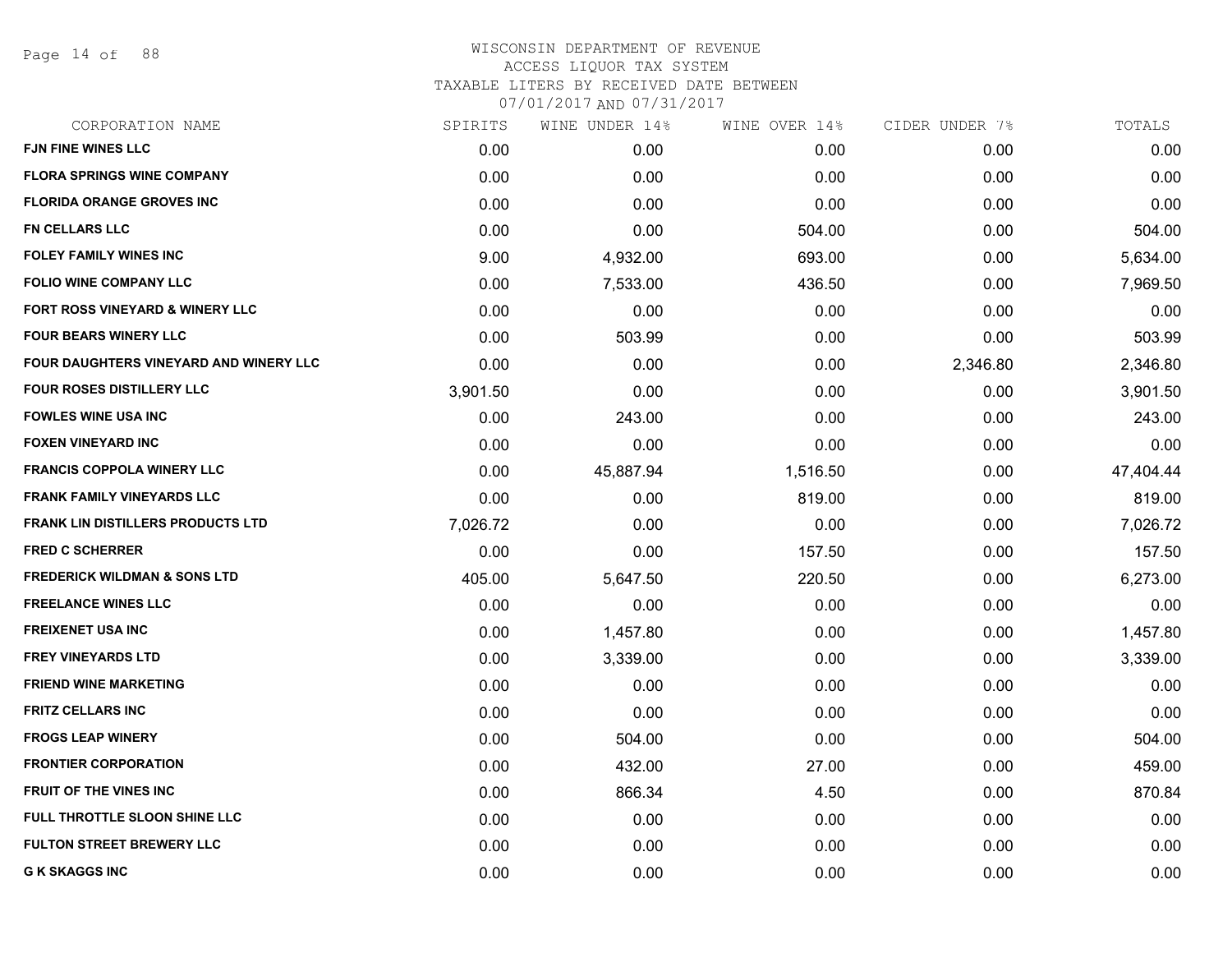Page 15 of 88

# WISCONSIN DEPARTMENT OF REVENUE

# ACCESS LIQUOR TAX SYSTEM

TAXABLE LITERS BY RECEIVED DATE BETWEEN

| CORPORATION NAME                                    | SPIRITS  | WINE UNDER 14% | WINE OVER 14% | CIDER UNDER 7% | TOTALS   |
|-----------------------------------------------------|----------|----------------|---------------|----------------|----------|
| G.S.W.C. INC.                                       | 225.00   | 1,602.00       | 639.00        | 504.00         | 2,970.00 |
| <b>GAMBA VINEYARDS AND WINERY LLC</b>               | 0.00     | 0.00           | 0.00          | 0.00           | 0.00     |
| <b>GAMBLE FAMILY VINEYARDS LLC</b>                  | 0.00     | 0.00           | 0.00          | 0.00           | 0.00     |
| <b>GENERATIONS OF SONOMA LLC</b>                    | 0.00     | 0.00           | 54.00         | 0.00           | 54.00    |
| <b>GENESEO PARTNERS LP</b>                          | 0.00     | 0.00           | 0.00          | 0.00           | 0.00     |
| <b>GEORGE BOZIC JR</b>                              | 1,851.00 | 477.00         | 0.00          | 0.00           | 2,328.00 |
| <b>GEORGIAN ROYAL COLLECTION, INC.</b>              | 0.00     | 0.00           | 0.00          | 0.00           | 0.00     |
| <b>GERBER, GERBER &amp; GERBER DISCLAIMER TRUST</b> | 0.00     | 603.00         | 0.00          | 0.00           | 603.00   |
| <b>GF WINES LLC</b>                                 | 0.00     | 171.00         | 0.00          | 0.00           | 171.00   |
| <b>GH HOLDINGS LP</b>                               | 0.00     | 0.00           | 0.00          | 0.00           | 0.00     |
| <b>GIBSON WINE COMPANY</b>                          | 0.00     | 0.00           | 0.00          | 0.00           | 0.00     |
| <b>GILBERT CELLARS LLC</b>                          | 0.00     | 0.00           | 0.00          | 0.00           | 0.00     |
| <b>GLOBAL SPIRITS USA LLC</b>                       | 1,152.00 | 0.00           | 0.00          | 0.00           | 1,152.00 |
| <b>GLOBAL VINEYARD IMPORTERS INC</b>                | 0.00     | 126.00         | 0.00          | 0.00           | 126.00   |
| <b>GLUNZ FAMILY WINERY &amp; CELLARS INC</b>        | 0.00     | 0.00           | 0.00          | 0.00           | 0.00     |
| <b>GNEKOW FAMILY WINERY LLC</b>                     | 0.00     | 0.00           | 1,134.00      | 0.00           | 1,134.00 |
| <b>GOAMERICAGO BEVERAGES LLC</b>                    | 0.00     | 0.00           | 0.00          | 0.00           | 0.00     |
| <b>GOLDSCHMIDT VINEYARDS LLC</b>                    | 0.00     | 315.00         | 693.00        | 0.00           | 1,008.00 |
| <b>GONZAGUE &amp; CLAIRE LURTON VINEYARDS INC</b>   | 0.00     | 0.00           | 0.00          | 0.00           | 0.00     |
| <b>GOOSE RIDGE LLC</b>                              | 0.00     | 126.00         | 90.00         | 0.00           | 216.00   |
| <b>GORDON BROTHERS CELLARS INC</b>                  | 0.00     | 0.00           | 0.00          | 0.00           | 0.00     |
| <b>GRAPE SOLUTIONS INC</b>                          | 0.00     | 0.00           | 0.00          | 0.00           | 0.00     |
| <b>GRAPE VISIONS LLC</b>                            | 0.00     | 0.00           | 0.00          | 0.00           | 0.00     |
| <b>GRAPES OF SPAIN INC</b>                          | 0.00     | 504.00         | 0.00          | 0.00           | 504.00   |
| <b>GREAT DOMAINS &amp; ESTATES LLC</b>              | 0.00     | 0.00           | 0.00          | 0.00           | 0.00     |
| <b>GREG &amp; GREG INC</b>                          | 0.00     | 126.00         | 0.00          | 0.00           | 126.00   |
| <b>GREG &amp; PAM HARRINGTON WINES LLC</b>          | 0.00     | 0.00           | 0.00          | 0.00           | 0.00     |
| <b>GREG SANDERS</b>                                 | 0.00     | 15.00          | 18.00         | 0.00           | 33.00    |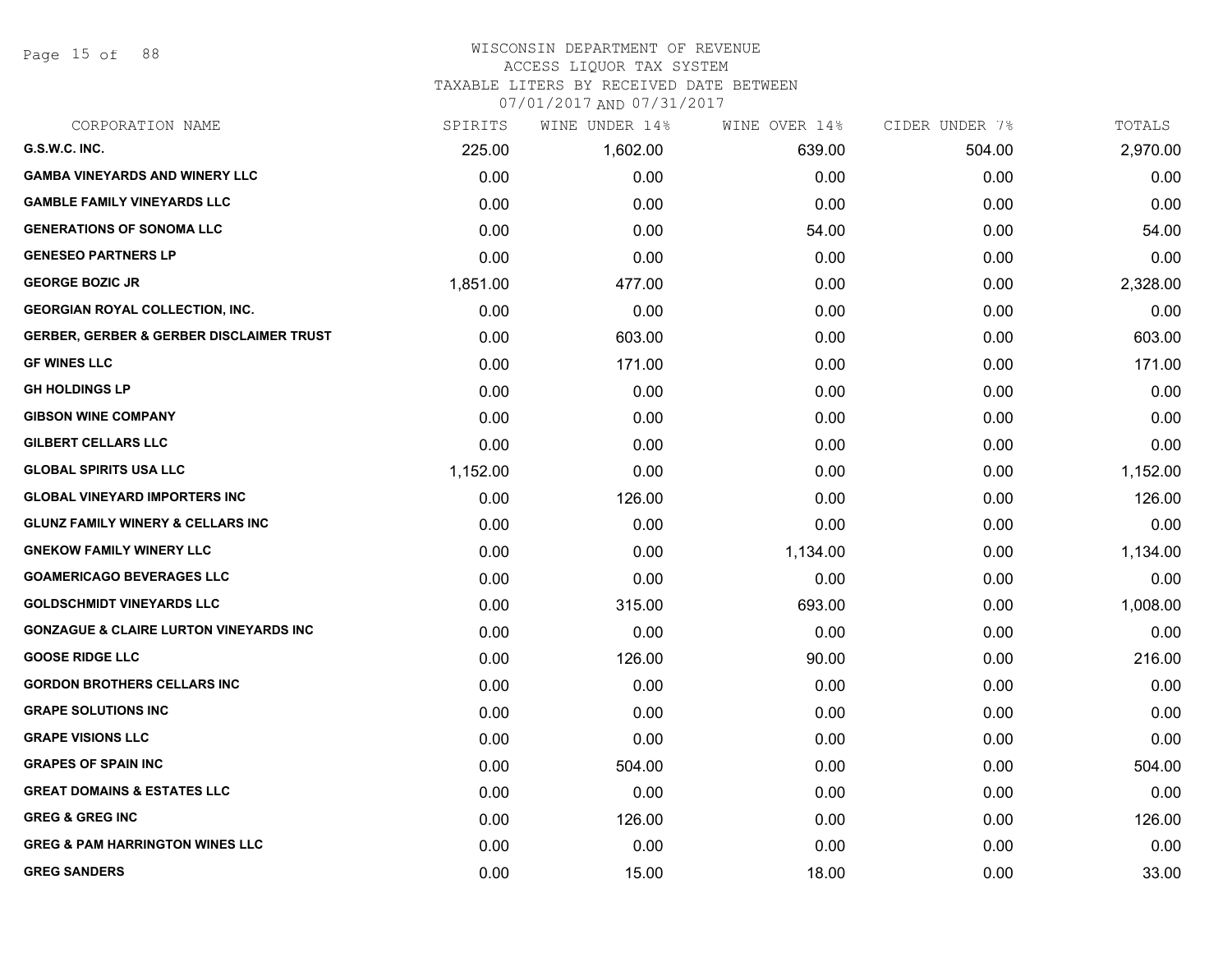Page 16 of 88

#### WISCONSIN DEPARTMENT OF REVENUE ACCESS LIQUOR TAX SYSTEM

TAXABLE LITERS BY RECEIVED DATE BETWEEN

| CORPORATION NAME                        | SPIRITS    | WINE UNDER 14% | WINE OVER 14% | CIDER UNDER 7% | TOTALS     |
|-----------------------------------------|------------|----------------|---------------|----------------|------------|
| <b>GREGORY F BUONOCORE</b>              | 0.00       | 2,016.00       | 252.00        | 0.00           | 2,268.00   |
| <b>GREGORY GRAZIANO</b>                 | 0.00       | 0.00           | 0.00          | 0.00           | 0.00       |
| <b>GRGICH HILLS CELLAR</b>              | 0.00       | 0.00           | 333.00        | 0.00           | 333.00     |
| <b>GROTH VINEYARDS &amp; WINERY LLC</b> | 0.00       | 0.00           | 108.00        | 0.00           | 108.00     |
| <b>GUARACHI WINE PARTNERS INC</b>       | 0.00       | 11,214.00      | 4,315.50      | 0.00           | 15,529.50  |
| <b>H ERIK ZETTERSTROM</b>               | 0.00       | 0.00           | 0.00          | 0.00           | 0.00       |
| <b>H2 VINO LLC</b>                      | 0.00       | 0.00           | 0.00          | 0.00           | 0.00       |
| <b>HAAS BROTHERS INC</b>                | 0.00       | 0.00           | 0.00          | 0.00           | 0.00       |
| <b>HAHN ESTATE</b>                      | 0.00       | 0.00           | 5,481.00      | 0.00           | 5,481.00   |
| <b>HALBY MARKETING INC</b>              | 0.00       | 333.00         | 0.00          | 0.00           | 333.00     |
| <b>HALCYON SYNDICATE LTD LLC</b>        | 0.00       | 0.00           | 0.00          | 0.00           | 0.00       |
| <b>HALL WINES LLC</b>                   | 0.00       | 0.00           | 630.00        | 0.00           | 630.00     |
| <b>HAMEL FAMILY WINES LLC</b>           | 0.00       | 0.00           | 0.00          | 0.00           | 0.00       |
| <b>HAND PICKED SELECTIONS INC</b>       | 0.00       | 288.00         | 0.00          | 0.00           | 288.00     |
| HAPPY HOUR COMPANY LLC                  | 0.00       | 0.00           | 0.00          | 0.00           | 0.00       |
| <b>HARDY USA LTD</b>                    | 418.50     | 0.00           | 0.00          | 0.00           | 418.50     |
| <b>HARLAN ESTATE WINERY INC</b>         | 0.00       | 0.00           | 0.00          | 0.00           | 0.00       |
| <b>HARRIS &amp; HARRIS</b>              | 0.00       | 0.00           | 0.00          | 0.00           | 0.00       |
| HAUS WINE & SPIRITS INC                 | 0.00       | 0.00           | 0.00          | 0.00           | 0.00       |
| <b>HAWAII SEA SPIRITS LLC</b>           | 225.00     | 0.00           | 0.00          | 0.00           | 225.00     |
| <b>HDD LLC</b>                          | 0.00       | 126.00         | 63.00         | 0.00           | 189.00     |
| <b>HEADFRAME SPIRITS INC</b>            | 0.00       | 0.00           | 0.00          | 0.00           | 0.00       |
| <b>HEAVEN HILL DISTILLERIES INC</b>     | 340,114.80 | 882.00         | 1,989.00      | 0.00           | 342,985.80 |
| <b>HEINEKEN USA INCORPORATED</b>        | 0.00       | 0.00           | 0.00          | 39,101.00      | 39,101.00  |
| <b>HEITZ WINE CELLARS</b>               | 0.00       | 0.00           | 126.00        | 0.00           | 126.00     |
| <b>HEMISPHERE WINE COMPANY INC</b>      | 0.00       | 0.00           | 0.00          | 0.00           | 0.00       |
| <b>HENDRY PREMIUM IMPORTS INC</b>       | 0.00       | 0.00           | 0.00          | 0.00           | 0.00       |
| <b>HENRIOT INC</b>                      | 0.00       | 204.48         | 0.00          | 0.00           | 204.48     |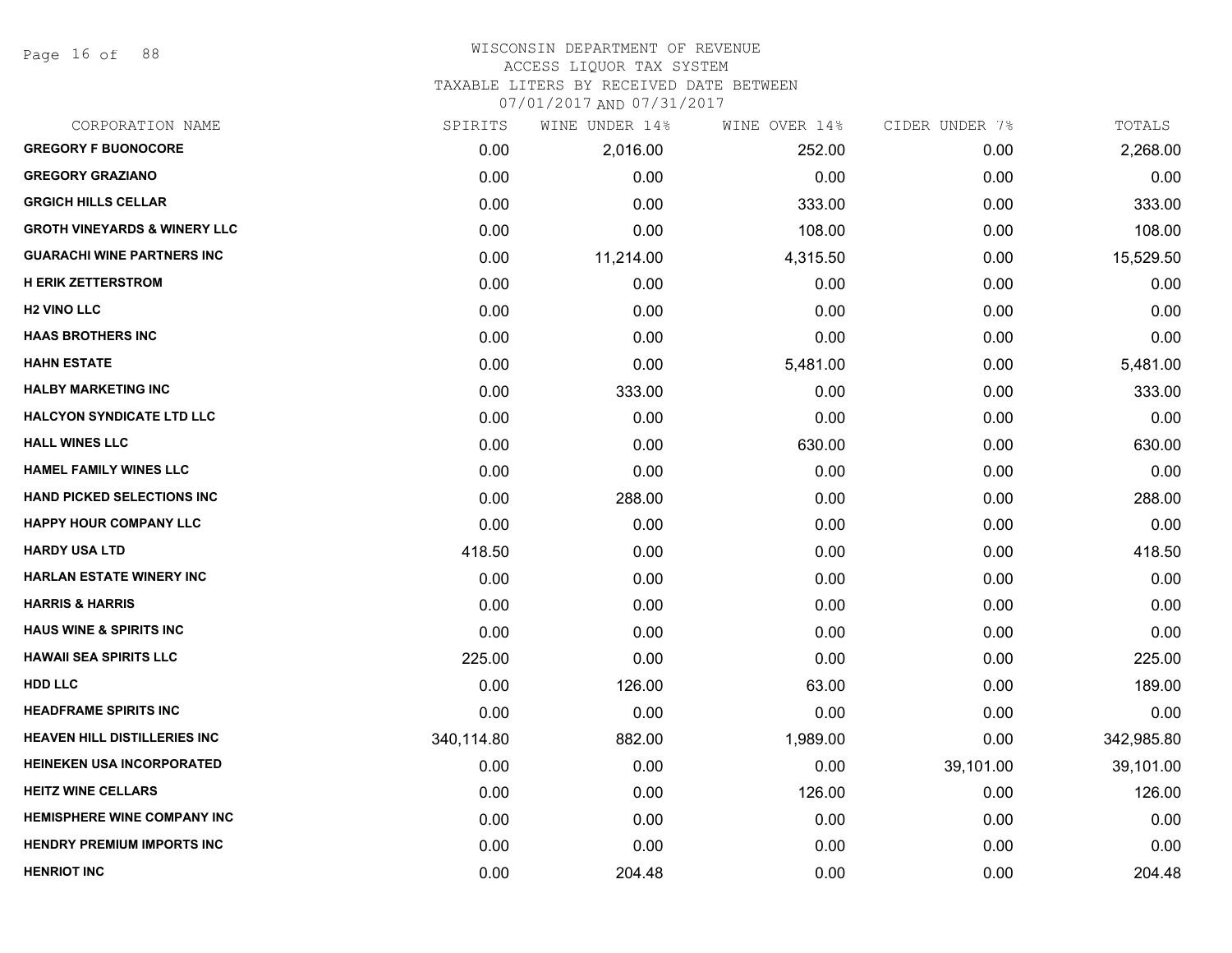Page 17 of 88

| CORPORATION NAME                       | SPIRITS  | WINE UNDER 14% | WINE OVER 14% | CIDER UNDER 7% | TOTALS   |
|----------------------------------------|----------|----------------|---------------|----------------|----------|
| <b>HENRY STEELE IMPORTS LLC</b>        | 0.00     | 0.00           | 0.00          | 0.00           | 0.00     |
| <b>HERITAGE DISTILLING COMPANY INC</b> | 0.00     | 0.00           | 0.00          | 0.00           | 0.00     |
| <b>HERITAGE LINK BRANDS LLC</b>        | 0.00     | 0.00           | 0.00          | 0.00           | 0.00     |
| <b>HERITAGE WINE CELLARS LTD</b>       | 0.00     | 2,043.00       | 0.00          | 0.00           | 2,043.00 |
| <b>HERMAN STORY WINES INC</b>          | 0.00     | 0.00           | 0.00          | 0.00           | 0.00     |
| <b>HERON WINES INC</b>                 | 0.00     | 504.00         | 0.00          | 0.00           | 504.00   |
| <b>HEYDAY CORPORATION</b>              | 0.00     | 531.00         | 0.00          | 0.00           | 531.00   |
| <b>HIDALGO IMPORTS LLC</b>             | 0.00     | 0.00           | 0.00          | 0.00           | 0.00     |
| <b>HILL ESTATES INC</b>                | 0.00     | 0.00           | 0.00          | 0.00           | 0.00     |
| <b>HIRSCH WINERY LLC</b>               | 0.00     | 0.00           | 0.00          | 0.00           | 0.00     |
| <b>HIWWS INC</b>                       | 0.00     | 0.00           | 0.00          | 0.00           | 0.00     |
| HONEOYE FALLS DISTILLERY LLC           | 0.00     | 0.00           | 0.00          | 0.00           | 0.00     |
| HONIG VINEYARD AND WINERY LLC          | 0.00     | 540.00         | 211.50        | 0.00           | 751.50   |
| <b>HOOD RIVER DISTILLERS INC</b>       | 1,623.00 | 0.00           | 0.00          | 0.00           | 1,623.00 |
| <b>HOPE WINE LLC</b>                   | 0.00     | 477.00         | 0.00          | 0.00           | 477.00   |
| <b>HOTCOOP LLC</b>                     | 0.00     | 0.00           | 0.00          | 0.00           | 0.00     |
| <b>HOURGLASS WINE COMPANY INC</b>      | 0.00     | 0.00           | 0.00          | 0.00           | 0.00     |
| <b>HUA YUAN</b>                        | 0.00     | 0.00           | 0.00          | 0.00           | 0.00     |
| <b>HUBER ORCHARDS INC</b>              | 0.00     | 0.00           | 0.00          | 0.00           | 0.00     |
| <b>HUDSON WINE BROKERS LLC</b>         | 0.00     | 0.00           | 0.00          | 0.00           | 0.00     |
| <b>HUNEEUS VINTNERS LLC</b>            | 0.00     | 0.00           | 378.00        | 0.00           | 378.00   |
| <b>HUSCH VINEYARDS INC</b>             | 0.00     | 360.00         | 0.00          | 0.00           | 360.00   |
| <b>HYATT FARM PARTNERSHIP</b>          | 0.00     | 0.00           | 0.00          | 0.00           | 0.00     |
| IAN BRAND                              | 0.00     | 0.00           | 0.00          | 0.00           | 0.00     |
| <b>ICONIC WINES LLC</b>                | 0.00     | 306.00         | 0.00          | 0.00           | 306.00   |
| <b>IDEAL WINE &amp; SPIRITS CO INC</b> | 0.00     | 0.00           | 0.00          | 0.00           | 0.00     |
| <b>ILLAHE VINEYARDS AND WINERY INC</b> | 0.00     | 0.00           | 0.00          | 0.00           | 0.00     |
| <b>ILLYRIAN IMPORT INC</b>             | 0.00     | 0.00           | 0.00          | 0.00           | 0.00     |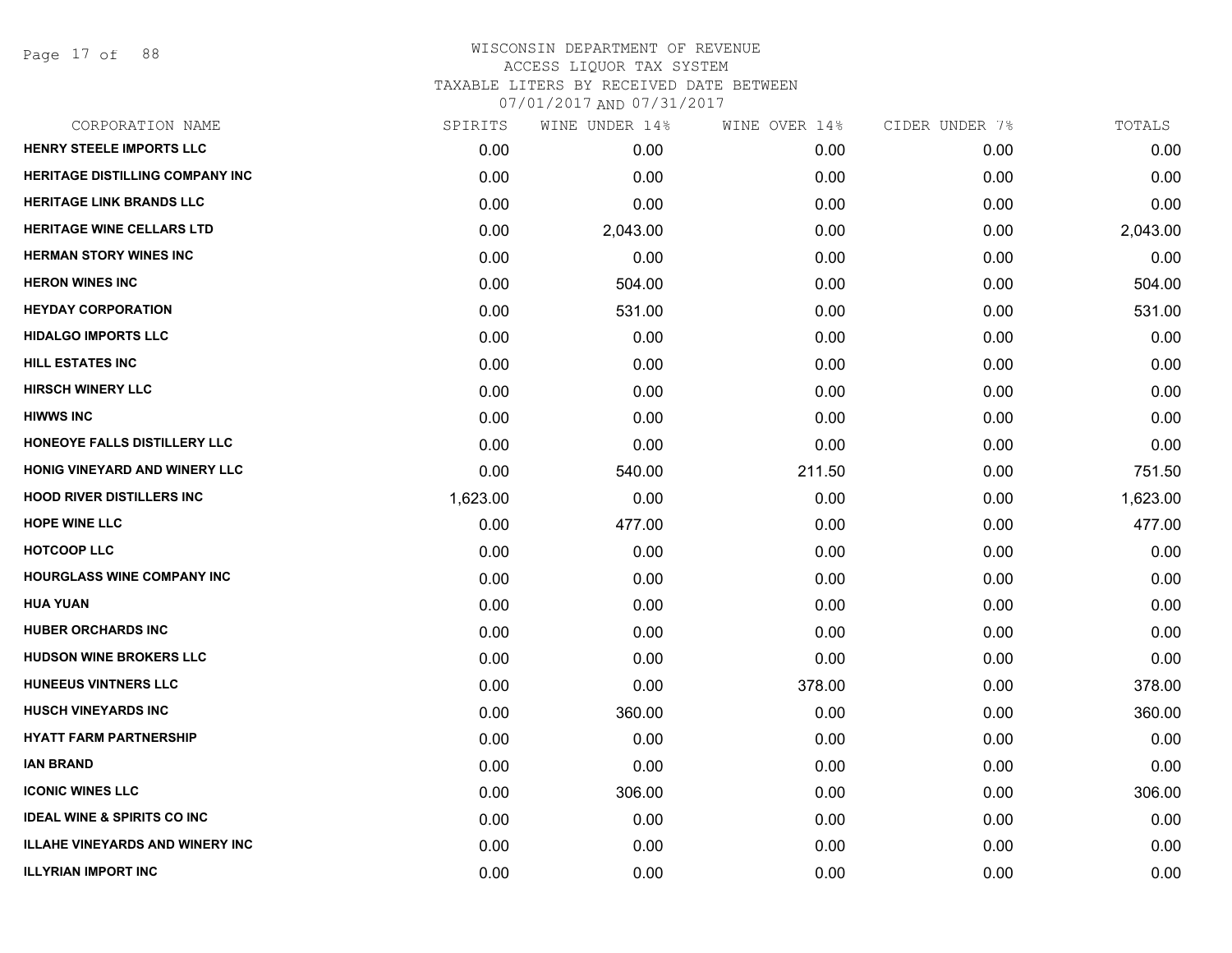Page 18 of 88

| CORPORATION NAME                           | SPIRITS   | WINE UNDER 14% | WINE OVER 14% | CIDER UNDER 7% | TOTALS     |
|--------------------------------------------|-----------|----------------|---------------|----------------|------------|
| <b>IMPERIAL BRANDS INC</b>                 | 6,166.50  | 0.00           | 0.00          | 0.00           | 6,166.50   |
| <b>IMPEX BEVERAGES INC</b>                 | 27.00     | 0.00           | 0.00          | 0.00           | 27.00      |
| IN AGAVE WE TRUST LLC                      | 0.00      | 0.00           | 0.00          | 0.00           | 0.00       |
| <b>INDIGENOUS SELECTIONS LLC</b>           | 45.00     | 450.00         | 117.00        | 0.00           | 612.00     |
| <b>INDIGO WINE GROUP LLC</b>               | 0.00      | 2,052.00       | 0.00          | 0.00           | 2,052.00   |
| <b>INDIO SPIRITS INC</b>                   | 0.00      | 0.00           | 0.00          | 0.00           | 0.00       |
| <b>INFINIUM SPIRITS INC.</b>               | 12,504.00 | 0.00           | 0.00          | 0.00           | 12,504.00  |
| <b>INNO VINO INTERNATIONAL INC</b>         | 0.00      | 0.00           | 0.00          | 0.00           | 0.00       |
| <b>INTEGRITY WINES LLC</b>                 | 0.00      | 0.00           | 0.00          | 0.00           | 0.00       |
| <b>INTERNATIONAL SPIRITS AND WINES LLC</b> | 0.00      | 0.00           | 0.00          | 0.00           | 0.00       |
| <b>INTERNATIONAL VINES INC</b>             | 0.00      | 504.00         | 0.00          | 0.00           | 504.00     |
| <b>INTERSECT BEVERAGE LLC</b>              | 0.00      | 0.00           | 0.00          | 0.00           | 0.00       |
| <b>INTERTRADE USA COMPANY</b>              | 0.00      | 0.00           | 0.00          | 0.00           | 0.00       |
| <b>INVESTOR'S OF AMERICA LP</b>            | 0.00      | 0.00           | 0.00          | 0.00           | 0.00       |
| <b>ION BEVERAGES LLC</b>                   | 0.00      | 0.00           | 0.00          | 0.00           | 0.00       |
| <b>IRON HORSE VINEYARDS LP</b>             | 0.00      | 0.00           | 0.00          | 0.00           | 0.00       |
| <b>ISANTI SPIRITS LLC</b>                  | 0.00      | 0.00           | 0.00          | 0.00           | 0.00       |
| <b>J &amp; D WINES INC</b>                 | 76.08     | 0.00           | 0.00          | 0.00           | 76.08      |
| <b>J LOHR WINERY CORP</b>                  | 0.00      | 9,712.50       | 9.00          | 0.00           | 9,721.50   |
| J PEDRONCELLI WINERY                       | 0.00      | 315.00         | 189.00        | 0.00           | 504.00     |
| <b>J3 WINE PARTNERS LLC</b>                | 0.00      | 0.00           | 0.00          | 0.00           | 0.00       |
| <b>JACK POUST &amp; COMPANY INC</b>        | 0.00      | 0.00           | 0.00          | 0.00           | 0.00       |
| <b>JACKSON FAMILY ENTERPRISES INC</b>      | 0.00      | 133,288.50     | 8,826.00      | 0.00           | 142,114.50 |
| <b>JACKY RANDELL TRENTHAM</b>              | 0.00      | 0.00           | 0.00          | 0.00           | 0.00       |
| <b>JACUZZI FAMILY VINEYARDS LLC</b>        | 0.00      | 0.00           | 0.00          | 0.00           | 0.00       |
| <b>JAM CELLARS INC</b>                     | 0.00      | 252.00         | 9,675.00      | 0.00           | 9,927.00   |
| <b>JAMES CLARK</b>                         | 0.00      | 0.00           | 0.00          | 0.00           | 0.00       |
| <b>JAMES E COSMA</b>                       | 0.00      | 297.00         | 0.00          | 0.00           | 297.00     |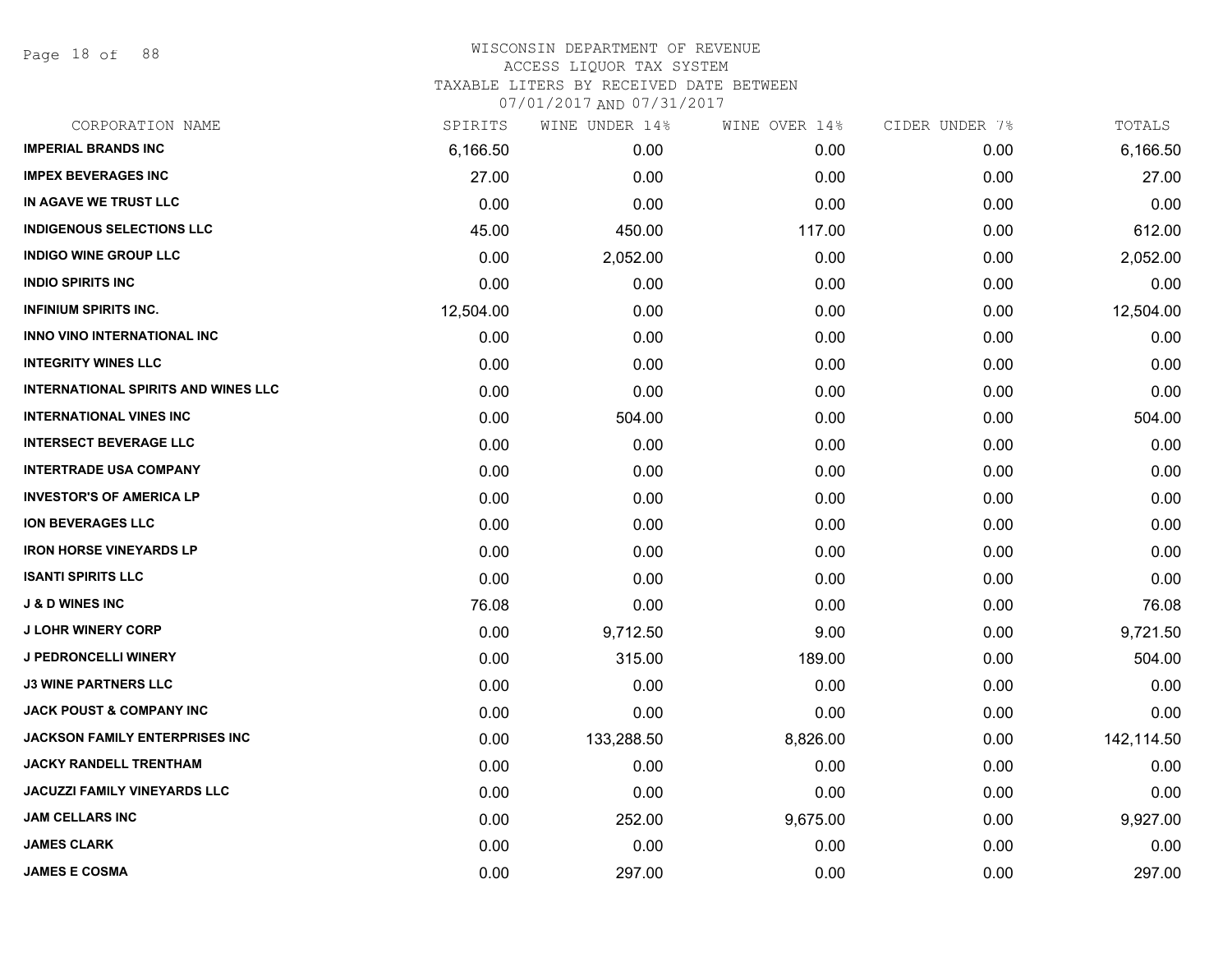Page 19 of 88

# WISCONSIN DEPARTMENT OF REVENUE ACCESS LIQUOR TAX SYSTEM

TAXABLE LITERS BY RECEIVED DATE BETWEEN

| CORPORATION NAME                      | SPIRITS    | WINE UNDER 14% | WINE OVER 14% | CIDER UNDER 7% | TOTALS     |
|---------------------------------------|------------|----------------|---------------|----------------|------------|
| <b>JAMES J MOORE</b>                  | 0.00       | 0.00           | 0.00          | 0.00           | 0.00       |
| <b>JAMES L LAMBERT</b>                | 0.00       | 0.00           | 0.00          | 0.00           | 0.00       |
| <b>JAMES MORONEY INC</b>              | 0.00       | 0.00           | 0.00          | 0.00           | 0.00       |
| <b>JAMES RICKER</b>                   | 423.00     | 11,637.00      | 22.50         | 0.00           | 12,082.50  |
| JAPAN PRESTIGE SAKE INTERNATIONAL INC | 0.00       | 25.92          | 44.48         | 0.00           | 70.40      |
| <b>JARVIS</b>                         | 0.00       | 0.00           | 24.61         | 0.00           | 24.61      |
| <b>JASON J AND MOLLY N DREW</b>       | 0.00       | 0.00           | 0.00          | 0.00           | 0.00       |
| <b>JAX VINEYARDS LLC</b>              | 0.00       | 99.85          | 0.00          | 0.00           | 99.85      |
| <b>JAY J HEMINWAY</b>                 | 0.00       | 0.00           | 0.00          | 0.00           | 0.00       |
| <b>JAY MIDWEST INC</b>                | 252.00     | 0.00           | 156.00        | 0.00           | 408.00     |
| <b>JB GEORGE LLC</b>                  | 0.00       | 0.00           | 0.00          | 0.00           | 0.00       |
| <b>JC CELLARS INC</b>                 | 0.00       | 0.00           | 0.00          | 0.00           | 0.00       |
| JEAN CLAUDE BOISSET WINES USA INC     | 0.00       | 1,848.00       | 504.00        | 0.00           | 2,352.00   |
| <b>JEFF QUINT</b>                     | 0.00       | 0.00           | 0.00          | 0.00           | 0.00       |
| <b>JEFFREY L EMERY</b>                | 0.00       | 0.00           | 0.00          | 0.00           | 0.00       |
| <b>JEM BEVERAGE COMPANY</b>           | 0.00       | 0.00           | 0.00          | 0.00           | 0.00       |
| <b>JFC INTERNATIONAL INC</b>          | 0.00       | 686.29         | 1,834.41      | 0.00           | 2,520.70   |
| <b>JIM BEAM BRANDS CO</b>             | 650,433.00 | 405.00         | 333.00        | 0.00           | 651,171.00 |
| <b>J-NH WINE GROUP LLC</b>            | 0.00       | 0.00           | 0.00          | 0.00           | 0.00       |
| <b>JNJ INTERNATIONAL INC</b>          | 0.00       | 0.00           | 0.00          | 0.00           | 0.00       |
| <b>JOHAN VINEYARDS LLC</b>            | 0.00       | 252.00         | 0.00          | 0.00           | 252.00     |
| JOHN ANTHONY VINEYARDS LLC            | 0.00       | 0.00           | 0.00          | 0.00           | 0.00       |
| <b>JON A GERSTENSCHLAGER</b>          | 0.00       | 0.00           | 0.00          | 0.00           | 0.00       |
| <b>JOSE PASTOR</b>                    | 0.00       | 112.50         | 0.00          | 0.00           | 112.50     |
| <b>JOSEPH PHELPS VINEYARDS LLC</b>    | 0.00       | 0.00           | 0.00          | 0.00           | 0.00       |
| <b>JOSEPH VICTORI WINES, INC.</b>     | 0.00       | 1,512.00       | 0.00          | 0.00           | 1,512.00   |
| <b>JOSU GALDOS</b>                    | 0.00       | 0.00           | 0.00          | 0.00           | 0.00       |
| <b>JOURNEYMAN DISTILLERY LLC</b>      | 58.48      | 0.00           | 0.00          | 0.00           | 58.48      |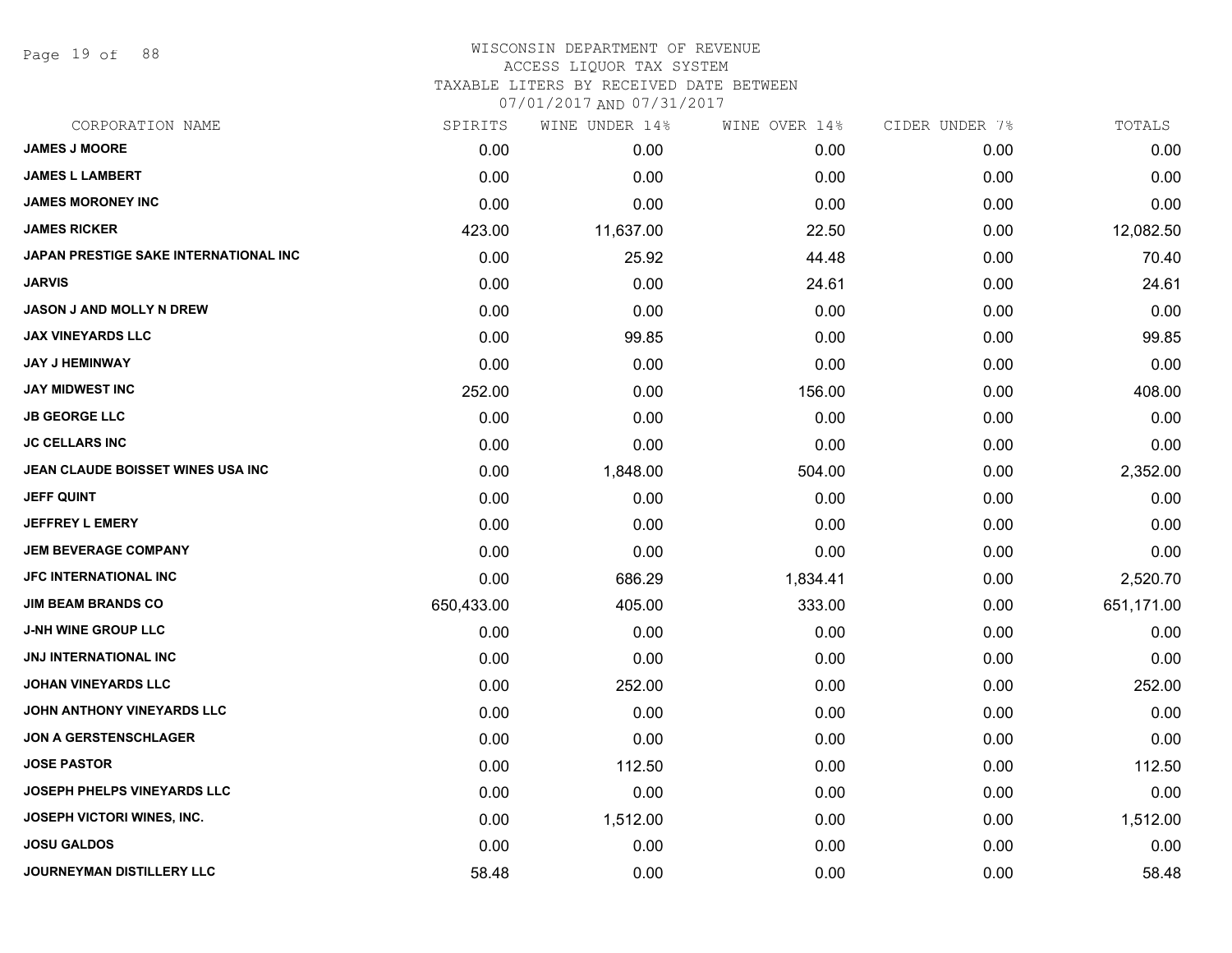Page 20 of 88

# WISCONSIN DEPARTMENT OF REVENUE ACCESS LIQUOR TAX SYSTEM TAXABLE LITERS BY RECEIVED DATE BETWEEN

| CORPORATION NAME                         | SPIRITS | WINE UNDER 14% | WINE OVER 14% | CIDER UNDER 7% | TOTALS    |
|------------------------------------------|---------|----------------|---------------|----------------|-----------|
| <b>JPPZ INC</b>                          | 0.00    | 0.00           | 0.00          | 0.00           | 0.00      |
| <b>JRV LLC</b>                           | 0.00    | 0.00           | 0.00          | 0.00           | 0.00      |
| <b>JUDD FAMILY VINEYARDS LP</b>          | 0.00    | 0.00           | 0.00          | 0.00           | 0.00      |
| <b>JUSTIN VINEYARDS &amp; WINERY LLC</b> | 0.00    | 0.00           | 2,628.00      | 0.00           | 2,628.00  |
| <b>JVW CORPORATION</b>                   | 0.00    | 504.00         | 0.00          | 0.00           | 504.00    |
| <b>JZ WINE COMPANY</b>                   | 0.00    | 126.00         | 0.00          | 0.00           | 126.00    |
| <b>K VINTNERS LLC</b>                    | 0.00    | 162.00         | 0.00          | 0.00           | 162.00    |
| <b>KALIN CELLARS INC</b>                 | 0.00    | 0.00           | 0.00          | 0.00           | 0.00      |
| <b>KAY OLSEN</b>                         | 0.00    | 0.00           | 0.00          | 0.00           | 0.00      |
| <b>KB WINES LLC</b>                      | 0.00    | 0.00           | 0.00          | 0.00           | 0.00      |
| <b>KEEPER'S QUEST INC</b>                | 0.00    | 0.00           | 0.00          | 0.00           | 0.00      |
| <b>KELLER ESTATE LTD</b>                 | 0.00    | 0.00           | 0.00          | 0.00           | 0.00      |
| <b>KEN WRIGHT CELLARS CO</b>             | 0.00    | 346.50         | 0.00          | 0.00           | 346.50    |
| <b>KENNETH S LIKITPRAKONG</b>            | 0.00    | 1,043.00       | 0.00          | 0.00           | 1,043.00  |
| <b>KENT HUMPHREY</b>                     | 0.00    | 0.00           | 0.00          | 0.00           | 0.00      |
| <b>KENT RASMUSSEN WINERY</b>             | 0.00    | 441.00         | 0.00          | 0.00           | 441.00    |
| <b>KENTUCKY BOURBON DISTILLERS LTD</b>   | 693.80  | 0.00           | 0.00          | 0.00           | 693.80    |
| <b>KERMIT LYNCH WINE MERCHANTS</b>       | 0.00    | 2,259.00       | 0.00          | 0.00           | 2,259.00  |
| <b>KIMBERTON WINES LLC</b>               | 0.00    | 0.00           | 0.00          | 0.00           | 0.00      |
| KINDRED SPIRITS NORTH AMERICA INC        | 0.00    | 0.00           | 0.00          | 0.00           | 0.00      |
| KINDRED VINES IMPORT CO LLC              | 0.00    | 0.00           | 0.00          | 0.00           | 0.00      |
| <b>KING ESTATE WINERY LP</b>             | 0.00    | 9,558.00       | 0.00          | 0.00           | 9,558.00  |
| <b>KIONA VINEYARDS LLC</b>               | 0.00    | 0.00           | 0.00          | 0.00           | 0.00      |
| <b>KISTLER VINEYARDS, LLC</b>            | 0.00    | 0.00           | 0.00          | 0.00           | 0.00      |
| <b>KITFOX VINEYARDS LLC</b>              | 0.00    | 0.00           | 0.00          | 0.00           | 0.00      |
| <b>KLEIN FOODS INC</b>                   | 0.00    | 10,836.00      | 6,871.50      | 0.00           | 17,707.50 |
| <b>KLIN SPIRITS LLC</b>                  | 449.00  | 0.00           | 0.00          | 0.00           | 449.00    |
| <b>KLINKER BRICK WINERY INC</b>          | 0.00    | 126.00         | 1,008.00      | 0.00           | 1,134.00  |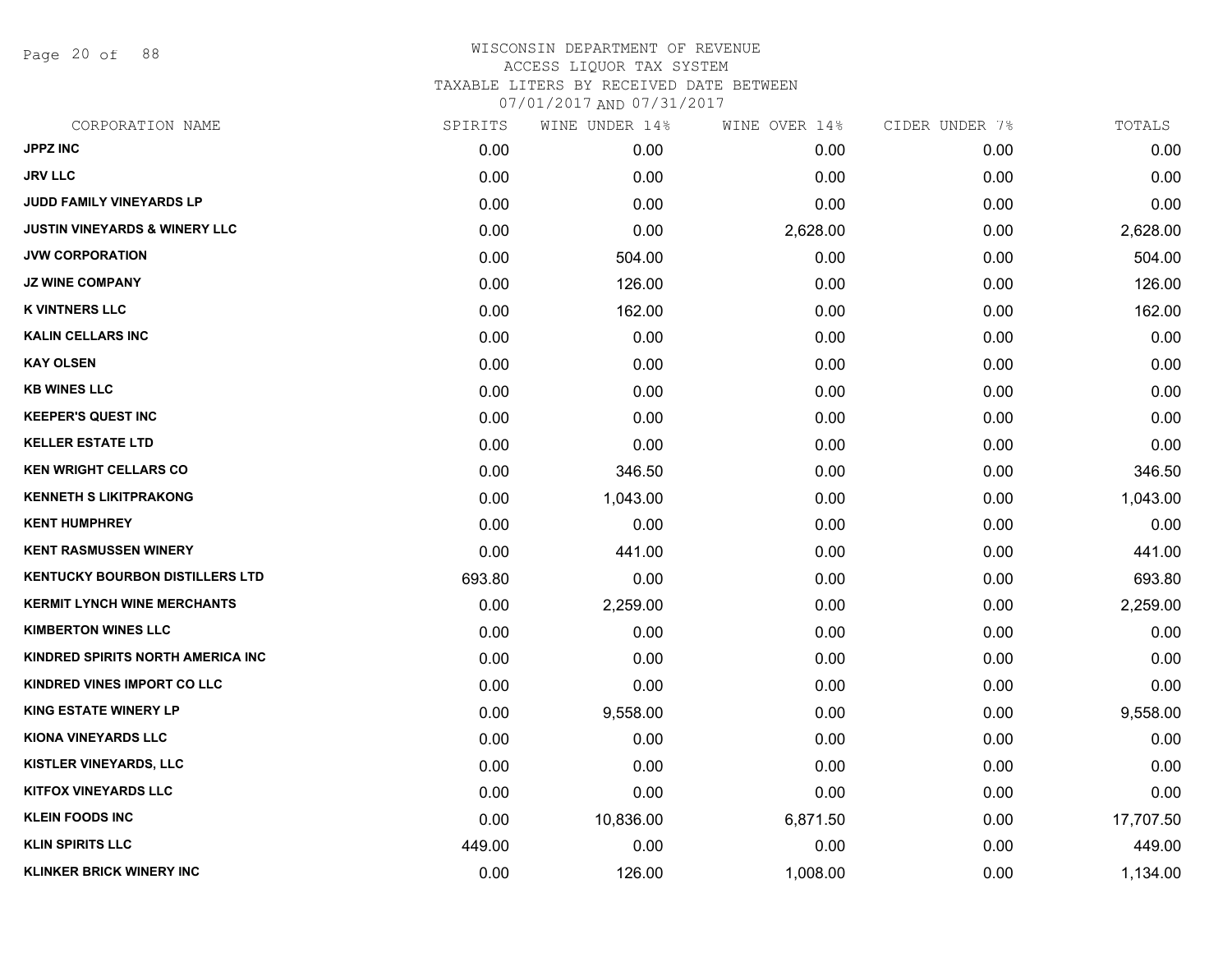Page 21 of 88

# WISCONSIN DEPARTMENT OF REVENUE

# ACCESS LIQUOR TAX SYSTEM

TAXABLE LITERS BY RECEIVED DATE BETWEEN

| CORPORATION NAME                           | SPIRITS | WINE UNDER 14% | WINE OVER 14% | CIDER UNDER 7% | TOTALS    |
|--------------------------------------------|---------|----------------|---------------|----------------|-----------|
| <b>KOBRAND CORPORATION</b>                 | 198.00  | 6,865.20       | 5,104.74      | 0.00           | 12,167.94 |
| KOJIMA & INTERNATIONAL ASSOCIATES INC      | 0.00    | 0.00           | 0.00          | 0.00           | 0.00      |
| <b>KONGSGAARD WINE LLC</b>                 | 0.00    | 0.00           | 0.00          | 0.00           | 0.00      |
| <b>KONSTANTIN D FRANK &amp; SONS</b>       | 0.00    | 0.00           | 0.00          | 0.00           | 0.00      |
| <b>KOPRI INC</b>                           | 0.00    | 126.00         | 0.00          | 0.00           | 126.00    |
| <b>KOVAL INC</b>                           | 947.25  | 0.00           | 0.00          | 0.00           | 947.25    |
| <b>KRA-ZE LLC</b>                          | 0.00    | 0.00           | 0.00          | 0.00           | 0.00      |
| <b>KRUPP BROTHERS LLC</b>                  | 0.00    | 0.00           | 0.00          | 0.00           | 0.00      |
| <b>KUTCH WINES INC</b>                     | 0.00    | 0.00           | 0.00          | 0.00           | 0.00      |
| <b>KYSELA PERE ET FILS LTD</b>             | 0.00    | 909.00         | 45.00         | 0.00           | 954.00    |
| <b>L &amp; F BRANDS INC</b>                | 0.00    | 4,536.00       | 0.00          | 0.00           | 4,536.00  |
| <b>L &amp; L IMPORTS LLC</b>               | 0.00    | 0.00           | 0.00          | 0.00           | 0.00      |
| <b>LCWINE</b>                              | 0.00    | 0.00           | 0.00          | 0.00           | 0.00      |
| L FOPPIANO WINE CO INC                     | 0.00    | 0.00           | 0.00          | 0.00           | 0.00      |
| <b>L&amp;C WINE COUNTRY OPERATIONS LLC</b> | 0.00    | 0.00           | 90.00         | 0.00           | 90.00     |
| <b>LADERA WINERY LLC</b>                   | 0.00    | 27.00          | 72.00         | 0.00           | 99.00     |
| <b>LADY HILL LLC</b>                       | 0.00    | 0.00           | 0.00          | 0.00           | 0.00      |
| <b>LAETITIA VINEYARD &amp; WINERY INC</b>  | 0.00    | 0.00           | 0.00          | 0.00           | 0.00      |
| <b>LAIRD &amp; COMPANY</b>                 | 112.50  | 0.00           | 90.00         | 0.00           | 202.50    |
| <b>LAKE COUNTRY LIBARE DISTILLING LLC</b>  | 0.00    | 0.00           | 0.00          | 0.00           | 0.00      |
| <b>LANCE C RANDOLPH</b>                    | 0.00    | 252.00         | 0.00          | 0.00           | 252.00    |
| <b>LANGDON SHIVERICK INC</b>               | 0.00    | 139.50         | 135.00        | 0.00           | 274.50    |
| <b>LANGE WINERY LLC</b>                    | 0.00    | 0.00           | 0.00          | 0.00           | 0.00      |
| <b>LAPHAM SALES &amp; MARKETING INC</b>    | 90.00   | 0.00           | 0.00          | 0.00           | 90.00     |
| <b>LATITUDE BEVERAGE COMPANY</b>           | 0.00    | 0.00           | 0.00          | 0.00           | 0.00      |
| <b>LAUREATE IMPORTS COMPANY INC</b>        | 0.00    | 0.00           | 0.00          | 0.00           | 0.00      |
| <b>LAURENT-PERRIER US INC</b>              | 0.00    | 0.00           | 0.00          | 0.00           | 0.00      |
| <b>LAVA SPRINGS INC</b>                    | 0.00    | 0.00           | 4,656.00      | 0.00           | 4,656.00  |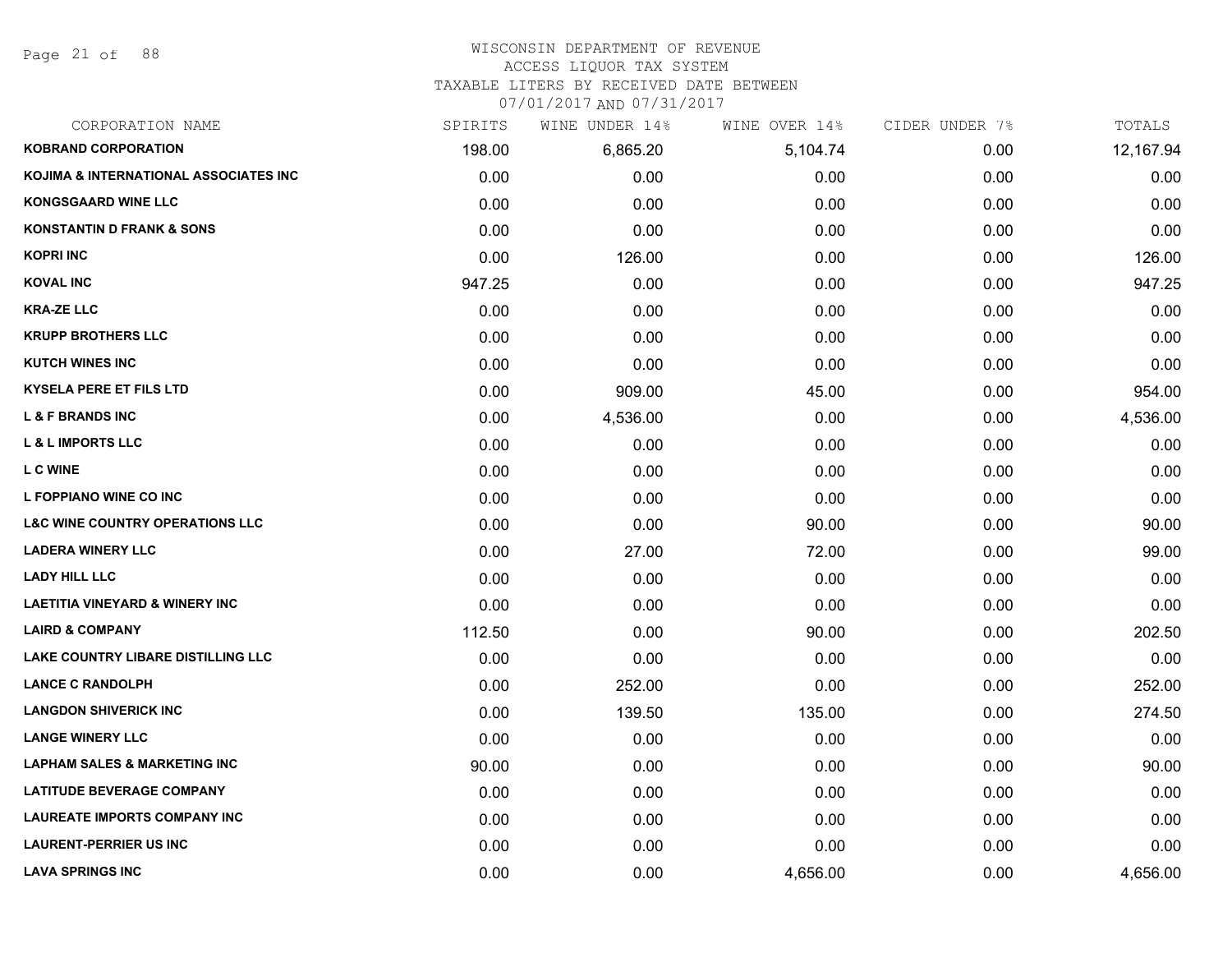Page 22 of 88

### WISCONSIN DEPARTMENT OF REVENUE ACCESS LIQUOR TAX SYSTEM TAXABLE LITERS BY RECEIVED DATE BETWEEN

| CORPORATION NAME                    | SPIRITS   | WINE UNDER 14% | WINE OVER 14% | CIDER UNDER 7% | TOTALS    |
|-------------------------------------|-----------|----------------|---------------|----------------|-----------|
| <b>LAWER FAMILY WINERY INC</b>      | 0.00      | 126.00         | 0.00          | 0.00           | 126.00    |
| <b>LCF WINE COMPANY LLC</b>         | 0.00      | 2,142.00       | 378.00        | 0.00           | 2,520.00  |
| LE CEP II INC                       | 0.00      | 189.00         | 0.00          | 0.00           | 189.00    |
| LE GRAND COURTAGE LLC               | 0.00      | 0.00           | 0.00          | 0.00           | 0.00      |
| LE RAISIN IMPORTS LLC               | 0.00      | 0.00           | 0.00          | 0.00           | 0.00      |
| LE VIGNE WINERY INC                 | 0.00      | 0.00           | 0.00          | 0.00           | 0.00      |
| LEFT COAST CELLARS LLC              | 0.00      | 0.00           | 0.00          | 0.00           | 0.00      |
| <b>LEMELSON WINERY LLC</b>          | 0.00      | 0.00           | 0.00          | 0.00           | 0.00      |
| <b>LEONARD KREUSCH INC</b>          | 0.00      | 522.54         | 0.00          | 0.00           | 522.54    |
| <b>LEONARDINI FAMILY WINERY LLC</b> | 0.00      | 0.00           | 0.00          | 0.00           | 0.00      |
| <b>LEONETTI CELLAR LLC</b>          | 0.00      | 0.00           | 0.00          | 0.00           | 0.00      |
| <b>LEVECKE CORPORATION</b>          | 62,892.00 | 0.00           | 0.00          | 0.00           | 62,892.00 |
| <b>LEVIATHAN WINE COMPANY LLC</b>   | 0.00      | 0.00           | 0.00          | 0.00           | 0.00      |
| <b>LICKUID AWESOME LLC</b>          | 0.00      | 0.00           | 0.00          | 0.00           | 0.00      |
| <b>LIDESTRI BEVERAGES LLC</b>       | 0.00      | 0.00           | 0.00          | 0.00           | 0.00      |
| LINCOLN SQUARE WINE COMPANY LLC     | 0.00      | 0.00           | 0.00          | 0.00           | 0.00      |
| <b>LIOCO WINE COMPANY LLC</b>       | 0.00      | 0.00           | 0.00          | 0.00           | 0.00      |
| <b>LION NATHAN USA INC</b>          | 0.00      | 1,635.00       | 901.50        | 0.00           | 2,536.50  |
| <b>LIQUID BRANDS LLC</b>            | 0.00      | 315.00         | 0.00          | 0.00           | 315.00    |
| <b>LISA LISA INCORPORATED</b>       | 0.00      | 0.00           | 0.00          | 0.00           | 0.00      |
| <b>LISA MARLOW</b>                  | 0.00      | 0.00           | 0.00          | 0.00           | 0.00      |
| <b>LOCAL DISTILLING INC</b>         | 0.00      | 0.00           | 0.00          | 0.00           | 0.00      |
| <b>LOEST &amp; MCNAMEE INC</b>      | 0.00      | 1,818.00       | 0.00          | 0.00           | 1,818.00  |
| <b>LONG MEADOW RANCH WINERY INC</b> | 0.00      | 0.00           | 0.00          | 0.00           | 0.00      |
| <b>LONG SHADOWS VINTNERS LLC</b>    | 0.00      | 126.00         | 126.00        | 0.00           | 252.00    |
| <b>LONGDROP CIDER COMPANY INC</b>   | 0.00      | 0.00           | 0.00          | 0.00           | 0.00      |
| <b>LONZ WINERY INC</b>              | 0.00      | 0.00           | 0.00          | 0.00           | 0.00      |
| <b>LOOSEN BROS USA LTD</b>          | 0.00      | 0.00           | 0.00          | 0.00           | 0.00      |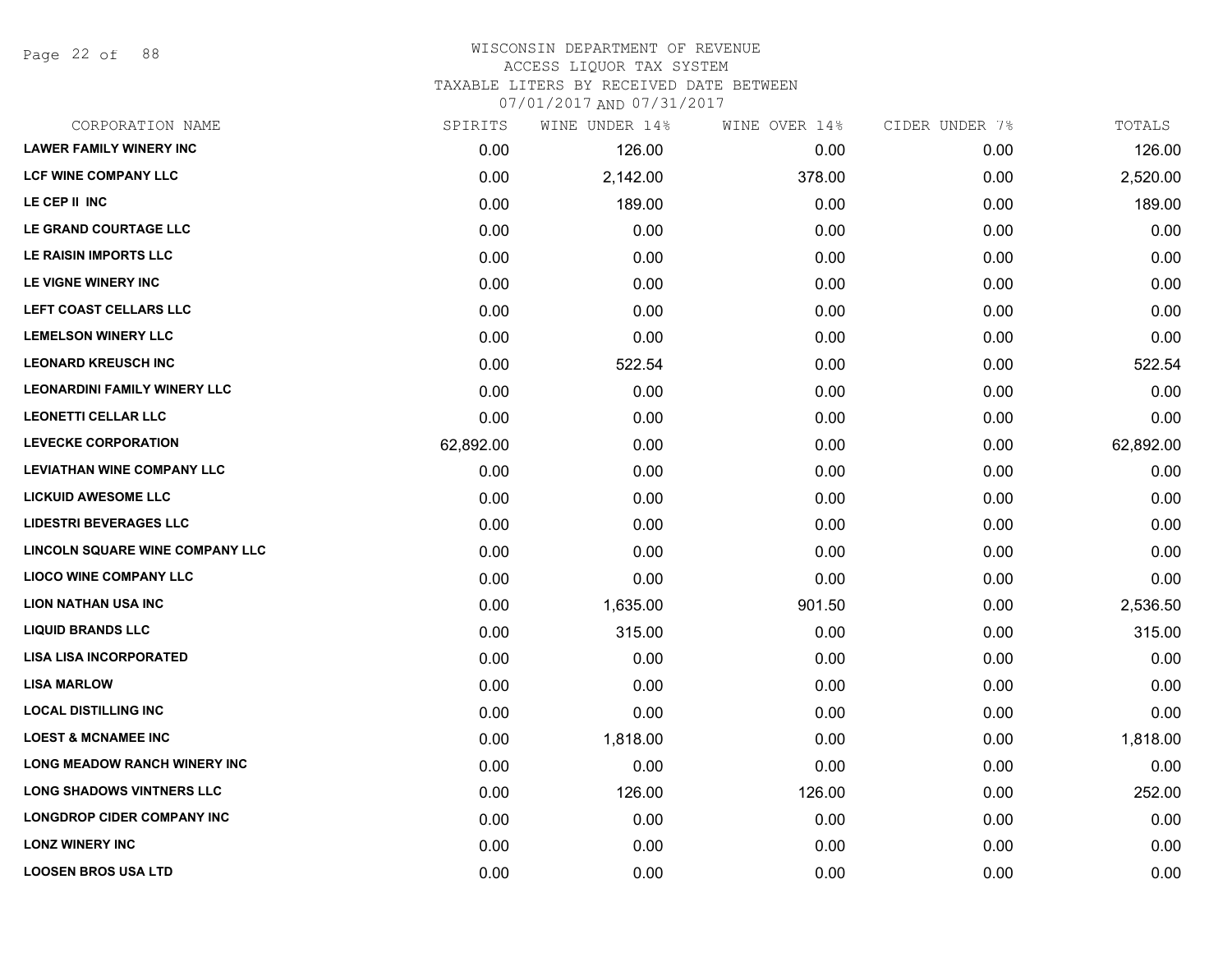Page 23 of 88

# WISCONSIN DEPARTMENT OF REVENUE ACCESS LIQUOR TAX SYSTEM

TAXABLE LITERS BY RECEIVED DATE BETWEEN

|                                               |           | 0770172017AND0773172017 |               |                |           |
|-----------------------------------------------|-----------|-------------------------|---------------|----------------|-----------|
| CORPORATION NAME                              | SPIRITS   | WINE UNDER 14%          | WINE OVER 14% | CIDER UNDER 7% | TOTALS    |
| <b>LORING WINE COMPANY LLC</b>                | 0.00      | 0.00                    | 0.00          | 0.00           | 0.00      |
| <b>LOUIS GLUNZ BEER INC</b>                   | 0.00      | 0.00                    | 0.00          | 0.00           | 0.00      |
| <b>LOUIS GLUNZ WINE INC</b>                   | 0.00      | 0.00                    | 0.00          | 0.00           | 0.00      |
| <b>LOUIS LATOUR INC</b>                       | 0.00      | 0.00                    | 0.00          | 0.00           | 0.00      |
| <b>LOWDEN SCHOOLHOUSE CORPORATION</b>         | 0.00      | 0.00                    | 0.00          | 0.00           | 0.00      |
| <b>LUNA VINEYARDS INC</b>                     | 0.00      | 252.00                  | 18.00         | 0.00           | 270.00    |
| <b>LUNEAU USA INC</b>                         | 0.00      | 10,293.00               | 0.00          | 0.00           | 10,293.00 |
| <b>LUXCO INC</b>                              | 79,939.20 | 612.00                  | 711.00        | 0.00           | 81,262.20 |
| <b>LYNMAR WINERY LLC</b>                      | 0.00      | 0.00                    | 0.00          | 0.00           | 0.00      |
| <b>M.A.C. WINES, LLC</b>                      | 0.00      | 0.00                    | 0.00          | 0.00           | 0.00      |
| <b>MACH FLYNT INC</b>                         | 2,016.00  | 9,720.00                | 207.00        | 0.00           | 11,943.00 |
| <b>MAD CAR WINE CO LLC</b>                    | 0.00      | 0.00                    | 0.00          | 0.00           | 0.00      |
| <b>MADRIGAL FAMILY WINERY LLC</b>             | 0.00      | 153.00                  | 0.00          | 0.00           | 153.00    |
| <b>MAGAVE TEQUILA INC</b>                     | 0.00      | 0.00                    | 0.00          | 0.00           | 0.00      |
| <b>MAISONS MARQUES &amp; DOMAINES USA INC</b> | 0.00      | 346.50                  | 103.50        | 0.00           | 450.00    |
| <b>MANO'S INC</b>                             | 0.00      | 0.00                    | 0.00          | 0.00           | 0.00      |
| <b>MANUEL PULIDO</b>                          | 0.00      | 0.00                    | 0.00          | 0.00           | 0.00      |
| <b>MARIETTA CELLARS INC</b>                   | 0.00      | 2,016.00                | 126.00        | 0.00           | 2,142.00  |
| <b>MARIPOSA WINE COMPANY LLC</b>              | 0.00      | 0.00                    | 0.00          | 0.00           | 0.00      |
| <b>MARK ANDERSON</b>                          | 0.00      | 0.00                    | 0.00          | 0.00           | 0.00      |
| <b>MARK ANTHONY BRANDS INC</b>                | 0.00      | 0.00                    | 0.00          | 0.00           | 0.00      |
| <b>MARK SZUMOWSKI</b>                         | 0.00      | 0.00                    | 0.00          | 0.00           | 0.00      |
| <b>MARKETING GLOBAL BRANDS CORP</b>           | 0.00      | 0.00                    | 0.00          | 0.00           | 0.00      |
| <b>MARTIN RAY WINERY INC</b>                  | 0.00      | 0.00                    | 0.00          | 0.00           | 0.00      |
| <b>MARTINELLI WINERY INC</b>                  | 0.00      | 0.00                    | 0.00          | 0.00           | 0.00      |
| <b>MARTINEZ DISTRIBUTING CO INC</b>           | 0.00      | 0.00                    | 0.00          | 0.00           | 0.00      |
| <b>MASSANOIS LLC</b>                          | 0.00      | 1,536.00                | 90.00         | 0.00           | 1,626.00  |
| <b>MATCHVINO LLC</b>                          | 0.00      | 396.00                  | 0.00          | 0.00           | 396.00    |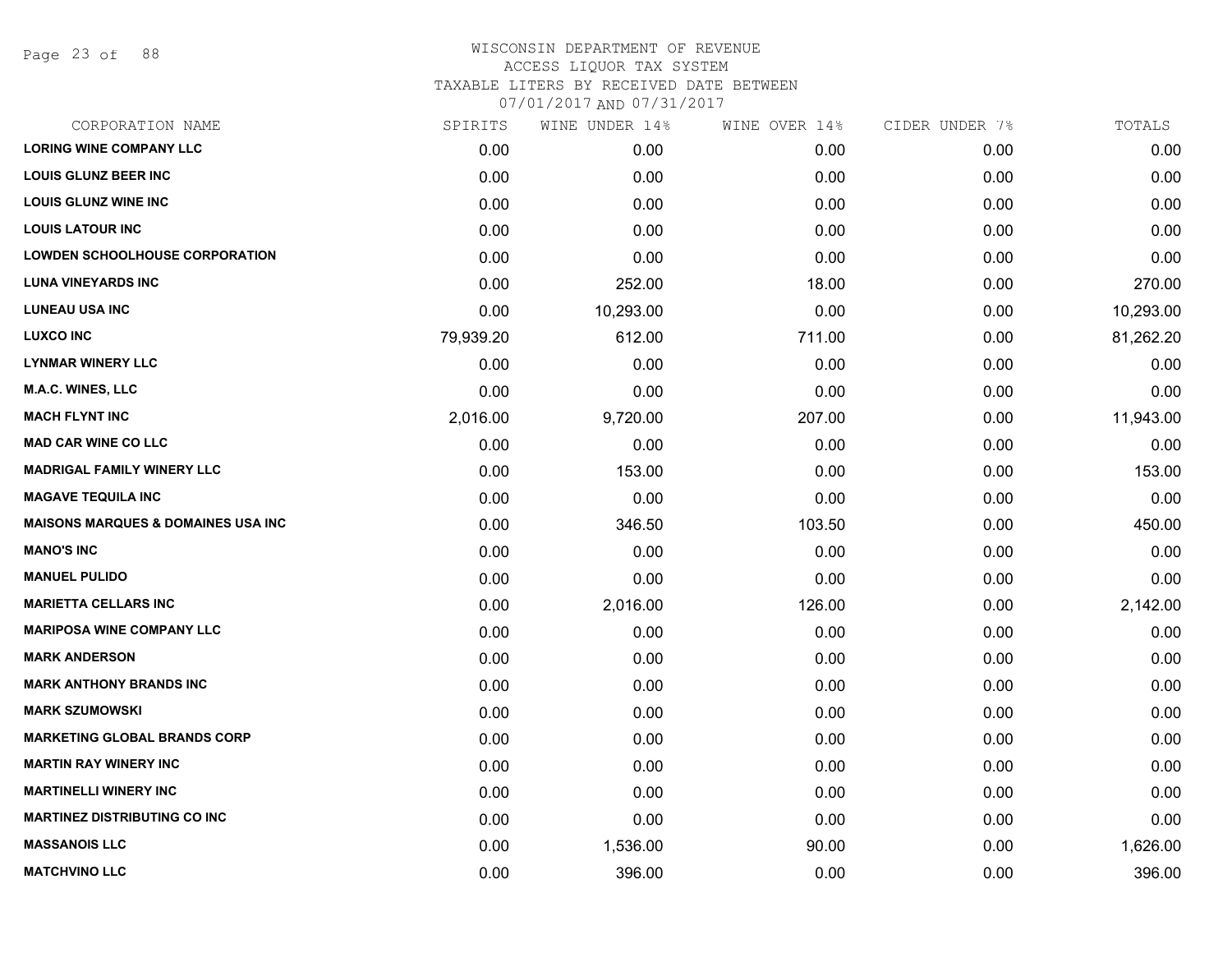Page 24 of 88

| CORPORATION NAME                        | SPIRITS   | WINE UNDER 14% | WINE OVER 14% | CIDER UNDER 7% | TOTALS    |
|-----------------------------------------|-----------|----------------|---------------|----------------|-----------|
| <b>MATHY WINERY LLC</b>                 | 0.00      | 0.00           | 0.00          | 0.00           | 0.00      |
| <b>MATRICK HOLDINGS CORPORATION</b>     | 0.00      | 0.00           | 0.00          | 0.00           | 0.00      |
| <b>MATTHIASSON FAMILY VINEYARDS LLC</b> | 0.00      | 0.00           | 0.00          | 0.00           | 0.00      |
| <b>MAURITSON FAMILY WINERY</b>          | 0.00      | 0.00           | 0.00          | 0.00           | 0.00      |
| <b>MC CORMICK DISTILLING CO INC</b>     | 13,223.40 | 0.00           | 0.00          | 0.00           | 13,223.40 |
| <b>MCKENZIE'S BEVERAGES INC</b>         | 0.00      | 0.00           | 0.00          | 0.00           | 0.00      |
| <b>MCMANIS FAMILY VINEYARDS INC</b>     | 0.00      | 1,449.00       | 63.00         | 0.00           | 1,512.00  |
| <b>MCNAB RIDGE WINERY LLC</b>           | 0.00      | 0.00           | 0.00          | 0.00           | 0.00      |
| <b>MEDCO ATLANTIC INC</b>               | 0.00      | 0.00           | 0.00          | 0.00           | 0.00      |
| <b>MEIERS WINE CELLARS INC</b>          | 0.00      | 513.00         | 36.00         | 0.00           | 549.00    |
| <b>MENDOCINO WINE GROUP LLC</b>         | 0.00      | 2,313.00       | 144.00        | 0.00           | 2,457.00  |
| <b>MERCER WINE ESTATES LLC</b>          | 0.00      | 252.00         | 0.00          | 0.00           | 252.00    |
| <b>MERCHANT DU VIN CORPORATION</b>      | 0.00      | 0.00           | 0.00          | 418.29         | 418.29    |
| <b>MEREDITH VINEYARD ESTATE INC</b>     | 0.00      | 0.00           | 0.00          | 0.00           | 0.00      |
| <b>METEOR VINEYARD LLC</b>              | 0.00      | 0.00           | 0.00          | 0.00           | 0.00      |
| <b>METROWINE DISTRIBUTION CO INC</b>    | 0.00      | 0.00           | 0.00          | 0.00           | 0.00      |
| <b>METTLER WINES LLC</b>                | 0.00      | 0.00           | 126.00        | 0.00           | 126.00    |
| <b>MEV CORPORATION</b>                  | 0.00      | 0.00           | 0.00          | 0.00           | 0.00      |
| <b>MEXCOR INC</b>                       | 1,236.00  | 0.00           | 0.00          | 0.00           | 1,236.00  |
| <b>MEYER CELLARS LLC</b>                | 0.00      | 0.00           | 0.00          | 0.00           | 0.00      |
| <b>MHW LTD</b>                          | 14,327.00 | 8,217.00       | 2,434.50      | 0.00           | 24,978.50 |
| <b>MICHAEL HOUGH</b>                    | 0.00      | 0.00           | 0.00          | 0.00           | 0.00      |
| <b>MICHAEL SKURNIK WINES INC</b>        | 0.00      | 874.50         | 0.00          | 0.00           | 874.50    |
| <b>MICHEAL DASHE</b>                    | 0.00      | 0.00           | 0.00          | 0.00           | 0.00      |
| <b>MIDDLETON FAMILY WINES LLC</b>       | 0.00      | 0.00           | 0.00          | 0.00           | 0.00      |
| <b>MIDNIGHT CELLARS INC</b>             | 0.00      | 0.00           | 324.00        | 0.00           | 324.00    |
| <b>MID-OAK DISTILLERY INC</b>           | 0.00      | 0.00           | 0.00          | 0.00           | 0.00      |
| <b>MILBRANDT FAMILY WINES LLC</b>       | 0.00      | 126.00         | 0.00          | 0.00           | 126.00    |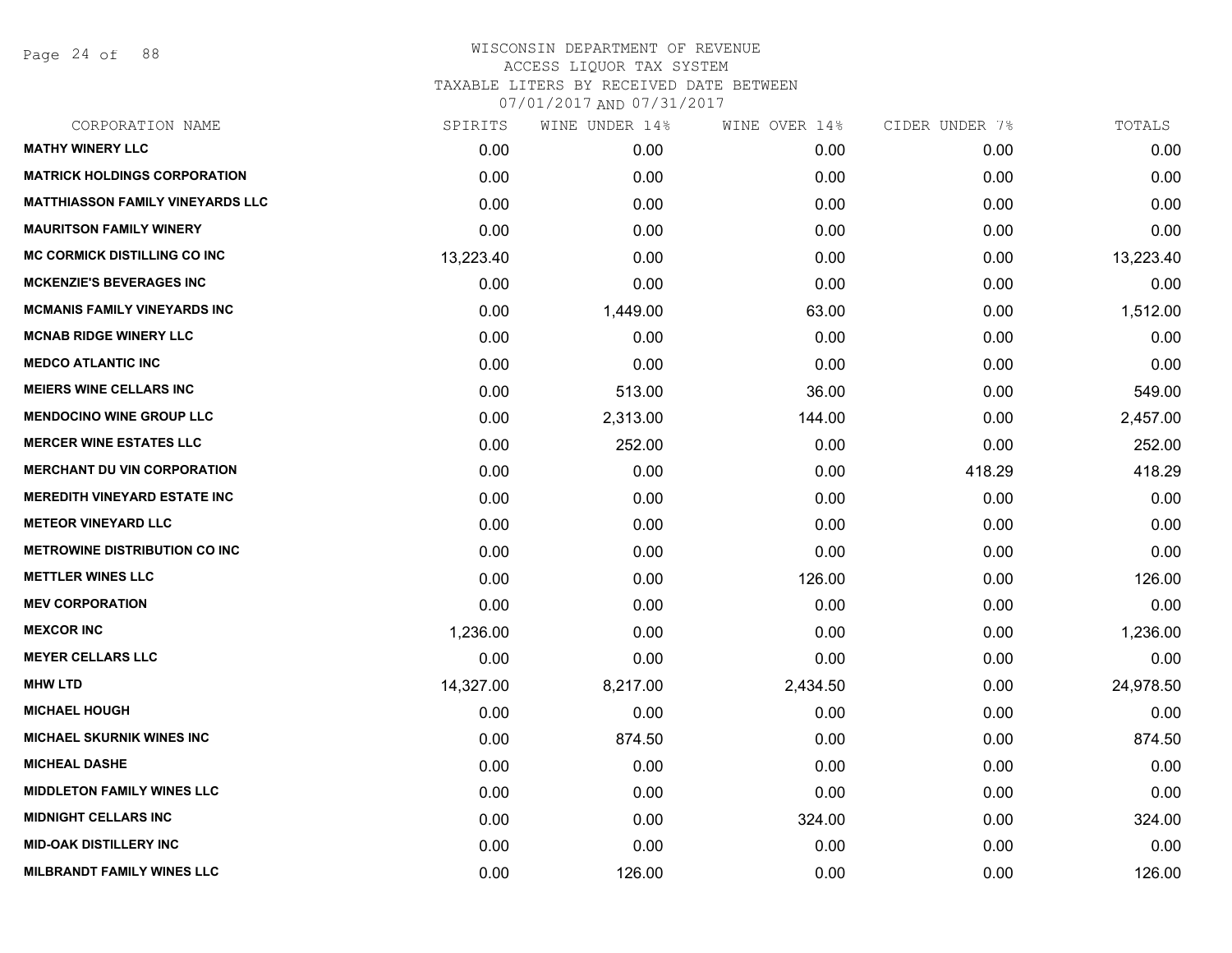Page 25 of 88

### WISCONSIN DEPARTMENT OF REVENUE ACCESS LIQUOR TAX SYSTEM TAXABLE LITERS BY RECEIVED DATE BETWEEN

| CORPORATION NAME                                  | SPIRITS   | WINE UNDER 14% | WINE OVER 14% | CIDER UNDER 7% | TOTALS    |
|---------------------------------------------------|-----------|----------------|---------------|----------------|-----------|
| <b>MILE HIGH SPIRITS LLC</b>                      | 0.00      | 0.00           | 0.00          | 0.00           | 0.00      |
| <b>MILL CREEK VINEYARDS</b>                       | 0.00      | 0.00           | 0.00          | 0.00           | 0.00      |
| <b>MILLER SQUARED INC</b>                         | 0.00      | 0.00           | 0.00          | 0.00           | 0.00      |
| <b>MILLERCOORS LLC</b>                            | 0.00      | 0.00           | 0.00          | 0.00           | 0.00      |
| <b>MILTONS DISTRIBUTING CO INC</b>                | 0.00      | 2,308.25       | 522.00        | 0.00           | 2,830.25  |
| <b>MINER FAMILY WINERY LLC</b>                    | 0.00      | 0.00           | 270.00        | 0.00           | 270.00    |
| <b>MINU IMPORT INC</b>                            | 0.00      | 0.00           | 0.00          | 0.00           | 0.00      |
| <b>MIONETTO USA INC</b>                           | 0.00      | 148.50         | 0.00          | 0.00           | 148.50    |
| <b>MIRA WINERY LLC</b>                            | 0.00      | 0.00           | 0.00          | 0.00           | 0.00      |
| <b>MIRAMONT ESTATE VINEYARDS &amp; WINERY INC</b> | 0.00      | 832.79         | 0.00          | 0.00           | 832.79    |
| <b>MIRASOL WINE LLC</b>                           | 0.00      | 9.50           | 0.00          | 0.00           | 9.50      |
| <b>MISA IMPORTS INC</b>                           | 21,642.00 | 47,954.25      | 0.00          | 0.00           | 69,596.25 |
| <b>MISSISSIPPI RIVER DISTILLING COMPANY</b>       | 0.00      | 0.00           | 0.00          | 0.00           | 0.00      |
| <b>MISTARR WINE IMPORTERS</b>                     | 0.00      | 0.00           | 0.00          | 0.00           | 0.00      |
| <b>MIURA VINEYARDS LLC</b>                        | 0.00      | 0.00           | 0.00          | 0.00           | 0.00      |
| <b>MODERN DEVELOPMENT COMPANY</b>                 | 0.00      | 0.00           | 0.00          | 0.00           | 0.00      |
| <b>MODERN SPIRITS LLC</b>                         | 0.00      | 0.00           | 279.00        | 0.00           | 279.00    |
| <b>MODUS OPERANDI CELLARS LLC</b>                 | 0.00      | 0.00           | 0.00          | 0.00           | 0.00      |
| <b>MOET HENNESSY USA, INC.</b>                    | 55,247.10 | 11,667.75      | 211.50        | 0.00           | 67,126.35 |
| <b>MOLLYDOOKER INTERNATIONAL LLC</b>              | 0.00      | 0.00           | 0.00          | 0.00           | 0.00      |
| <b>MONICA NOGUES</b>                              | 0.00      | 64.19          | 38.04         | 0.00           | 102.23    |
| <b>MONSIEUR TOUTON SELECTION LTD / ORIGIN USA</b> | 0.00      | 0.00           | 0.00          | 0.00           | 0.00      |
| <b>MONTANERO MEZCAL LLC</b>                       | 0.00      | 0.00           | 0.00          | 0.00           | 0.00      |
| <b>MONTE CRISTO BLOCK IV LLC</b>                  | 0.00      | 0.00           | 0.00          | 0.00           | 0.00      |
| <b>MONTEREY WINE COMPANY LLC</b>                  | 0.00      | 756.00         | 0.00          | 0.00           | 756.00    |
| <b>MONTICELLO CELLARS INC</b>                     | 0.00      | 0.00           | 0.00          | 0.00           | 0.00      |
| <b>MONTINORE VINEYARDS LIMITED</b>                | 0.00      | 441.00         | 0.00          | 0.00           | 441.00    |
| <b>MORE THAN GRAPES, LLC</b>                      | 0.00      | 0.00           | 0.00          | 0.00           | 0.00      |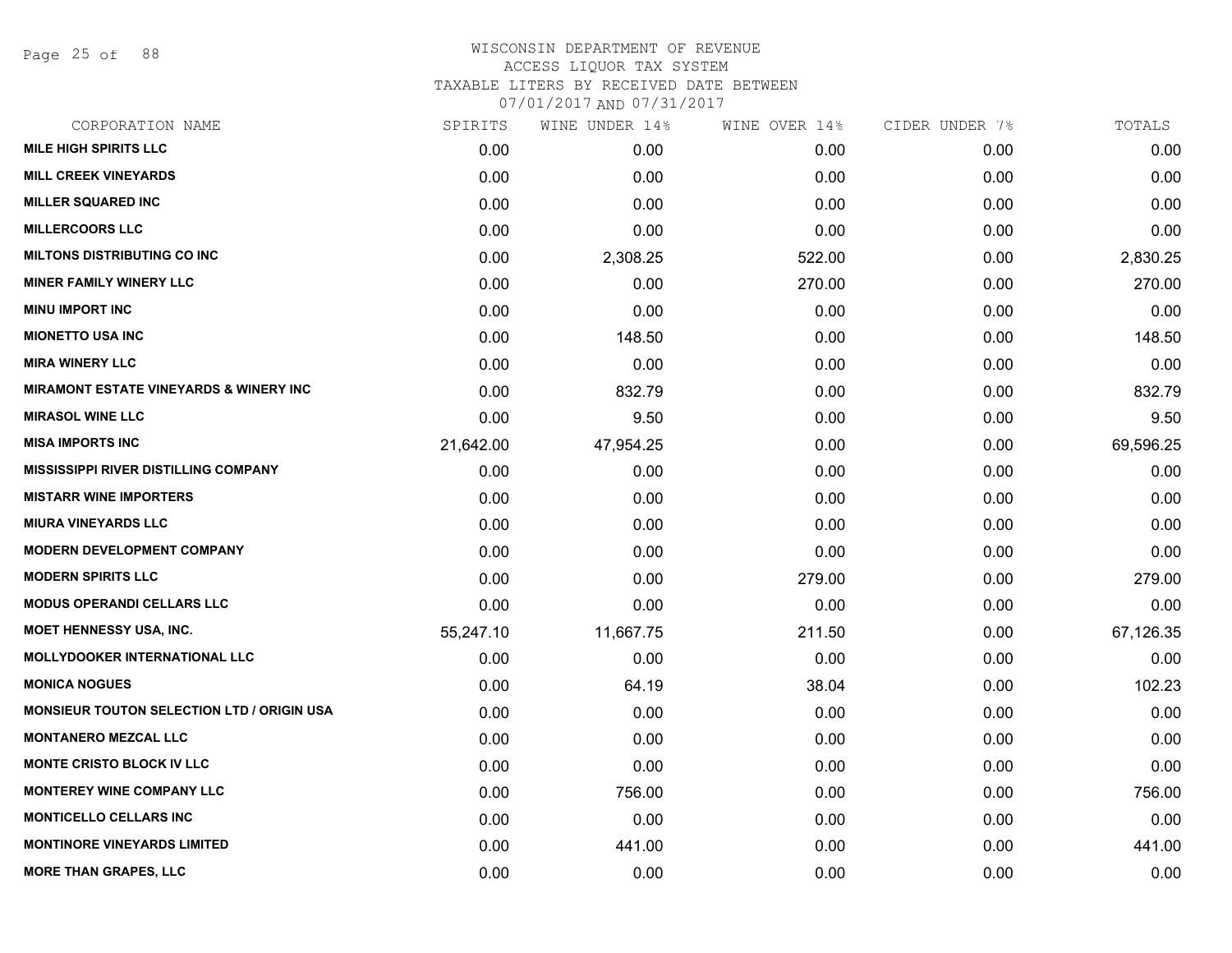Page 26 of 88

### WISCONSIN DEPARTMENT OF REVENUE ACCESS LIQUOR TAX SYSTEM TAXABLE LITERS BY RECEIVED DATE BETWEEN

| CORPORATION NAME                                                            | SPIRITS  | WINE UNDER 14% | WINE OVER 14% | CIDER UNDER 7% | TOTALS    |
|-----------------------------------------------------------------------------|----------|----------------|---------------|----------------|-----------|
| <b>MORGAN WINERY INC</b>                                                    | 0.00     | 0.00           | 315.00        | 0.00           | 315.00    |
| <b>MOUNT VEEDER FARMS LLC</b>                                               | 0.00     | 0.00           | 0.00          | 0.00           | 0.00      |
| <b>MOUNTAIN VIEW VINTNERS LLC</b>                                           | 0.00     | 63.00          | 0.00          | 0.00           | 63.00     |
| <b>MS WALKER INC</b>                                                        | 0.00     | 0.00           | 0.00          | 0.00           | 0.00      |
| <b>MUSTACHE MENTORS LLC</b>                                                 | 0.00     | 1,008.00       | 0.00          | 0.00           | 1,008.00  |
| MUTUAL WHOLESALE LIQUOR INC                                                 | 0.00     | 0.00           | 0.00          | 0.00           | 0.00      |
| <b>NAKED WINES LLC</b>                                                      | 0.00     | 0.00           | 0.00          | 0.00           | 0.00      |
| <b>NAPA VALLEY SPECIALTY WINES INC</b>                                      | 0.00     | 4,626.00       | 1,143.00      | 0.00           | 5,769.00  |
| NATIONAL CONSUMER CREDIT GUARANTEE<br><b>ASSOCIATION OF CONNECTICUT INC</b> | 78.00    | 0.00           | 0.00          | 0.00           | 78.00     |
| NATURAL BEVERAGE INFUSIONS LLC                                              | 0.00     | 0.00           | 0.00          | 0.00           | 0.00      |
| <b>NATURAL MERCHANTS INC</b>                                                | 0.00     | 33.32          | 0.00          | 0.00           | 33.32     |
| <b>NATUREL WEST CORP</b>                                                    | 0.00     | 0.00           | 0.00          | 0.00           | 0.00      |
| <b>NAVARRO VINEYARDS, LLC</b>                                               | 0.00     | 0.00           | 0.00          | 0.00           | 0.00      |
| <b>NBI ACQUISITION LLC</b>                                                  | 0.00     | 0.00           | 0.00          | 0.00           | 0.00      |
| <b>NDC SYSTEMS LP</b>                                                       | 2,838.00 | 60,231.00      | 2,233.50      | 0.00           | 65,302.50 |
| <b>NEGOCIANTS USA INC</b>                                                   | 0.00     | 0.00           | 0.00          | 0.00           | 0.00      |
| <b>NESTOR IMPORTS INC</b>                                                   | 0.00     | 234.00         | 153.00        | 0.00           | 387.00    |
| <b>NEW HOLLAND BREWING CO LLC</b>                                           | 0.00     | 0.00           | 0.00          | 0.00           | 0.00      |
| <b>NEW MEXICO WINERIES INC.</b>                                             | 0.00     | 1,107.00       | 0.00          | 0.00           | 1,107.00  |
| <b>NEW PARROTT &amp; CO</b>                                                 | 0.00     | 8,568.00       | 504.00        | 0.00           | 9,072.00  |
| <b>NEW VAVIN INC</b>                                                        | 0.00     | 0.00           | 47.56         | 0.00           | 47.56     |
| <b>NEW YORK MUTUAL TRADING CO INC</b>                                       | 0.15     | 0.00           | 0.04          | 0.00           | 0.19      |
| <b>NEXUS BRANDS LLC</b>                                                     | 0.00     | 0.00           | 81.00         | 0.00           | 81.00     |
| <b>NICHE IMPORT CO</b>                                                      | 252.00   | 127.40         | 0.00          | 990.00         | 1,369.40  |
| <b>NICHOLAS KARAVIDAS</b>                                                   | 0.00     | 0.00           | 0.00          | 0.00           | 0.00      |
| NIEBAUM-COPPOLA ESTATE WINERY LP                                            | 0.00     | 0.00           | 0.00          | 0.00           | 0.00      |
| <b>NO. 12 CIDER HOUSE LLC</b>                                               | 0.00     | 0.00           | 0.00          | 0.00           | 0.00      |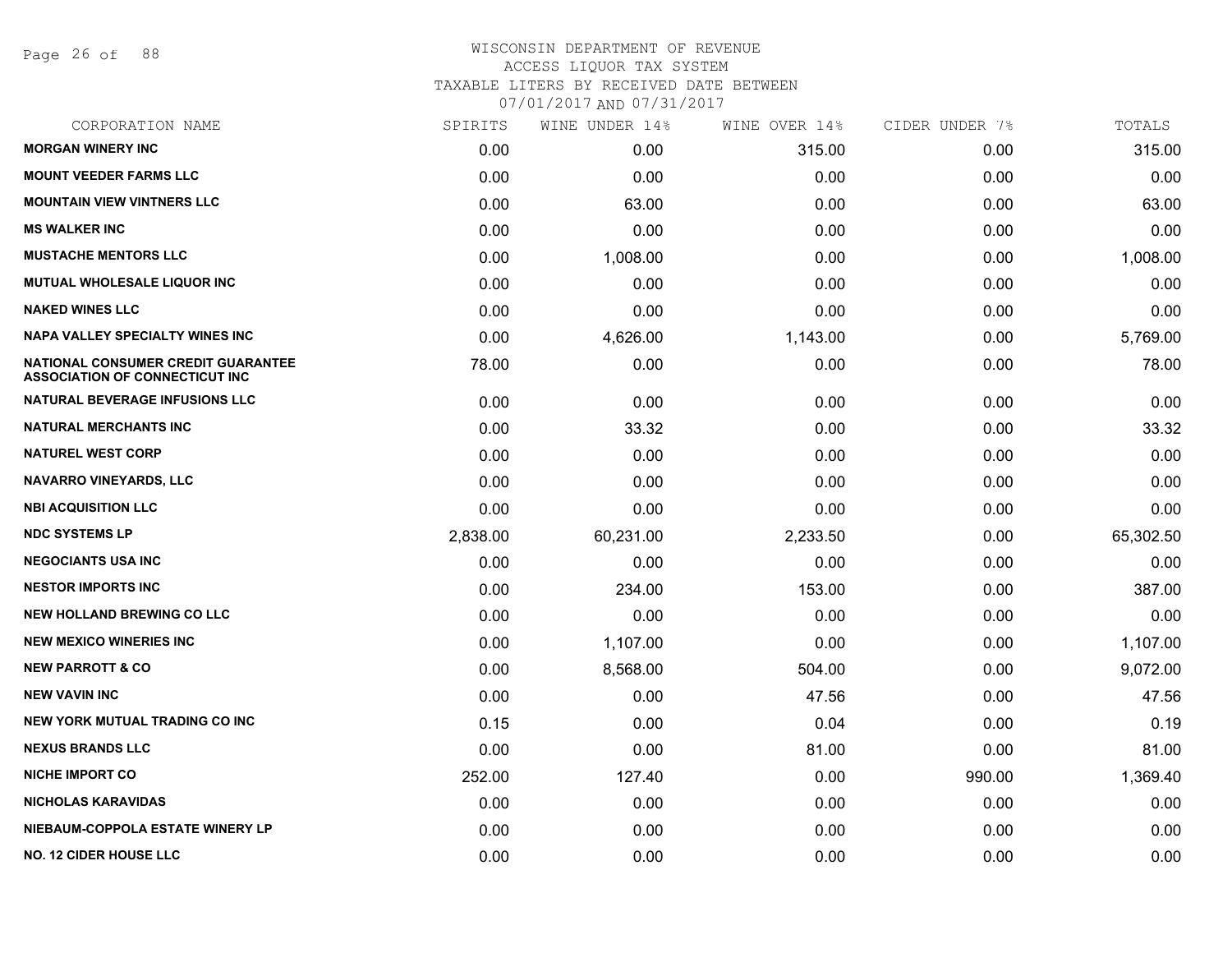Page 27 of 88

# WISCONSIN DEPARTMENT OF REVENUE ACCESS LIQUOR TAX SYSTEM TAXABLE LITERS BY RECEIVED DATE BETWEEN

| CORPORATION NAME                        | SPIRITS | WINE UNDER 14% | WINE OVER 14% | CIDER UNDER 7% | TOTALS    |
|-----------------------------------------|---------|----------------|---------------|----------------|-----------|
| <b>NOLET SPIRITS USA INC</b>            | 0.00    | 0.00           | 0.00          | 0.00           | 0.00      |
| <b>NORTH SHORE DISTILLERY LLC</b>       | 0.00    | 0.00           | 0.00          | 0.00           | 0.00      |
| <b>NOVA WINES, INC.</b>                 | 0.00    | 0.00           | 0.00          | 0.00           | 0.00      |
| <b>NUCCIO &amp; WISE</b>                | 0.00    | 243.00         | 0.00          | 0.00           | 243.00    |
| <b>NV AWG LTD</b>                       | 0.00    | 0.00           | 96.75         | 0.00           | 96.75     |
| <b>NW WINE COMPANY LLC</b>              | 0.00    | 819.00         | 0.00          | 0.00           | 819.00    |
| OAK RIDGE WINERY LLC                    | 0.00    | 2,304.00       | 0.00          | 0.00           | 2,304.00  |
| <b>OLD BRIDGE CELLARS</b>               | 0.00    | 2,379.00       | 504.00        | 0.00           | 2,883.00  |
| <b>OLD ELK HOLDINGS LLC</b>             | 0.00    | 0.00           | 0.00          | 0.00           | 0.00      |
| <b>OLDE WORLD IMPORTS INC</b>           | 0.00    | 0.00           | 0.00          | 0.00           | 0.00      |
| OLE SMOKY DISTILLERY LLC                | 429.00  | 0.00           | 0.00          | 0.00           | 429.00    |
| <b>OLIVER WINE COMPANY INC</b>          | 0.00    | 1,512.00       | 0.00          | 0.00           | 1,512.00  |
| ONE TRUE VINE LLC                       | 0.00    | 5,670.00       | 4,412.25      | 0.00           | 10,082.25 |
| O'NEILL BEVERAGES CO LLC                | 0.00    | 1,421.25       | 246.75        | 0.00           | 1,668.00  |
| <b>OPICI IMPORT COMPANY</b>             | 247.50  | 2,214.00       | 504.00        | 0.00           | 2,965.50  |
| <b>OPOLO WINES LP</b>                   | 0.00    | 0.00           | 0.00          | 0.00           | 0.00      |
| OPUS ONE WINERY LLC                     | 0.00    | 0.00           | 0.00          | 0.00           | 0.00      |
| ORCA PROPERTIES LLC                     | 0.00    | 0.00           | 0.00          | 0.00           | 0.00      |
| <b>OREGON BREWING COMPANY INC</b>       | 43.35   | 0.00           | 0.00          | 0.00           | 43.35     |
| <b>ORIGINAL SIN CORPORATION</b>         | 0.00    | 0.00           | 0.00          | 0.00           | 0.00      |
| <b>ORIGINS PALEO MEALS LLC</b>          | 0.00    | 0.00           | 0.00          | 0.00           | 0.00      |
| ORIN SWIFT CELLARS LLC                  | 0.00    | 0.00           | 0.00          | 0.00           | 0.00      |
| ORVINO IMPORTS & DISTRIBUTING INC       | 0.00    | 0.00           | 0.00          | 0.00           | 0.00      |
| O'SHAUGHNESSY DEL OSO LLC               | 0.00    | 0.00           | 0.00          | 0.00           | 0.00      |
| <b>OWEN ROE LLC</b>                     | 0.00    | 252.00         | 126.00        | 0.00           | 378.00    |
| P R GRISLEY CO INC                      | 0.00    | 0.00           | 0.00          | 0.00           | 0.00      |
| <b>PABST HOLDINGS LLC</b>               | 0.00    | 0.00           | 0.00          | 26,587.00      | 26,587.00 |
| <b>PACIFIC EDGE MARKETING GROUP INC</b> | 518.50  | 0.00           | 0.00          | 0.00           | 518.50    |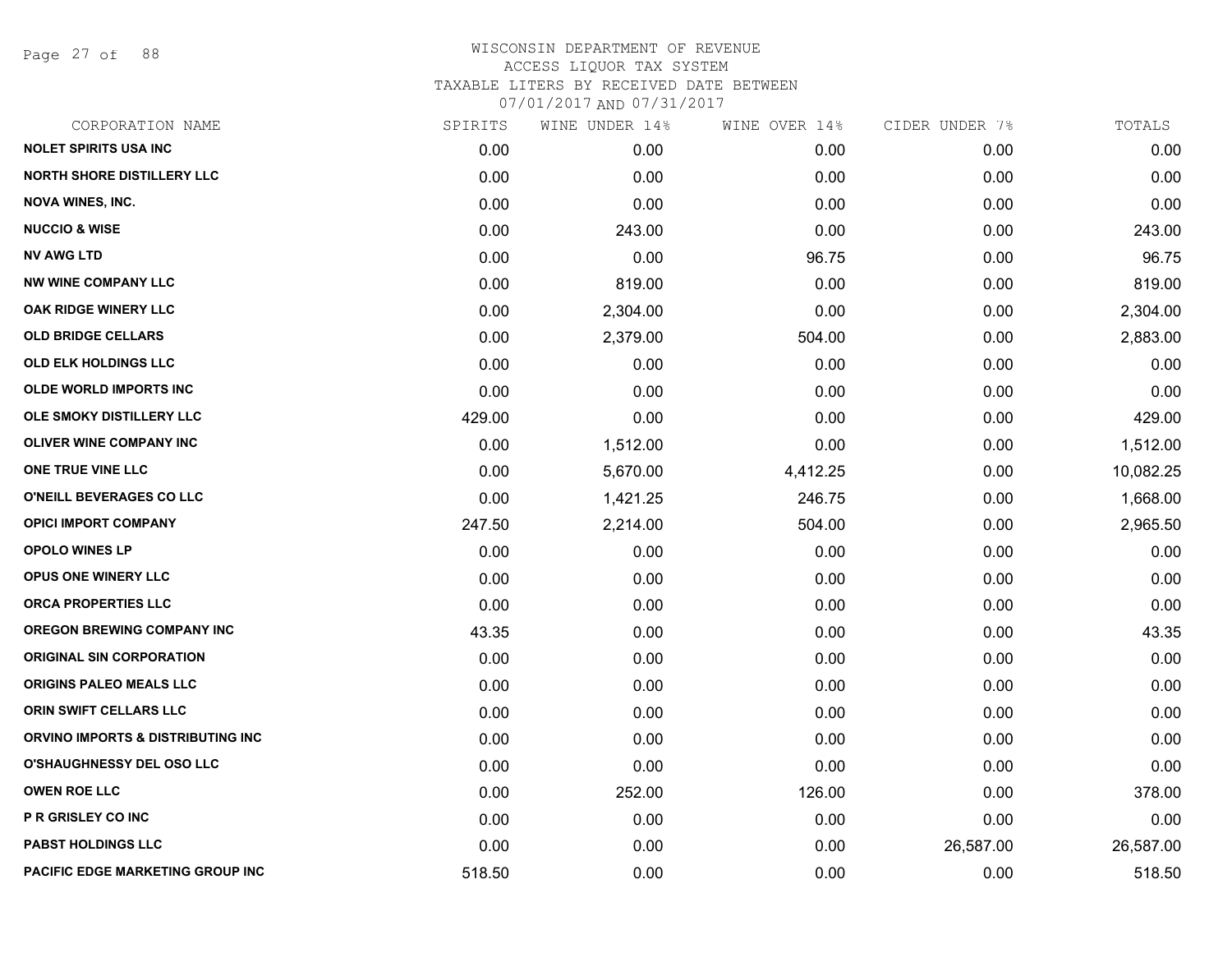Page 28 of 88

| CORPORATION NAME                        | SPIRITS    | WINE UNDER 14% | WINE OVER 14% | CIDER UNDER 7% | TOTALS     |
|-----------------------------------------|------------|----------------|---------------|----------------|------------|
| <b>PACIFIC INTERNATIONAL LIQUOR INC</b> | 0.00       | 0.00           | 0.00          | 0.00           | 0.00       |
| <b>PAHLMEYER LLC</b>                    | 0.00       | 0.00           | 16.64         | 0.00           | 16.64      |
| <b>PALI WINE COMPANY LP</b>             | 0.00       | 0.00           | 0.00          | 0.00           | 0.00       |
| PALM BAY INTERNATIONAL INC              | 220.50     | 13,571.68      | 690.00        | 0.00           | 14,482.18  |
| <b>PAMELA FRYE</b>                      | 0.00       | 0.00           | 0.00          | 0.00           | 0.00       |
| <b>PAMPA BEVERAGES LLC</b>              | 0.00       | 0.00           | 0.00          | 0.00           | 0.00       |
| <b>PANEBIANCO LLC</b>                   | 0.00       | 495.00         | 0.00          | 0.00           | 495.00     |
| <b>PANTHER CREEK CELLARS LLC</b>        | 0.00       | 0.00           | 0.00          | 0.00           | 0.00       |
| PARAGON VINEYARD CO INC                 | 0.00       | 0.00           | 0.00          | 0.00           | 0.00       |
| <b>PARK STREET IMPORTS LLC</b>          | 5,487.00   | 5,451.00       | 336.36        | 495.00         | 11,769.36  |
| <b>PARK WINE COMPANY INC</b>            | 0.00       | 189.00         | 504.00        | 0.00           | 693.00     |
| <b>PARKER STATION INC</b>               | 0.00       | 1,197.00       | 1,647.00      | 0.00           | 2,844.00   |
| <b>PATERNO IMPORTS LTD</b>              | 1,264.50   | 16,195.50      | 2,095.50      | 0.00           | 19,555.50  |
| <b>PATRICIO C MATA</b>                  | 0.00       | 2,736.00       | 0.00          | 0.00           | 2,736.00   |
| <b>PATRICK A RONEY</b>                  | 0.00       | 5,157.00       | 3,285.00      | 0.00           | 8,442.00   |
| <b>PATRON SPIRITS COMPANY</b>           | 28,474.35  | 0.00           | 0.00          | 0.00           | 28,474.35  |
| <b>PAUL HOBBS IMPORTS INC</b>           | 0.00       | 0.00           | 0.00          | 0.00           | 0.00       |
| <b>PAUL HOBBS WINERY LP</b>             | 0.00       | 0.00           | 0.00          | 0.00           | 0.00       |
| PAUL W QUACKENBUSH                      | 0.00       | 0.00           | 0.00          | 0.00           | 0.00       |
| <b>PAVI WINES LLC</b>                   | 0.00       | 0.00           | 0.00          | 0.00           | 0.00       |
| <b>PAWEL LATO</b>                       | 0.00       | 0.00           | 0.00          | 0.00           | 0.00       |
| <b>PAX MAHLE WINES LLC</b>              | 0.00       | 0.00           | 0.00          | 0.00           | 0.00       |
| PEACHY CANYON WINERY                    | 0.00       | 0.00           | 0.00          | 0.00           | 0.00       |
| PEJU FAMILY OPERATING PARTNERSHIP LP    | 0.00       | 126.00         | 18.00         | 0.00           | 144.00     |
| PELU PARTNERS LLC                       | 0.00       | 0.00           | 0.00          | 0.00           | 0.00       |
| PEPPER BRIDGE WINERY LLC                | 0.00       | 0.00           | 0.00          | 0.00           | 0.00       |
| PERNOD RICARD USA LLC                   | 114,756.60 | 2,591.57       | 1,242.00      | 0.00           | 118,590.17 |
| PETER ANDREW LLC                        | 0.00       | 0.00           | 0.00          | 0.00           | 0.00       |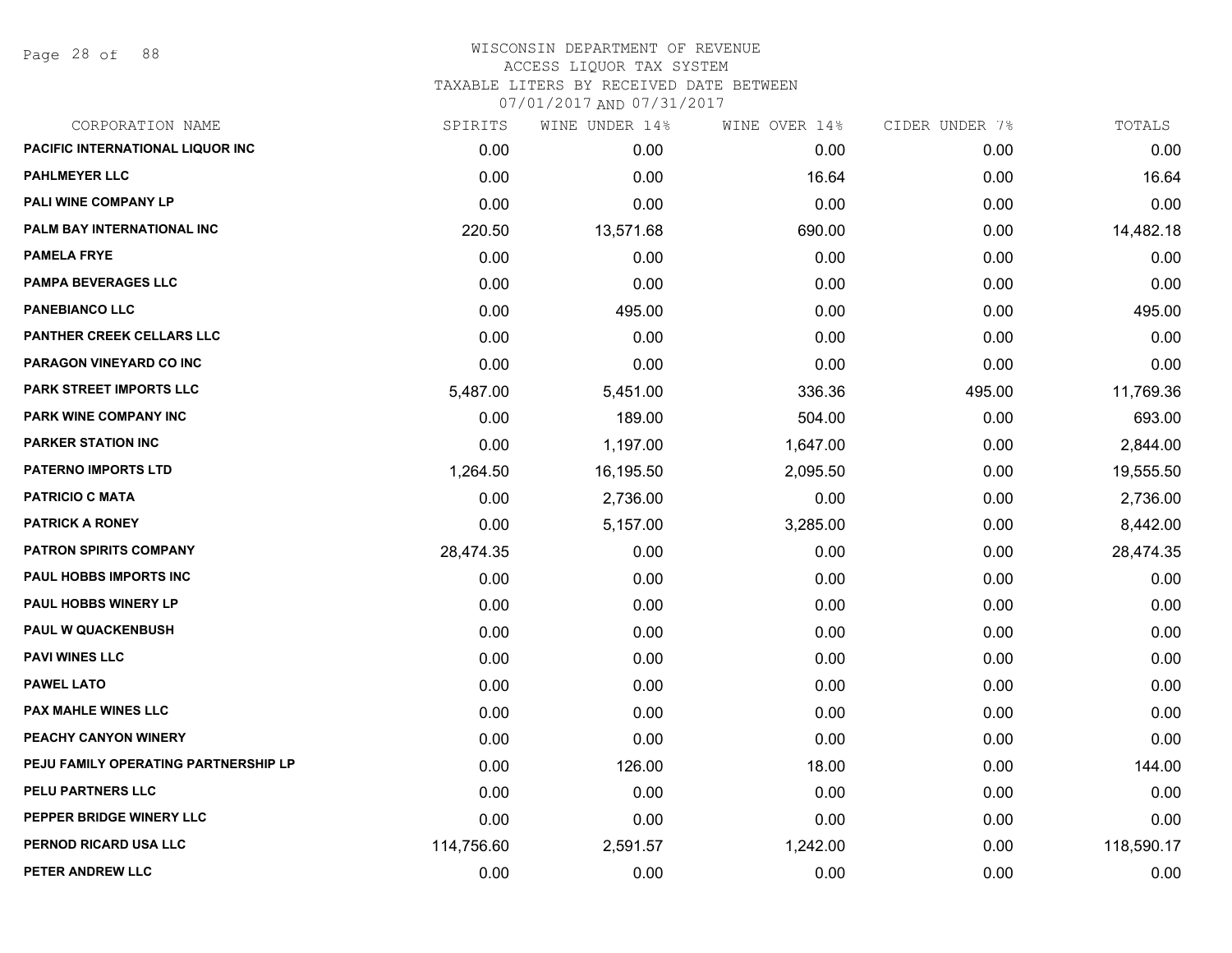Page 29 of 88

| CORPORATION NAME                   | SPIRITS  | WINE UNDER 14% | WINE OVER 14% | CIDER UNDER 7% | TOTALS    |
|------------------------------------|----------|----------------|---------------|----------------|-----------|
| PETER CREIGHTON                    | 0.00     | 0.00           | 0.00          | 0.00           | 0.00      |
| PETER M MESROBIAN                  | 0.00     | 0.00           | 0.00          | 0.00           | 0.00      |
| PETER ROSBACK                      | 0.00     | 0.00           | 0.00          | 0.00           | 0.00      |
| PETERSON WINERY LLC                | 0.00     | 423.00         | 0.00          | 0.00           | 423.00    |
| PETIT HAMEAU LLC                   | 0.00     | 63.00          | 0.00          | 0.00           | 63.00     |
| <b>PHILIP LAROCCA</b>              | 0.00     | 0.00           | 0.00          | 0.00           | 0.00      |
| PHILIP TOGNI VINEYARD LP           | 0.00     | 0.00           | 0.00          | 0.00           | 0.00      |
| PHILLIP STEINSCHREIBER             | 0.00     | 0.00           | 0.00          | 0.00           | 0.00      |
| <b>PHILLIPS FARMS LLC</b>          | 0.00     | 648.00         | 3,747.00      | 0.00           | 4,395.00  |
| PHUSION PROJECTS LLC               | 0.00     | 9,888.00       | 0.00          | 0.00           | 9,888.00  |
| PIEDMONT DISTILLERS INC            | 1,397.25 | 0.00           | 0.00          | 0.00           | 1,397.25  |
| PINA CELLARS LP                    | 0.00     | 0.00           | 0.00          | 0.00           | 0.00      |
| PINE RIDGE WINERY LLC              | 0.00     | 2,226.00       | 4,193.25      | 0.00           | 6,419.25  |
| PLATA WINE PARTNERS LLC            | 0.00     | 0.00           | 1,512.00      | 0.00           | 1,512.00  |
| PLUME RIDGE IRREVOCABLE TRUST      | 0.00     | 198.00         | 0.00          | 0.00           | 198.00    |
| <b>POPCORN DESIGN LLC</b>          | 0.00     | 0.00           | 576.00        | 0.00           | 576.00    |
| POPCORN SUTTON DISTILLING LLC      | 0.00     | 0.00           | 0.00          | 0.00           | 0.00      |
| PORT WASHINGTON IMPORTS LLC        | 0.00     | 945.00         | 459.00        | 0.00           | 1,404.00  |
| <b>POST WINERY INC</b>             | 0.00     | 0.00           | 0.00          | 0.00           | 0.00      |
| PRAGER WINERY & PORT WORKS, INC.   | 0.00     | 0.00           | 0.00          | 0.00           | 0.00      |
| <b>PRAIRIE CREEK BEVERAGES LLC</b> | 0.00     | 0.00           | 0.00          | 0.00           | 0.00      |
| <b>PRECEPT BRANDS LLC</b>          | 0.00     | 9,847.50       | 702.00        | 0.00           | 10,549.50 |
| PREMIERE DISTILLERY LLC            | 540.00   | 0.00           | 0.00          | 0.00           | 540.00    |
| PREMIUM PORT WINES INC             | 0.00     | 0.00           | 333.00        | 0.00           | 333.00    |
| <b>PRESTIGE IMPORTS LLC</b>        | 0.00     | 0.00           | 0.00          | 0.00           | 0.00      |
| <b>PRESTIGE WINE IMPORTS CORP</b>  | 0.00     | 12,924.00      | 0.00          | 0.00           | 12,924.00 |
| <b>PRICHARDS DISTILLERY INC</b>    | 0.00     | 0.00           | 0.00          | 0.00           | 0.00      |
| PRIDE MOUNTAIN VINEYARDS LLC       | 0.00     | 0.00           | 8.32          | 0.00           | 8.32      |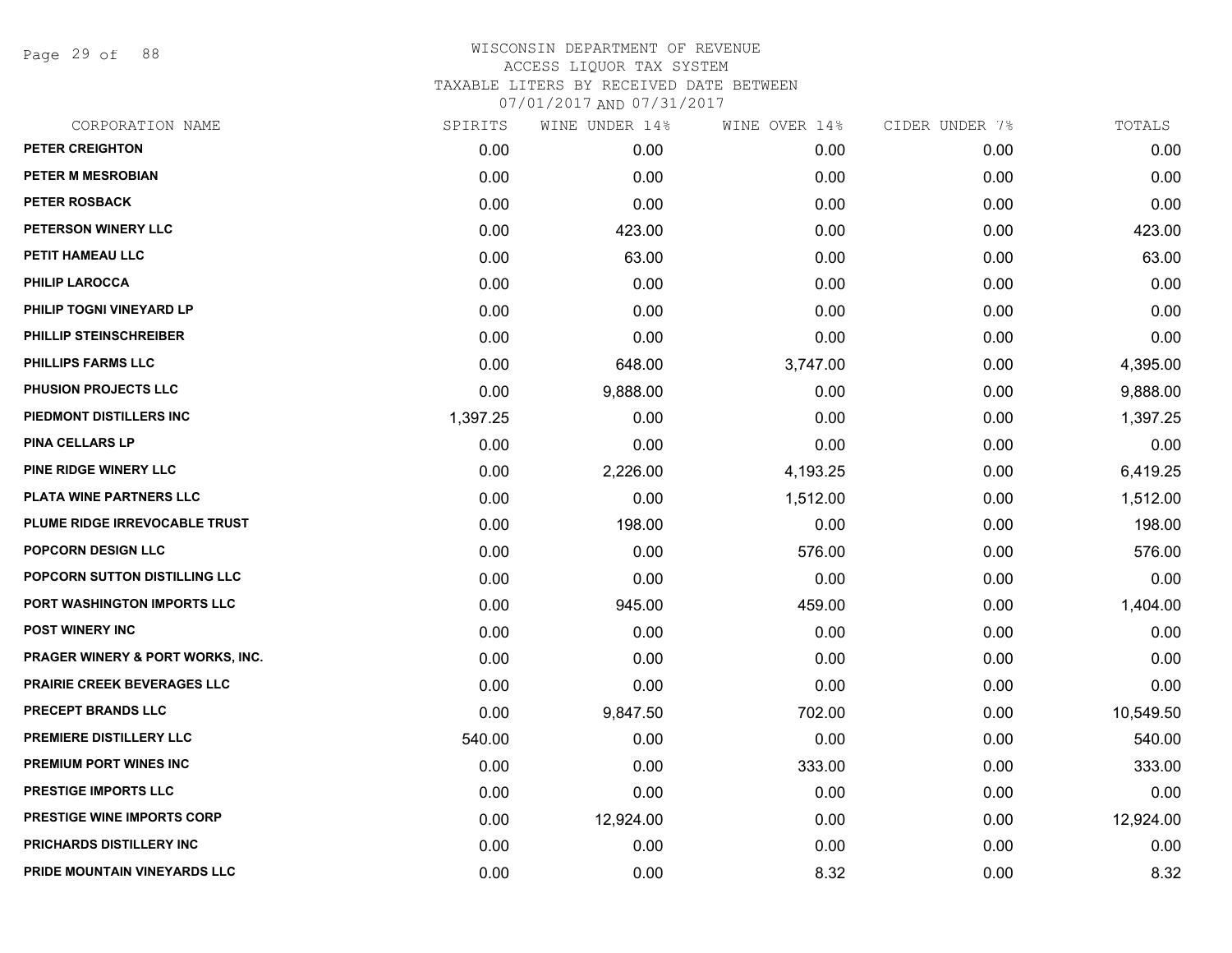Page 30 of 88

### WISCONSIN DEPARTMENT OF REVENUE ACCESS LIQUOR TAX SYSTEM TAXABLE LITERS BY RECEIVED DATE BETWEEN

| CORPORATION NAME                     | SPIRITS    | WINE UNDER 14% | WINE OVER 14% | CIDER UNDER 7% | TOTALS     |
|--------------------------------------|------------|----------------|---------------|----------------|------------|
| PRINCE MICHEL LLC                    | 0.00       | 0.00           | 0.00          | 0.00           | 0.00       |
| <b>PRO-LIQUITECH LLC</b>             | 0.00       | 0.00           | 0.00          | 0.00           | 0.00       |
| PROST BEVERAGE COMPANY LLC           | 0.00       | 0.00           | 0.00          | 0.00           | 0.00       |
| <b>PROXIMO SPIRITS INC</b>           | 275,958.75 | 0.00           | 0.00          | 0.00           | 275,958.75 |
| PURPLE WINE COMPANY LLC              | 0.00       | 2,628.00       | 0.00          | 0.00           | 2,628.00   |
| <b>QUADY SOUTH WINERY LLC</b>        | 0.00       | 0.00           | 0.00          | 0.00           | 0.00       |
| <b>QUATERNA LLC</b>                  | 0.00       | 2,610.00       | 0.00          | 0.00           | 2,610.00   |
| QUILCEDA CREEK VINTNERS INC          | 0.00       | 0.00           | 0.00          | 0.00           | 0.00       |
| <b>QUINTESSENTIAL LLC</b>            | 0.00       | 6,786.00       | 504.00        | 0.00           | 7,290.00   |
| QUO VINO LLC                         | 0.00       | 0.00           | 0.00          | 0.00           | 0.00       |
| <b>R &amp; G SCHATZ FARMS INC</b>    | 0.00       | 882.00         | 252.00        | 0.00           | 1,134.00   |
| <b>R &amp; M BRANDS INC</b>          | 7,887.75   | 4,405.50       | 130.50        | 0.00           | 12,423.75  |
| <b>RH KEENAN CO</b>                  | 0.00       | 0.00           | 0.00          | 0.00           | 0.00       |
| <b>R LAWSON ENTERPRISES LLC</b>      | 0.00       | 0.00           | 0.00          | 0.00           | 0.00       |
| <b>RABBIT HOLE SPIRITS LLC</b>       | 536.66     | 0.00           | 0.00          | 0.00           | 536.66     |
| <b>RACINE WINE CO LLC</b>            | 0.00       | 0.00           | 0.00          | 0.00           | 0.00       |
| <b>RADIO-COTEAU WINE CELLARS LLC</b> | 0.00       | 0.00           | 0.00          | 0.00           | 0.00       |
| <b>RAINIER WINE LLC</b>              | 0.00       | 0.00           | 0.00          | 0.00           | 0.00       |
| <b>RAMEY WINE CELLARS INC</b>        | 0.00       | 405.00         | 99.00         | 0.00           | 504.00     |
| <b>RANSOM SPIRITS LLC</b>            | 0.00       | 0.00           | 0.00          | 0.00           | 0.00       |
| <b>RB WINE ASSOCIATES LLC</b>        | 0.00       | 0.00           | 99.00         | 0.00           | 99.00      |
| <b>RBZ VINEYARDS LLC</b>             | 0.00       | 0.00           | 0.00          | 0.00           | 0.00       |
| <b>RED CAR WINE COMPANY LLC</b>      | 0.00       | 0.00           | 0.00          | 0.00           | 0.00       |
| <b>RED TAIL RIDGE INC</b>            | 0.00       | 0.00           | 0.00          | 0.00           | 0.00       |
| <b>REDEMPTION SPIRITS LLC</b>        | 0.00       | 0.00           | 0.00          | 0.00           | 0.00       |
| <b>REDWOOD SPIRITS INC</b>           | 198.00     | 0.00           | 0.00          | 0.00           | 198.00     |
| <b>REGAL WINE IMPORTS INC</b>        | 0.00       | 1,080.00       | 0.00          | 0.00           | 1,080.00   |
| <b>REGUSCI WINERY INC</b>            | 0.00       | 0.00           | 0.00          | 0.00           | 0.00       |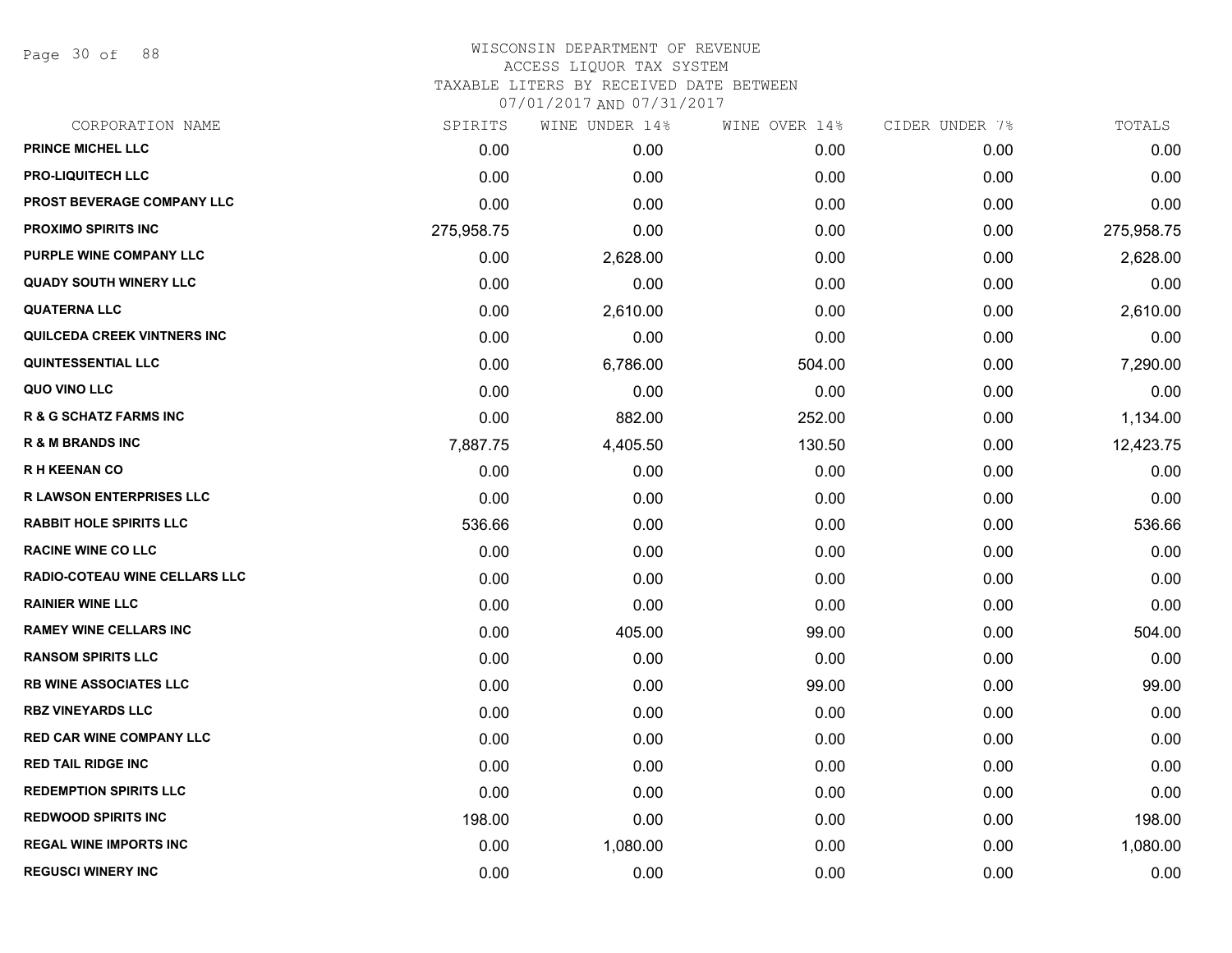| CORPORATION NAME                                 | SPIRITS  | WINE UNDER 14% | WINE OVER 14% | CIDER UNDER 7% | TOTALS   |
|--------------------------------------------------|----------|----------------|---------------|----------------|----------|
| <b>REMY COINTREAU AMERIQUE USA</b>               | 3,801.90 | 0.00           | 0.00          | 0.00           | 3,801.90 |
| <b>REN ACQUISITION INC</b>                       | 0.00     | 0.00           | 0.00          | 0.00           | 0.00     |
| <b>RENO G FARINELLI &amp; JOSEF H SHEBL</b>      | 0.00     | 0.00           | 252.00        | 0.00           | 252.00   |
| <b>RENT A BBQ</b>                                | 0.00     | 0.00           | 0.00          | 895.00         | 895.00   |
| <b>RESERVA WINES LLC</b>                         | 0.00     | 378.00         | 0.00          | 0.00           | 378.00   |
| <b>REVELRY VINTNERS LLC</b>                      | 0.00     | 0.00           | 0.00          | 0.00           | 0.00     |
| <b>REYNOLDS CREATIVE PRODUCTS INC</b>            | 0.00     | 0.00           | 0.00          | 0.00           | 0.00     |
| <b>RGI BRANDS LLC</b>                            | 0.00     | 0.00           | 0.00          | 0.00           | 0.00     |
| <b>RICHARD C POE II</b>                          | 0.00     | 0.00           | 0.00          | 0.00           | 0.00     |
| <b>RICHARD STELTZNER</b>                         | 0.00     | 0.00           | 0.00          | 0.00           | 0.00     |
| <b>RIDGE VINEYARDS INC</b>                       | 0.00     | 0.00           | 135.00        | 0.00           | 135.00   |
| <b>RIGHT BEE LLC</b>                             | 0.00     | 0.00           | 0.00          | 0.00           | 0.00     |
| <b>RO SALES &amp; DISTRIBUTION SERVICES INC.</b> | 0.00     | 0.00           | 0.00          | 0.00           | 0.00     |
| <b>RO SALES &amp; DISTRIBUTION SERVICES INC.</b> | 0.00     | 6,246.00       | 0.00          | 0.00           | 6,246.00 |
| <b>ROBERT A CUTTER</b>                           | 0.00     | 819.00         | 72.00         | 0.00           | 891.00   |
| <b>ROBERT CRAIG WINERY LP</b>                    | 0.00     | 0.00           | 63.00         | 0.00           | 63.00    |
| <b>ROBERT J COOPER</b>                           | 506.25   | 0.00           | 0.00          | 0.00           | 506.25   |
| <b>ROBERT J GROSS</b>                            | 0.00     | 250.13         | 0.00          | 0.00           | 250.13   |
| <b>ROBERT L HUDSON</b>                           | 0.00     | 0.00           | 0.00          | 0.00           | 0.00     |
| <b>ROBERT YOUNG ESTATE WINERY LLC</b>            | 0.00     | 0.00           | 0.00          | 0.00           | 0.00     |
| <b>ROCK SAKE LLC</b>                             | 0.00     | 0.00           | 0.00          | 0.00           | 0.00     |
| <b>ROCK WALL WINE COMPANY INC</b>                | 0.00     | 0.00           | 0.00          | 0.00           | 0.00     |
| <b>ROMBAUER VINEYARDS INC</b>                    | 0.00     | 0.00           | 603.00        | 0.00           | 603.00   |
| <b>RONALD J WICKER</b>                           | 0.00     | 0.00           | 0.00          | 0.00           | 0.00     |
| <b>RONALD T RUBIN</b>                            | 0.00     | 0.00           | 0.00          | 0.00           | 0.00     |
| <b>ROOTS RUN DEEP LLC</b>                        | 0.00     | 0.00           | 189.00        | 0.00           | 189.00   |
| <b>ROSE IMPORTING &amp; DISTRIBUTING LLC</b>     | 0.00     | 396.00         | 360.00        | 0.00           | 756.00   |
| ROSENTHAL WINE MERCHANT NY LTD                   | 0.00     | 0.00           | 0.00          | 0.00           | 0.00     |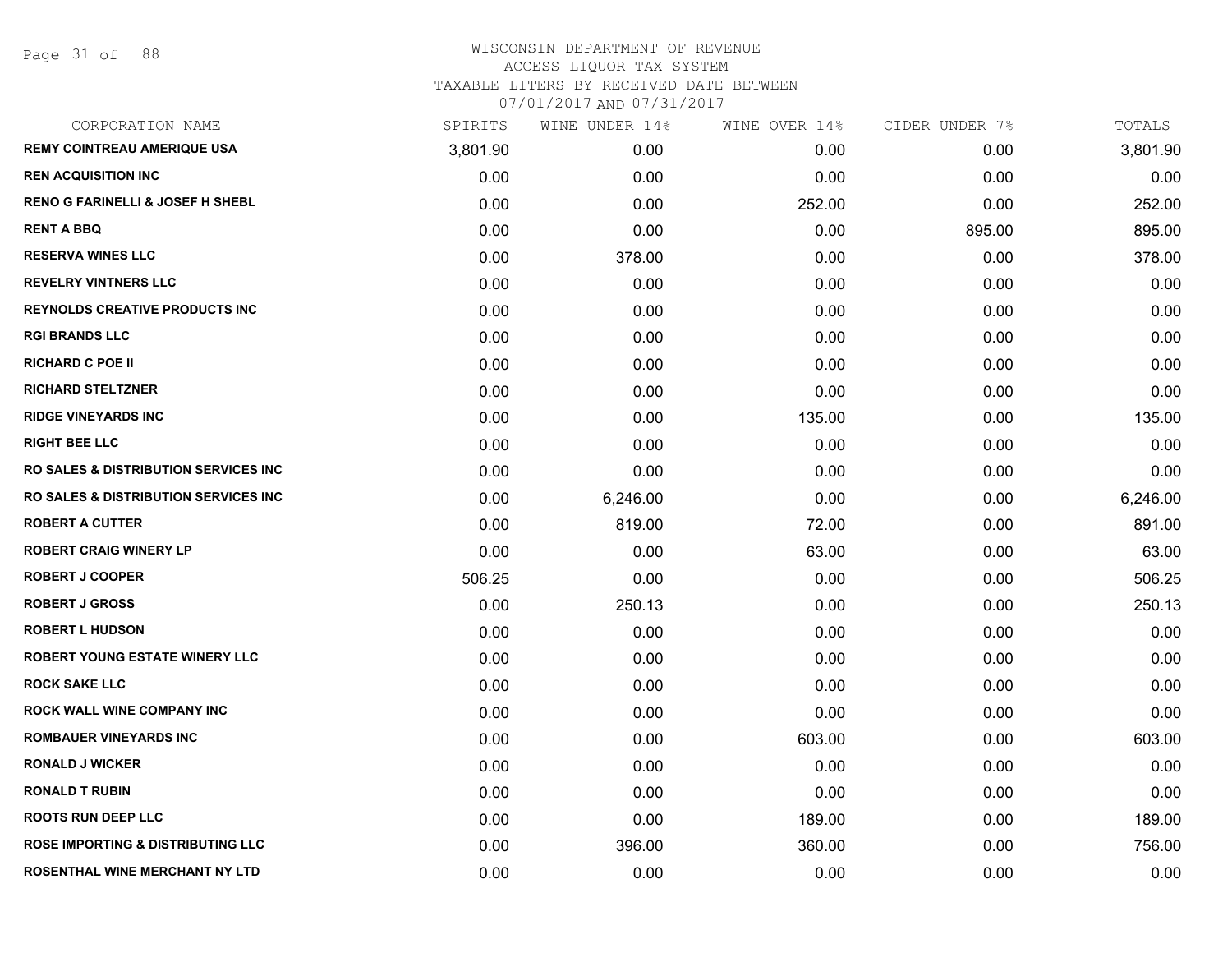Page 32 of 88

#### WISCONSIN DEPARTMENT OF REVENUE ACCESS LIQUOR TAX SYSTEM

TAXABLE LITERS BY RECEIVED DATE BETWEEN

| CORPORATION NAME                            | SPIRITS    | WINE UNDER 14% | WINE OVER 14% | CIDER UNDER 7% | TOTALS     |
|---------------------------------------------|------------|----------------|---------------|----------------|------------|
| <b>ROTTA WINERY LLC</b>                     | 0.00       | 6.00           | 38.28         | 0.00           | 44.28      |
| <b>ROUND HILL CELLARS</b>                   | 0.00       | 1,926.00       | 378.00        | 0.00           | 2,304.00   |
| <b>ROUND POND ESTATE LLC</b>                | 0.00       | 0.00           | 1,008.00      | 0.00           | 1,008.00   |
| <b>ROYAL WINE CORPORATION</b>               | 0.00       | 0.00           | 0.00          | 0.00           | 0.00       |
| <b>RUBISSOW FAMILY WINES LLC</b>            | 0.00       | 0.00           | 0.00          | 0.00           | 0.00       |
| RUSSIAN STANDARD VODKA (USA) INC            | 5,989.50   | 508.10         | 0.00          | 0.00           | 6,497.60   |
| <b>RYAN E ROARK</b>                         | 0.00       | 0.00           | 0.00          | 0.00           | 0.00       |
| <b>S &amp; R WINES LLC</b>                  | 0.00       | 0.00           | 0.00          | 0.00           | 0.00       |
| <b>SLJ GROUP INC</b>                        | 0.00       | 25,203.72      | 10,855.88     | 0.00           | 36,059.60  |
| <b>SAINTSBURY LLC</b>                       | 0.00       | 0.00           | 0.00          | 0.00           | 0.00       |
| <b>SAKEONE CORPORATION</b>                  | 9.00       | 326.76         | 1,301.58      | 0.00           | 1,637.34   |
| <b>SALOON SPIRITS LLC</b>                   | 45.00      | 0.00           | 0.00          | 0.00           | 45.00      |
| <b>SALVESTRIN WINE CO LLC</b>               | 0.00       | 0.00           | 94.50         | 0.00           | 94.50      |
| <b>SAN ANTONIO WINERY INC</b>               | 0.00       | 16,038.00      | 288.00        | 0.00           | 16,326.00  |
| <b>SAN FRANCISCO WINE EXCHANGE INC</b>      | 0.00       | 0.00           | 0.00          | 0.00           | 0.00       |
| SAN GABRIEL VALLEY WAREHOUSE & STORAGE INC  | 0.00       | 0.00           | 264.00        | 0.00           | 264.00     |
| <b>SAN JOAQUIN WINE COMPANY INC</b>         | 0.00       | 1,512.00       | 0.00          | 0.00           | 1,512.00   |
| <b>SAN LUIS SPIRITS DISTILLING CO LLC</b>   | 0.00       | 0.00           | 0.00          | 0.00           | 0.00       |
| <b>SAN MARTINO IMPORTS INC</b>              | 0.00       | 0.00           | 0.00          | 0.00           | 0.00       |
| <b>SANGLIER SELECTIONS LLC</b>              | 18.00      | 576.00         | 0.00          | 0.00           | 594.00     |
| <b>SANS LIEGE INC</b>                       | 0.00       | 189.00         | 63.00         | 0.00           | 252.00     |
| <b>SANS WINE &amp; SPIRITS CO</b>           | 0.00       | 0.00           | 0.00          | 0.00           | 0.00       |
| <b>SANTA FE DISTILLERY LLC</b>              | 0.00       | 0.00           | 0.00          | 0.00           | 0.00       |
| <b>SANTA MARGHERITA USA INC</b>             | 0.00       | 1,858.50       | 0.00          | 0.00           | 1,858.50   |
| <b>SARACINA VINEYARDS LLC</b>               | 0.00       | 0.00           | 0.00          | 0.00           | 0.00       |
| <b>SARMENTO'S IMPORTS &amp; EXPORTS INC</b> | 0.00       | 1,215.00       | 0.00          | 0.00           | 1,215.00   |
| <b>SAVIAH ROSE WINERY LLC</b>               | 0.00       | 0.00           | 0.00          | 0.00           | 0.00       |
| <b>SAZERAC COMPANY INC</b>                  | 345,804.00 | 161.98         | 380.98        | 0.00           | 346,346.96 |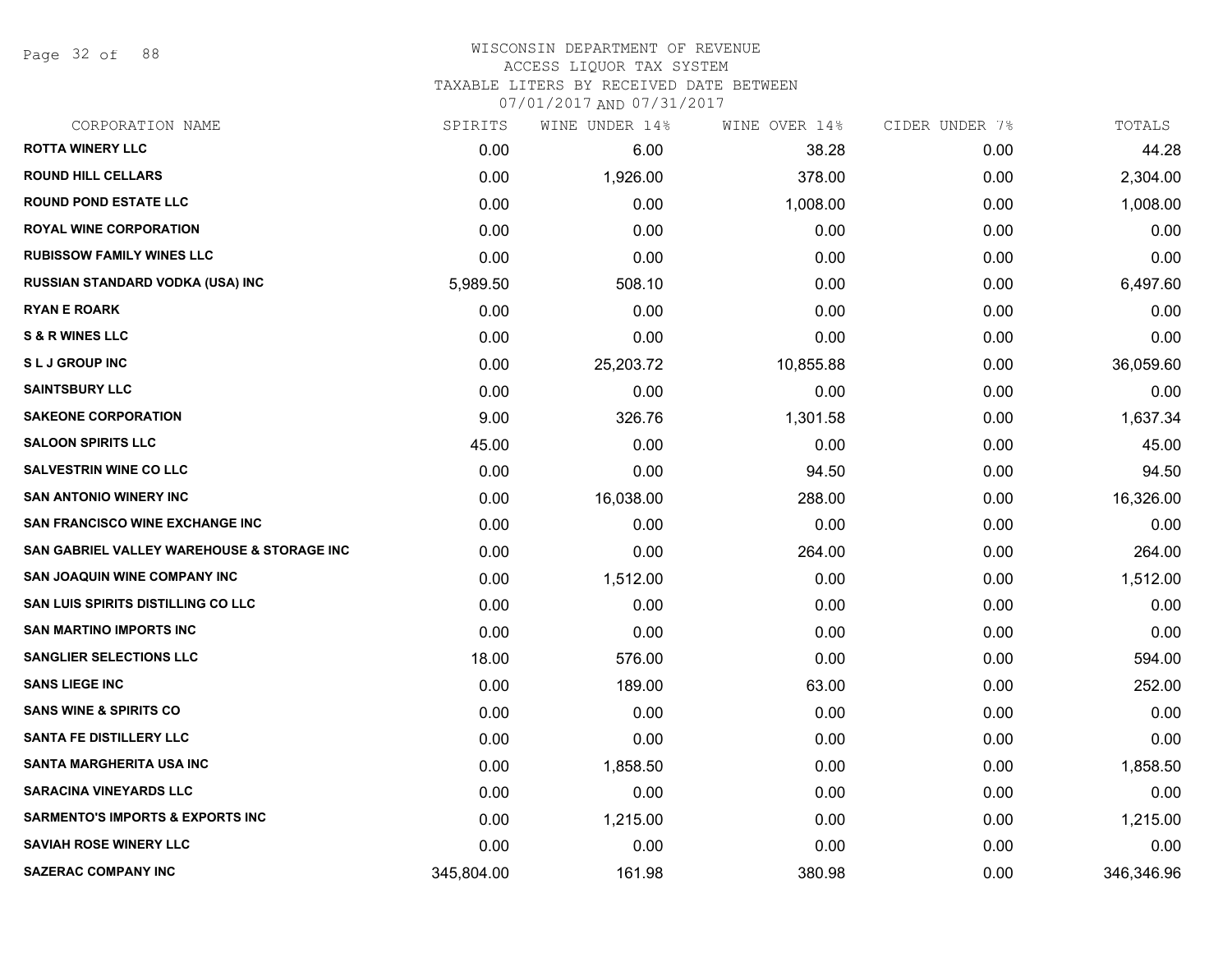### WISCONSIN DEPARTMENT OF REVENUE ACCESS LIQUOR TAX SYSTEM TAXABLE LITERS BY RECEIVED DATE BETWEEN

| CORPORATION NAME                       | SPIRITS    | WINE UNDER 14% | WINE OVER 14% | CIDER UNDER 7% | TOTALS     |
|----------------------------------------|------------|----------------|---------------|----------------|------------|
| <b>SAZERAC NORTH AMERICA INC</b>       | 922,991.25 | 0.00           | 0.00          | 0.00           | 922,991.25 |
| <b>SB WINE CO LLC</b>                  | 0.00       | 0.00           | 0.00          | 0.00           | 0.00       |
| <b>SBRAGIA FAMILY VINEYARDS LLC</b>    | 0.00       | 0.00           | 0.00          | 0.00           | 0.00       |
| <b>SCENIC ROOT WINEGROWERS LLC</b>     | 0.00       | 423.00         | 0.00          | 0.00           | 423.00     |
| <b>SCHEID VINEYARDS CALIFORNIA INC</b> | 0.00       | 1,768.50       | 0.00          | 0.00           | 1,768.50   |
| <b>SCHMITT SOHNE INC</b>               | 0.00       | 0.00           | 0.00          | 0.00           | 0.00       |
| <b>SCHUG WINERY LLC</b>                | 0.00       | 0.00           | 0.00          | 0.00           | 0.00       |
| <b>SCHWEIGER VINEYARDS INC</b>         | 0.00       | 0.00           | 189.00        | 0.00           | 189.00     |
| <b>SCOPERTA IMPORTING CO INC</b>       | 0.00       | 4,095.00       | 0.00          | 0.00           | 4,095.00   |
| <b>SCOTT PAUL WINES OREGON LLC</b>     | 0.00       | 0.00           | 0.00          | 0.00           | 0.00       |
| <b>SEATTLE CIDER COMPANY LLC</b>       | 0.00       | 0.00           | 0.00          | 10,456.79      | 10,456.79  |
| <b>SEAVEY VINEYARD LP</b>              | 0.00       | 0.00           | 0.00          | 0.00           | 0.00       |
| <b>SELBY ENTERPRISES INC</b>           | 0.00       | 0.00           | 0.00          | 0.00           | 0.00       |
| SELECTIVE WINE ESTATES INC             | 0.00       | 126.00         | 0.00          | 0.00           | 126.00     |
| <b>SERGEY CHISTOV</b>                  | 0.00       | 0.00           | 0.00          | 0.00           | 0.00       |
| <b>SERRALLES USA LLC</b>               | 3,720.00   | 0.00           | 0.00          | 0.00           | 3,720.00   |
| <b>SHAFER VINEYARDS INC</b>            | 0.00       | 0.00           | 0.00          | 0.00           | 0.00       |
| <b>SHANNON RIDGE INC</b>               | 0.00       | 945.00         | 63.00         | 0.00           | 1,008.00   |
| <b>SHAW-ROSS HOLDING CO LLC</b>        | 2,004.00   | 1,128.00       | 4,642.90      | 0.00           | 7,774.90   |
| <b>SHEA WINE CELLARS LLC</b>           | 0.00       | 0.00           | 0.00          | 0.00           | 0.00       |
| <b>SHELTON-MACKENZIE WINE COMPANY</b>  | 0.00       | 0.00           | 0.00          | 0.00           | 0.00       |
| <b>SHORTS BREWING COMPANY</b>          | 0.00       | 0.00           | 0.00          | 1,723.39       | 1,723.39   |
| SIDNEY FRANK IMPORTING CO INC          | 1,716.00   | 0.00           | 0.00          | 0.00           | 1,716.00   |
| SILVER OAK WINE CELLARS LP             | 0.00       | 180.00         | 459.00        | 0.00           | 639.00     |
| SILVER TRIDENT WINERY LLC              | 0.00       | 0.00           | 0.00          | 0.00           | 0.00       |
| <b>SIMIONI IMPORTS LLC</b>             | 0.00       | 0.00           | 0.00          | 0.00           | 0.00       |
| <b>SINSKEY VINEYARDS INC</b>           | 0.00       | 63.00          | 0.00          | 0.00           | 63.00      |
| <b>SIX SIGMA WINERY LLC</b>            | 0.00       | 0.00           | 0.00          | 0.00           | 0.00       |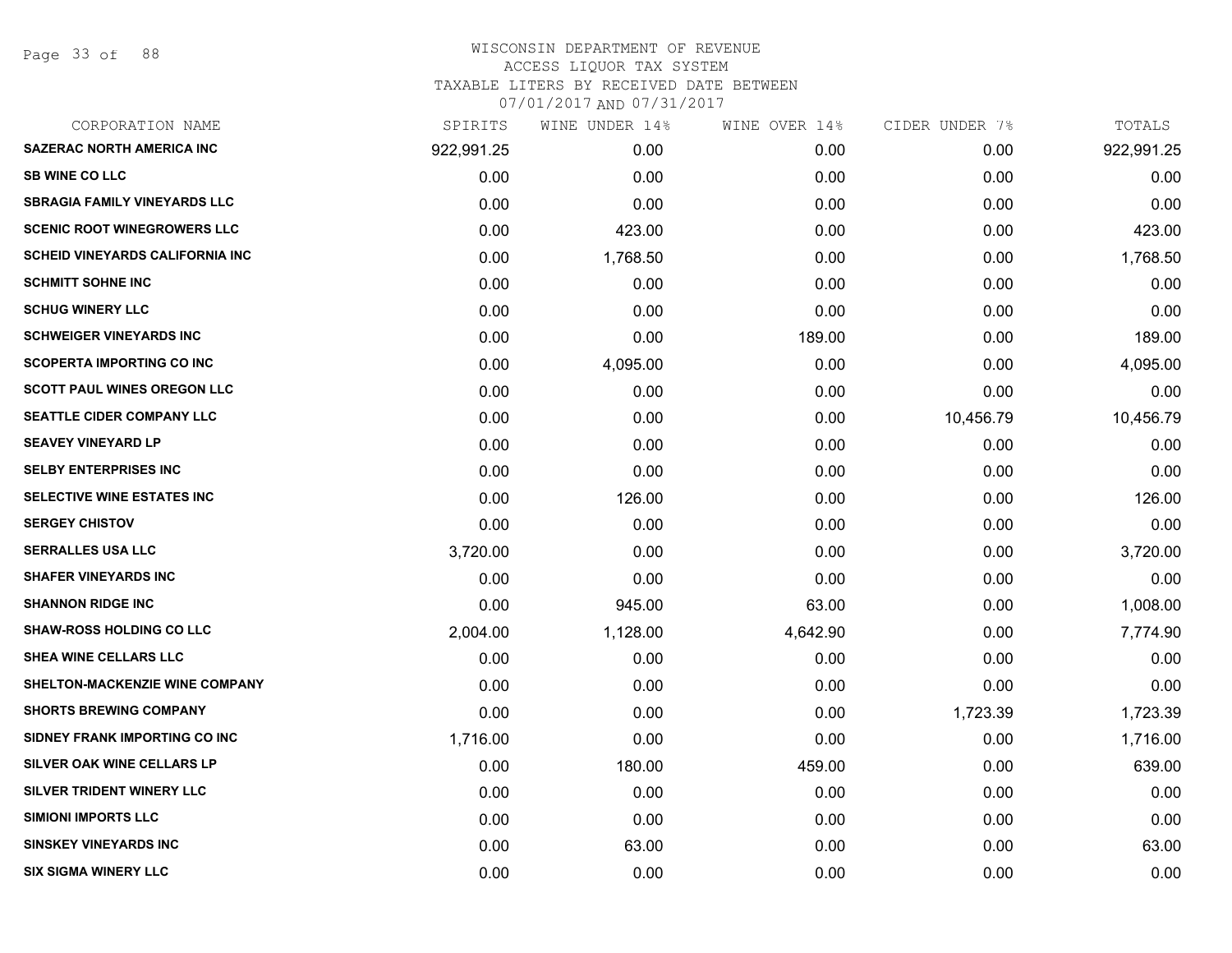Page 34 of 88

| CORPORATION NAME                      | SPIRITS  | WINE UNDER 14% | WINE OVER 14% | CIDER UNDER 7% | TOTALS    |
|---------------------------------------|----------|----------------|---------------|----------------|-----------|
| <b>SLO DOWN WINES LLC</b>             | 0.00     | 0.00           | 0.00          | 0.00           | 0.00      |
| <b>SMALL VINES WINES INC</b>          | 0.00     | 0.00           | 0.00          | 0.00           | 0.00      |
| <b>SMART VENDING LLC</b>              | 0.00     | 0.00           | 0.00          | 0.00           | 0.00      |
| <b>SMITH &amp; SMITH</b>              | 0.00     | 0.00           | 0.00          | 0.00           | 0.00      |
| <b>SMT ACQUISITIONS LLC</b>           | 4.50     | 10,653.75      | 166.50        | 0.00           | 10,824.75 |
| <b>SOCIAL ENJOYMENTS LLC</b>          | 0.00     | 0.00           | 0.00          | 0.00           | 0.00      |
| <b>SOKOL BLOSSER LTD</b>              | 0.00     | 1,395.00       | 0.00          | 0.00           | 1,395.00  |
| <b>SOLBERG DISTILLING LLC</b>         | 0.00     | 0.00           | 0.00          | 0.00           | 0.00      |
| <b>SOLENA CELLARS LLC</b>             | 0.00     | 378.00         | 0.00          | 0.00           | 378.00    |
| <b>SOMERSTON WINE COMPANY, LLC</b>    | 0.00     | 0.00           | 1,044.00      | 0.00           | 1,044.00  |
| <b>SONOMA BEVERAGE WORKS INC</b>      | 0.00     | 0.00           | 0.00          | 0.00           | 0.00      |
| SORELLE CASA FINE WINES LLC           | 0.00     | 0.00           | 0.00          | 0.00           | 0.00      |
| SOURCE CODE BEVERAGE LLC              | 0.00     | 961.50         | 0.00          | 0.00           | 961.50    |
| <b>SOUTH BAY WINE GROUP LLC</b>       | 0.00     | 675.00         | 0.00          | 0.00           | 675.00    |
| <b>SOUTHERN STARZ INC</b>             | 0.00     | 378.00         | 180.00        | 0.00           | 558.00    |
| SOUTHERN WINE GROUP LLC               | 0.00     | 342.00         | 567.00        | 0.00           | 909.00    |
| SOVEREIGN BRANDS LLC                  | 0.00     | 2,367.00       | 0.00          | 0.00           | 2,367.00  |
| <b>SPANN VINEYARDS INC</b>            | 0.00     | 0.00           | 0.00          | 0.00           | 0.00      |
| <b>SPARKLING OREGON LLC</b>           | 0.00     | 0.00           | 0.00          | 0.00           | 0.00      |
| <b>SPEAKEASY SPIRITS LLC</b>          | 0.00     | 0.00           | 0.00          | 0.00           | 0.00      |
| <b>SPENCER HOOPES</b>                 | 0.00     | 0.00           | 0.00          | 0.00           | 0.00      |
| <b>SPIRIT IMPORTS INC</b>             | 630.00   | 0.00           | 0.00          | 0.00           | 630.00    |
| <b>SPLINTER GROUP NAPA LLC</b>        | 0.00     | 0.00           | 0.00          | 0.00           | 0.00      |
| SPOTTSWOODE WINERY INC                | 0.00     | 0.00           | 0.00          | 0.00           | 0.00      |
| <b>SPRING MOUNTAIN VINEYARD INC</b>   | 0.00     | 0.00           | 0.00          | 0.00           | 0.00      |
| <b>SQUARE ONE ORGANIC SPIRITS LLC</b> | 162.00   | 0.00           | 0.00          | 0.00           | 162.00    |
| <b>SQUARE ONE ORGANIC SPIRITS LLC</b> | 0.00     | 0.00           | 0.00          | 0.00           | 0.00      |
| <b>ST GEORGE SPIRITS INC</b>          | 2,363.10 | 0.00           | 0.00          | 0.00           | 2,363.10  |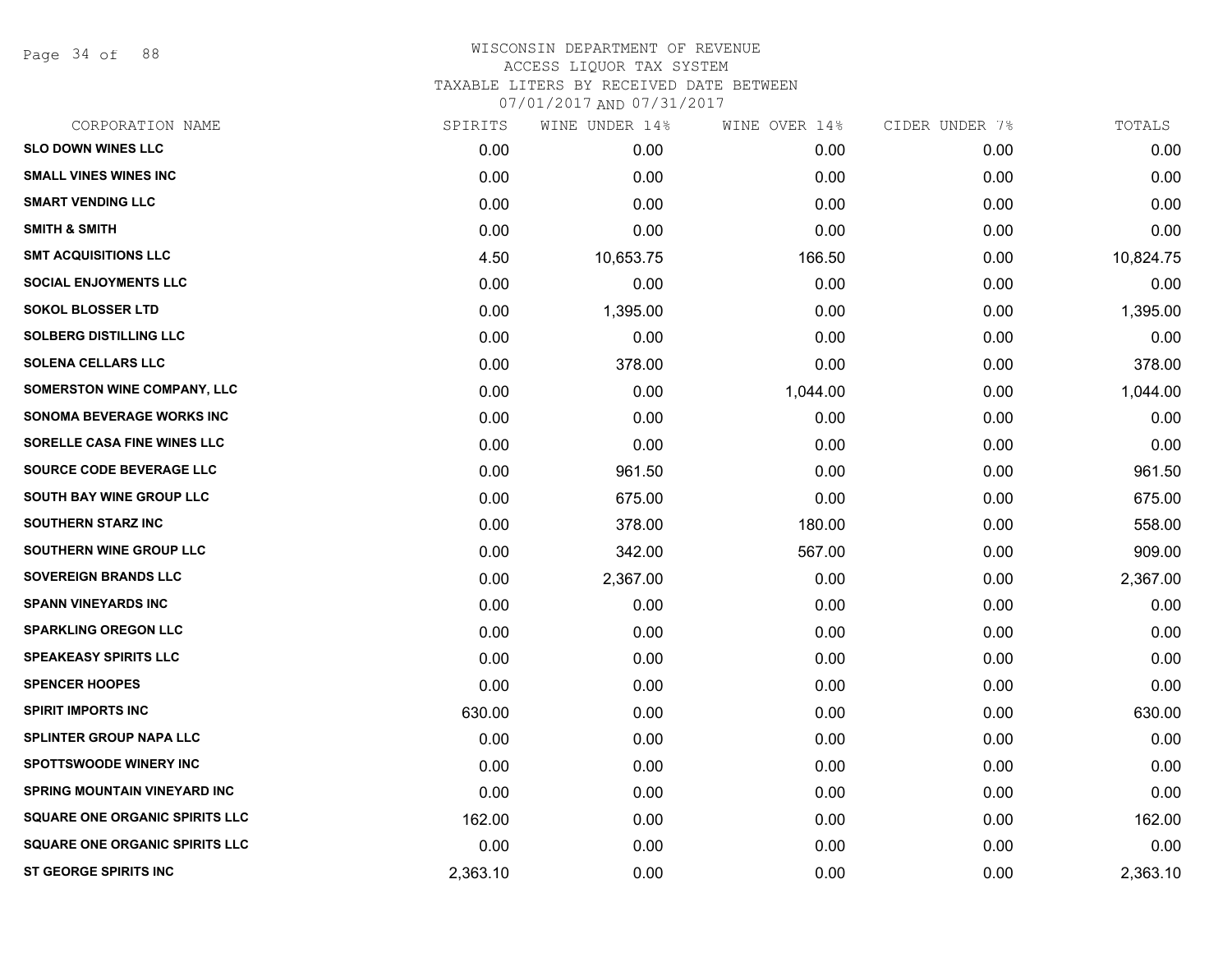Page 35 of 88

# WISCONSIN DEPARTMENT OF REVENUE ACCESS LIQUOR TAX SYSTEM TAXABLE LITERS BY RECEIVED DATE BETWEEN

| CORPORATION NAME                             | SPIRITS  | WINE UNDER 14% | WINE OVER 14% | CIDER UNDER 7% | TOTALS    |
|----------------------------------------------|----------|----------------|---------------|----------------|-----------|
| <b>ST HELENA ESTATE LLC</b>                  | 0.00     | 0.00           | 0.00          | 0.00           | 0.00      |
| <b>ST INNOCENT LTD</b>                       | 0.00     | 0.00           | 0.00          | 0.00           | 0.00      |
| ST JULIAN WINE COMPANY INC                   | 0.00     | 1,215.00       | 0.00          | 0.00           | 1,215.00  |
| ST KILLIAN IMPORTING CO INC                  | 0.00     | 0.00           | 0.00          | 0.00           | 0.00      |
| <b>ST SUPERY INC</b>                         | 0.00     | 981.00         | 0.00          | 0.00           | 981.00    |
| <b>STACKED WINES LLC</b>                     | 0.00     | 0.00           | 0.00          | 0.00           | 0.00      |
| <b>STAGLIN FAMILY VINEYARD LLC</b>           | 0.00     | 0.00           | 0.00          | 0.00           | 0.00      |
| <b>STANLEY STAWSKI DIST CO INC</b>           | 93.00    | 0.00           | 0.00          | 0.00           | 93.00     |
| <b>STAR INDUSTRIES INC</b>                   | 0.00     | 0.00           | 0.00          | 0.00           | 0.00      |
| <b>STARRY NIGHT WINERY LLC</b>               | 0.00     | 0.00           | 0.00          | 0.00           | 0.00      |
| STE MICHELLE WINE ESTATES LTD                | 117.00   | 83,929.50      | 5,347.50      | 0.00           | 89,394.00 |
| <b>STEELE WINES INC</b>                      | 0.00     | 270.00         | 0.00          | 0.00           | 270.00    |
| <b>STEFANO SALOCCHI</b>                      | 0.00     | 0.00           | 0.00          | 0.00           | 0.00      |
| STELLAR IMPORTING COMPANY LLC                | 0.00     | 0.00           | 0.00          | 0.00           | 0.00      |
| <b>STEM CIDERS LLC</b>                       | 0.00     | 0.00           | 0.00          | 0.00           | 0.00      |
| <b>STEPHAN VINEYARD INC</b>                  | 0.00     | 0.00           | 126.00        | 0.00           | 126.00    |
| STEPHEN DOOLEY WINE CO INC                   | 0.00     | 0.00           | 0.00          | 0.00           | 0.00      |
| <b>STEVE MILES SELECTIONS INC</b>            | 0.00     | 0.00           | 0.00          | 0.00           | 0.00      |
| <b>STEVEN EDMUNDS &amp; CORNELIA ST JOHN</b> | 0.00     | 0.00           | 0.00          | 0.00           | 0.00      |
| <b>STEZ &amp; BOWER</b>                      | 0.00     | 0.00           | 0.00          | 0.00           | 0.00      |
| <b>STOLI GROUP (USA) LLC</b>                 | 5,513.70 | 0.00           | 18.00         | 0.00           | 5,531.70  |
| <b>STOLLER IMPORTS INC</b>                   | 1,093.50 | 0.00           | 18.00         | 0.00           | 1,111.50  |
| <b>STOLLER VINEYARDS INC</b>                 | 0.00     | 171.00         | 0.00          | 0.00           | 171.00    |
| STOLPMAN VINEYARDS LLC                       | 0.00     | 0.00           | 0.00          | 0.00           | 0.00      |
| <b>STONEBRAKER-SOLES INC</b>                 | 0.00     | 0.00           | 0.00          | 0.00           | 0.00      |
| <b>STONECUSHION INC</b>                      | 0.00     | 0.00           | 0.00          | 0.00           | 0.00      |
| <b>SUGARLANDS DISTILLING COMPANY LLC</b>     | 0.00     | 0.00           | 0.00          | 0.00           | 0.00      |
| <b>SURVILLE ENTERPRISES CORP</b>             | 0.00     | 7,515.00       | 0.00          | 0.00           | 7,515.00  |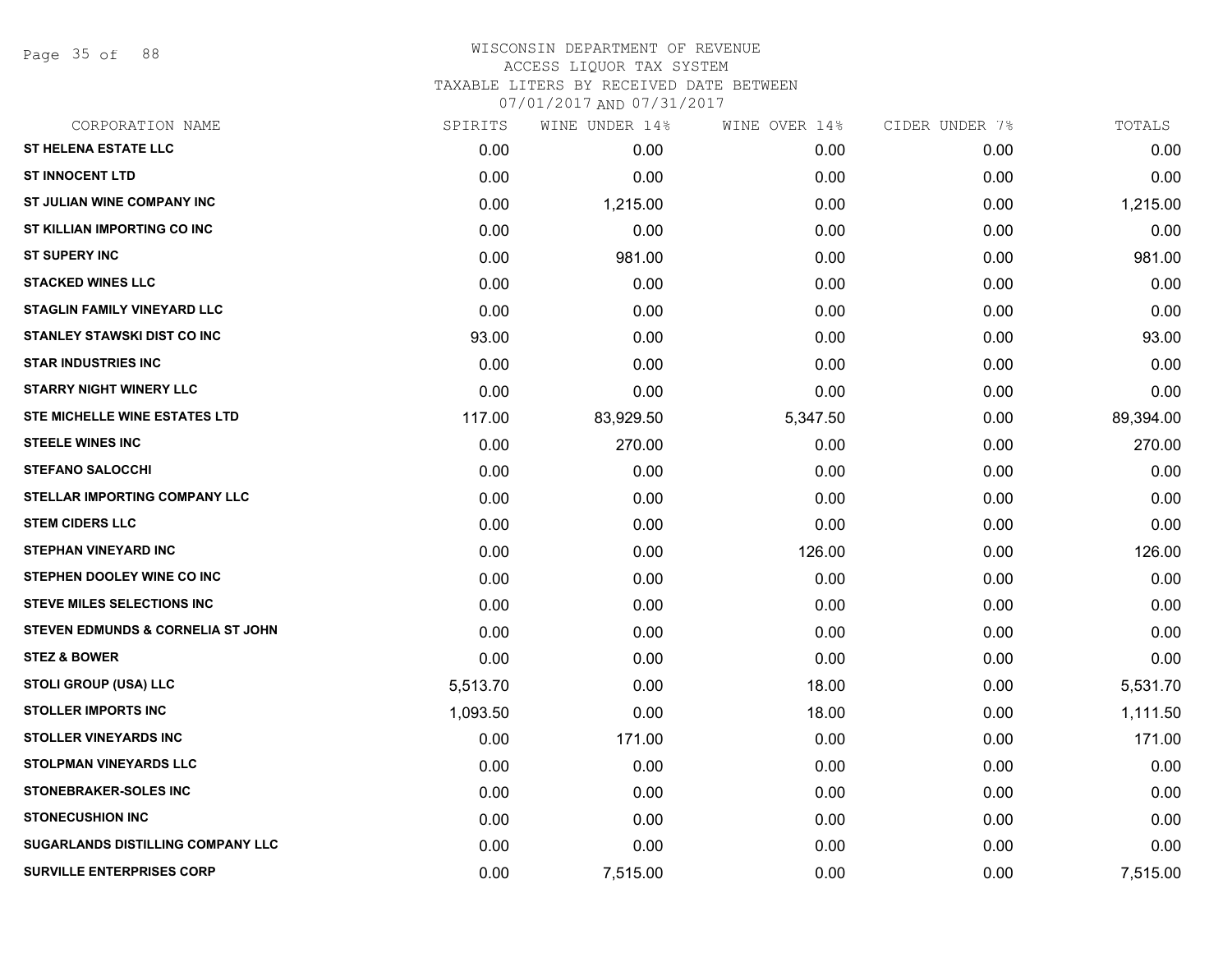Page 36 of 88

# WISCONSIN DEPARTMENT OF REVENUE

#### ACCESS LIQUOR TAX SYSTEM

TAXABLE LITERS BY RECEIVED DATE BETWEEN

| CORPORATION NAME                       | SPIRITS | WINE UNDER 14% | WINE OVER 14% | CIDER UNDER 7% | TOTALS     |
|----------------------------------------|---------|----------------|---------------|----------------|------------|
| <b>SUTTER HOME WINERY INC</b>          | 333.00  | 327,714.67     | 8,820.00      | 227.00         | 337,094.67 |
| <b>SVENSKA FOOD &amp; BEVERAGE LLC</b> | 0.00    | 0.00           | 0.00          | 0.00           | 0.00       |
| <b>SVP WINERY LLC</b>                  | 0.00    | 0.00           | 0.00          | 0.00           | 0.00       |
| <b>T ELENTENY HOLDINGS LLC</b>         | 0.00    | 54.00          | 0.00          | 0.00           | 54.00      |
| <b>TAFT STREET INC</b>                 | 0.00    | 0.00           | 0.00          | 0.00           | 0.00       |
| <b>TAKARA SAKE USA INC</b>             | 0.00    | 1,618.20       | 599.40        | 18.00          | 2,235.60   |
| <b>TALLEY VINEYARDS INC</b>            | 0.00    | 0.00           | 0.00          | 0.00           | 0.00       |
| <b>TAMBER BEY VINEYARDS LLC</b>        | 0.00    | 0.00           | 0.00          | 0.00           | 0.00       |
| <b>TATOMER INC</b>                     | 0.00    | 0.00           | 0.00          | 0.00           | 0.00       |
| <b>TATOOSH DISTILLERY LLC</b>          | 0.00    | 0.00           | 0.00          | 0.00           | 0.00       |
| <b>TATTERSALL COMPANIES LLC</b>        | 0.00    | 0.00           | 0.00          | 0.00           | 0.00       |
| <b>TERRA VINUM LLC</b>                 | 0.00    | 0.00           | 0.00          | 0.00           | 0.00       |
| <b>TERRANEO MERCHANTS INC</b>          | 0.00    | 0.00           | 0.00          | 0.00           | 0.00       |
| <b>TERRAVANT WINE COMPANY LLC</b>      | 0.00    | 0.00           | 0.00          | 0.00           | 0.00       |
| <b>TERRESSENTIA CORPORATION</b>        | 0.00    | 0.00           | 0.00          | 0.00           | 0.00       |
| <b>TERRIZZI VINO INC</b>               | 0.00    | 0.00           | 0.00          | 0.00           | 0.00       |
| <b>TESTA WINES OF THE WORLD LTD</b>    | 0.00    | 0.00           | 0.00          | 0.00           | 0.00       |
| <b>TGE LLC</b>                         | 0.00    | 3,366.00       | 0.00          | 0.00           | 3,366.00   |
| THE 11 WELLS SPIRITS COMPANY LLC       | 0.00    | 0.00           | 0.00          | 0.00           | 0.00       |
| THE AUSTRALIAN WINE CONNECTION INC     | 0.00    | 270.00         | 126.00        | 0.00           | 396.00     |
| THE BIALE ESTATE                       | 0.00    | 0.00           | 0.00          | 0.00           | 0.00       |
| THE BLACK PRINCE DISTILLERY INC        | 0.00    | 0.00           | 0.00          | 0.00           | 0.00       |
| THE BRANDER VINEYARD                   | 0.00    | 0.00           | 0.00          | 0.00           | 0.00       |
| THE BUSINESS CHAIN INC                 | 0.00    | 0.00           | 0.00          | 0.00           | 0.00       |
| THE EDRINGTON GROUP USA LLC            | 844.50  | 0.00           | 0.00          | 0.00           | 844.50     |
| THE HESS COLLECTION WINERY             | 0.00    | 6,138.00       | 126.00        | 0.00           | 6,264.00   |
| THE HOUSE OF BURGUNDY INC              | 0.00    | 0.00           | 0.00          | 0.00           | 0.00       |
| THE INFINITE MONKEY THEOREM INC        | 0.00    | 768.00         | 0.00          | 0.00           | 768.00     |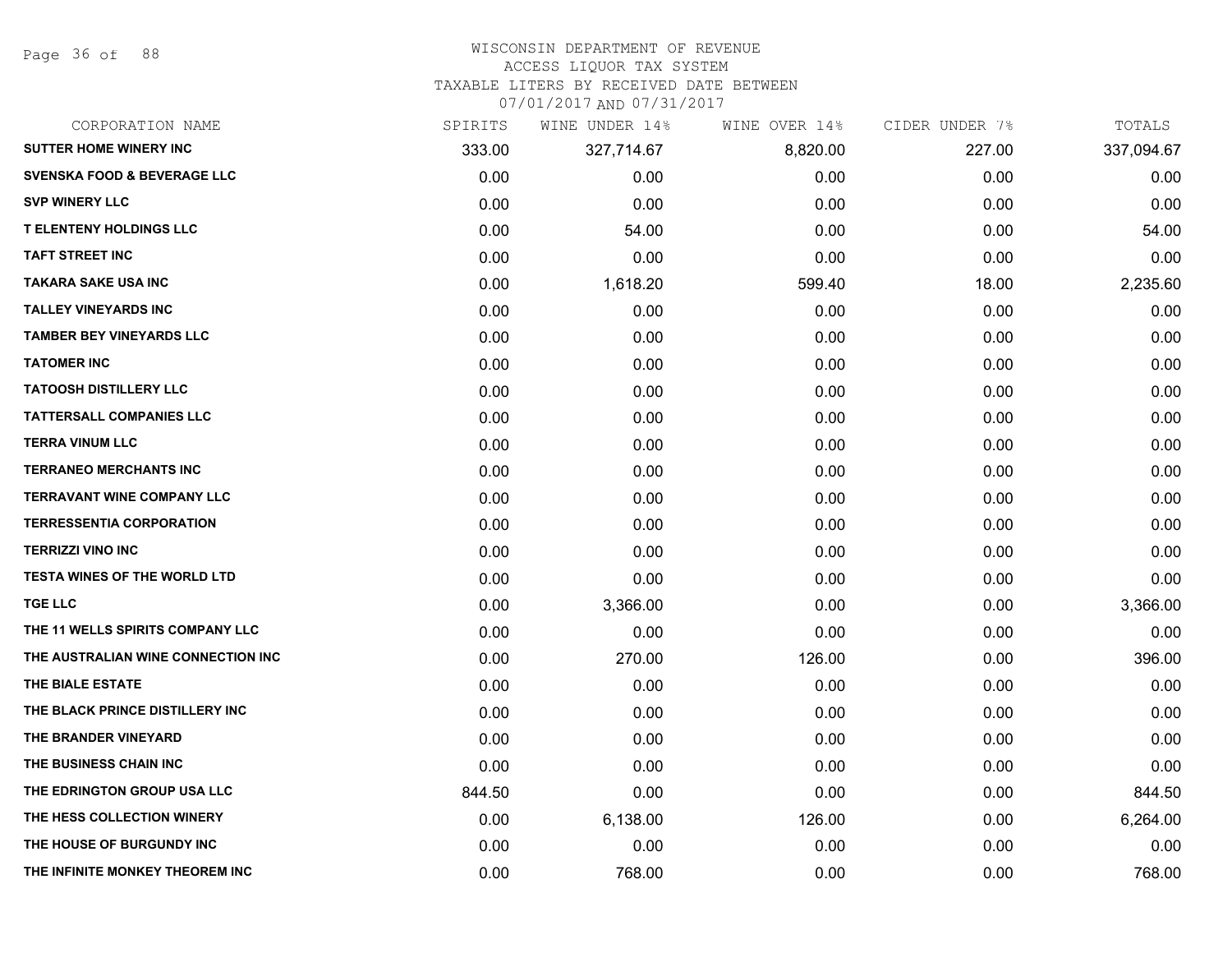Page 37 of 88

| CORPORATION NAME                              | SPIRITS | WINE UNDER 14% | WINE OVER 14% | CIDER UNDER 7% | TOTALS     |
|-----------------------------------------------|---------|----------------|---------------|----------------|------------|
| THE MALT GUILD INC                            | 0.00    | 0.00           | 0.00          | 0.00           | 0.00       |
| THE MEEKER VINEYARD                           | 0.00    | 0.00           | 0.00          | 0.00           | 0.00       |
| THE MORLET SELECTION INC                      | 0.00    | 0.00           | 0.00          | 0.00           | 0.00       |
| THE MORNE WINE COMPANY                        | 0.00    | 108.00         | 0.00          | 0.00           | 108.00     |
| THE R.S. LIPMAN COMPANY                       | 0.00    | 0.00           | 0.00          | 0.00           | 0.00       |
| THE RIVER WINE INC                            | 0.00    | 0.00           | 0.00          | 0.00           | 0.00       |
| THE SILVERADO VINEYARDS                       | 0.00    | 504.00         | 504.00        | 0.00           | 1,008.00   |
| THE SORTING TABLE LLC                         | 0.00    | 304.50         | 1.50          | 0.00           | 306.00     |
| THE TRITON COLLECTION INC                     | 0.00    | 540.00         | 0.00          | 0.00           | 540.00     |
| THE WINE GROUP INC                            | 0.00    | 503,966.62     | 8,496.00      | 0.00           | 512,462.62 |
| THE WINE SOURCE INC                           | 0.00    | 0.00           | 0.00          | 0.00           | 0.00       |
| THE WOODMAR GROUP LLC                         | 0.00    | 1,449.00       | 63.00         | 0.00           | 1,512.00   |
| THIENOT USA INC                               | 0.00    | 0.00           | 0.00          | 0.00           | 0.00       |
| <b>THOMAS D MORTIMER</b>                      | 0.00    | 0.00           | 0.00          | 0.00           | 0.00       |
| THREE RING PRODUCTIONS LLC                    | 0.00    | 0.00           | 0.00          | 0.00           | 0.00       |
| TI BEVERAGE GROUP LTD                         | 0.00    | 0.00           | 0.00          | 0.00           | 0.00       |
| <b>TIERRA DIVINA VINEYARD LLC</b>             | 0.00    | 0.00           | 252.00        | 0.00           | 252.00     |
| <b>TITUS &amp; TITUS</b>                      | 0.00    | 0.00           | 0.00          | 0.00           | 0.00       |
| TMR WINE COMPANY LLC                          | 0.00    | 0.00           | 0.00          | 0.00           | 0.00       |
| <b>TOAD HOLLOW VINEYARDS INC</b>              | 0.00    | 1,260.00       | 252.00        | 0.00           | 1,512.00   |
| <b>TOBIN JAMES CELLARS</b>                    | 0.00    | 0.00           | 0.00          | 0.00           | 0.00       |
| <b>TOBY BEALL</b>                             | 0.00    | 0.00           | 0.00          | 0.00           | 0.00       |
| <b>TOLLIVER RANCH BRANDS LLC</b>              | 0.00    | 0.00           | 198.00        | 0.00           | 198.00     |
| <b>TOM MEADOWCROFT</b>                        | 0.00    | 0.00           | 0.00          | 0.00           | 0.00       |
| <b>TREANA WINERY LLC</b>                      | 0.00    | 1,512.00       | 657.00        | 0.00           | 2,169.00   |
| <b>TREASURY WINE ESTATES AMERICAS COMPANY</b> | 0.00    | 44,221.50      | 17,176.50     | 0.00           | 61,398.00  |
| <b>TREFETHEN VINEYARDS WINERY INC</b>         | 0.00    | 0.00           | 270.00        | 0.00           | 270.00     |
| <b>TRENTADUE WINERY LLC</b>                   | 0.00    | 252.00         | 0.00          | 0.00           | 252.00     |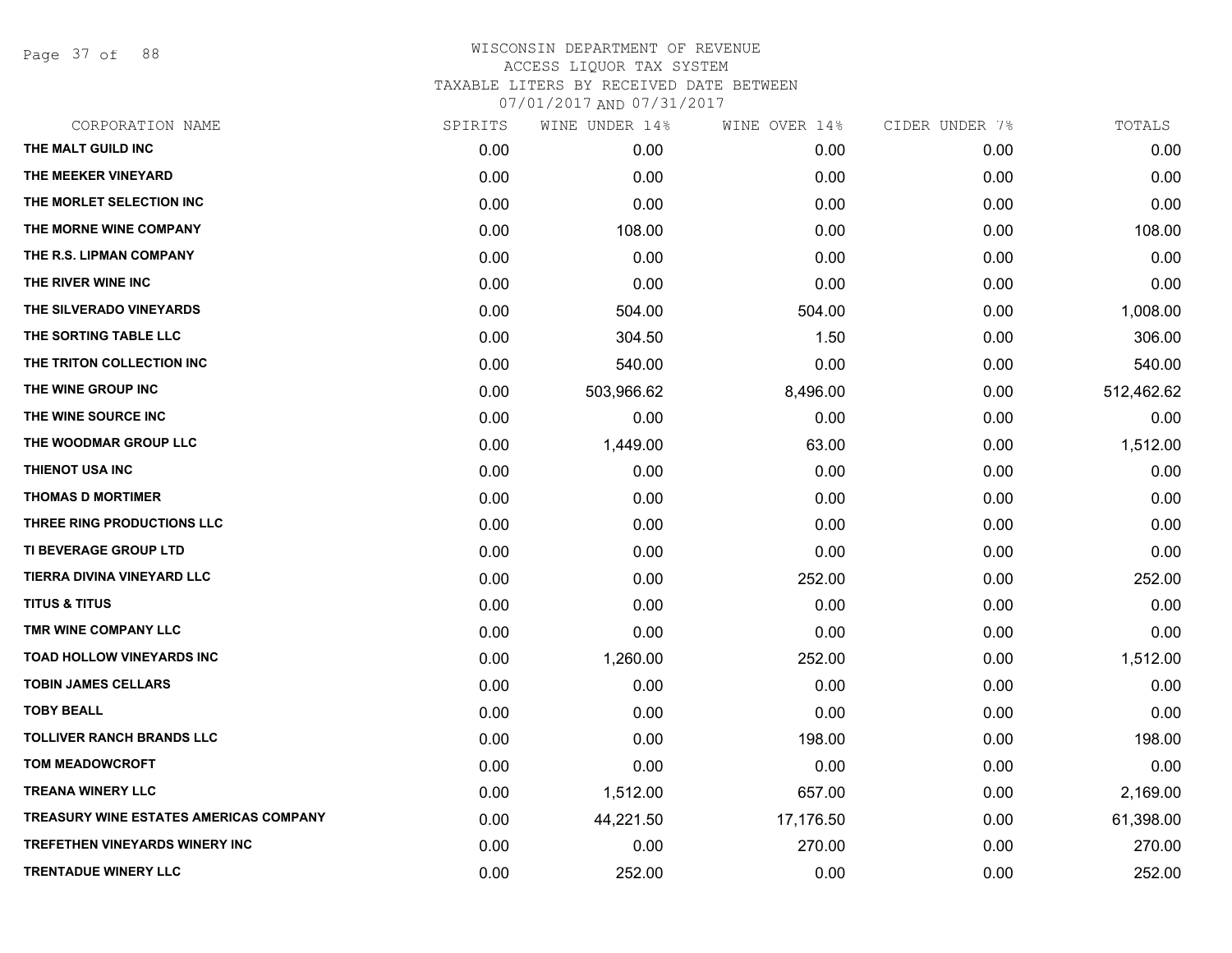Page 38 of 88

# WISCONSIN DEPARTMENT OF REVENUE

ACCESS LIQUOR TAX SYSTEM

TAXABLE LITERS BY RECEIVED DATE BETWEEN

| CORPORATION NAME                     | SPIRITS    | WINE UNDER 14% | WINE OVER 14% | CIDER UNDER 7% | TOTALS     |
|--------------------------------------|------------|----------------|---------------|----------------|------------|
| TRI VIN IMPORTS INC                  | 0.00       | 21,105.00      | 0.00          | 0.00           | 21,105.00  |
| <b>TRINITAS CELLARS LLC</b>          | 0.00       | 0.00           | 0.00          | 0.00           | 0.00       |
| <b>TRIONE VINEYARDS LLC</b>          | 0.00       | 0.00           | 0.00          | 0.00           | 0.00       |
| TRI-STAR MARKETING INC               | 0.00       | 5,652.00       | 252.00        | 0.00           | 5,904.00   |
| <b>TURLEY WINE CELLARS INC</b>       | 0.00       | 0.00           | 0.00          | 0.00           | 0.00       |
| TURN KEY WINE BRANDS LLC             | 0.00       | 0.00           | 0.00          | 0.00           | 0.00       |
| <b>TURNBULL WINE CELLARS</b>         | 0.00       | 0.00           | 0.00          | 0.00           | 0.00       |
| TWIN PEAKS WINERY INC                | 0.00       | 0.00           | 0.00          | 0.00           | 0.00       |
| <b>UMPQUA WINE WORKS LLC</b>         | 0.00       | 0.00           | 0.00          | 0.00           | 0.00       |
| UN SOGNO LLC                         | 0.00       | 0.00           | 0.00          | 0.00           | 0.00       |
| UNCLE JOHN'S FRUIT HOUSE WINERY LLC  | 0.00       | 0.00           | 0.00          | 1,299.16       | 1,299.16   |
| <b>UNION WINE COMPANY</b>            | 0.00       | 2,772.00       | 0.00          | 0.00           | 2,772.00   |
| UNITED SPIRITS INC                   | 0.00       | 0.00           | 0.00          | 0.00           | 0.00       |
| UNITED STATES DISTILLED PRODUCTS CO. | 300,878.70 | 62,402.03      | 1,377.00      | 0.00           | 364,657.73 |
| UNITED WINE AND SPIRITS LLC          | 0.00       | 0.00           | 0.00          | 0.00           | 0.00       |
| UNTI WINE CO LLC                     | 0.00       | 0.00           | 0.00          | 0.00           | 0.00       |
| USA WINE IMPORTS INC                 | 45.00      | 0.00           | 0.00          | 0.00           | 45.00      |
| <b>USA WINE WEST LLC</b>             | 0.00       | 17,446.50      | 504.00        | 0.00           | 17,950.50  |
| <b>UVE ENTERPRISES INC</b>           | 0.00       | 607.50         | 63.00         | 0.00           | 670.50     |
| V&CLLC                               | 0.00       | 0.00           | 0.00          | 0.00           | 0.00       |
| <b>V2 WINE GROUP LLC</b>             | 0.00       | 378.00         | 0.00          | 0.00           | 378.00     |
| <b>VALCKENBERG INTERNATIONAL INC</b> | 0.00       | 0.00           | 0.00          | 0.00           | 0.00       |
| <b>VALOR WINE CO LLC</b>             | 0.00       | 0.00           | 0.00          | 0.00           | 0.00       |
| VAN RUITEN FAMILY WINERY LLC         | 0.00       | 0.00           | 0.00          | 0.00           | 0.00       |
| <b>VANDER MILL LLC</b>               | 0.00       | 0.00           | 0.00          | 3,973.41       | 3,973.41   |
| <b>VEN CAL RANCHES LLC</b>           | 0.00       | 0.00           | 0.00          | 0.00           | 0.00       |
| <b>VENGE VINEYARDS INC</b>           | 0.00       | 0.00           | 18.00         | 0.00           | 18.00      |
| <b>VERITY WINES LLC</b>              | 0.00       | 0.00           | 0.00          | 0.00           | 0.00       |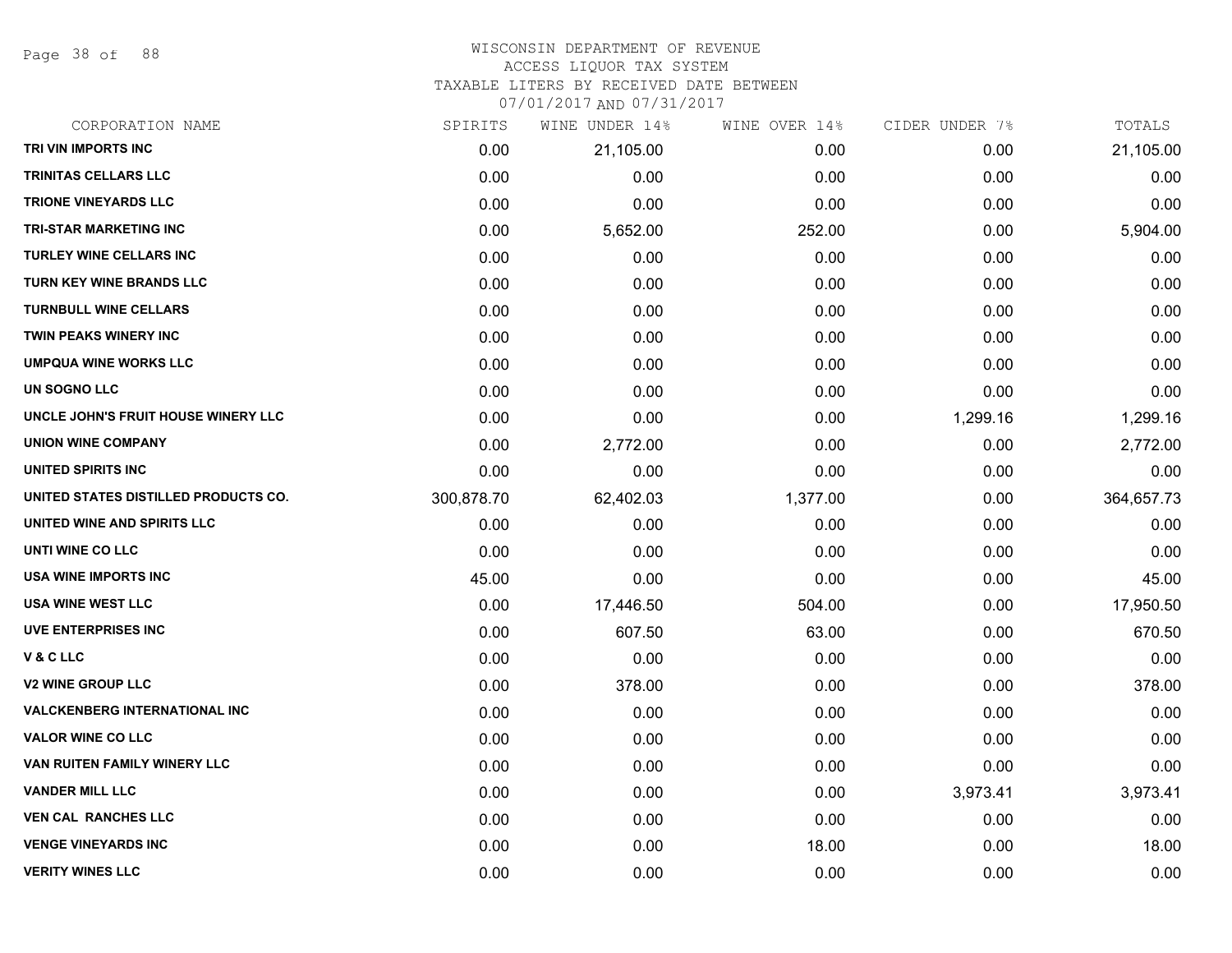Page 39 of 88

| CORPORATION NAME                      | SPIRITS | WINE UNDER 14% | WINE OVER 14% | CIDER UNDER 7% | TOTALS   |
|---------------------------------------|---------|----------------|---------------|----------------|----------|
| <b>VERMEIL WINE GROUP LLC</b>         | 0.00    | 0.00           | 0.00          | 0.00           | 0.00     |
| <b>VERMONT HARD CIDER COMPANY LLC</b> | 0.00    | 0.00           | 0.00          | 0.00           | 0.00     |
| VI. SCO. INC                          | 0.00    | 0.00           | 0.00          | 0.00           | 0.00     |
| <b>VIAS IMPORTS LTD</b>               | 0.00    | 63.00          | 0.00          | 0.00           | 63.00    |
| <b>VICENTE GANDIA USA INC</b>         | 0.00    | 0.00           | 0.00          | 0.00           | 0.00     |
| <b>VIEUX VINS INC</b>                 | 0.00    | 121.50         | 81.00         | 0.00           | 202.50   |
| <b>VIGNAIOLI LTD</b>                  | 0.00    | 0.00           | 0.00          | 0.00           | 0.00     |
| <b>VIKRE DISTILLERY LLC</b>           | 949.50  | 0.00           | 0.00          | 0.00           | 949.50   |
| <b>VILLA CREEK INC</b>                | 0.00    | 0.00           | 0.00          | 0.00           | 0.00     |
| <b>VILLA ENCINAL PARTNERS LP</b>      | 0.00    | 0.00           | 0.00          | 0.00           | 0.00     |
| VIN DE ZO LLC                         | 0.00    | 0.00           | 0.00          | 0.00           | 0.00     |
| <b>VIN DIVINO LTD</b>                 | 0.00    | 63.00          | 63.00         | 0.00           | 126.00   |
| <b>VINA ROBLES INC</b>                | 0.00    | 0.00           | 0.00          | 0.00           | 0.00     |
| <b>VINAMERICAS INC</b>                | 0.00    | 441.00         | 0.00          | 0.00           | 441.00   |
| <b>VINCENZO PADULA</b>                | 0.00    | 0.00           | 0.00          | 0.00           | 0.00     |
| <b>VINE CLIFF WINERY INC</b>          | 0.00    | 4.76           | 22.59         | 0.00           | 27.35    |
| <b>VINE CONNECTIONS LLC</b>           | 0.00    | 918.00         | 254.16        | 0.00           | 1,172.16 |
| <b>VINEBURG LLC</b>                   | 0.00    | 0.00           | 310.50        | 0.00           | 310.50   |
| <b>VINEDREA WINES LLC</b>             | 0.00    | 0.00           | 0.00          | 0.00           | 0.00     |
| <b>VINEYARD 29 LLC</b>                | 0.00    | 0.00           | 0.00          | 0.00           | 0.00     |
| <b>VINEYARD BRANDS LLC</b>            | 0.00    | 2,794.50       | 27.00         | 0.00           | 2,821.50 |
| <b>VINEYARD VARIETIES INC</b>         | 0.00    | 0.00           | 0.00          | 0.00           | 0.00     |
| <b>VINIFERA IMPORTS LTD</b>           | 0.00    | 0.00           | 0.00          | 0.00           | 0.00     |
| <b>VINIFERA WINE COMPANY LLC</b>      | 0.00    | 0.00           | 0.00          | 0.00           | 0.00     |
| VINO DEL SOL INC                      | 0.00    | 657.00         | 0.00          | 0.00           | 657.00   |
| <b>VINO ET SPIRITUS LLC</b>           | 0.00    | 0.00           | 0.00          | 0.00           | 0.00     |
| <b>VINO LOGICS CORPORATION</b>        | 0.00    | 1,440.00       | 0.00          | 0.00           | 1,440.00 |
| <b>VINO.COM LLC</b>                   | 112.50  | 2,268.00       | 1,098.00      | 1,431.00       | 4,909.50 |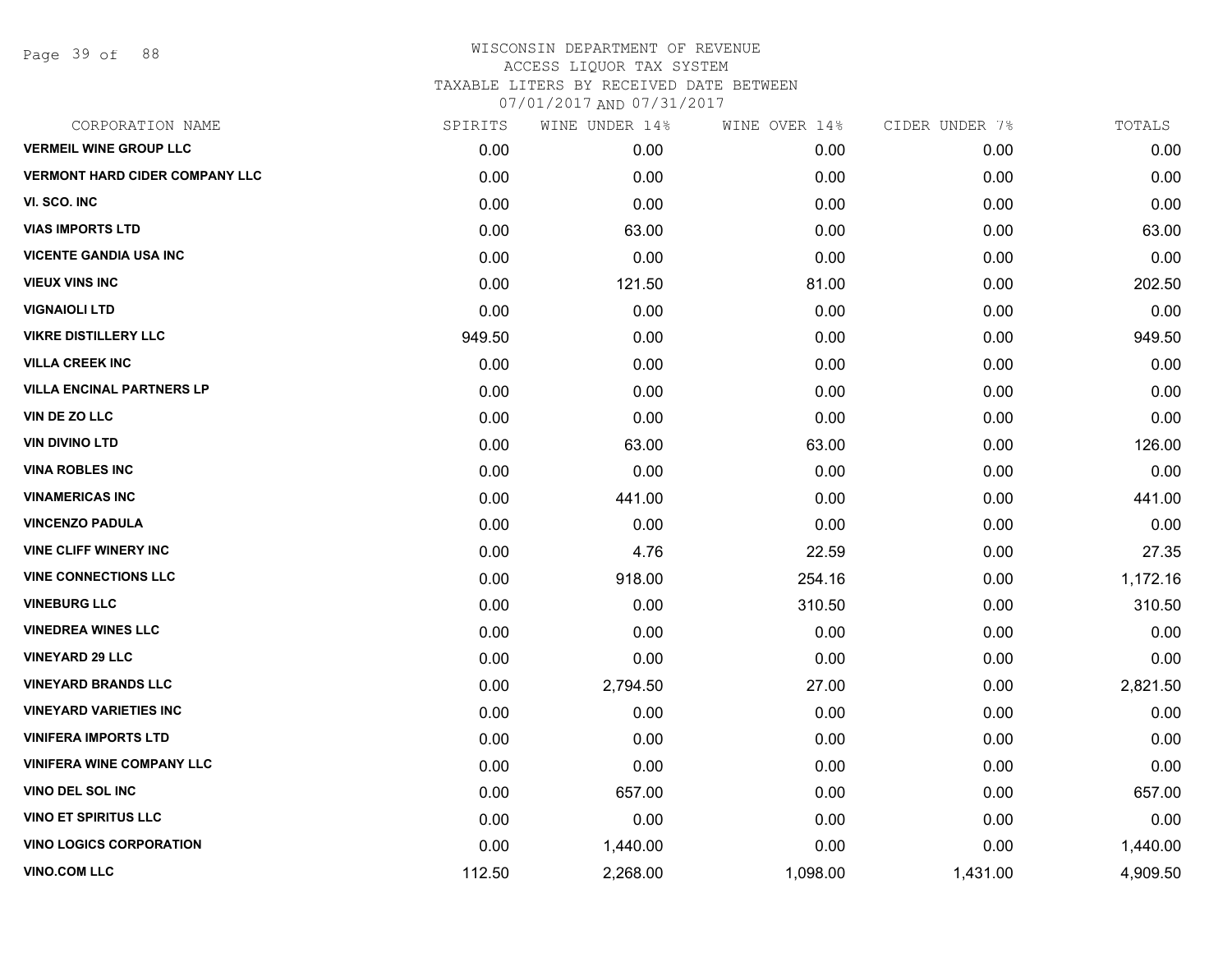Page 40 of 88

## WISCONSIN DEPARTMENT OF REVENUE ACCESS LIQUOR TAX SYSTEM TAXABLE LITERS BY RECEIVED DATE BETWEEN

| CORPORATION NAME                        | SPIRITS   | WINE UNDER 14% | WINE OVER 14% | CIDER UNDER 7% | TOTALS    |
|-----------------------------------------|-----------|----------------|---------------|----------------|-----------|
| <b>VINOANDES LLC</b>                    | 0.00      | 0.00           | 0.00          | 0.00           | 0.00      |
| <b>VINOVIA WINE GROUP INC</b>           | 0.00      | 126.00         | 0.00          | 0.00           | 126.00    |
| <b>VINTAGE '59 IMPORTS LLC</b>          | 0.00      | 0.00           | 0.00          | 0.00           | 0.00      |
| <b>VINTAGE POINT LLC</b>                | 0.00      | 189.00         | 0.00          | 0.00           | 189.00    |
| <b>VINTURE WINE COMPANY LLC</b>         | 0.00      | 0.00           | 0.00          | 0.00           | 0.00      |
| <b>VINTUS LLC</b>                       | 0.00      | 1,134.00       | 0.00          | 0.00           | 1,134.00  |
| <b>VINTWOOD INTERNATIONAL LTD</b>       | 0.00      | 0.00           | 0.00          | 0.00           | 0.00      |
| <b>VISION WINE &amp; SPIRITS LLC</b>    | 267.60    | 607.50         | 40.50         | 0.00           | 915.60    |
| <b>VITANI SPIRITS LLC</b>               | 0.00      | 0.00           | 0.00          | 0.00           | 0.00      |
| <b>VOTTO VINES IMPORTING INC</b>        | 0.00      | 0.00           | 0.00          | 0.00           | 0.00      |
| <b>W J DEUTSCH &amp; SONS LTD</b>       | 7,643.00  | 38,628.84      | 2,765.75      | 0.00           | 49,037.59 |
| <b>WAGNER WINE COMPANY LLC</b>          | 0.00      | 1,542.00       | 5,733.00      | 0.00           | 7,275.00  |
| <b>WALLA WALLA VINTNERS LLC</b>         | 0.00      | 0.00           | 0.00          | 0.00           | 0.00      |
| <b>WARWICK VALLEY WINE CO INC</b>       | 0.00      | 0.00           | 0.00          | 0.00           | 0.00      |
| <b>WEBSTER BARNES LLC</b>               | 0.00      | 0.00           | 0.00          | 0.00           | 0.00      |
| <b>WEIBEL INCORPORATED</b>              | 0.00      | 495.00         | 0.00          | 0.00           | 495.00    |
| <b>WEIN BAUER INC</b>                   | 0.00      | 11,248.26      | 0.00          | 0.00           | 11,248.26 |
| <b>WEST COAST WINE PARTNERS LLC</b>     | 0.00      | 0.00           | 0.00          | 0.00           | 0.00      |
| <b>WESTERN SPIRITS BEVERAGE CO LLC</b>  | 3,326.25  | 0.00           | 0.00          | 0.00           | 3,326.25  |
| <b>WEYGANDT-METZLER IMPORTING LTD</b>   | 0.00      | 970.20         | 0.00          | 0.00           | 970.20    |
| WHITE OAK VINEYARDS & WINERY LLC        | 0.00      | 0.00           | 0.00          | 0.00           | 0.00      |
| WHYTE AND MACKAY (AMERICAS) LIMITED LLC | 0.00      | 0.00           | 0.00          | 0.00           | 0.00      |
| <b>WI INC</b>                           | 0.00      | 0.00           | 0.00          | 0.00           | 0.00      |
| <b>WILLAMETTE VALLEY VINEYARDS INC</b>  | 0.00      | 504.00         | 63.00         | 0.00           | 567.00    |
| <b>WILLIAM GRANT &amp; SONS INC</b>     | 10,923.00 | 0.00           | 0.00          | 0.00           | 10,923.00 |
| <b>WILLIAM J WOLF</b>                   | 0.00      | 0.00           | 0.00          | 0.00           | 0.00      |
| <b>WILLIAM P KNUTTEL</b>                | 0.00      | 0.00           | 0.00          | 0.00           | 0.00      |
| <b>WILLIAM PRICE III</b>                | 0.00      | 0.00           | 63.00         | 0.00           | 63.00     |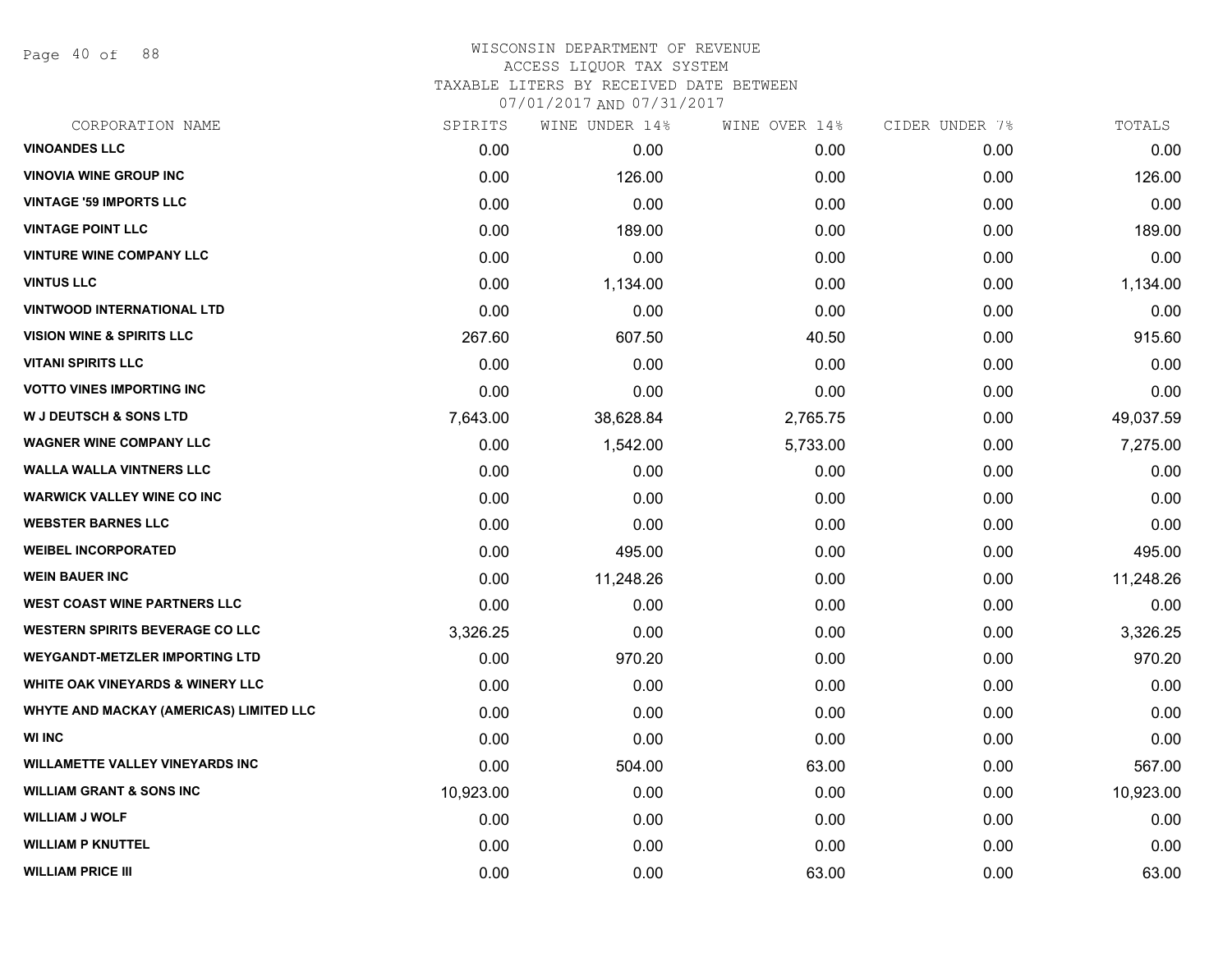Page 41 of 88

## WISCONSIN DEPARTMENT OF REVENUE ACCESS LIQUOR TAX SYSTEM TAXABLE LITERS BY RECEIVED DATE BETWEEN

| CORPORATION NAME                               | SPIRITS | WINE UNDER 14% | WINE OVER 14% | CIDER UNDER 7% | TOTALS   |
|------------------------------------------------|---------|----------------|---------------|----------------|----------|
| <b>WILLIAM T HOLLORAN</b>                      | 0.00    | 0.00           | 0.00          | 0.00           | 0.00     |
| <b>WILLIAM WOODRUFF</b>                        | 0.00    | 0.00           | 0.00          | 0.00           | 0.00     |
| <b>WILLIAMS &amp; SELYEM LLC</b>               | 0.00    | 0.00           | 0.00          | 0.00           | 0.00     |
| <b>WILSON CREEK WINERY &amp; VINEYARDS INC</b> | 0.00    | 0.00           | 0.00          | 0.00           | 0.00     |
| <b>WILSON DANIELS LLC</b>                      | 0.00    | 2,200.50       | 747.00        | 0.00           | 2,947.50 |
| <b>WINDY CITY DISTILLING INC</b>               | 0.00    | 0.00           | 0.00          | 0.00           | 0.00     |
| <b>WINE BRIDGE IMPORTS INC.</b>                | 0.00    | 0.00           | 0.00          | 0.00           | 0.00     |
| WINE COUNTRY INTERNATIONAL INC                 | 0.00    | 0.00           | 0.00          | 0.00           | 0.00     |
| <b>WINE CREEK LLC</b>                          | 0.00    | 189.00         | 171.00        | 0.00           | 360.00   |
| <b>WINE HOOLIGANS LLC</b>                      | 0.00    | 0.00           | 0.00          | 0.00           | 0.00     |
| <b>WINE WINE SITUATION LLC</b>                 | 0.00    | 0.00           | 0.00          | 0.00           | 0.00     |
| <b>WINEPLAYGROUND.COM INC</b>                  | 0.00    | 0.00           | 0.00          | 0.00           | 0.00     |
| <b>WINERIES &amp; SELECT PRODUCTS LLC</b>      | 0.00    | 243.00         | 351.00        | 0.00           | 594.00   |
| <b>WINERY EXCHANGE, INC.</b>                   | 0.00    | 4,797.00       | 126.00        | 0.00           | 4,923.00 |
| <b>WINES OF FRANCE INC</b>                     | 0.00    | 1,404.00       | 0.00          | 0.00           | 1,404.00 |
| <b>WINES UNLIMITED INC</b>                     | 0.00    | 292.50         | 0.00          | 0.00           | 292.50   |
| <b>WINESELLERS LTD</b>                         | 0.00    | 8,314.00       | 9.00          | 0.00           | 8,323.00 |
| <b>WISD LLC</b>                                | 0.00    | 0.00           | 0.00          | 0.00           | 0.00     |
| <b>WOODSON WINES LLC</b>                       | 0.00    | 0.00           | 252.00        | 0.00           | 252.00   |
| <b>WORLD TRAVELER IMPORTS LLC</b>              | 0.00    | 486.00         | 0.00          | 0.00           | 486.00   |
| <b>WORLD'S END LLC</b>                         | 0.00    | 0.00           | 0.00          | 0.00           | 0.00     |
| <b>WORLDWIDE CELLARS INC</b>                   | 0.00    | 603.00         | 63.00         | 0.00           | 666.00   |
| <b>WYOMING WHISKEY INC</b>                     | 0.00    | 0.00           | 0.00          | 0.00           | 0.00     |
| YAEGAKI CORPORATION OF USA                     | 0.00    | 441.00         | 106.20        | 0.00           | 547.20   |
| YELLOW ROSE DISTILLING LLC                     | 0.00    | 0.00           | 0.00          | 0.00           | 0.00     |
| YORKVILLE CELLARS INC                          | 0.00    | 0.00           | 0.00          | 0.00           | 0.00     |
| YOUNTVILLE WINE IMPORTS LLC                    | 0.00    | 0.00           | 0.00          | 0.00           | 0.00     |
| <b>ZD WINES LLC</b>                            | 0.00    | 0.00           | 0.00          | 0.00           | 0.00     |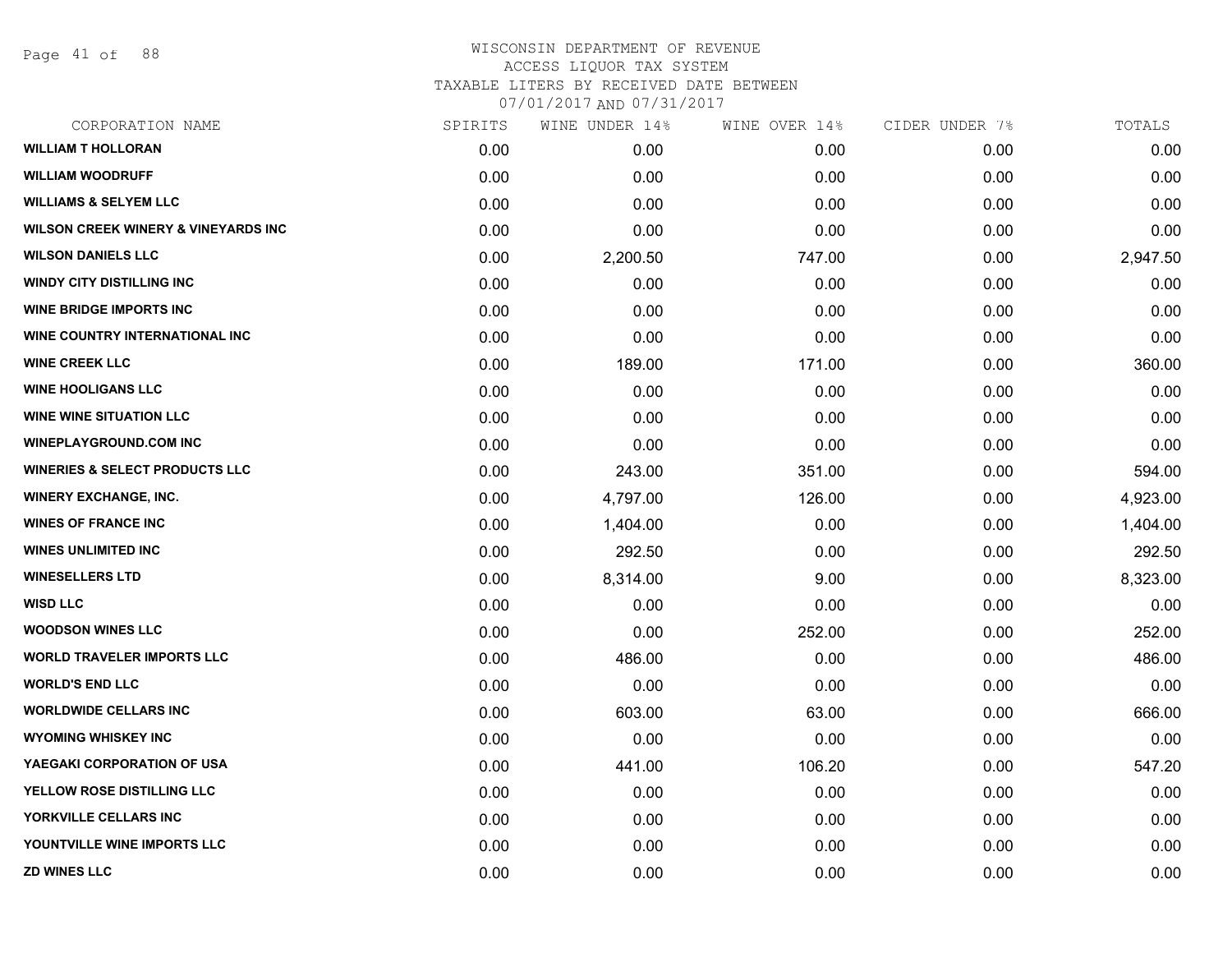| Page 42 of 88              | WISCONSIN DEPARTMENT OF REVENUE<br>ACCESS LIOUOR TAX SYSTEM<br>TAXABLE LITERS BY RECEIVED DATE BETWEEN<br>07/01/2017 AND 07/31/2017 |                |               |                |               |  |
|----------------------------|-------------------------------------------------------------------------------------------------------------------------------------|----------------|---------------|----------------|---------------|--|
| CORPORATION NAME           | SPIRITS                                                                                                                             | WINE UNDER 14% | WINE OVER 14% | CIDER UNDER 7% | TOTALS        |  |
| <b>ZEILER SPIRITS LLC</b>  | 0.00                                                                                                                                | 0.00           | 0.00          | 0.00           | 0.00          |  |
| <b>ZONIN USA INC</b>       | 0.00                                                                                                                                | 0.00           | 0.00          | 0.00           | 0.00          |  |
| TOTAL LITERS FOR 7/31/2017 | 5,587,358.49                                                                                                                        | 3,961,244.49   | 283,876.16    | 360,237.44     | 10,192,716.58 |  |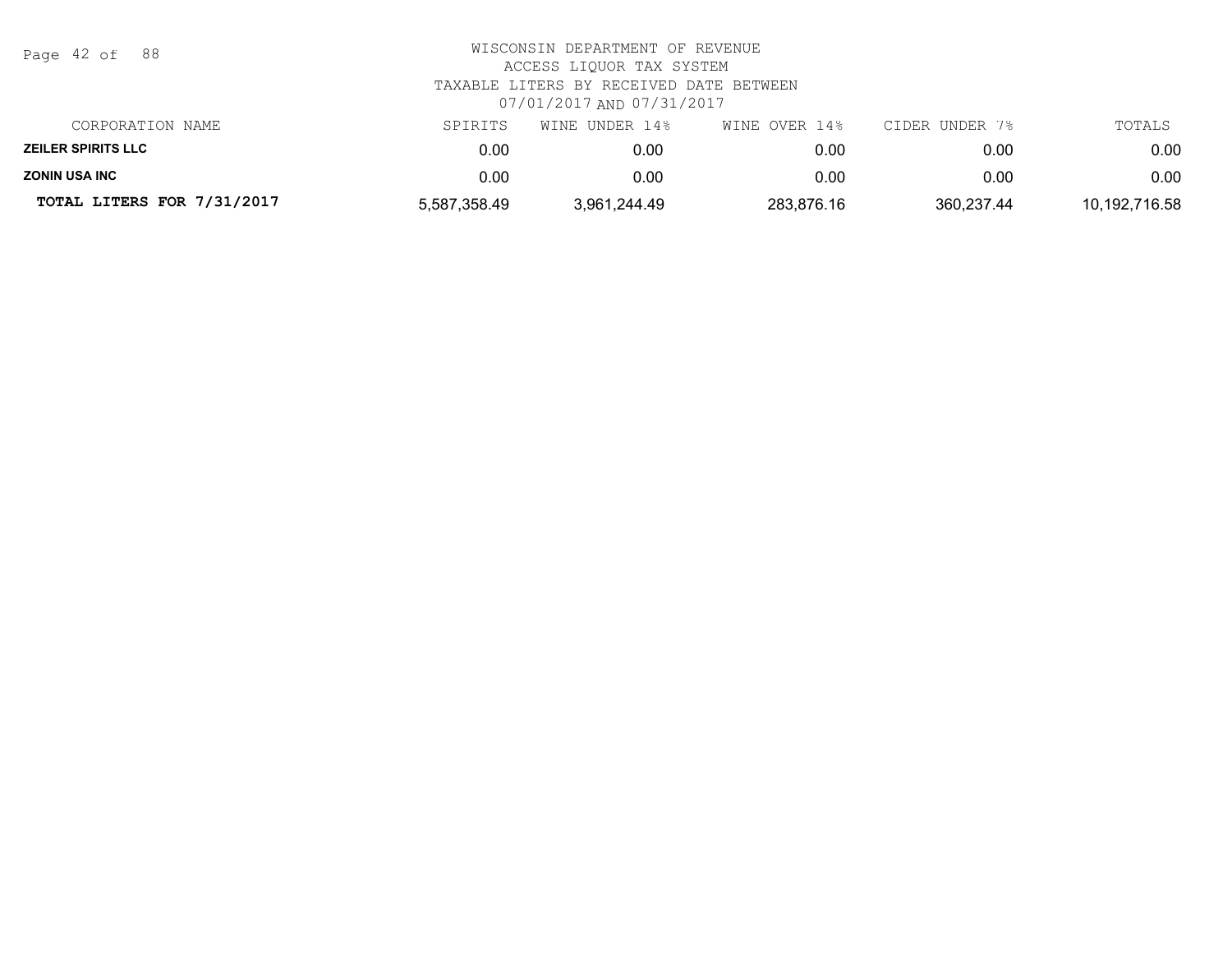Page 43 of 88

# WISCONSIN DEPARTMENT OF REVENUE ACCESS LIQUOR TAX SYSTEM TAXABLE LITERS BY RECEIVED DATE BETWEEN 07/01/2017 AND 07/31/2017

**IN STATE WHOLESALER (W) ALLSTATE LIQUOR & WINE COMPANY, INC.** 0.00 0.00 0.00 0.00 0.00 CORPORATION NAME SPIRITS WINE UNDER 14% WINE OVER 14% CIDER UNDER 7% TOTALS

| <b>AMPHORAE, LLC</b>                        | 0.00       | 0.00      | 0.00      | 0.00 | 0.00       |
|---------------------------------------------|------------|-----------|-----------|------|------------|
| <b>AVA WINE &amp; SPIRITS LLC</b>           | 0.00       | 4,319.87  | 0.00      | 0.00 | 4,319.87   |
| <b>B&amp;H BLENDS LLC</b>                   | 0.00       | 0.00      | 0.00      | 0.00 | 0.00       |
| <b>BADGER DISTRIBUTING OF MILWAUKEE LLC</b> | 0.00       | 0.00      | 0.00      | 0.00 | 0.00       |
| <b>BADGER LIQUOR CO INC</b>                 | 234,638.10 | 74,879.58 | 11,190.00 | 0.00 | 320,707.68 |
| <b>BADGER STATE WINERY COOPERATIVE</b>      | 0.00       | 0.00      | 0.00      | 0.00 | 0.00       |
| <b>BADGER WINE &amp; SPIRITS LLC</b>        | 0.00       | 0.00      | 0.00      | 0.00 | 0.00       |
| <b>BEECHWOOD DISTRIBUTORS, INC.</b>         | 0.00       | 0.00      | 0.00      | 0.00 | 0.00       |
| BEER CAPITOL DISTRIBUTING LLC               | 0.00       | 0.00      | 0.00      | 0.00 | 0.00       |
| <b>BILL'S DISTRIBUTING, LTD.</b>            | 0.00       | 0.00      | 0.00      | 0.00 | 0.00       |
| <b>BRANT T NEHMER</b>                       | 0.00       | 0.00      | 0.00      | 0.00 | 0.00       |
| <b>BREAKTHRU BEVERAGE GROUP LLC</b>         | 0.00       | 0.00      | 0.00      | 0.00 | 0.00       |
| <b>BREAKTHRU BEVERAGE GROUP LLC</b>         | 23,548.51  | 15,448.20 | 249.00    | 0.00 | 39,245.71  |
| BREAKTHRU BEVERAGE WISCONSIN NORTH LLC      | 0.00       | 0.00      | 0.00      | 0.00 | 0.00       |
| C.J.W., INC.                                | 0.00       | 0.00      | 0.00      | 0.00 | 0.00       |
| <b>CAPITOL-HUSTING COMPANY, INC.</b>        | 34,443.00  | 34,359.34 | 4,104.00  | 0.00 | 72,906.34  |
| <b>CATHRINE BENNETT</b>                     | 0.00       | 0.00      | 0.00      | 0.00 | 0.00       |
| <b>CATHRINE BENNETT</b>                     | 0.00       | 0.00      | 0.00      | 0.00 | 0.00       |
| CENTRAL BEER DISTRIBUTORS, INC.             | 0.00       | 0.00      | 0.00      | 0.00 | 0.00       |
| DE PERE LIQUOR CO LLC                       | 0.00       | 0.00      | 0.00      | 0.00 | 0.00       |
| <b>DEAN DISTRIBUTING, INC.</b>              | 0.00       | 0.00      | 0.00      | 0.00 | 0.00       |
| <b>DEAN DISTRIBUTING, INC.</b>              | 0.00       | 0.00      | 0.00      | 0.00 | 0.00       |
| DEWITT CHURCH GOODS, INC.                   | 0.00       | 0.00      | 0.00      | 0.00 | 0.00       |
| <b>FABIANO BROTHERS - WISCONSIN LLC</b>     | 0.00       | 0.00      | 0.00      | 0.00 | 0.00       |
| <b>FAUSTO FIORAVANTI</b>                    | 0.00       | 0.00      | 0.00      | 0.00 | 0.00       |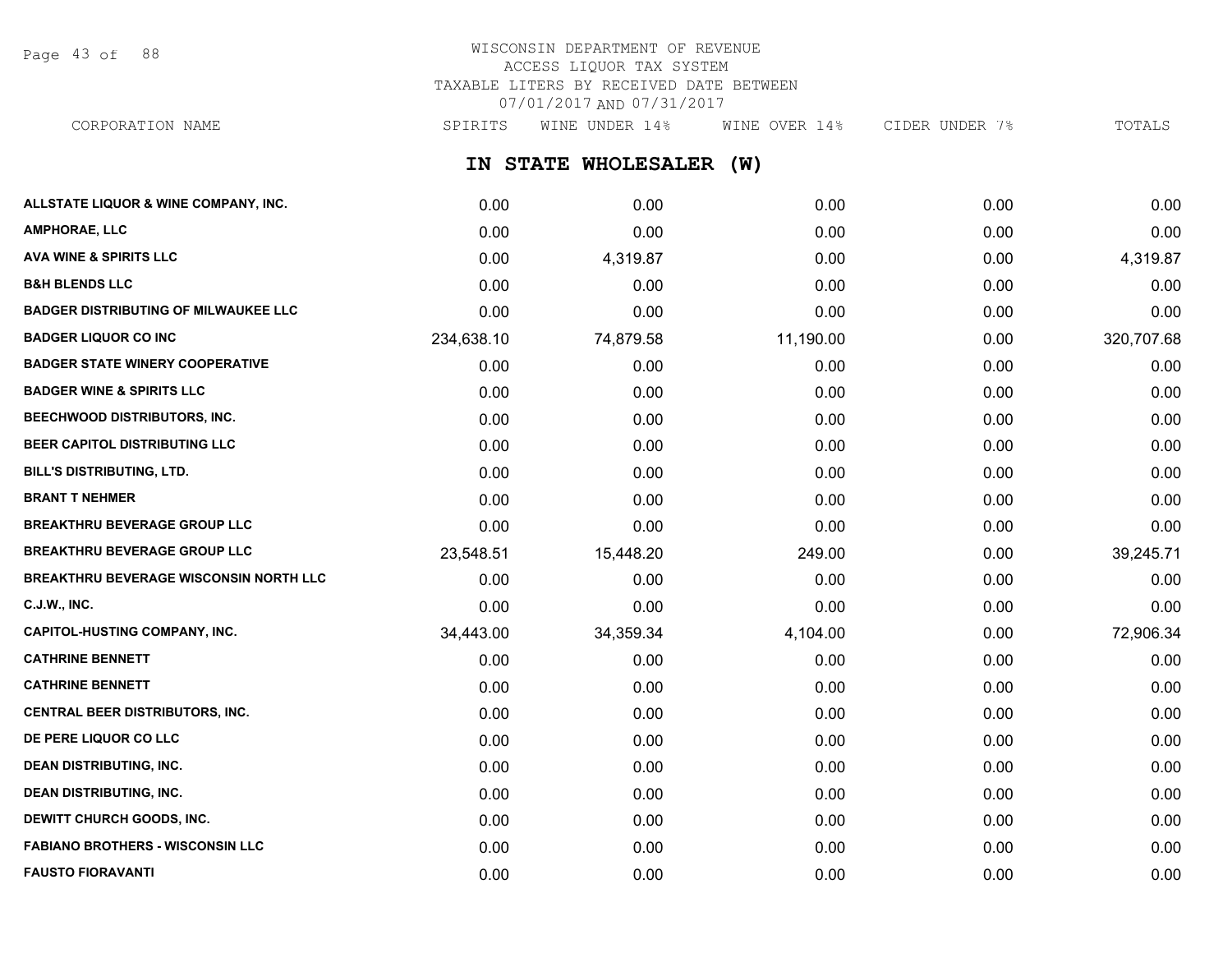Page 44 of 88

| CORPORATION NAME                             | SPIRITS   | WINE UNDER 14% | WINE OVER 14% | CIDER UNDER 7% | TOTALS    |
|----------------------------------------------|-----------|----------------|---------------|----------------|-----------|
| FLANIGAN DISTRIBUTING OF DOOR COUNTY, INC.   | 0.00      | 0.00           | 0.00          | 0.00           | 0.00      |
| FOUR SEASONS BEER DISTRIBUTORS INC           | 0.00      | 0.00           | 0.00          | 0.00           | 0.00      |
| FRANK BEER DISTRIBUTORS, INC.                | 0.00      | 0.00           | 0.00          | 0.00           | 0.00      |
| <b>FRANK J MIRENDA SR</b>                    | 0.00      | 0.00           | 0.00          | 0.00           | 0.00      |
| FRANK LIQUOR COMPANY, INC.                   | 55,853.91 | 7,937.84       | 63.00         | 0.00           | 63,854.75 |
| <b>FRANK LIQUORS OF LA CROSSE, INC.</b>      | 0.00      | 0.00           | 0.00          | 0.00           | 0.00      |
| <b>GB SALES MILWAUKEE, INC.</b>              | 0.00      | 0.00           | 0.00          | 0.00           | 0.00      |
| <b>GENERAL BEER DISTRIBUTORS CO.</b>         | 0.00      | 0.00           | 0.00          | 0.00           | 0.00      |
| <b>GENERAL BEER-NORTHEAST INC</b>            | 0.00      | 0.00           | 0.00          | 0.00           | 0.00      |
| <b>GENERAL BEER-NORTHEAST INC</b>            | 0.00      | 0.00           | 0.00          | 0.00           | 0.00      |
| <b>GENERAL BEER-NORTHWEST, INC.</b>          | 0.00      | 0.00           | 0.00          | 0.00           | 0.00      |
| <b>GENERAL BEER-NORTHWEST, INC.</b>          | 0.00      | 0.00           | 0.00          | 0.00           | 0.00      |
| <b>GENERAL BEVERAGE SALES CO.</b>            | 0.00      | 58,091.02      | 8,208.00      | 0.00           | 66,299.02 |
| <b>GENERAL BEVERAGE SALES CO. -- OSHKOSH</b> | 0.00      | 0.00           | 0.00          | 0.00           | 0.00      |
| <b>GENERAL BEVERAGE SALES CO.-MILWAUKEE</b>  | 0.00      | 61,771.51      | 216.00        | 0.00           | 61,987.51 |
| <b>GIUSEPPE GAGLIANELLO</b>                  | 0.00      | 0.00           | 0.00          | 0.00           | 0.00      |
| <b>GLORIA R RAGSDALE</b>                     | 0.00      | 0.00           | 0.00          | 0.00           | 0.00      |
| <b>GVARDIA LLC</b>                           | 0.00      | 0.00           | 0.00          | 0.00           | 0.00      |
| HENDRICKS BEVERAGE, INC.                     | 0.00      | 0.00           | 0.00          | 0.00           | 0.00      |
| <b>IRL, INCORPORATED</b>                     | 0.00      | 0.00           | 0.00          | 0.00           | 0.00      |
| JACQUES VIEAU, INC.                          | 0.00      | 0.00           | 0.00          | 0.00           | 0.00      |
| JANDRAIN RELIGIOUS SUPPLY, INC.              | 0.00      | 0.00           | 0.00          | 0.00           | 0.00      |
| <b>JANSEN INTERNATIONAL LLC</b>              | 0.00      | 1,516.50       | 0.00          | 0.00           | 1,516.50  |
| <b>JAW PROPERTIES LLC</b>                    | 0.00      | 0.00           | 0.00          | 0.00           | 0.00      |
| <b>JOHN J COLLETTI</b>                       | $-504.00$ | 14,880.65      | $-49.50$      | 0.00           | 14,327.15 |
| JOHNSON BROTHERS OF WISCONSIN INC            | 13,779.90 | 26,947.91      | $-349.50$     | 0.00           | 40,378.31 |
| <b>JONATHON LODUCA</b>                       | 0.00      | 0.00           | 0.00          | 0.00           | 0.00      |
| <b>JOSEPH A TRYGAR</b>                       | 0.00      | 0.00           | 0.00          | 0.00           | 0.00      |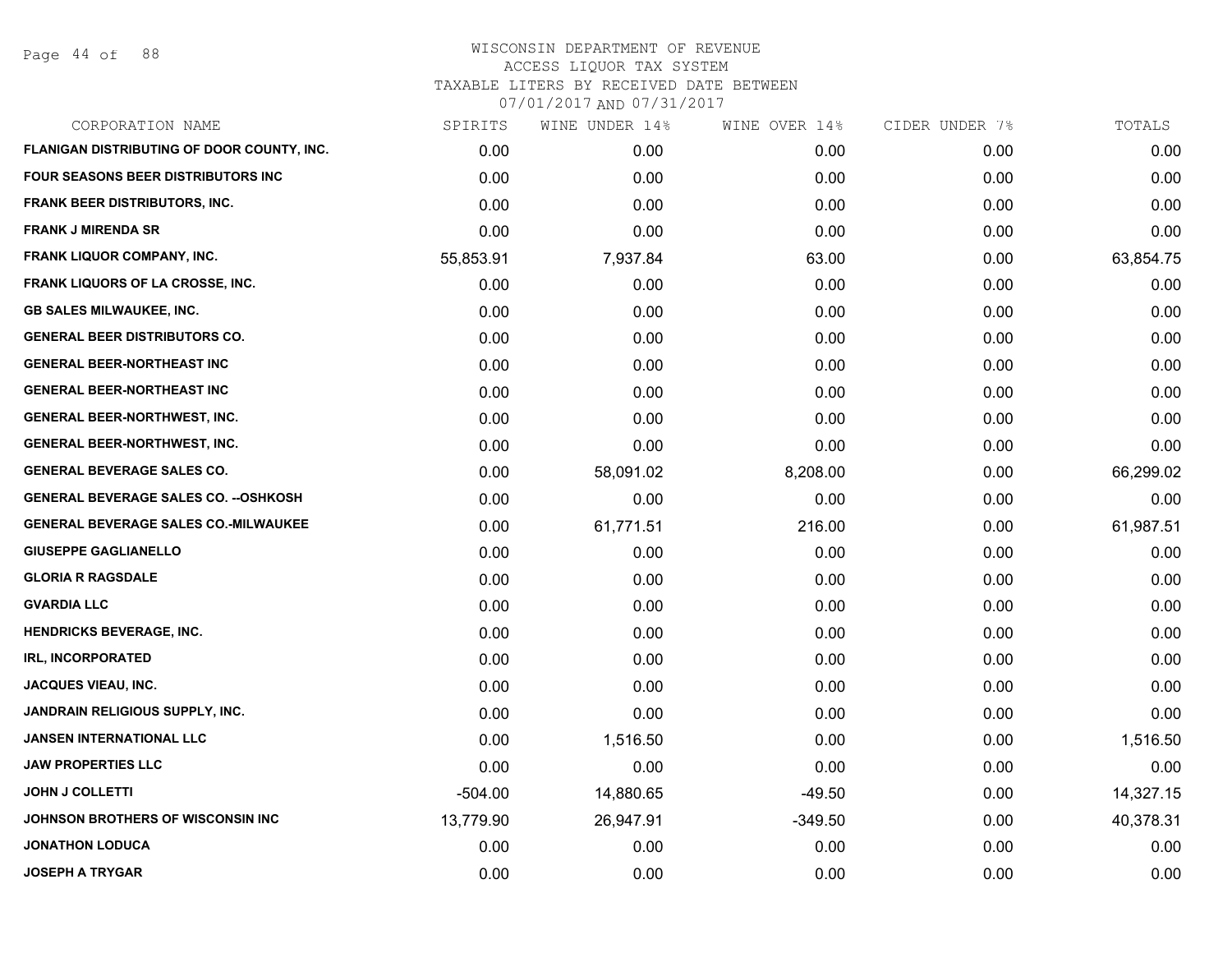Page 45 of 88

| CORPORATION NAME                         | SPIRITS  | WINE UNDER 14% | WINE OVER 14% | CIDER UNDER 7% | TOTALS    |
|------------------------------------------|----------|----------------|---------------|----------------|-----------|
| <b>JOYVINE LLC</b>                       | 0.00     | 0.00           | 0.00          | 0.00           | 0.00      |
| <b>KAY BEER DISTRIBUTING, INC.</b>       | 0.00     | 0.00           | 0.00          | 0.00           | 0.00      |
| LA CROSSE BEVERAGE LLC                   | 0.00     | 0.00           | 0.00          | 0.00           | 0.00      |
| <b>LARRY'S DISTRIBUTING CO., INC.</b>    | 0.00     | 0.00           | 0.00          | 0.00           | 0.00      |
| LEE BEVERAGE OF WISCONSIN LLC            | 0.00     | 0.00           | 0.00          | 0.00           | 0.00      |
| LEE BEVERAGE OF WISCONSIN LLC            | 0.00     | 0.00           | 0.00          | 0.00           | 0.00      |
| <b>L'EFT BANK WINE COMPANY LIMITED</b>   | 0.00     | 35,566.80      | 90.00         | 0.00           | 35,656.80 |
| LETRAH INTERNATIONAL CORPORATION         | 0.00     | 0.00           | 0.00          | 0.00           | 0.00      |
| LO DUCA BROS., INC.                      | 0.00     | 20,790.00      | 0.00          | 0.00           | 20,790.00 |
| <b>LORI SCOTT</b>                        | 0.00     | 0.00           | 0.00          | 0.00           | 0.00      |
| LOS ALTOS AGAVE DISTRIBUTOR INC          | 0.00     | 0.00           | 0.00          | 0.00           | 0.00      |
| <b>LOVINO LLC</b>                        | 0.00     | 0.00           | 0.00          | 0.00           | 0.00      |
| <b>LYNDA MALMBERG</b>                    | 0.00     | 0.00           | 0.00          | 0.00           | 0.00      |
| <b>M SHIRAZ LLC</b>                      | 0.00     | 0.00           | 0.00          | 0.00           | 0.00      |
| <b>MARCO BRUZZI</b>                      | 0.00     | 0.00           | 0.00          | 0.00           | 0.00      |
| <b>MICCA HUTCHINS</b>                    | 0.00     | 0.00           | 0.00          | 0.00           | 0.00      |
| <b>MICHAEL G ANSAY</b>                   | 0.00     | 153.00         | 0.00          | 386.72         | 539.72    |
| <b>MIDWEST SALES &amp; SERVICE, INC.</b> | 0.00     | 0.00           | 0.00          | 0.00           | 0.00      |
| NOELKE DISTRIBUTORS, INC.                | 0.00     | 0.00           | 0.00          | 0.00           | 0.00      |
| <b>NORTHWEST BEVERAGES, INC.</b>         | 0.00     | 0.00           | 0.00          | 0.00           | 0.00      |
| <b>NOUVEAU VENTURES LLC</b>              | $-19.50$ | 1,441.50       | 0.00          | 0.00           | 1,422.00  |
| OTT SCHWEITZER DISTRIBUTORSHIP, INC.     | 0.00     | 0.00           | 0.00          | 0.00           | 0.00      |
| PARK RIDGE DISTRIBUTING, INC.            | 0.00     | 0.00           | 0.00          | 0.00           | 0.00      |
| PEHLER DISTRIBUTING, INC.                | 0.00     | 0.00           | 0.00          | 0.00           | 0.00      |
| PHILLIPS DISTRIBUTING CORPORATION        | 0.00     | 0.00           | 0.00          | 0.00           | 0.00      |
| PHILLIPS WINE COMPANY                    | 0.00     | 0.00           | 0.00          | 0.00           | 0.00      |
| PHILLY'S PREMIUM BEVERAGES LLC           | 0.00     | 0.00           | 0.00          | 0.00           | 0.00      |
| <b>PURE WINE WISCONSIN INC</b>           | 0.00     | 0.00           | 0.00          | 0.00           | 0.00      |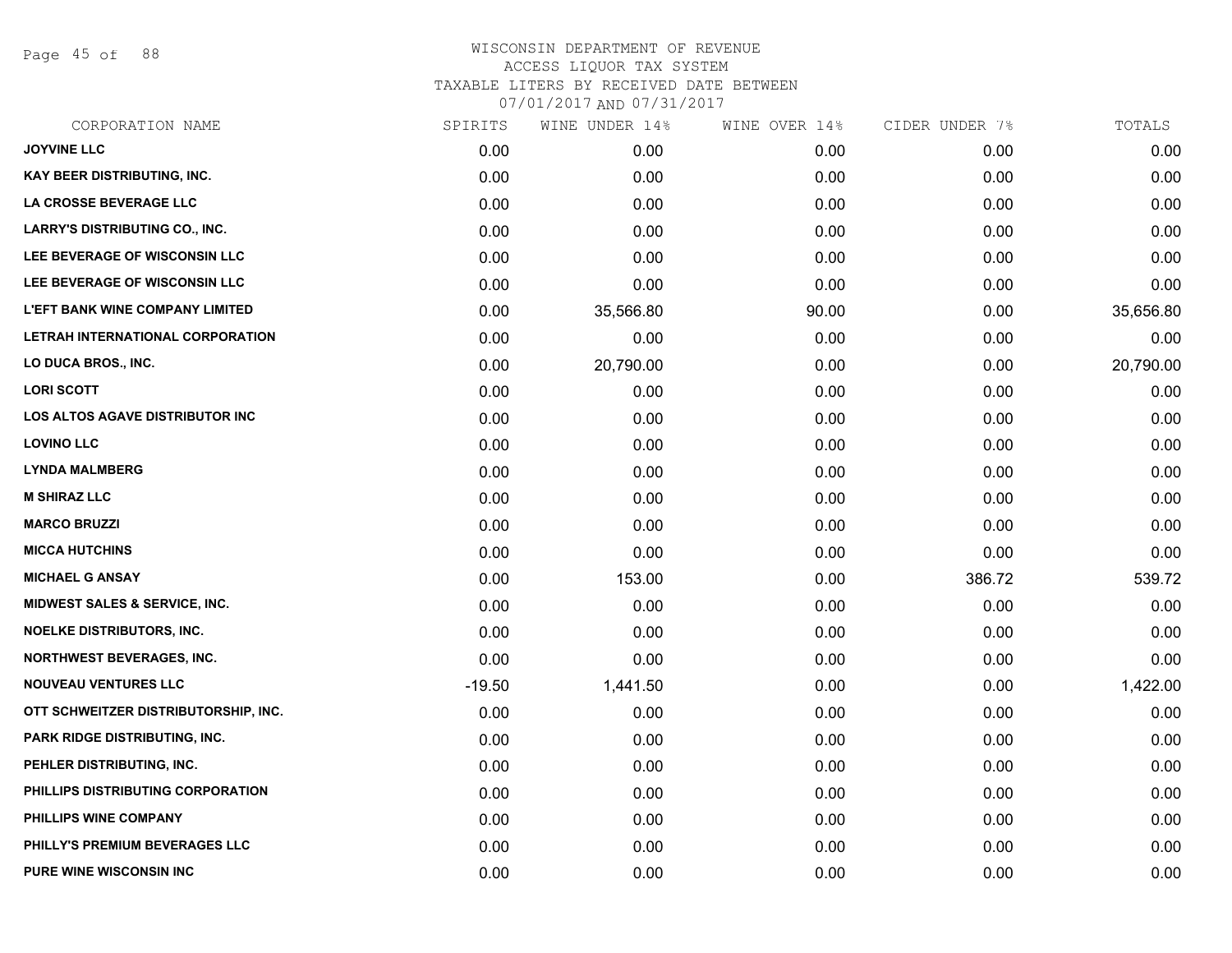Page 46 of 88

| CORPORATION NAME                        | SPIRITS    | WINE UNDER 14% | WINE OVER 14% | CIDER UNDER 7% | TOTALS     |
|-----------------------------------------|------------|----------------|---------------|----------------|------------|
| PURPLE FEET WINES, LLC                  | 0.00       | 0.00           | 0.00          | 0.00           | 0.00       |
| <b>PVD ENTERPRISES LLC</b>              | 0.00       | 0.00           | 0.00          | 0.00           | 0.00       |
| <b>RATAS WHOLESALE LIQUOR COMPANY</b>   | 0.00       | 0.00           | 0.00          | 0.00           | 0.00       |
| S. & S. DISTRIBUTING, INC.              | 0.00       | 0.00           | 0.00          | 0.00           | 0.00       |
| S. & S. DISTRIBUTING, INC.              | 0.00       | 0.00           | 0.00          | 0.00           | 0.00       |
| <b>SALIM M SHAMMO</b>                   | 0.00       | 0.00           | 0.00          | 0.00           | 0.00       |
| <b>SARATOGA LIQUOR CO., INC.</b>        | 0.00       | 0.00           | 0.00          | 0.00           | 0.00       |
| <b>SQUARE ROOT LLC</b>                  | 0.00       | 0.00           | 0.00          | 0.00           | 0.00       |
| STATE WINE & SPIRITS COMPANY LLC        | 0.00       | 0.00           | 0.00          | 0.00           | 0.00       |
| <b>SUPERIOR BEVERAGES LLC</b>           | 0.00       | 0.00           | 0.00          | $-51.10$       | $-51.10$   |
| <b>TIMOTHY REILLY SR</b>                | 0.00       | 0.00           | 0.00          | 0.00           | 0.00       |
| TJ INTERNATIONAL LTD                    | 0.00       | 0.00           | 0.00          | 0.00           | 0.00       |
| TRIANGLE DISTRIBUTING COMPANY, INC.     | 0.00       | 0.00           | 0.00          | 0.00           | 0.00       |
| <b>TRI-MART COMPANY LLC</b>             | 0.00       | 0.00           | 0.00          | 0.00           | 0.00       |
| VINO VERITAS, LTD.                      | 0.00       | 877.50         | 243.00        | 0.00           | 1,120.50   |
| <b>WDI LLC</b>                          | 0.00       | 0.00           | 0.00          | 0.00           | 0.00       |
| <b>WDI LLC</b>                          | 0.00       | 0.00           | 0.00          | 0.00           | 0.00       |
| <b>WISCONSIN DISTRIBUTORS EAST LLC</b>  | 0.00       | 0.00           | 0.00          | 0.00           | 0.00       |
| <b>WISCONSIN DISTRIBUTORS NORTH LLC</b> | 0.00       | 0.00           | 0.00          | 0.00           | 0.00       |
| <b>WISCONSIN DISTRIBUTORS SOUTH LLC</b> | 0.00       | 0.00           | 0.00          | 0.00           | 0.00       |
| <b>WISCONSIN WINERY CO-OP</b>           | 0.00       | 0.00           | 0.00          | 0.00           | 0.00       |
| <b>WOODFIELD DISTRIBUTION LLC</b>       | 0.00       | 0.00           | 0.00          | 0.00           | 0.00       |
| ZASTROW THE BEER MAN, INC.              | 0.00       | 0.00           | 0.00          | 0.00           | 0.00       |
| TOTAL LITERS FOR 7/31/2017              | 361,739.92 | 358,981.22     | 23,964.00     | 335.62         | 745,020.76 |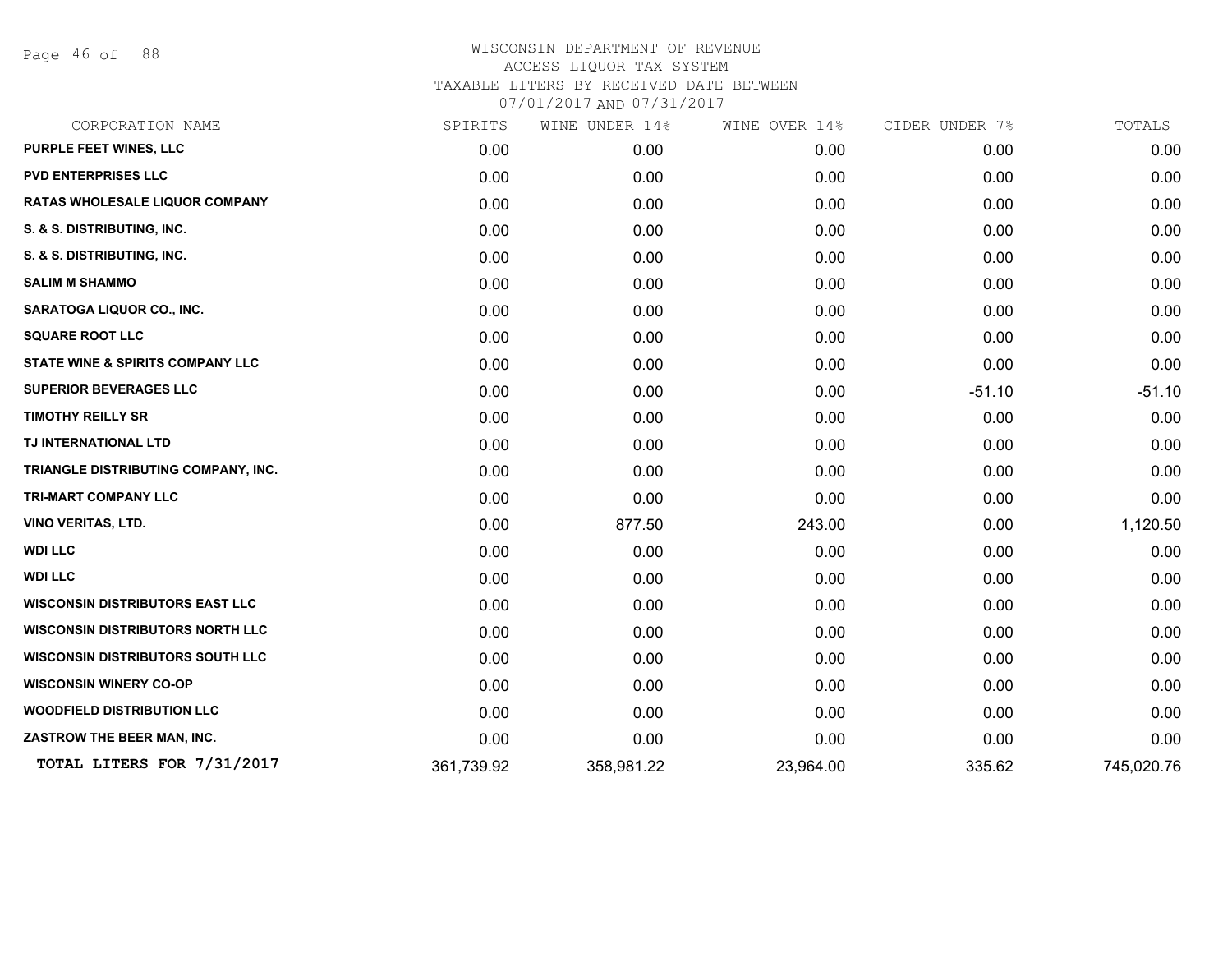Page 47 of 88

# WISCONSIN DEPARTMENT OF REVENUE ACCESS LIQUOR TAX SYSTEM TAXABLE LITERS BY RECEIVED DATE BETWEEN 07/01/2017 AND 07/31/2017

CORPORATION NAME SPIRITS WINE UNDER 14% WINE OVER 14% CIDER UNDER 7% TOTALS

**IN STATE MANUFACTURER (WM)**

| 45TH PARALLEL SPIRITS, LLC                   | 0.00     | 0.00     | 0.00 | 0.00 | 0.00     |
|----------------------------------------------|----------|----------|------|------|----------|
| ACE ETHANOL, LLC                             | 0.00     | 0.00     | 0.00 | 0.00 | 0.00     |
| <b>AEPPELTREOW INC</b>                       | 102.02   | 0.00     | 0.00 | 0.00 | 102.02   |
| ANGRY SPIRITS DISTILLING LLC                 | 0.00     | 0.00     | 0.00 | 0.00 | 0.00     |
| <b>B &amp; E DISTILLERY INC.</b>             | 100.50   | 0.00     | 0.00 | 0.00 | 100.50   |
| <b>BRIAN SAMMONS</b>                         | 1,294.49 | 0.00     | 0.00 | 0.00 | 1,294.49 |
| <b>C &amp; N CORPORATION</b>                 | 5,528.84 | 0.00     | 0.00 | 0.00 | 5,528.84 |
| <b>CENTRAL STANDARD LLC</b>                  | 220.68   | 0.00     | 0.00 | 0.00 | 220.68   |
| CHIPPEWA RIVER DISTILLERY AND BREWERY LLC    | 116.06   | 0.00     | 0.00 | 0.00 | 116.06   |
| <b>CLOVER MEADOW LLC</b>                     | 0.00     | 0.00     | 0.00 | 0.00 | 0.00     |
| <b>COPPER CROW DISTILLERY LLC</b>            | 0.00     | 0.00     | 0.00 | 0.00 | 0.00     |
| <b>DANCING GOAT DISTILLERY, LLC</b>          | 0.00     | 0.00     | 0.00 | 0.00 | 0.00     |
| DEATH'S DOOR DISTILLERY LLC                  | 1,972.50 | 0.00     | 0.00 | 0.00 | 1,972.50 |
| <b>DENNIS E ERB</b>                          | 0.00     | 0.00     | 0.00 | 0.00 | 0.00     |
| <b>DISTILLERY PARTNERS, LLC</b>              | 0.00     | 0.00     | 0.00 | 0.00 | 0.00     |
| DRIFTLESS GLEN DISTILLERY LLC                | 723.69   | 0.00     | 0.00 | 0.00 | 723.69   |
| <b>EMCO CHEMICAL DISTRIBUTORS, INC.</b>      | 0.00     | 0.00     | 0.00 | 0.00 | 0.00     |
| <b>GLOBAL UNIVERSAL SRL</b>                  | 5,569.41 | 1,259.99 | 0.00 | 0.00 | 6,829.40 |
| <b>GRANT J VAN DRIEST</b>                    | 101.45   | 0.00     | 0.00 | 0.00 | 101.45   |
| <b>GREAT LAKES DISTILLERY LLC</b>            | 1,258.49 | 0.00     | 0.00 | 0.00 | 1,258.49 |
| <b>HENDRICKS FAMILY DISTILLERY LLC</b>       | 340.91   | 0.00     | 0.00 | 0.00 | 340.91   |
| <b>ISAAC SHOWAKI</b>                         | 0.00     | 0.00     | 0.00 | 0.00 | 0.00     |
| <b>JKLM DISTILLING PARTNERS LLC</b>          | 0.00     | 0.00     | 0.00 | 0.00 | 0.00     |
| <b>KELLY M YOCOM</b>                         | 117.01   | 81.00    | 0.00 | 0.00 | 198.01   |
| <b>MATTHEW RICK</b>                          | 0.00     | 0.00     | 0.00 | 0.00 | 0.00     |
| <b>MEISENBURG BREWING AND DISTILLING LLC</b> | 0.00     | 0.00     | 0.00 | 0.00 | 0.00     |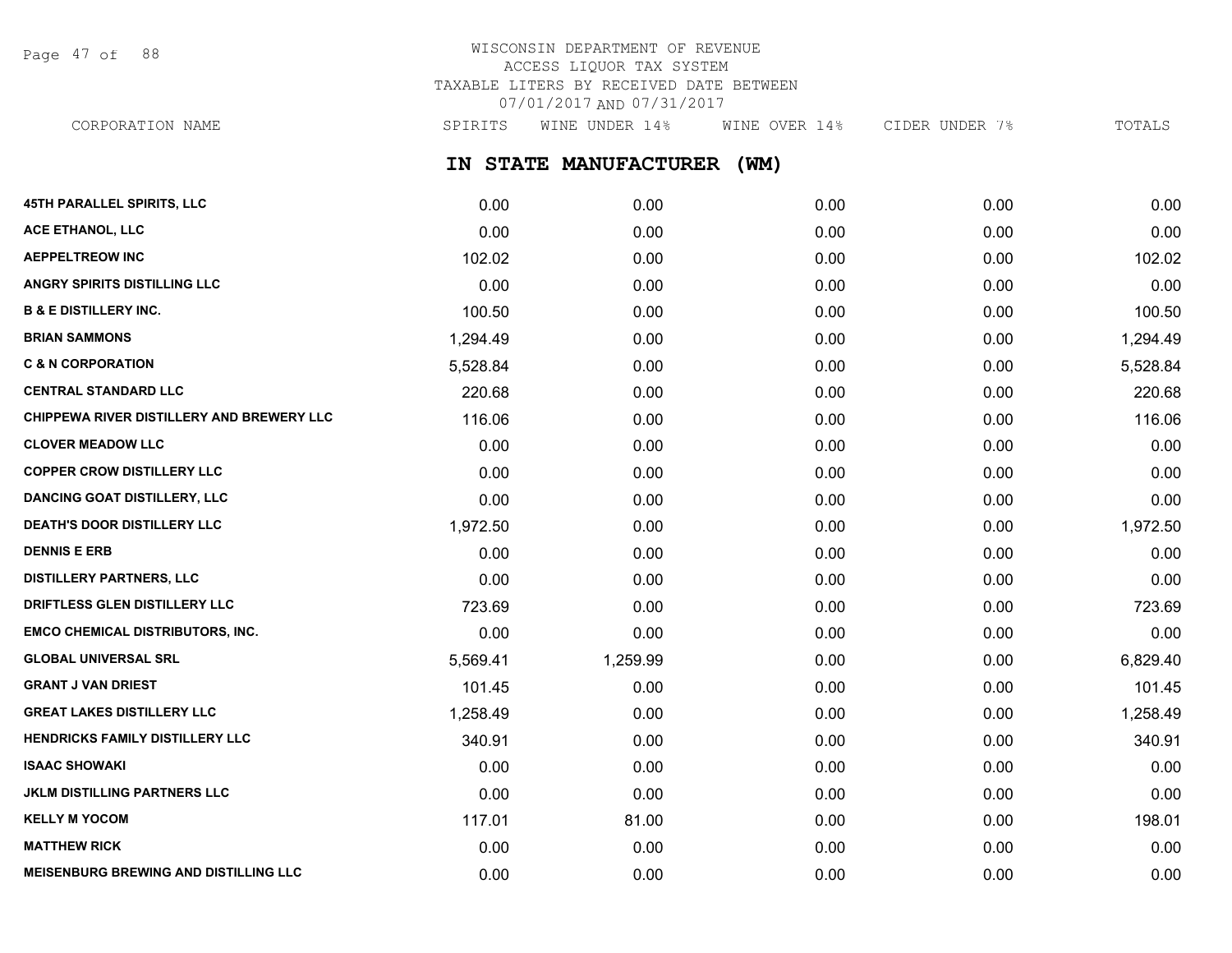Page 48 of 88

| CORPORATION NAME                            | SPIRITS   | WINE UNDER 14% | WINE OVER 14% | CIDER UNDER 7% | TOTALS    |
|---------------------------------------------|-----------|----------------|---------------|----------------|-----------|
| <b>MILLERCOORS LLC</b>                      | 0.00      | 0.00           | 0.00          | 37,529.93      | 37,529.93 |
| <b>NATHAN G GREENAWALT</b>                  | 0.00      | 0.00           | 0.00          | 0.00           | 0.00      |
| NORTHERN WATERS DISTILLERY LLC              | 749.62    | 0.00           | 0.00          | 0.00           | 749.62    |
| PERLICK DISTILLERY, LLC                     | 141.57    | 0.00           | 0.00          | 0.00           | 141.57    |
| <b>PERLICK FARMS LLC</b>                    | 283.15    | 0.00           | 0.00          | 0.00           | 283.15    |
| <b>RIVER BEND VINEYARD &amp; WINERY LLC</b> | 89.64     | 0.00           | 0.00          | 0.00           | 89.64     |
| <b>SENSIENT FLAVORS LLC</b>                 | 0.00      | 0.00           | 0.00          | 0.00           | 0.00      |
| <b>ST CROIX SPIRITS LLC</b>                 | 0.00      | 0.00           | 0.00          | 0.00           | 0.00      |
| <b>STATE LINE DISTILLERY, LLC</b>           | 0.00      | 0.00           | 0.00          | 0.00           | 0.00      |
| THE NORTH WOODS DISTILLERY LLC              | 3.75      | 0.00           | 0.00          | 0.00           | 3.75      |
| <b>TWO TALL GUYS LLC</b>                    | 0.00      | 0.00           | 0.00          | 0.00           | 0.00      |
| WHITE WINTER WINERY INC                     | 0.00      | 0.00           | 0.00          | 0.00           | 0.00      |
| <b>WOLLERSHEIM WINERY, INC.</b>             | 580.49    | 0.00           | 0.00          | 0.00           | 580.49    |
| YAHARA BAY DISTILLERS, INC.                 | 255.46    | 0.00           | 0.00          | 0.00           | 255.46    |
| TOTAL LITERS FOR 7/31/2017                  | 19,549.73 | 1,340.99       | 0.00          | 37,529.93      | 58,420.65 |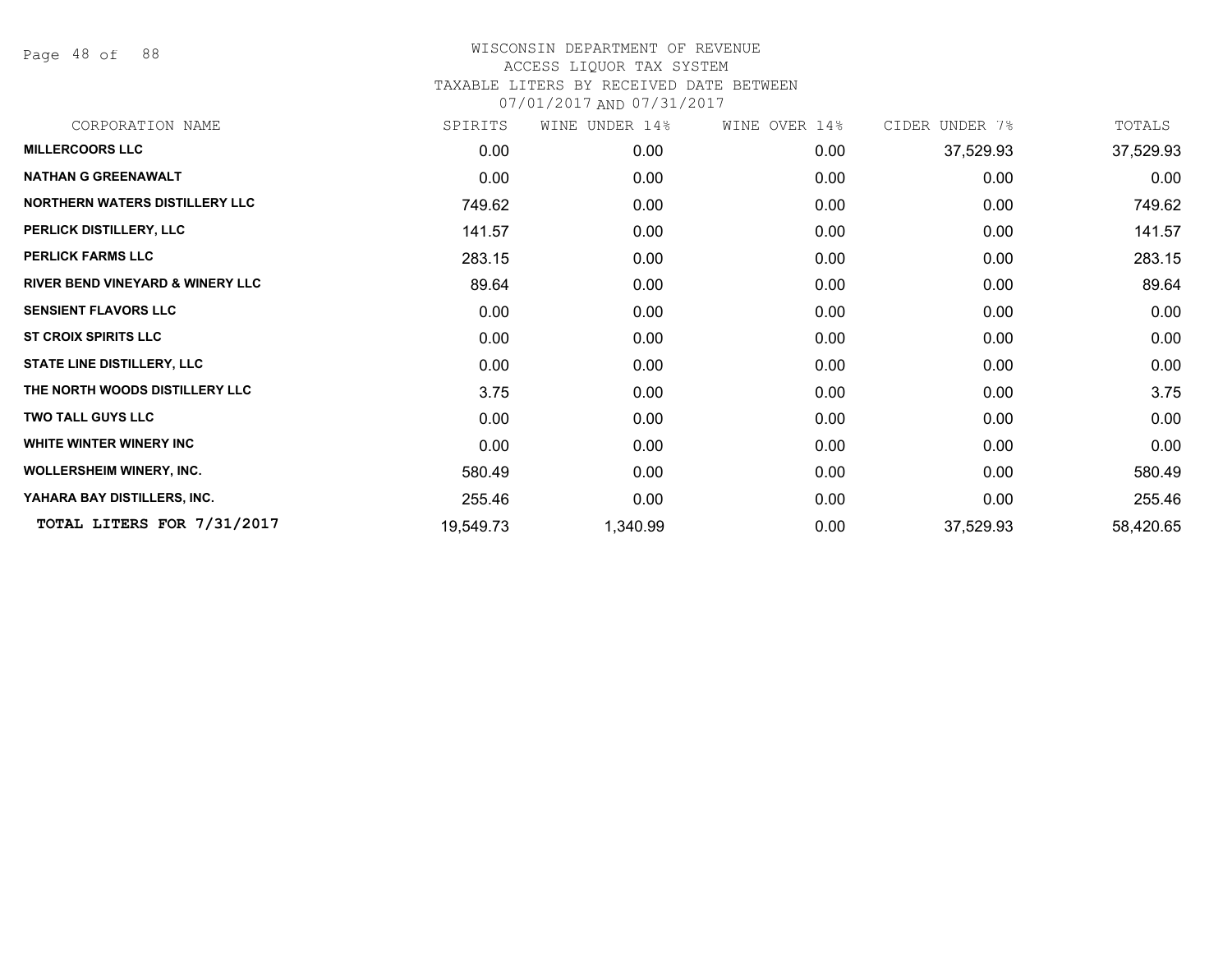Page 49 of 88

### WISCONSIN DEPARTMENT OF REVENUE ACCESS LIQUOR TAX SYSTEM TAXABLE LITERS BY RECEIVED DATE BETWEEN 07/01/2017 AND 07/31/2017 CORPORATION NAME SPIRITS WINE UNDER 14% WINE OVER 14% CIDER UNDER 7% TOTALS

**IN STATE RECTIFIER (WR)**

| <b>45TH PARALLEL SPIRITS, LLC</b>            | 8,591.25      | 0.00        | 0.00 | 0.00 | 8,591.25      |
|----------------------------------------------|---------------|-------------|------|------|---------------|
| <b>ARTYS</b>                                 | 4,531.12      | 0.00        | 0.00 | 0.00 | 4,531.12      |
| <b>CITY BREWING COMPANY, LLC</b>             | $-171,617.55$ | 0.00        | 0.00 | 0.00 | $-171,617.55$ |
| <b>DANCING GOAT DISTILLERY, LLC</b>          | 0.00          | 0.00        | 0.00 | 0.00 | 0.00          |
| <b>DISTILLERY PARTNERS, LLC</b>              | 0.00          | 0.00        | 0.00 | 0.00 | 0.00          |
| <b>GALLOWAY COMPANY</b>                      | 0.00          | 0.00        | 0.00 | 0.00 | 0.00          |
| <b>GLOBAL UNIVERSAL SRL</b>                  | 0.00          | 0.00        | 0.00 | 0.00 | 0.00          |
| <b>GREAT LAKES DISTILLERY LLC</b>            | 3,016.51      | 0.00        | 0.00 | 0.00 | 3,016.51      |
| HENRY FARMS PRAIRIE SPIRITS LLC              | 0.00          | 0.00        | 0.00 | 0.00 | 0.00          |
| <b>KELLY M YOCOM</b>                         | 0.00          | 0.00        | 0.00 | 0.00 | 0.00          |
| <b>MEISENBURG BREWING AND DISTILLING LLC</b> | 0.00          | 0.00        | 0.00 | 0.00 | 0.00          |
| <b>MIDWEST CUSTOM BOTTLING LLC</b>           | 17,809.82     | $-1,569.60$ | 0.00 | 0.00 | 16,240.22     |
| <b>NATHAN G GREENAWALT</b>                   | 0.00          | 0.00        | 0.00 | 0.00 | 0.00          |
| YAHARA BAY DISTILLERS, INC.                  | 0.00          | 0.00        | 0.00 | 0.00 | 0.00          |
| YAHARA BAY DISTILLERS, INC.                  | 0.00          | 0.00        | 0.00 | 0.00 | 0.00          |
| TOTAL LITERS FOR 7/31/2017                   | -137,668.85   | $-1,569.60$ | 0.00 | 0.00 | $-139,238.45$ |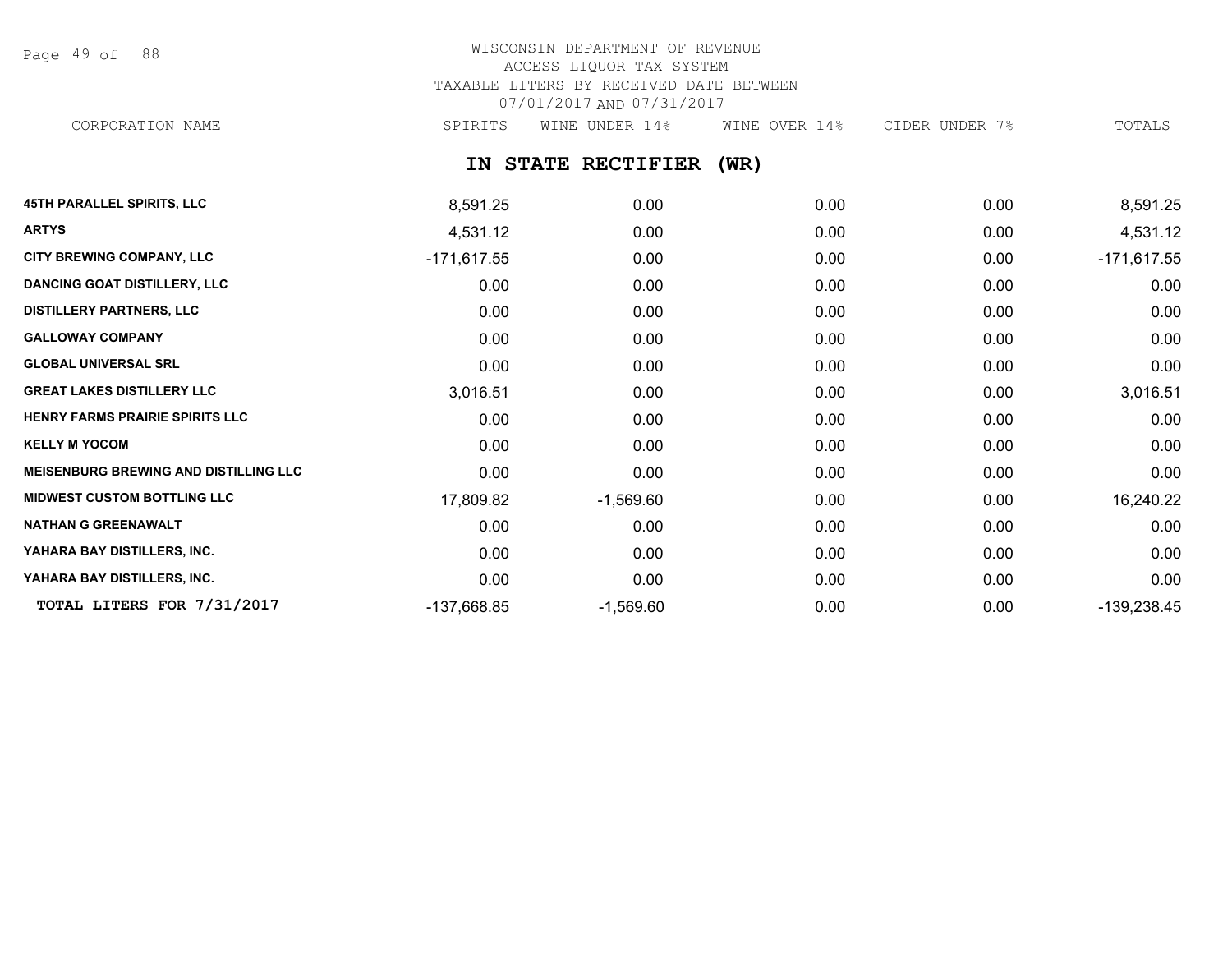Page 50 of 88

# WISCONSIN DEPARTMENT OF REVENUE ACCESS LIQUOR TAX SYSTEM TAXABLE LITERS BY RECEIVED DATE BETWEEN 07/01/2017 AND 07/31/2017

CORPORATION NAME SPIRITS WINE UNDER 14% WINE OVER 14% CIDER UNDER 7% TOTALS

**IN STATE WINERY (WWI)**

| <b>AEPPELTREOW INC</b>                            | 0.00 | 180.94    | 53.68  | 533.69 | 768.31    |
|---------------------------------------------------|------|-----------|--------|--------|-----------|
| <b>AMANDA STEFL</b>                               | 0.00 | 398.26    | 0.00   | 0.00   | 398.26    |
| <b>BARABOO BLUFF WINERY, LLC</b>                  | 0.00 | 1,646.65  | 0.00   | 0.00   | 1,646.65  |
| <b>BAYFIELD WINERY, LTD.</b>                      | 0.00 | 5,014.48  | 0.00   | 0.00   | 5,014.48  |
| <b>BELLEVINEZ LLC</b>                             | 0.00 | 1,169.69  | 0.00   | 0.00   | 1,169.69  |
| <b>BLIND HORSE WINERY LLC</b>                     | 0.00 | 0.00      | 0.00   | 0.00   | 0.00      |
| <b>BOTHAM VINEYARDS, INC.</b>                     | 0.00 | 3,925.46  | 0.00   | 0.00   | 3,925.46  |
| <b>BRANCHES WINERY LLC</b>                        | 0.00 | 3,435.25  | 0.00   | 0.00   | 3,435.25  |
| <b>BRIGADOON FARM &amp; WINERY LLC</b>            | 0.00 | 2,116.49  | 0.00   | 0.00   | 2,116.49  |
| <b>C &amp; N CORPORATION</b>                      | 0.00 | 42,754.20 | 234.01 | 0.00   | 42,988.21 |
| <b>CHATEAU ST CROIX WINERY &amp; VINEYARD LLC</b> | 0.00 | 354.00    | 218.99 | 0.00   | 572.99    |
| <b>CIDER HOUSE OF WISCONSIN LLC</b>               | 0.00 | 0.00      | 0.00   | 0.00   | 0.00      |
| <b>CLAY JAR HOLDINGS LLC</b>                      | 0.00 | 519.03    | 184.18 | 0.00   | 703.21    |
| <b>CLOVER MEADOW LLC</b>                          | 0.00 | 0.00      | 0.00   | 0.00   | 0.00      |
| <b>COLDSPRING OF WISCONSIN LLC</b>                | 0.00 | 0.00      | 0.00   | 0.00   | 0.00      |
| <b>COLLEEN M BOS</b>                              | 0.00 | 1,142.61  | 0.00   | 0.00   | 1,142.61  |
| <b>CRAIG FLETCHER</b>                             | 0.00 | 3,293.30  | 0.00   | 0.00   | 3,293.30  |
| <b>DANIEL J KOEPKE</b>                            | 0.00 | 0.00      | 0.00   | 0.00   | 0.00      |
| <b>DANZINGER VINEYARDS LLC</b>                    | 0.00 | 0.00      | 0.00   | 0.00   | 0.00      |
| <b>DAVID F MAHER</b>                              | 0.00 | 0.00      | 0.00   | 0.00   | 0.00      |
| <b>DEAN L BAUMGARTEN</b>                          | 0.00 | 0.00      | 0.00   | 0.00   | 0.00      |
| <b>DIANA HOBSON</b>                               | 0.00 | 3,407.24  | 0.00   | 0.00   | 3,407.24  |
| <b>DRUMLIN RIDGE WINERY LLC</b>                   | 0.00 | 0.00      | 0.00   | 0.00   | 0.00      |
| <b>EDWARD J RINK</b>                              | 0.00 | 26.99     | 0.00   | 0.00   | 26.99     |
| <b>ELISABETH W KLEIN</b>                          | 0.00 | 870.64    | 71.92  | 0.00   | 942.56    |
| <b>FAWN CREEK WINERY LLC</b>                      | 0.00 | 8,450.22  | 0.00   | 0.00   | 8,450.22  |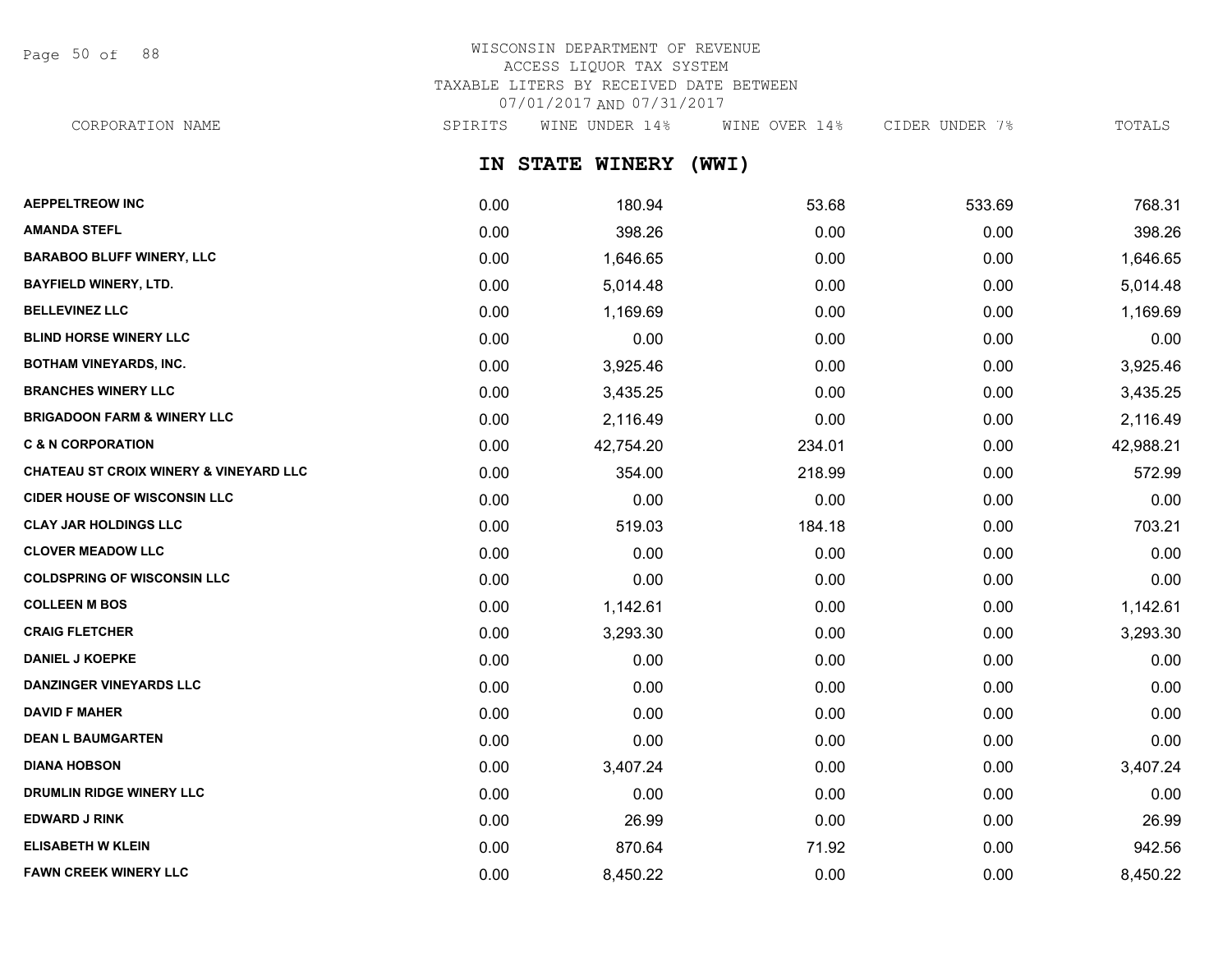Page 51 of 88

### WISCONSIN DEPARTMENT OF REVENUE ACCESS LIQUOR TAX SYSTEM

TAXABLE LITERS BY RECEIVED DATE BETWEEN

| CORPORATION NAME                        | SPIRITS | WINE UNDER 14% | WINE OVER 14% | CIDER UNDER 7% | TOTALS    |
|-----------------------------------------|---------|----------------|---------------|----------------|-----------|
| <b>FERMENTING CELLARS LLC</b>           | 0.00    | 403.00         | 0.00          | 0.00           | 403.00    |
| FISHER KING WINERY, LLC                 | 0.00    | 1,177.26       | 0.00          | 0.00           | 1,177.26  |
| <b>FRESAR INC</b>                       | 0.00    | 416.39         | 0.00          | 0.00           | 416.39    |
| FRUIT OF THE WOODS WINE CELLAR, INC.    | 0.00    | 12,643.51      | 43.49         | 0.00           | 12,687.00 |
| <b>HALF KRAKT LLC</b>                   | 0.00    | 661.50         | 0.00          | 0.00           | 661.50    |
| <b>HALF MOON HILL LLC</b>               | 0.00    | 59.24          | 0.00          | 47.47          | 106.71    |
| <b>HARALD TOMESCH</b>                   | 0.00    | 0.00           | 0.00          | 0.00           | 0.00      |
| <b>HARBOR RIDGE WINERY INC.</b>         | 0.00    | 3,780.71       | 0.00          | 0.00           | 3,780.71  |
| <b>HERDIE BAISDEN</b>                   | 0.00    | 0.00           | 0.00          | 0.00           | 0.00      |
| <b>HOOKSTONE INC.</b>                   | 0.00    | 0.00           | 0.00          | 0.00           | 0.00      |
| <b>ISLAND ORCHARD CIDER LLC</b>         | 0.00    | 0.00           | 0.00          | 0.00           | 0.00      |
| <b>JACKSON WINE LLC</b>                 | 0.00    | 371.76         | 66.02         | 0.00           | 437.78    |
| <b>JAMES PLOETZ</b>                     | 0.00    | 469.12         | 0.00          | 0.00           | 469.12    |
| <b>JEFFERY BEMIS</b>                    | 0.00    | 1,794.28       | 0.00          | 0.00           | 1,794.28  |
| <b>JEFFREY L STOEGER</b>                | 0.00    | 290.83         | 0.00          | 0.00           | 290.83    |
| <b>JONATHAN DALE</b>                    | 0.00    | 0.00           | 0.00          | 0.00           | 0.00      |
| <b>JOSEPH CALLOW</b>                    | 0.00    | 4,972.50       | 0.00          | 836.57         | 5,809.07  |
| <b>JOSEPH CALLOW</b>                    | 0.00    | 0.00           | 0.00          | 0.00           | 0.00      |
| <b>JOSEPH STALLER</b>                   | 0.00    | 0.00           | 0.00          | 0.00           | 0.00      |
| <b>JOSEPH WYNIMKO</b>                   | 0.00    | 374.53         | 0.00          | 0.00           | 374.53    |
| <b>JULIE A ANDRZEJCZAK</b>              | 0.00    | 0.00           | 0.00          | 0.00           | 0.00      |
| <b>KEVIN BEHNKE</b>                     | 0.00    | 0.00           | 0.00          | 0.00           | 0.00      |
| <b>LAKE NOKOMIS CRANBERRIES INC</b>     | 0.00    | 723.01         | 0.00          | 0.00           | 723.01    |
| <b>LANDTA WINES LLC</b>                 | 0.00    | 295.26         | 0.00          | 0.00           | 295.26    |
| <b>LARSON &amp; LARSON</b>              | 0.00    | 630.95         | 0.00          | 0.00           | 630.95    |
| <b>LAUTENBACH'S ORCHARD COUNTRY INC</b> | 0.00    | 14,372.86      | 0.00          | 0.00           | 14,372.86 |
| <b>LOST ISLAND WINE LLC</b>             | 0.00    | 293.97         | 0.00          | 0.00           | 293.97    |
| <b>LUNCH CREEK VINEYARDS LLC</b>        | 0.00    | 0.00           | 0.00          | 0.00           | 0.00      |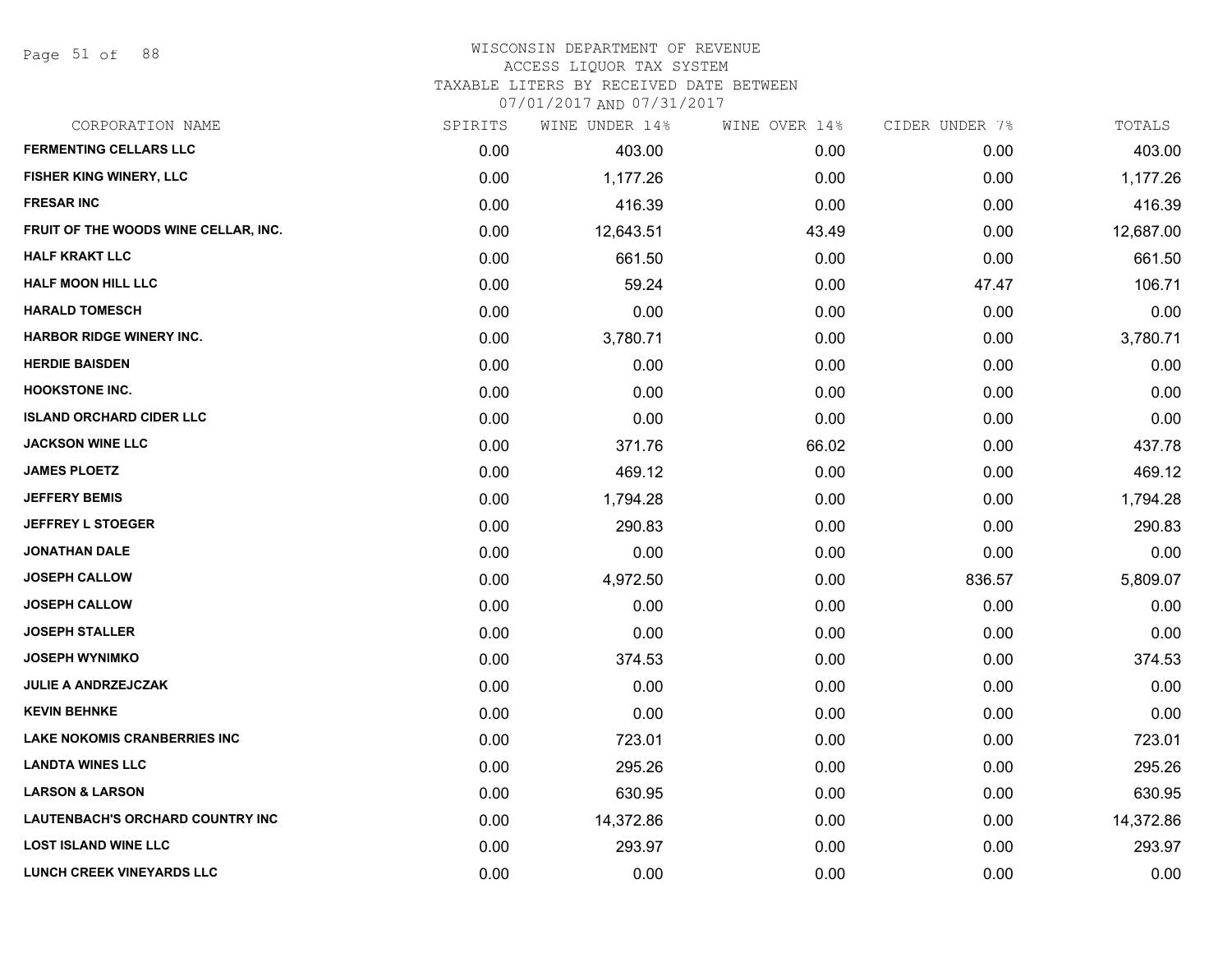Page 52 of 88

## WISCONSIN DEPARTMENT OF REVENUE ACCESS LIQUOR TAX SYSTEM TAXABLE LITERS BY RECEIVED DATE BETWEEN

| CORPORATION NAME                               | SPIRITS | WINE UNDER 14% | WINE OVER 14% | CIDER UNDER 7% | TOTALS   |
|------------------------------------------------|---------|----------------|---------------|----------------|----------|
| <b>MARION J WEGLARZ AND MARLYS A BOCK PTRS</b> | 0.00    | 0.00           | 0.00          | 0.00           | 0.00     |
| <b>MARTIN E SELL</b>                           | 0.00    | 292.61         | 4.54          | 0.00           | 297.15   |
| <b>MARY BELLAZZINI</b>                         | 0.00    | 0.00           | 0.00          | 0.00           | 0.00     |
| <b>MATENAER CORPORATION</b>                    | 0.00    | 0.00           | 0.00          | 0.00           | 0.00     |
| <b>MATTHEW RICK</b>                            | 0.00    | 0.00           | 0.00          | 0.00           | 0.00     |
| <b>MCILQUHAM LLC</b>                           | 0.00    | 2,051.99       | 0.00          | 0.00           | 2,051.99 |
| <b>MERSHONIAN CIDERY LLC</b>                   | 0.00    | 0.00           | 0.00          | 2,018.97       | 2,018.97 |
| <b>MUNSON BRIDGE WINERY INC</b>                | 0.00    | 6,238.34       | 0.00          | 0.00           | 6,238.34 |
| <b>MUSETTA WINERY, LLC</b>                     | 0.00    | 9,621.74       | $-11.00$      | 0.00           | 9,610.74 |
| <b>NORTHLEAF WINERY, LLC</b>                   | 0.00    | 1,484.26       | 18.02         | 0.00           | 1,502.28 |
| <b>ODILON FORD WINERY INC</b>                  | 0.00    | 0.00           | 0.00          | 0.00           | 0.00     |
| PARALLEL 44 VINEYARD & WINERY, INC.            | 0.00    | 4,731.00       | 4.50          | 0.00           | 4,735.50 |
| PARALLEL 44 VINEYARD & WINERY, INC.            | 0.00    | 4,517.99       | 94.48         | 0.00           | 4,612.47 |
| <b>PATRICK ARNDT</b>                           | 0.00    | 37.85          | 0.00          | 0.00           | 37.85    |
| <b>PAUL D ASPER</b>                            | 0.00    | 0.00           | 0.00          | 3,594.02       | 3,594.02 |
| <b>PAUL G BLOMMEL</b>                          | 0.00    | 0.00           | 0.00          | 0.00           | 0.00     |
| <b>PAUL J FRANZEN</b>                          | 0.00    | 0.00           | 396.03        | 0.00           | 396.03   |
| <b>PIEPERTK LLC</b>                            | 0.00    | 1,922.98       | 14.99         | 0.00           | 1,937.97 |
| <b>PRAIRIE HAWK WINERY INC</b>                 | 0.00    | 0.00           | 0.00          | 0.00           | 0.00     |
| <b>RED OAK VINEYARD INC</b>                    | 0.00    | 0.00           | 0.00          | 0.00           | 0.00     |
| <b>RIC JORANLIEN</b>                           | 0.00    | 2,892.34       | 0.00          | 0.00           | 2,892.34 |
| <b>RIC JORANLIEN</b>                           | 0.00    | 726.80         | 0.00          | 0.00           | 726.80   |
| RIVER BEND VINEYARD & WINERY LLC               | 0.00    | 6,209.19       | 0.00          | 0.00           | 6,209.19 |
| <b>ROBERT BORUCKI</b>                          | 0.00    | 0.00           | 0.00          | 0.00           | 0.00     |
| <b>ROCK N WOOL WINERY LLC</b>                  | 0.00    | 1,514.16       | 719.23        | 302.83         | 2,536.22 |
| <b>RUSHFORD MEADERY AND WINERY LLC</b>         | 0.00    | 0.00           | 0.00          | 711.66         | 711.66   |
| <b>RYAN PRELLWITZ</b>                          | 0.00    | 0.00           | 0.00          | 0.00           | 0.00     |
| SANDSTONE RIDGE VINEYARD & WINERY LLC          | 0.00    | 0.00           | 735.31        | 0.00           | 735.31   |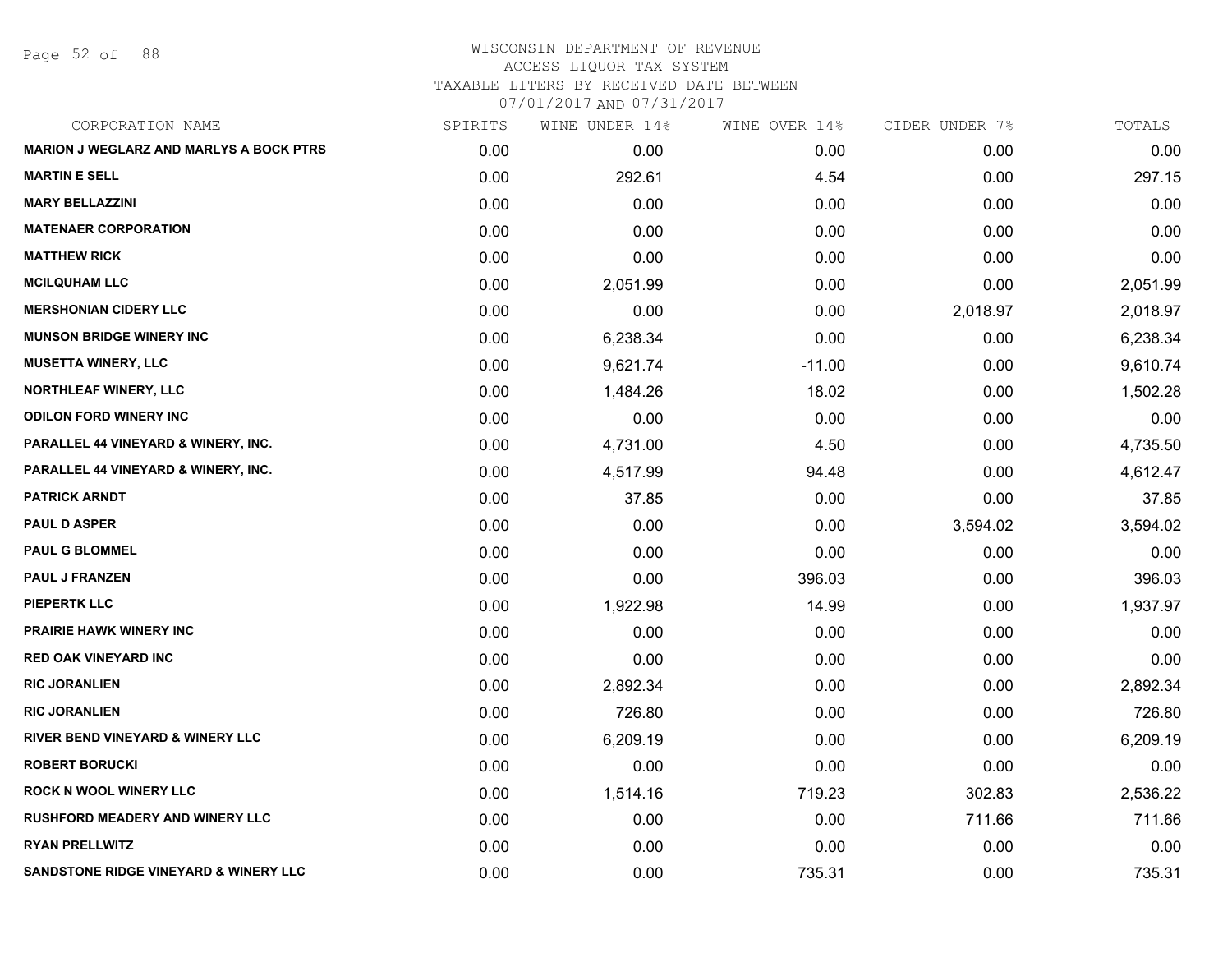Page 53 of 88

### WISCONSIN DEPARTMENT OF REVENUE ACCESS LIQUOR TAX SYSTEM

TAXABLE LITERS BY RECEIVED DATE BETWEEN

| CORPORATION NAME                            | SPIRITS | WINE UNDER 14% | WINE OVER 14% | CIDER UNDER 7% | TOTALS    |
|---------------------------------------------|---------|----------------|---------------|----------------|-----------|
| SANTA FE FUTURES, INC.                      | 0.00    | 9,341.91       | 8,531.91      | 0.00           | 17,873.82 |
| <b>SEVEN HAWKS VINEYARDS LLC</b>            | 0.00    | 0.00           | 0.00          | 0.00           | 0.00      |
| <b>SEVEN HAWKS VINEYARDS LLC</b>            | 0.00    | 0.00           | 0.00          | 0.00           | 0.00      |
| <b>SHARON L PINGEL</b>                      | 0.00    | 149.26         | 0.00          | 0.00           | 149.26    |
| <b>SHERRY HARDIE</b>                        | 0.00    | 279.00         | 0.00          | 0.00           | 279.00    |
| SIMON CREEK VINEYARD LLC                    | 0.00    | 5,090.23       | 239.24        | 0.00           | 5,329.47  |
| SINNIPEE VALLEY VINEYARD LLC                | 0.00    | 297.00         | 0.00          | 0.00           | 297.00    |
| <b>SPB LLC</b>                              | 0.00    | 0.00           | 0.00          | 58,615.26      | 58,615.26 |
| <b>SPIRITS OF NORWAY VINEYARD LLC</b>       | 0.00    | 1,522.08       | 0.00          | 0.00           | 1,522.08  |
| <b>SPRECHER BREWING COMPANY, INC.</b>       | 0.00    | 0.00           | 0.00          | 3,227.05       | 3,227.05  |
| SPURGEON VINEYARDS & WINERY LLC             | 0.00    | 4,783.44       | 54.13         | 0.00           | 4,837.57  |
| <b>STEPHEN M KENNEDY</b>                    | 0.00    | 1,109.12       | 0.00          | 0.00           | 1,109.12  |
| <b>STEVEN DEBAKER</b>                       | 0.00    | 0.00           | 0.00          | 0.00           | 0.00      |
| <b>STEVEN M &amp; JUDITH A JACOBSON LLC</b> | 0.00    | 1,060.86       | 0.00          | 0.00           | 1,060.86  |
| <b>STILLMANK BREWING COMPANY</b>            | 0.00    | 0.00           | 0.00          | 0.00           | 0.00      |
| <b>SUNSET POINT WINERY LLC</b>              | 0.00    | 892.37         | 8.71          | 0.00           | 901.08    |
| <b>TENBA RIDGE WINERY LLC</b>               | 0.00    | 0.00           | 0.00          | 0.00           | 0.00      |
| THE RUM TREE, INC.                          | 0.00    | 0.00           | 0.00          | 0.00           | 0.00      |
| THE WINE VINEYARD LLC                       | 0.00    | 1,801.62       | 0.00          | 0.00           | 1,801.62  |
| THE WOODLAND TRAIL BEVERAGE COMPANY, INC.   | 0.00    | 460.68         | 0.00          | 0.00           | 460.68    |
| <b>TOMMYS TOO HIGH WINES LLC</b>            | 0.00    | 533.74         | 0.00          | 0.00           | 533.74    |
| <b>TROY LANDWEHR</b>                        | 0.00    | 690.00         | 53.25         | 0.00           | 743.25    |
| <b>TWO BROTHERS WINES LLC</b>               | 0.00    | 1,459.46       | 261.00        | 0.00           | 1,720.46  |
| <b>VAN WYCHEN WINES INC.</b>                | 0.00    | 0.00           | 0.00          | 0.00           | 0.00      |
| <b>VERNON VINEYARDS LTD</b>                 | 0.00    | 895.25         | 0.00          | 0.00           | 895.25    |
| <b>VETRO WINERY LLC</b>                     | 0.00    | 249.00         | 0.00          | 0.00           | 249.00    |
| <b>VINES TO CELLAR, INC.</b>                | 0.00    | 826.50         | 0.00          | 0.00           | 826.50    |
| <b>VON KLAUS WINERY LLC</b>                 | 0.00    | 423.43         | 0.00          | 0.00           | 423.43    |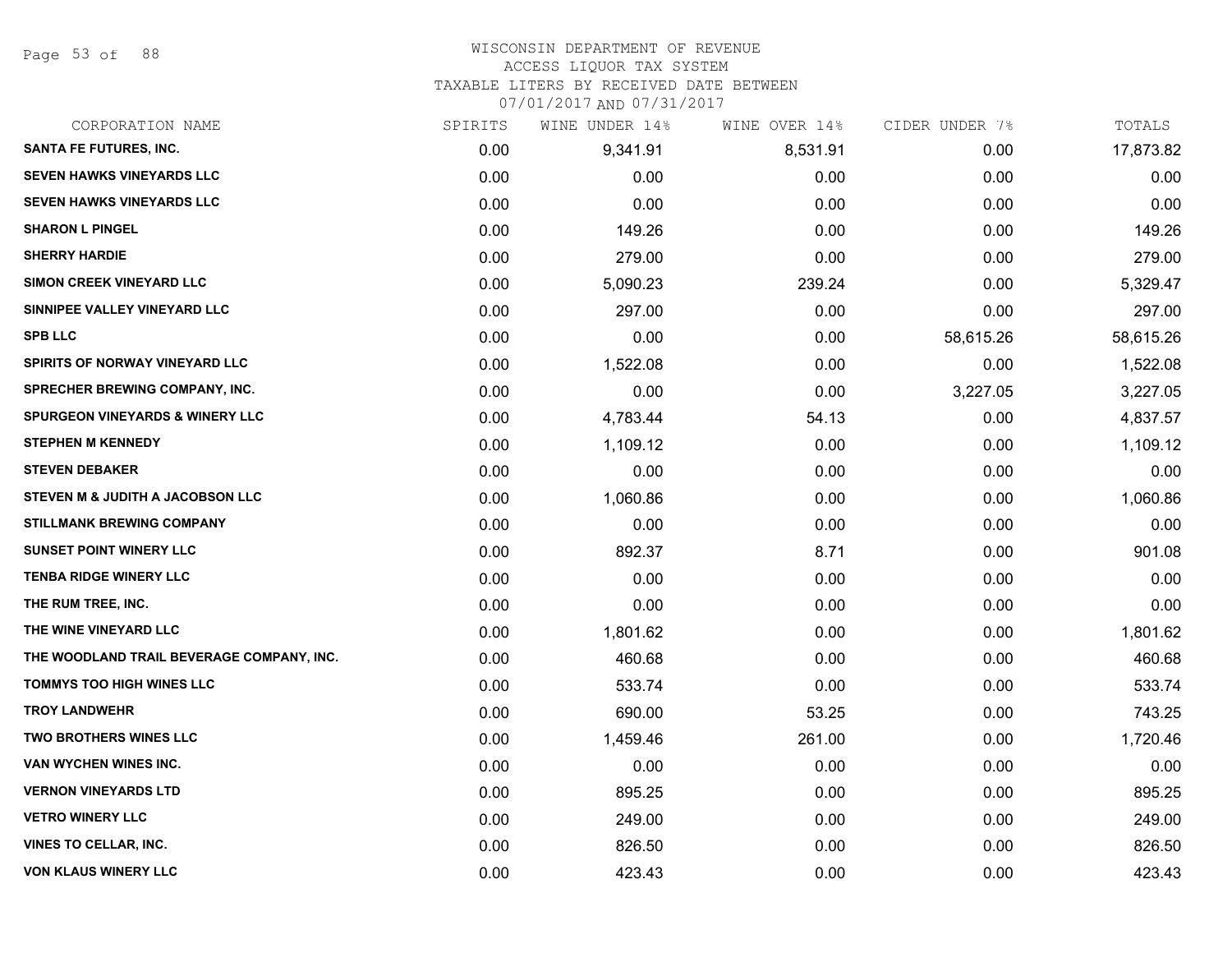Page 54 of 88

### WISCONSIN DEPARTMENT OF REVENUE ACCESS LIQUOR TAX SYSTEM

## TAXABLE LITERS BY RECEIVED DATE BETWEEN

| CORPORATION NAME                                   | SPIRITS | WINE UNDER 14% | WINE OVER 14% | CIDER UNDER 7% | TOTALS     |
|----------------------------------------------------|---------|----------------|---------------|----------------|------------|
| VON STIEHL WINERY LTD.                             | 0.00    | 0.00           | 0.00          | 0.00           | 0.00       |
| <b>VON STIEHL WINERY LTD.</b>                      | 0.00    | 0.00           | 0.00          | 0.00           | 0.00       |
| <b>VON STIEHL WINERY LTD.</b>                      | 0.00    | 17,892.07      | 2,375.72      | 0.00           | 20,267.79  |
| <b>WEST PRAIRIE WINERY LLC</b>                     | 0.00    | 7,778.69       | 0.00          | 0.00           | 7,778.69   |
| <b>WHISPERING BLUFFS VINEYARD &amp; WINERY LTD</b> | 0.00    | 761.24         | 33.77         | 0.00           | 795.01     |
| <b>WHISPERING WINDS WINERY LLC</b>                 | 0.00    | 0.00           | 0.00          | 0.00           | 0.00       |
| <b>WHITE BEAR SPIRITS LLC</b>                      | 0.00    | 702.00         | 7.50          | 0.00           | 709.50     |
| WHITE WINTER WINERY INC                            | 0.00    | 3,377.33       | 0.00          | 0.00           | 3,377.33   |
| <b>WILLIAM F BLUHM</b>                             | 0.00    | 2,761.15       | 69.69         | 0.00           | 2,830.84   |
| <b>WINEMAKER'S DAUGHTER LLC</b>                    | 0.00    | 465.60         | 0.00          | 0.00           | 465.60     |
| <b>WINESITTER BREWHOUSE LLC</b>                    | 0.00    | 36.00          | 0.00          | 0.00           | 36.00      |
| <b>WOLLERSHEIM WINERY, INC.</b>                    | 0.00    | 39,152.59      | 1,418.22      | 0.00           | 40,570.81  |
| <b>WOLLERSHEIM WINERY, INC.</b>                    | 0.00    | 12,863.11      | 384.73        | 0.00           | 13,247.84  |
| TOTAL LITERS FOR 7/31/2017                         | 0.00    | 282,332.11     | 16,286.26     | 69,887.52      | 368,505.89 |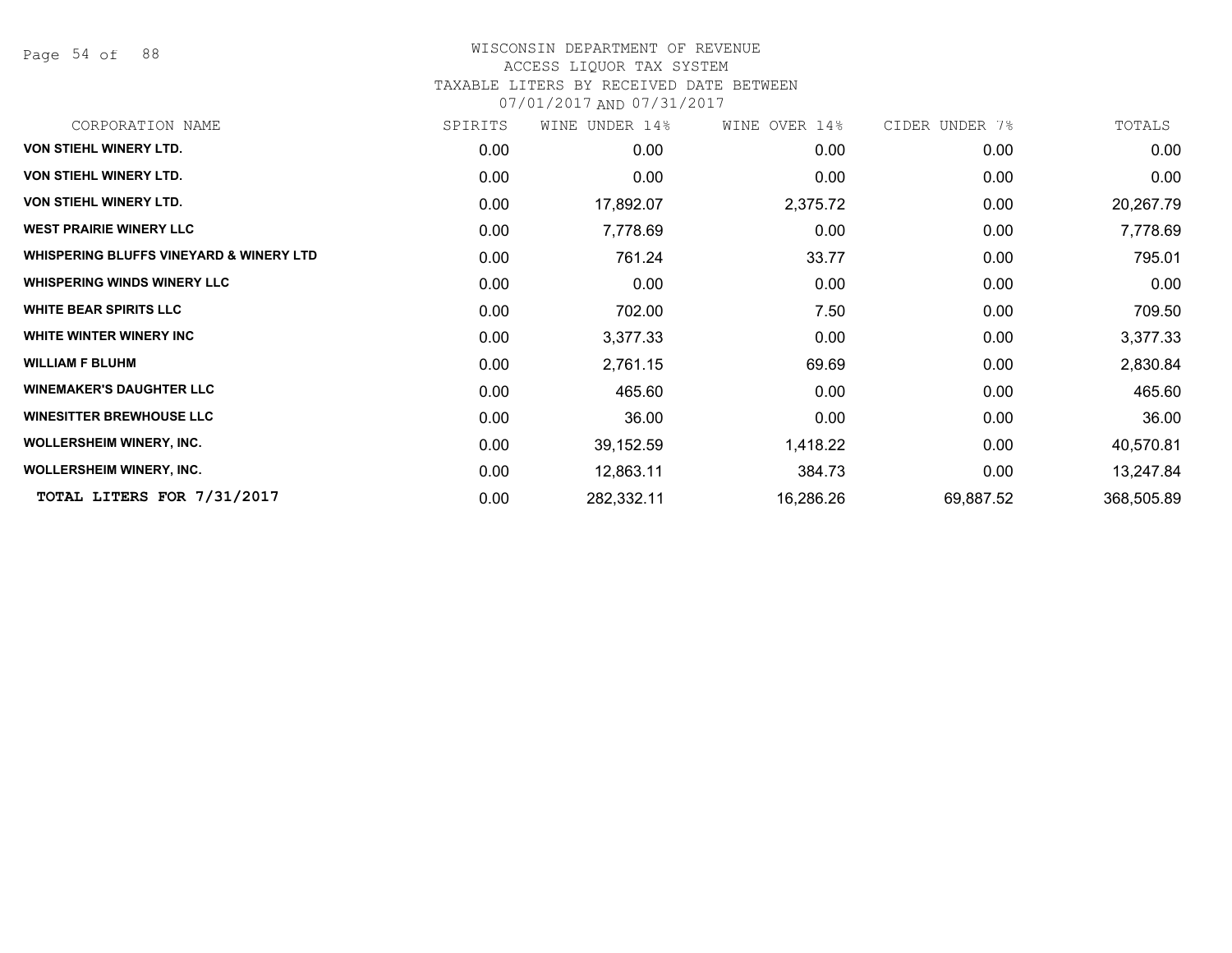Page 55 of 88

# WISCONSIN DEPARTMENT OF REVENUE ACCESS LIQUOR TAX SYSTEM TAXABLE LITERS BY RECEIVED DATE BETWEEN 07/01/2017 AND 07/31/2017

CORPORATION NAME SPIRITS WINE UNDER 14% WINE OVER 14% CIDER UNDER 7% TOTALS

# **WINE DIRECT SHIPPER (WDS)**

| 1-800 WINESHOP.COM INC                      | 0.00 | 2,071.50 | 198.75   | 0.00 | 2,270.25 |
|---------------------------------------------|------|----------|----------|------|----------|
| 2HAWK, LLC                                  | 0.00 | 0.00     | 0.00     | 0.00 | 0.00     |
| <b>7 &amp; 8 LLC</b>                        | 0.00 | 0.00     | 0.00     | 0.00 | 0.00     |
| A TO Z WINEWORKS LLC                        | 0.00 | 6.75     | 0.00     | 0.00 | 6.75     |
| A W DIRECT LLC                              | 0.00 | 69.00    | 3.00     | 0.00 | 72.00    |
| <b>ABACELA VINEYARDS &amp; WINERY INC</b>   | 0.00 | 2.25     | 2.25     | 0.00 | 4.50     |
| <b>ABEJA LLC</b>                            | 0.00 | 0.00     | 15.75    | 0.00 | 15.75    |
| <b>ABERNATHY HOFFMAN, LLC</b>               | 0.00 | 6.75     | 0.00     | 0.00 | 6.75     |
| ABREU VINEYARDS INC                         | 0.00 | 0.00     | 0.00     | 0.00 | 0.00     |
| AC VIN CO LLC                               | 0.00 | 27.75    | 60.00    | 0.00 | 87.75    |
| <b>ACCOLADE WINES NORTH AMERICA INC</b>     | 0.00 | 19.50    | 15.00    | 0.00 | 34.50    |
| <b>ACORN ALEGRIA WINERY</b>                 | 0.00 | 0.00     | 0.00     | 0.00 | 0.00     |
| <b>ADAMS WINERY LLC</b>                     | 0.00 | 30.00    | 201.00   | 0.00 | 231.00   |
| <b>ADELAIDA CELLARS INC</b>                 | 0.00 | 6.75     | 124.50   | 0.00 | 131.25   |
| <b>ADELSHEIM VINEYARD LLC</b>               | 0.00 | 153.00   | 0.00     | 0.00 | 153.00   |
| <b>AGATE RIDGE VINEYARD LLC</b>             | 0.00 | 2.25     | 0.00     | 0.00 | 2.25     |
| <b>AH WINES INC</b>                         | 0.00 | 0.00     | 0.00     | 0.00 | 0.00     |
| ALEJANDRO BULGHERONI ESTATE LLC             | 0.00 | 0.00     | 0.00     | 0.00 | 0.00     |
| <b>ALEXANDER P OXMAN</b>                    | 0.00 | 4,884.75 | 1,740.75 | 0.00 | 6,625.50 |
| ALEXANDRIA NICOLE CELLARS LLC               | 0.00 | 0.00     | 0.00     | 0.00 | 0.00     |
| <b>ALPHA &amp; OMEGA WINERY LLC</b>         | 0.00 | 0.75     | 147.75   | 0.00 | 148.50   |
| <b>ALTAMURA WINERY INC</b>                  | 0.00 | 0.00     | 0.00     | 0.00 | 0.00     |
| <b>ALVAREZ VINEYARDS LLC</b>                | 0.00 | 0.00     | 0.00     | 0.00 | 0.00     |
| <b>AMANDA STEFL</b>                         | 0.00 | 0.00     | 0.00     | 0.00 | 0.00     |
| <b>AMAPOLA CREEK VINEYARDS &amp; WINERY</b> | 0.00 | 0.00     | 4.50     | 0.00 | 4.50     |
| <b>AMAVI CELLARS LLC</b>                    | 0.00 | 10.50    | 3.00     | 0.00 | 13.50    |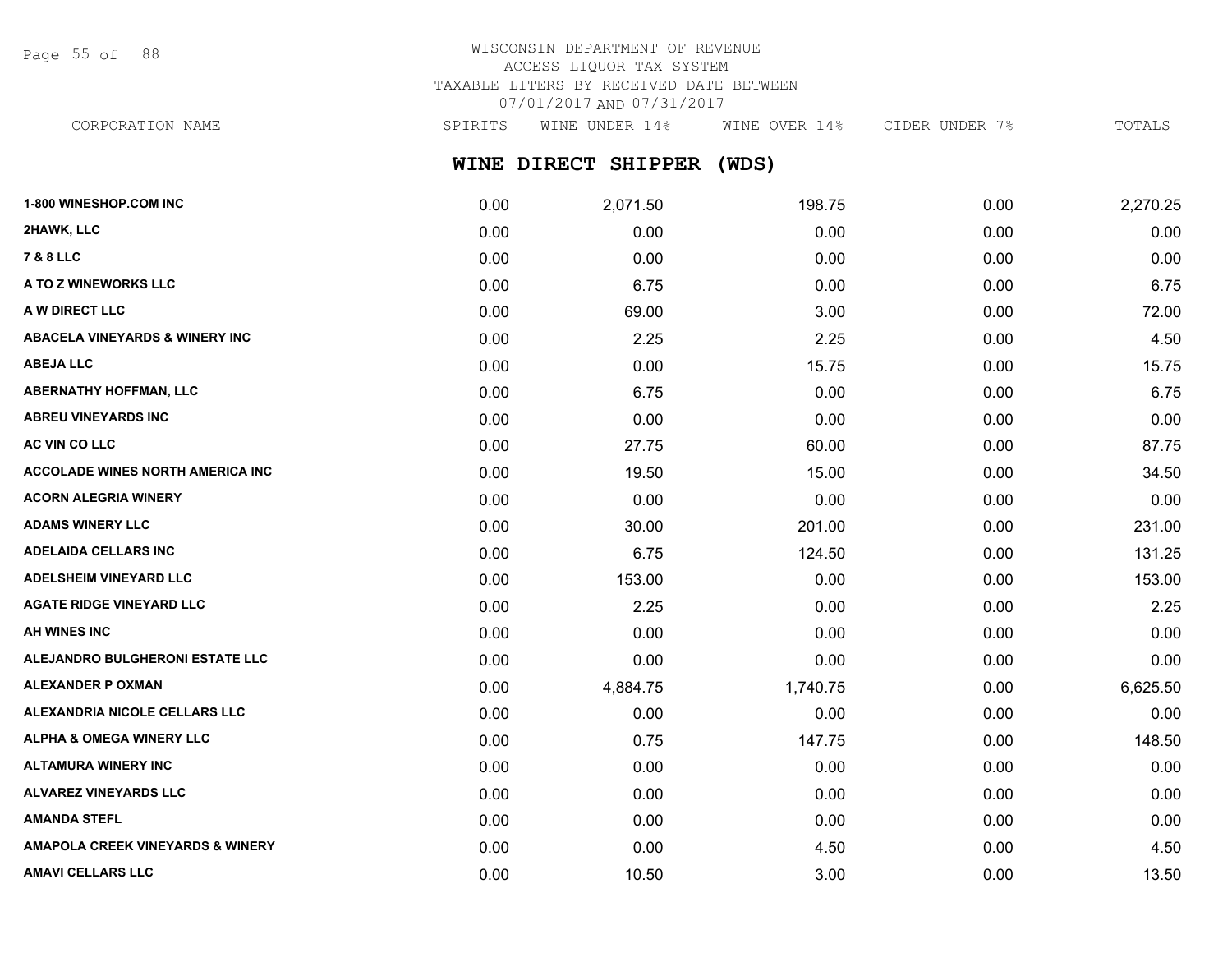Page 56 of 88

# WISCONSIN DEPARTMENT OF REVENUE ACCESS LIQUOR TAX SYSTEM TAXABLE LITERS BY RECEIVED DATE BETWEEN

| CORPORATION NAME                   | SPIRITS | WINE UNDER 14% | WINE OVER 14% | CIDER UNDER 7% | TOTALS |
|------------------------------------|---------|----------------|---------------|----------------|--------|
| <b>AMERICAN VINTNERS LLC</b>       | 0.00    | 0.00           | 0.00          | 0.00           | 0.00   |
| <b>AMERICAN WINE TRADE INC</b>     | 0.00    | 9.00           | 0.00          | 0.00           | 9.00   |
| <b>AMPELOS CELLARS INC</b>         | 0.00    | 0.00           | 9.00          | 0.00           | 9.00   |
| <b>AMUSE BOUCHE LLC</b>            | 0.00    | 0.00           | 0.00          | 0.00           | 0.00   |
| <b>ANCIENT PEAK INC</b>            | 0.00    | 4.50           | 20.25         | 0.00           | 24.75  |
| ANDERSONS CONN VALLEY WINERY INC   | 0.00    | 2.25           | 82.50         | 0.00           | 84.75  |
| <b>ANIMOLP</b>                     | 0.00    | 4.50           | 1.50          | 0.00           | 6.00   |
| <b>ANOMALY VINEYARDS LLC</b>       | 0.00    | 0.00           | 9.00          | 0.00           | 9.00   |
| <b>ANTHILL FARMS LLC</b>           | 0.00    | 73.50          | 0.00          | 0.00           | 73.50  |
| <b>ANTHONY M TRUCHARD</b>          | 0.00    | 0.00           | 120.75        | 0.00           | 120.75 |
| <b>AQUA PUMPKIN INC</b>            | 0.00    | 4.50           | 4.50          | 0.00           | 9.00   |
| <b>ARCHANGEL INVESTMENTS LLC</b>   | 0.00    | 0.00           | 40.50         | 0.00           | 40.50  |
| <b>ARETE WINES LLC</b>             | 0.00    | 0.00           | 0.00          | 0.00           | 0.00   |
| <b>ARIETTA INC</b>                 | 0.00    | 0.00           | 3.75          | 0.00           | 3.75   |
| <b>ARISTA WINES LLC</b>            | 0.00    | 0.00           | 117.00        | 0.00           | 117.00 |
| ARIZONA STRONGHOLD VINEYARDS LLC   | 0.00    | 0.00           | 0.00          | 0.00           | 0.00   |
| <b>ARKENSTONE VINEYARDS LLC</b>    | 0.00    | 0.00           | 0.00          | 0.00           | 0.00   |
| <b>ARMIDA WINERY INC</b>           | 0.00    | 6.00           | 120.75        | 0.00           | 126.75 |
| <b>ARMSTRONG FAMILY WINERY LLC</b> | 0.00    | 0.00           | 0.00          | 0.00           | 0.00   |
| <b>ARMSTRONG VINEYARDS INC</b>     | 0.00    | 0.00           | 18.00         | 0.00           | 18.00  |
| <b>ARRINGTON VINEYARDS LLC</b>     | 0.00    | 31.14          | 65.25         | 0.00           | 96.39  |
| <b>ARTISTE MANAGEMENT CO LLC</b>   | 0.00    | 1.50           | 6.75          | 0.00           | 8.25   |
| AU BON CLIMAT LLC                  | 0.00    | 20.25          | 0.00          | 0.00           | 20.25  |
| <b>AUBERT WINEGROWING INC</b>      | 0.00    | 0.00           | 333.75        | 0.00           | 333.75 |
| <b>AUGUST BRIGGS JR INC</b>        | 0.00    | 3.00           | 2.25          | 0.00           | 5.25   |
| AVV WINERY CO LLC                  | 0.00    | 6.00           | 58.50         | 0.00           | 64.50  |
| <b>B &amp; B ORGANICS, LLC</b>     | 0.00    | 0.00           | 0.00          | 0.00           | 0.00   |
| <b>BALLENTINE VINEYARDS INC</b>    | 0.00    | 0.00           | 0.00          | 0.00           | 0.00   |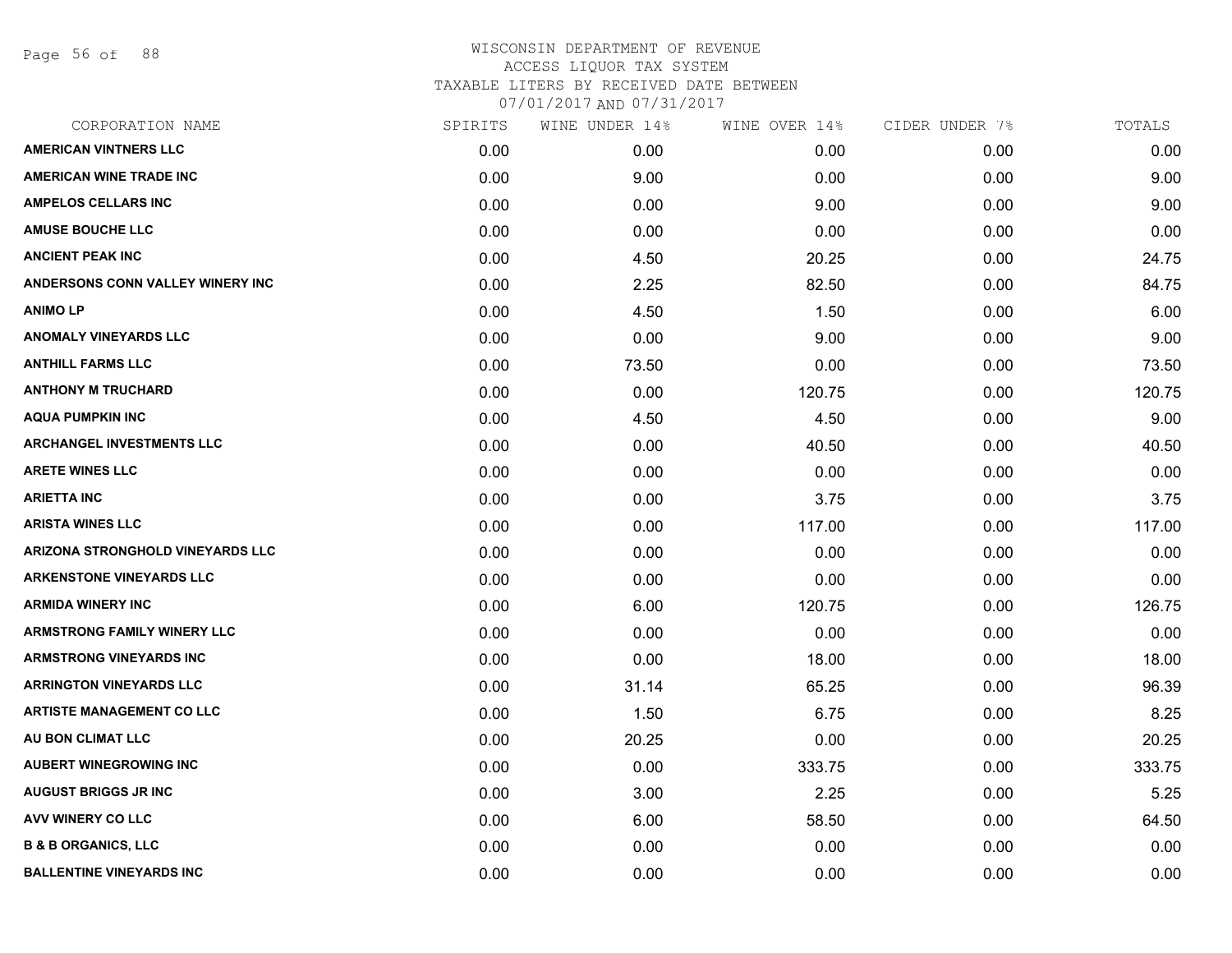Page 57 of 88

| CORPORATION NAME                       | SPIRITS | WINE UNDER 14% | WINE OVER 14% | CIDER UNDER 7% | TOTALS   |
|----------------------------------------|---------|----------------|---------------|----------------|----------|
| <b>BALTIMORE BEND VINEYARD LLC</b>     | 0.00    | 0.00           | 0.00          | 0.00           | 0.00     |
| <b>BANSHEE WINES LLC</b>               | 0.00    | 27.00          | 16.50         | 0.00           | 43.50    |
| <b>BARABOO BLUFF WINERY, LLC</b>       | 0.00    | 0.00           | 0.00          | 0.00           | 0.00     |
| <b>BARGETTOS SANTA CRUZ WINERY INC</b> | 0.00    | 0.00           | 0.00          | 0.00           | 0.00     |
| <b>BARNARD GRIFFIN INC</b>             | 0.00    | 12.00          | 3.00          | 0.00           | 15.00    |
| <b>BARNETT VINEYARDS LP</b>            | 0.00    | 30.75          | 12.75         | 0.00           | 43.50    |
| <b>BATTLE FAMILY VINEYARDS LLC</b>     | 0.00    | 0.00           | 0.00          | 0.00           | 0.00     |
| <b>BAW INC</b>                         | 0.00    | 790.50         | 601.00        | 0.00           | 1,391.50 |
| <b>BAYFIELD WINERY, LTD.</b>           | 0.00    | 0.00           | 0.00          | 0.00           | 0.00     |
| <b>BEAUX FRERES LLC</b>                | 0.00    | 3.00           | 13.50         | 0.00           | 16.50    |
| <b>BECKER FARMS INC</b>                | 0.00    | 0.00           | 0.00          | 0.00           | 0.00     |
| <b>BEDELL NORTH FORK LLC</b>           | 0.00    | 0.00           | 0.00          | 0.00           | 0.00     |
| <b>BEHRENS AND DRINKWARD</b>           | 0.00    | 0.00           | 114.75        | 0.00           | 114.75   |
| <b>BEL VINO LLC</b>                    | 0.00    | 11.25          | 3.75          | 0.00           | 15.00    |
| <b>BELLEVINEZ LLC</b>                  | 0.00    | 0.00           | 0.00          | 0.00           | 0.00     |
| <b>BENESSERE VINEYARDS LTD</b>         | 0.00    | 0.00           | 0.00          | 0.00           | 0.00     |
| <b>BENNETT LANE WINERY LLC</b>         | 0.00    | 0.00           | 131.25        | 0.00           | 131.25   |
| <b>BENOVIA WINERY LLC</b>              | 0.00    | 0.00           | 39.75         | 0.00           | 39.75    |
| <b>BENT CREEK WINERY LLC</b>           | 0.00    | 0.00           | 4.50          | 0.00           | 4.50     |
| <b>BENTON-LANE LLC</b>                 | 0.00    | 45.00          | 0.00          | 0.00           | 45.00    |
| <b>BENZIGER FAMILY WINERY LLC</b>      | 0.00    | 0.00           | 0.00          | 0.00           | 0.00     |
| <b>BERGSTROM WINES LLC</b>             | 0.00    | 117.00         | 0.00          | 0.00           | 117.00   |
| <b>BERNARDUS LLC</b>                   | 0.00    | 3.00           | 96.00         | 0.00           | 99.00    |
| BETHEL HEIGHTS VINEYARD INC            | 0.00    | 15.00          | 0.00          | 0.00           | 15.00    |
| BETTER BRANDS INTERNATIONAL            | 0.00    | 3.00           | 0.75          | 0.00           | 3.75     |
| <b>BETZ CELLARS LLC</b>                | 0.00    | 0.00           | 4.50          | 0.00           | 4.50     |
| <b>BIG BASIN VINEYARDS LLC</b>         | 0.00    | 3.00           | 3.75          | 0.00           | 6.75     |
| <b>BIG TABLE FARM, INC</b>             | 0.00    | 0.00           | 0.00          | 0.00           | 0.00     |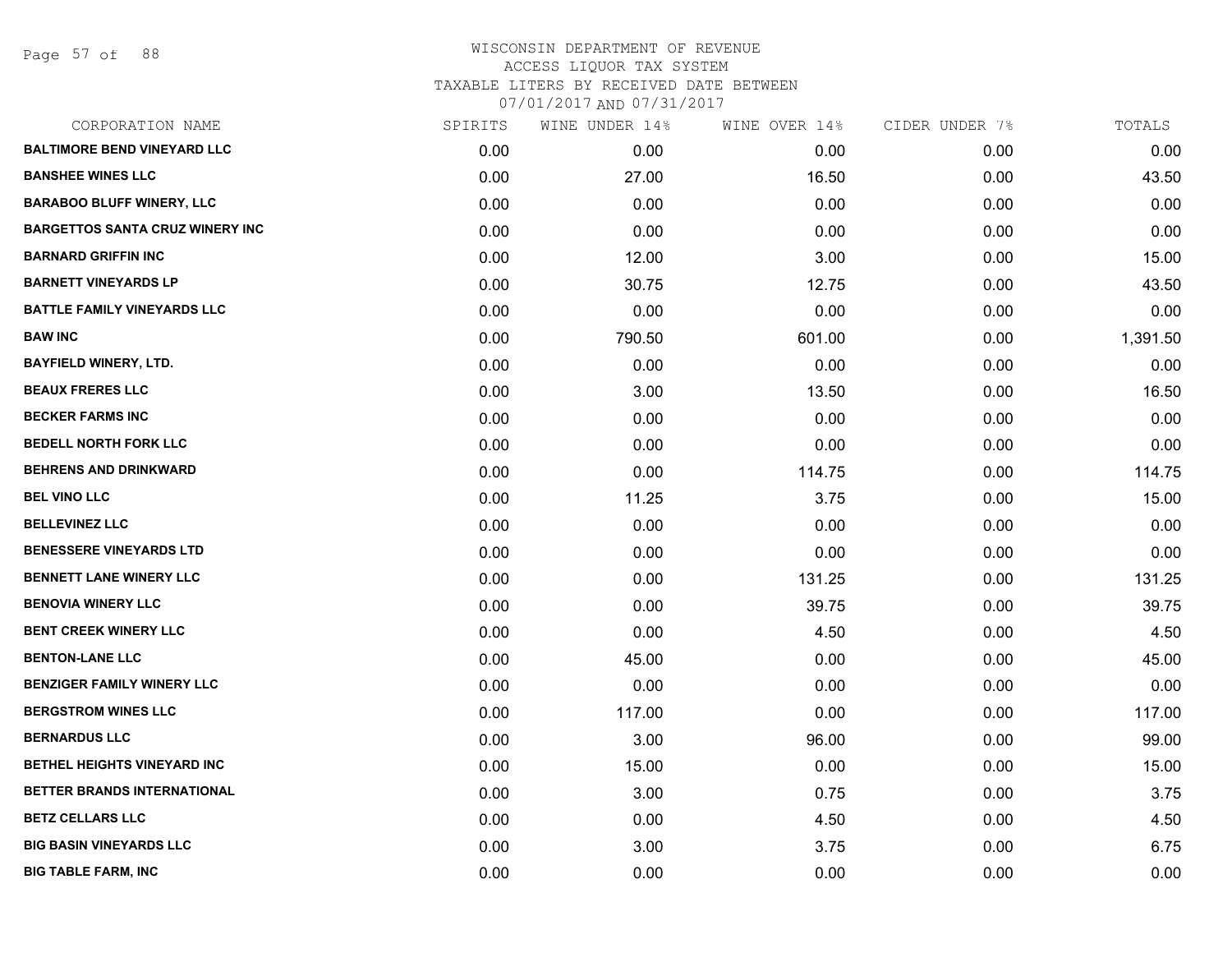Page 58 of 88

### WISCONSIN DEPARTMENT OF REVENUE ACCESS LIQUOR TAX SYSTEM TAXABLE LITERS BY RECEIVED DATE BETWEEN

| CORPORATION NAME                              | SPIRITS | WINE UNDER 14% | WINE OVER 14% | CIDER UNDER 7% | TOTALS |
|-----------------------------------------------|---------|----------------|---------------|----------------|--------|
| <b>BILTMORE ESTATE WINE COMPANY</b>           | 0.00    | 179.25         | 33.75         | 0.00           | 213.00 |
| <b>BLACKBIRD VINEYARDS LLC</b>                | 0.00    | 40.50          | 80.25         | 0.00           | 120.75 |
| <b>BLACKBURN ENTERPRISES LLC</b>              | 0.00    | 0.00           | 0.00          | 0.00           | 0.00   |
| <b>BLANKIET ESTATE LLC</b>                    | 0.00    | 13.50          | 12.75         | 0.00           | 26.25  |
| <b>BLIND HORSE WINERY LLC</b>                 | 0.00    | 0.00           | 0.00          | 0.00           | 0.00   |
| <b>BLUE MOUNTAIN CIDER COMPANY LLC</b>        | 0.00    | 0.00           | 0.00          | 0.00           | 0.00   |
| <b>BLUE SKY VINTNERS LLC</b>                  | 0.00    | 0.00           | 18.00         | 0.00           | 18.00  |
| <b>BNA WINE GROUP LLC</b>                     | 0.00    | 18.08          | 2.25          | 0.00           | 20.33  |
| <b>BOEGER WINERY INC</b>                      | 0.00    | 0.75           | 5.25          | 0.00           | 6.00   |
| <b>BOGLE VINEYARDS INC</b>                    | 0.00    | 0.00           | 22.50         | 0.00           | 22.50  |
| <b>BONNY DOON WINERY INC</b>                  | 0.00    | 133.50         | 18.00         | 0.00           | 151.50 |
| <b>BOOKWALTER WINERY LLC</b>                  | 0.00    | 0.00           | 6.00          | 0.00           | 6.00   |
| <b>BOTHAM VINEYARDS, INC.</b>                 | 0.00    | 0.00           | 0.00          | 0.00           | 0.00   |
| <b>BOUCHAINE VINEYARDS INC</b>                | 0.00    | 39.00          | 22.50         | 0.00           | 61.50  |
| <b>BOWERS HARBOR VINEYARDS AND WINERY INC</b> | 0.00    | 41.25          | 0.00          | 0.00           | 41.25  |
| <b>BRANCHES WINERY LLC</b>                    | 0.00    | 0.00           | 0.00          | 0.00           | 0.00   |
| <b>BRASSFIELD ESTATE WINERY LLC</b>           | 0.00    | 6.00           | 6.00          | 0.00           | 12.00  |
| <b>BRESSLER VINEYARDS LLC</b>                 | 0.00    | 0.00           | 9.00          | 0.00           | 9.00   |
| <b>BRET LOPEZ</b>                             | 0.00    | 0.00           | 11.25         | 0.00           | 11.25  |
| <b>BREWER-CLIFTON LLC</b>                     | 0.00    | 0.00           | 0.00          | 0.00           | 0.00   |
| <b>BRIAN CARTER CELLARS LLC</b>               | 0.00    | 11.25          | 2.25          | 0.00           | 13.50  |
| <b>BRIAN M HEATH</b>                          | 0.00    | 183.75         | 3.00          | 0.00           | 186.75 |
| <b>BRIGADOON FARM &amp; WINERY LLC</b>        | 0.00    | 0.00           | 0.00          | 0.00           | 0.00   |
| <b>BRIGHT CELLARS INC</b>                     | 0.00    | 960.00         | 20.25         | 0.00           | 980.25 |
| <b>BRONCO WINE COMPANY</b>                    | 0.00    | 1.50           | 18.00         | 0.00           | 19.50  |
| <b>BROWN ESTATE VINEYARDS LLC</b>             | 0.00    | 0.00           | 71.25         | 0.00           | 71.25  |
| <b>BRUTOCAO CELLARS LP</b>                    | 0.00    | 88.50          | 68.25         | 0.00           | 156.75 |
| <b>BRYANT VINEYARDS INC</b>                   | 0.00    | 0.00           | 1.50          | 0.00           | 1.50   |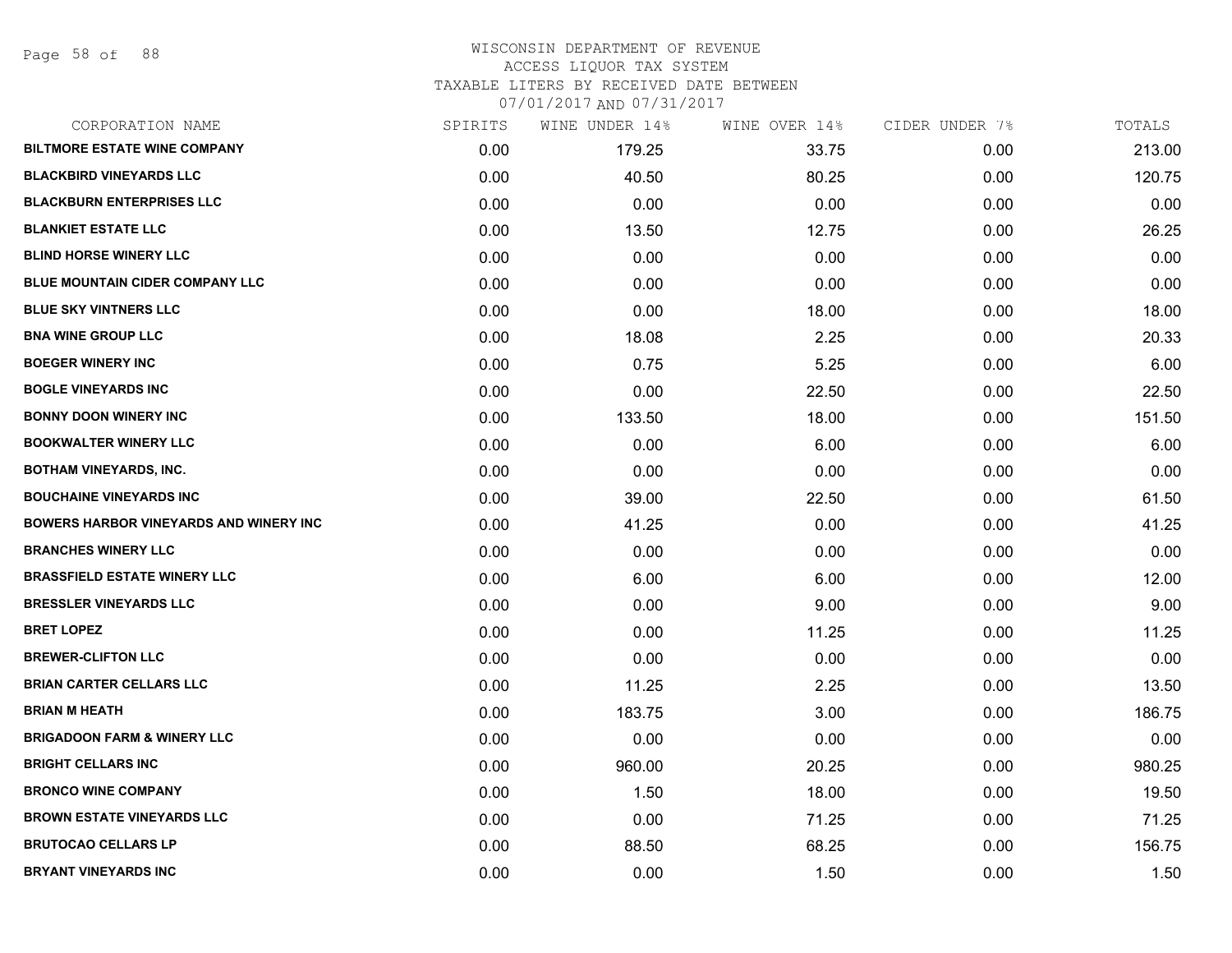| CORPORATION NAME                           | SPIRITS | WINE UNDER 14% | WINE OVER 14% | CIDER UNDER 7% | TOTALS   |
|--------------------------------------------|---------|----------------|---------------|----------------|----------|
| <b>BUCKLER FAMILY VINEYARDS LLC</b>        | 0.00    | 0.00           | 0.00          | 0.00           | 0.00     |
| <b>BULLY HILL VINEYARDS INC</b>            | 0.00    | 0.00           | 0.00          | 0.00           | 0.00     |
| <b>BURGESS CELLARS INC</b>                 | 0.00    | 9.75           | 55.50         | 0.00           | 65.25    |
| <b>BURRELL SCHOOL VINEYARDS INC</b>        | 0.00    | 0.00           | 18.00         | 0.00           | 18.00    |
| <b>BUTTONWOOD FARM WINERY INC</b>          | 0.00    | 29.25          | 0.00          | 0.00           | 29.25    |
| <b>C &amp; C WINE SERVICES INC</b>         | 0.00    | 1.50           | 120.00        | 0.00           | 121.50   |
| <b>C &amp; N CORPORATION</b>               | 0.00    | $-15.38$       | 0.00          | 0.00           | $-15.38$ |
| C G DI ARIE VINEYARD & WINERY LLC          | 0.00    | 24.75          | 5.50          | 0.00           | 30.25    |
| <b>C MONDAVI &amp; SONS</b>                | 0.00    | 0.75           | 198.00        | 0.00           | 198.75   |
| <b>CAIN CELLARS INC</b>                    | 0.00    | 9.00           | 17.25         | 0.00           | 26.25    |
| <b>CAIRDEAN VINEYARDS LLC</b>              | 0.00    | 0.00           | 0.00          | 0.00           | 0.00     |
| <b>CAKEBREAD CELLARS</b>                   | 0.00    | 300.00         | 818.25        | 0.00           | 1,118.25 |
| <b>CALCAREOUS VINEYARD LLC</b>             | 0.00    | 18.75          | 55.40         | 0.00           | 74.15    |
| <b>CALDWELL WINERY LLC</b>                 | 0.00    | 7.50           | 141.00        | 0.00           | 148.50   |
| <b>CALERA WINE COMPANY LP</b>              | 0.00    | 0.00           | 31.50         | 0.00           | 31.50    |
| <b>CALLAWAY TEMECULA LP</b>                | 0.00    | 24.36          | 41.25         | 0.00           | 65.61    |
| <b>CANA'S FEAST WINERY LLC</b>             | 0.00    | 0.00           | 1.50          | 0.00           | 1.50     |
| <b>CARACCIOLI CELLARS INC</b>              | 0.00    | 0.00           | 0.00          | 0.00           | 0.00     |
| <b>CARL THOMA</b>                          | 0.00    | 4.50           | 4.50          | 0.00           | 9.00     |
| <b>CARLISLE WINERY &amp; VINEYARDS LLC</b> | 0.00    | 0.00           | 0.00          | 0.00           | 0.00     |
| <b>CARLOS CREEK WINERY INC</b>             | 0.00    | 0.00           | 0.00          | 0.00           | 0.00     |
| <b>CARNEROS WINE COMPANY INC</b>           | 0.00    | 0.00           | 0.00          | 0.00           | 0.00     |
| <b>CASTORO CELLARS</b>                     | 0.00    | 102.00         | 121.13        | 0.00           | 223.13   |
| <b>CAYMUS VINEYARDS INC</b>                | 0.00    | 0.00           | 202.50        | 0.00           | 202.50   |
| <b>CECIL A ZERBA</b>                       | 0.00    | 0.00           | 4.50          | 0.00           | 4.50     |
| <b>CEDAR KNOLL VINEYARDS INC</b>           | 0.00    | 1.50           | 71.25         | 0.00           | 72.75    |
| <b>CEJA VINEYARDS INC</b>                  | 0.00    | 5.25           | 6.75          | 0.00           | 12.00    |
| <b>CELLAR RAT CELLARS LLC</b>              | 0.00    | 63.75          | 0.00          | 0.00           | 63.75    |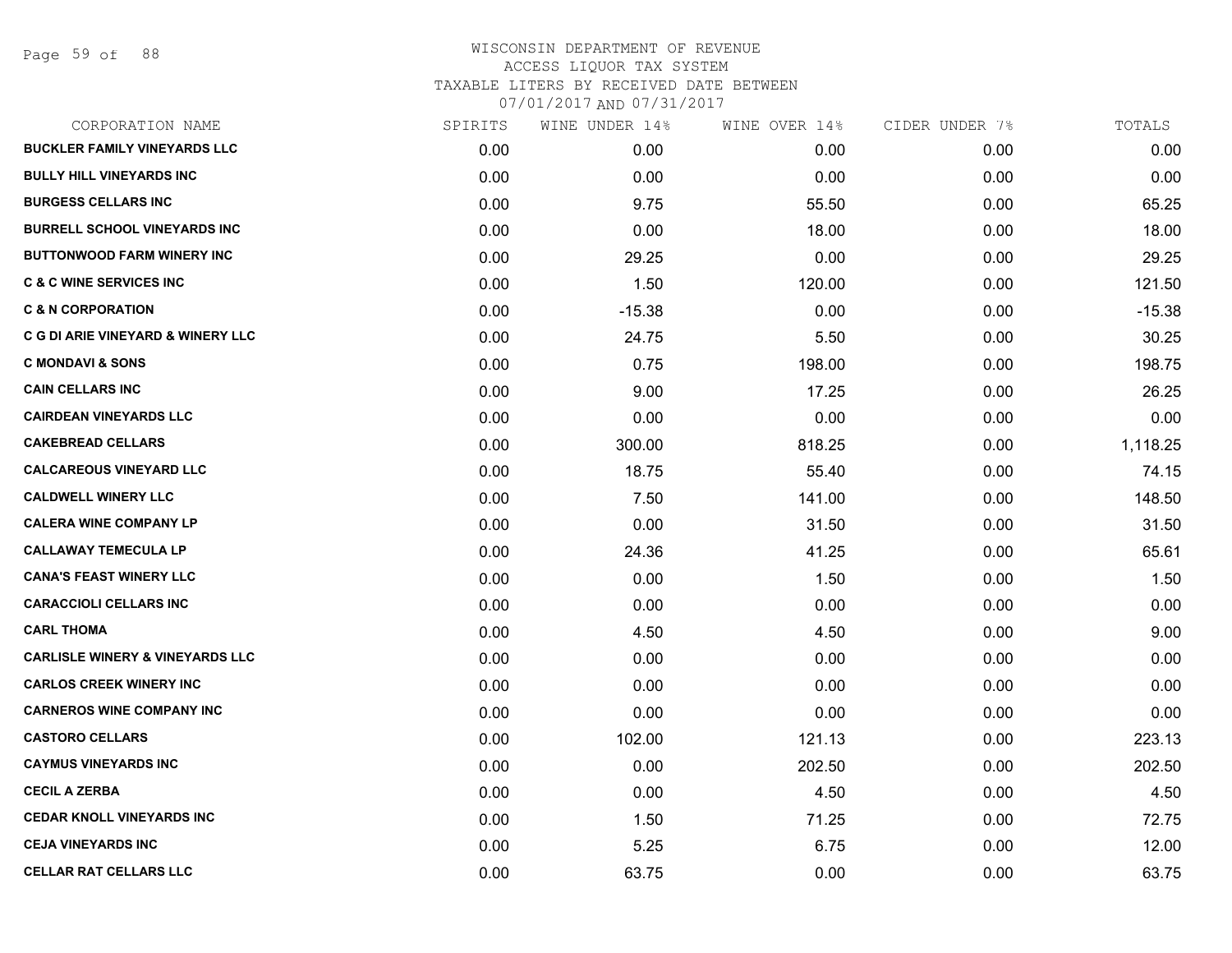Page 60 of 88

### WISCONSIN DEPARTMENT OF REVENUE ACCESS LIQUOR TAX SYSTEM TAXABLE LITERS BY RECEIVED DATE BETWEEN

| CORPORATION NAME                                  | SPIRITS | WINE UNDER 14% | WINE OVER 14% | CIDER UNDER 7% | TOTALS |
|---------------------------------------------------|---------|----------------|---------------|----------------|--------|
| <b>CHACEWATER LLC</b>                             | 0.00    | 16.50          | 16.50         | 0.00           | 33.00  |
| <b>CHAPPELLET WINERY INC</b>                      | 0.00    | 0.00           | 0.00          | 0.00           | 0.00   |
| <b>CHARLES &amp; MARTHA BARRA</b>                 | 0.00    | 12.00          | 3.00          | 0.00           | 15.00  |
| <b>CHARLES REININGER LLC</b>                      | 0.00    | 6.00           | 36.75         | 0.00           | 42.75  |
| <b>CHATEAU BIANCA INC</b>                         | 0.00    | 0.00           | 0.00          | 0.00           | 0.00   |
| <b>CHATEAU DIANA LLC</b>                          | 0.00    | 54.75          | 4.50          | 0.00           | 59.25  |
| <b>CHATEAU GRAND TRAVERSE LTD</b>                 | 0.00    | 55.00          | 0.00          | 0.00           | 55.00  |
| <b>CHATEAU MARGENE INC</b>                        | 0.00    | 0.00           | 0.00          | 0.00           | 0.00   |
| <b>CHATEAU MORRISETTE INC</b>                     | 0.00    | 27.75          | 0.38          | 0.00           | 28.13  |
| <b>CHATEAU OPERATIONS, LTD.</b>                   | 0.00    | 2.25           | 0.00          | 0.00           | 2.25   |
| <b>CHATEAU POTELLE HOLDINGS LLC</b>               | 0.00    | 0.00           | 0.00          | 0.00           | 0.00   |
| <b>CHATEAU ST CROIX WINERY &amp; VINEYARD LLC</b> | 0.00    | 0.00           | 0.00          | 0.00           | 0.00   |
| <b>CHERRY HILL LLC</b>                            | 0.00    | 2.25           | 6.75          | 0.00           | 9.00   |
| <b>CHIARELLO FAMILY VINEYARDS LLC</b>             | 0.00    | 6.00           | 3.00          | 0.00           | 9.00   |
| <b>CHIMNEY ROCK WINERY LLC</b>                    | 0.00    | 0.00           | 255.75        | 0.00           | 255.75 |
| <b>CHRISTOPHE BARON</b>                           | 0.00    | 0.00           | 0.00          | 0.00           | 0.00   |
| <b>CHRISTOPHER DRAKE WHITCRAFT</b>                | 0.00    | 0.00           | 0.00          | 0.00           | 0.00   |
| <b>CHRISTOPHER FIGGINS</b>                        | 0.00    | 13.50          | 0.00          | 0.00           | 13.50  |
| <b>CIDER HOUSE OF WISCONSIN LLC</b>               | 0.00    | 0.00           | 0.00          | 0.00           | 0.00   |
| <b>CINNABAR WINERY LLC</b>                        | 0.00    | 18.00          | 6.00          | 0.00           | 24.00  |
| CITY VINTNERS SAN FRANCISCO WINERY LLC            | 0.00    | 0.00           | 0.00          | 0.00           | 0.00   |
| <b>CLAY JAR HOLDINGS LLC</b>                      | 0.00    | 0.00           | 0.00          | 0.00           | 0.00   |
| CLIF BAR FAMILY WINERY & FARM LLC                 | 0.00    | 22.50          | 104.25        | 0.00           | 126.75 |
| <b>CLINE CELLARS INC</b>                          | 0.00    | 4.50           | 101.25        | 0.00           | 105.75 |
| <b>CLOS DU VAL WINE CO LTD</b>                    | 0.00    | 0.00           | 83.25         | 0.00           | 83.25  |
| <b>CLOS LACHANCE WINES LLC</b>                    | 0.00    | 6.00           | 21.75         | 0.00           | 27.75  |
| <b>COCKERELL WINE CONSULTING LLC</b>              | 0.00    | 0.00           | 0.00          | 0.00           | 0.00   |
| <b>CODORNIU NAPA INC</b>                          | 0.00    | 18.00          | 481.50        | 0.00           | 499.50 |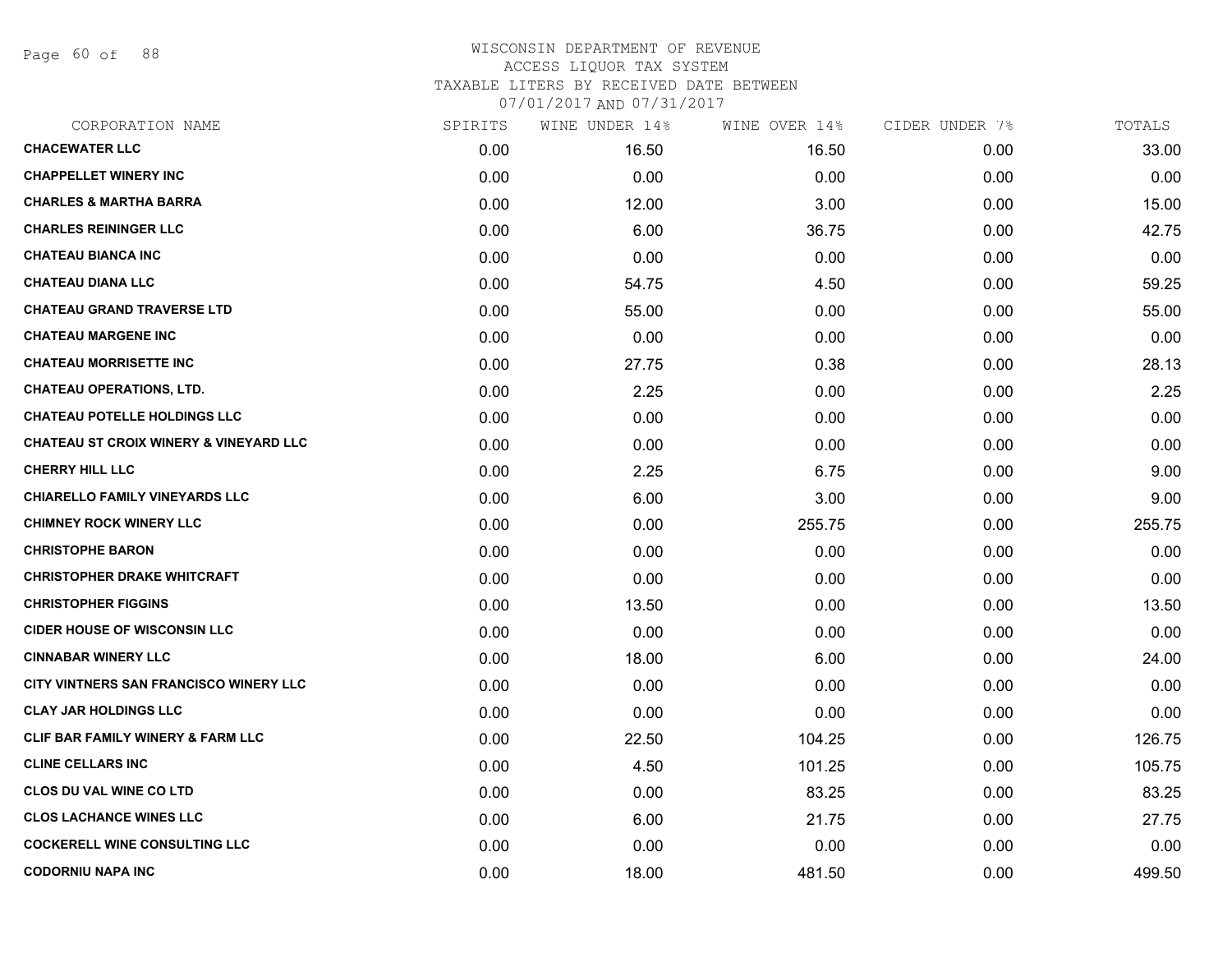Page 61 of 88

### WISCONSIN DEPARTMENT OF REVENUE ACCESS LIQUOR TAX SYSTEM

TAXABLE LITERS BY RECEIVED DATE BETWEEN

| CORPORATION NAME                                | SPIRITS | WINE UNDER 14% | WINE OVER 14% | CIDER UNDER 7% | TOTALS |
|-------------------------------------------------|---------|----------------|---------------|----------------|--------|
| <b>COL SOLARE, LLP</b>                          | 0.00    | 0.00           | 36.00         | 0.00           | 36.00  |
| <b>COLGIN PARTNERS LLC</b>                      | 0.00    | 0.00           | 9.00          | 0.00           | 9.00   |
| <b>COLLEEN M BOS</b>                            | 0.00    | 0.00           | 0.00          | 0.00           | 0.00   |
| <b>COLUMBIA RIVER WINERY INC</b>                | 0.00    | 15.75          | 0.00          | 0.00           | 15.75  |
| <b>CONSTELLATION BRANDS U.S. OPERATIONS INC</b> | 0.00    | 178.20         | 432.75        | 0.00           | 610.95 |
| <b>CONUNDRUM WINERY LLC</b>                     | 0.00    | 9.00           | 12.00         | 0.00           | 21.00  |
| <b>CONWAY VINEYARDS INC</b>                     | 0.00    | 0.00           | 0.00          | 0.00           | 0.00   |
| <b>COOL HAND VINEYARDS LLC</b>                  | 0.00    | 12.00          | 46.50         | 0.00           | 58.50  |
| <b>COPPER CANE LLC</b>                          | 0.00    | 8.25           | 2.25          | 0.00           | 10.50  |
| <b>CORISON WINERY INC</b>                       | 0.00    | 0.00           | 0.00          | 0.00           | 0.00   |
| <b>CORNERSTONE CELLARS LLC</b>                  | 0.00    | 19.50          | 3.00          | 0.00           | 22.50  |
| <b>COURAGEOUS INC</b>                           | 0.00    | 0.00           | 0.00          | 0.00           | 0.00   |
| <b>CRAIG FLETCHER</b>                           | 0.00    | 0.00           | 0.00          | 0.00           | 0.00   |
| <b>CRAIG S HANDLY</b>                           | 0.00    | 0.00           | 0.00          | 0.00           | 0.00   |
| <b>CREATIVE WINE CONCEPTS INC</b>               | 0.00    | 0.00           | 0.00          | 0.00           | 0.00   |
| <b>CREW WINE COMPANY LLC</b>                    | 0.00    | 7.50           | 1.50          | 0.00           | 9.00   |
| <b>CRIMSON WINE GROUP LTD</b>                   | 0.00    | 27.00          | 23.25         | 0.00           | 50.25  |
| <b>CRISTOM VINEYARDS INC</b>                    | 0.00    | 44.25          | 0.00          | 0.00           | 44.25  |
| <b>CROCKER &amp; STARR WINE CO LLC</b>          | 0.00    | 0.00           | 42.75         | 0.00           | 42.75  |
| <b>CROWN POINT WINERY LLC</b>                   | 0.00    | 0.00           | 4.50          | 0.00           | 4.50   |
| <b>CULTIVATE WINES LLC</b>                      | 0.00    | 1.50           | 0.00          | 0.00           | 1.50   |
| <b>CUNAT PREMIUM VINEYARDS LLC</b>              | 0.00    | 3.75           | 18.75         | 0.00           | 22.50  |
| <b>CUSHMAN WINERY CORPORATION</b>               | 0.00    | 56.25          | 97.50         | 0.00           | 153.75 |
| <b>CUVAISON INC</b>                             | 0.00    | 145.50         | 73.50         | 0.00           | 219.00 |
| <b>CWC WINERY LLC</b>                           | 0.00    | 0.00           | 0.00          | 0.00           | 0.00   |
| <b>D &amp; J F CELLARS INC</b>                  | 0.00    | 33.00          | 35.25         | 0.00           | 68.25  |
| <b>D MYERS LLC</b>                              | 0.00    | 0.00           | 0.00          | 0.00           | 0.00   |
| <b>DANA ESTATES INC</b>                         | 0.00    | 0.00           | 0.00          | 0.00           | 0.00   |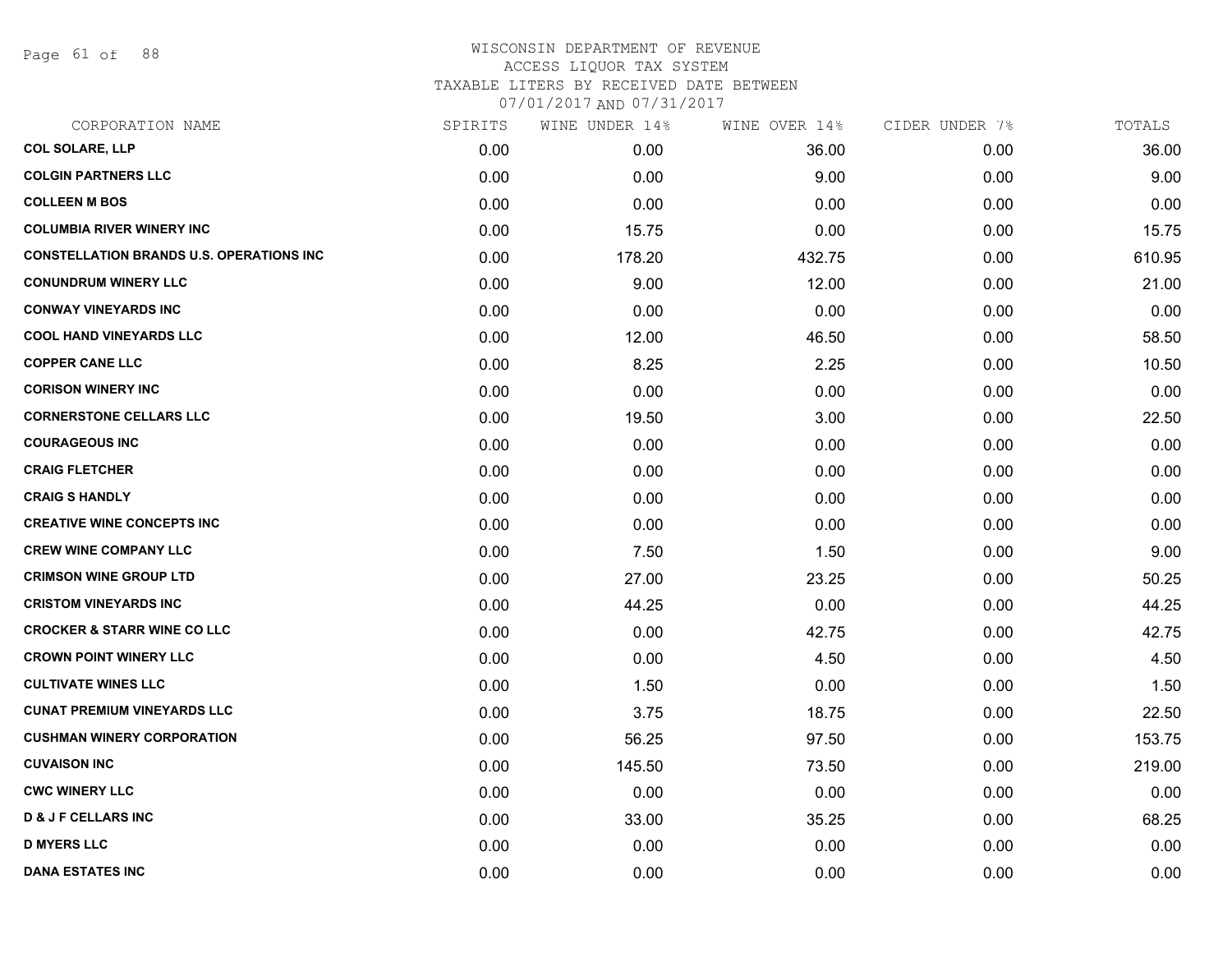Page 62 of 88

| SPIRITS | WINE UNDER 14% | WINE OVER 14% | CIDER UNDER 7% | TOTALS |
|---------|----------------|---------------|----------------|--------|
| 0.00    | 0.00           | 0.00          | 0.00           | 0.00   |
| 0.00    | 15.00          | 19.50         | 0.00           | 34.50  |
| 0.00    | 0.00           | 0.00          | 0.00           | 0.00   |
| 0.00    | 9.75           | 55.50         | 0.00           | 65.25  |
| 0.00    | 0.00           | 238.50        | 0.00           | 238.50 |
| 0.00    | 0.00           | 33.00         | 0.00           | 33.00  |
| 0.00    | 12.00          | 51.00         | 0.00           | 63.00  |
| 0.00    | 15.00          | 0.00          | 0.00           | 15.00  |
| 0.00    | 12.75          | 15.00         | 0.00           | 27.75  |
| 0.00    | 0.00           | 0.00          | 0.00           | 0.00   |
| 0.00    | 0.00           | 24.00         | 0.00           | 24.00  |
| 0.00    | 4.50           | 90.50         | 0.00           | 95.00  |
| 0.00    | 66.75          | 25.50         | 0.00           | 92.25  |
| 0.00    | 0.75           | 108.75        | 0.00           | 109.50 |
| 0.00    | 41.63          | 110.00        | 0.00           | 151.63 |
| 0.00    | 3.00           | 22.50         | 0.00           | 25.50  |
| 0.00    | 3.75           | 3.75          | 0.00           | 7.50   |
| 0.00    | 0.00           | 14.25         | 0.00           | 14.25  |
| 0.00    | 39.00          | 26.75         | 0.00           | 65.75  |
| 0.00    | 0.00           | 11.25         | 0.00           | 11.25  |
| 0.00    | 0.00           | 0.00          | 0.00           | 0.00   |
| 0.00    | 293.25         | 118.50        | 0.00           | 411.75 |
| 0.00    | 500.03         | 12.00         | 0.00           | 512.03 |
| 0.00    | 151.50         | 4.50          | 0.00           | 156.00 |
| 0.00    | 97.50          | 20.25         | 0.00           | 117.75 |
| 0.00    | 0.00           | 0.00          | 0.00           | 0.00   |
| 0.00    | 23.25          | 21.00         | 0.00           | 44.25  |
| 0.00    | 0.00           | 4.50          | 0.00           | 4.50   |
|         |                |               |                |        |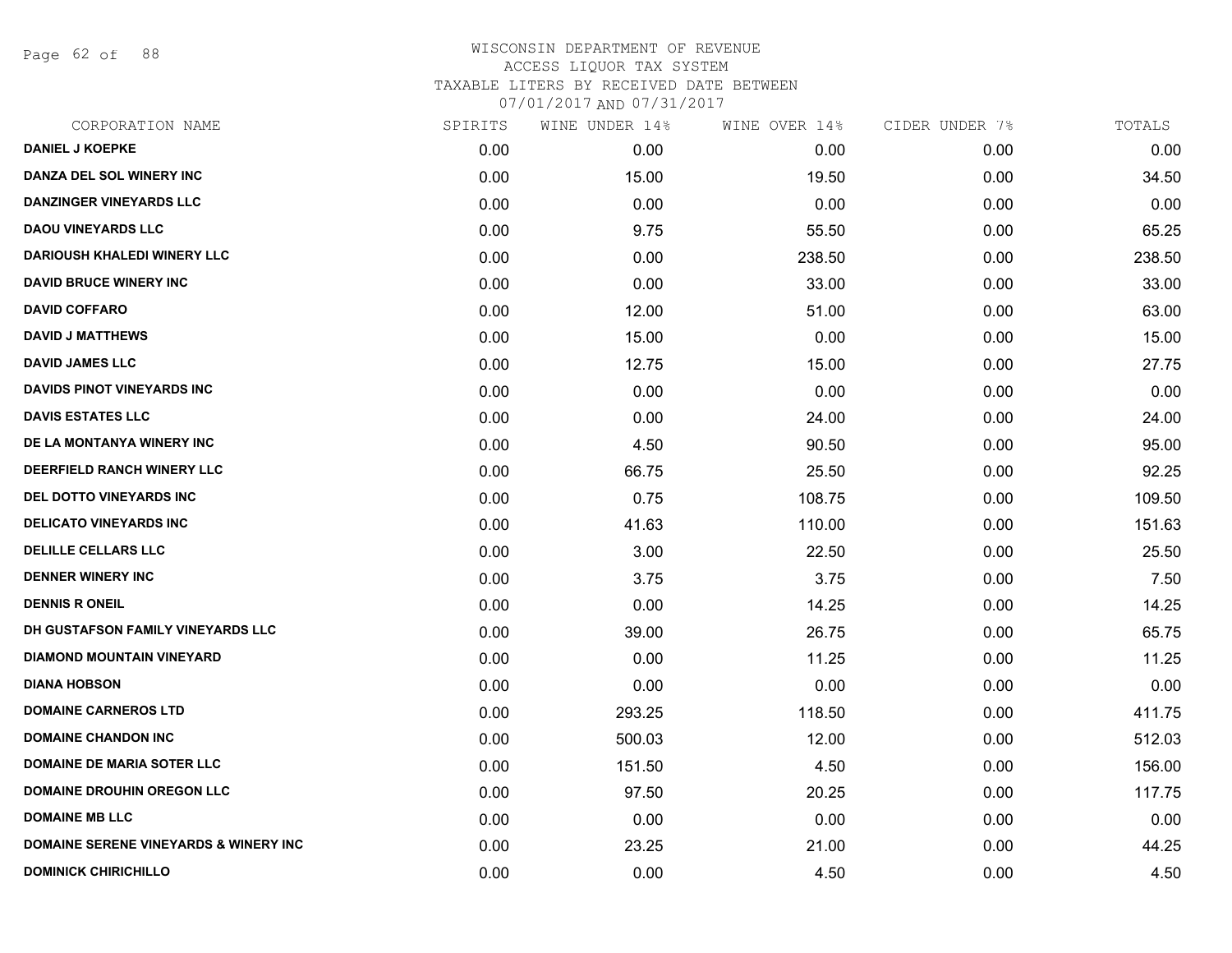Page 63 of 88

| CORPORATION NAME                                              | SPIRITS | WINE UNDER 14% | WINE OVER 14% | CIDER UNDER 7% | TOTALS   |
|---------------------------------------------------------------|---------|----------------|---------------|----------------|----------|
| DON SEBASTIANI & SONS INTERNATIONAL WINE<br><b>NEGOCIANTS</b> | 0.00    | 0.00           | 0.00          | 0.00           | 0.00     |
| <b>DONALD PHILLIPS HILL JR</b>                                | 0.00    | 0.00           | 0.00          | 0.00           | 0.00     |
| <b>DONATI FAMILY VINEYARD INC</b>                             | 0.00    | 15.00          | 4.50          | 0.00           | 19.50    |
| DONELAN FAMILY WINE CELLARS LLC                               | 0.00    | 74.25          | 18.00         | 0.00           | 92.25    |
| <b>DOUBLE CANYON VINEYARDS LLC</b>                            | 0.00    | 6.75           | 4.50          | 0.00           | 11.25    |
| DRUMLIN RIDGE WINERY LLC                                      | 0.00    | 0.00           | 0.00          | 0.00           | 0.00     |
| DRY CREEK VINEYARD INC                                        | 0.00    | 148.50         | 622.50        | 0.00           | 771.00   |
| <b>DSC INVESTORS INC</b>                                      | 0.00    | 0.00           | 0.00          | 0.00           | 0.00     |
| <b>DUCKHORN WINE COMPANY</b>                                  | 0.00    | 165.00         | 534.75        | 0.00           | 699.75   |
| <b>DUMOL WINERY LLC</b>                                       | 0.00    | 0.00           | 168.75        | 0.00           | 168.75   |
| <b>DUNHAM CELLARS LLC</b>                                     | 0.00    | 35.25          | 18.00         | 0.00           | 53.25    |
| <b>DUNN VINEYARDS LLC</b>                                     | 0.00    | 6.00           | 0.00          | 0.00           | 6.00     |
| <b>DUPLIN WINE CELLARS INC.</b>                               | 0.00    | 288.75         | 0.00          | 0.00           | 288.75   |
| DUTTON GOLDFIELD WINERY LLC                                   | 0.00    | 57.75          | 0.00          | 0.00           | 57.75    |
| <b>E &amp; J GALLO WINERY</b>                                 | 0.00    | 563.11         | 552.38        | 0.00           | 1,115.49 |
| <b>EAGLES LANDING WINERY LLC</b>                              | 0.00    | 60.00          | 2.25          | 0.00           | 62.25    |
| <b>EARL E BROWN &amp; SONS INC</b>                            | 0.00    | 0.00           | 0.00          | 0.00           | 0.00     |
| <b>EBERLE WINERY LP</b>                                       | 0.00    | 0.75           | 30.75         | 0.00           | 31.50    |
| <b>EDWARD J RINK</b>                                          | 0.00    | 0.00           | 0.00          | 0.00           | 0.00     |
| EHREN JORDAN WINE CELLARS LLC                                 | 0.00    | 77.25          | 48.75         | 0.00           | 126.00   |
| <b>EILEEN BRYS</b>                                            | 0.00    | 0.00           | 0.00          | 0.00           | 0.00     |
| <b>ELEGANCE PROPERTIES LLC</b>                                | 0.00    | 0.00           | 0.00          | 0.00           | 0.00     |
| <b>ELISABETH W KLEIN</b>                                      | 0.00    | 0.00           | 0.00          | 0.00           | 0.00     |
| ELK COVE VINEYARDS INC                                        | 0.00    | 100.50         | 0.00          | 0.00           | 100.50   |
| <b>ELV-OREGON LLC</b>                                         | 0.00    | 0.00           | 0.00          | 0.00           | 0.00     |
| <b>ELYSE WINERY LLC</b>                                       | 0.00    | 1.50           | 55.50         | 0.00           | 57.00    |
| <b>EMILIO GUGLIELMO WINERY INC</b>                            | 0.00    | 10.50          | 1.50          | 0.00           | 12.00    |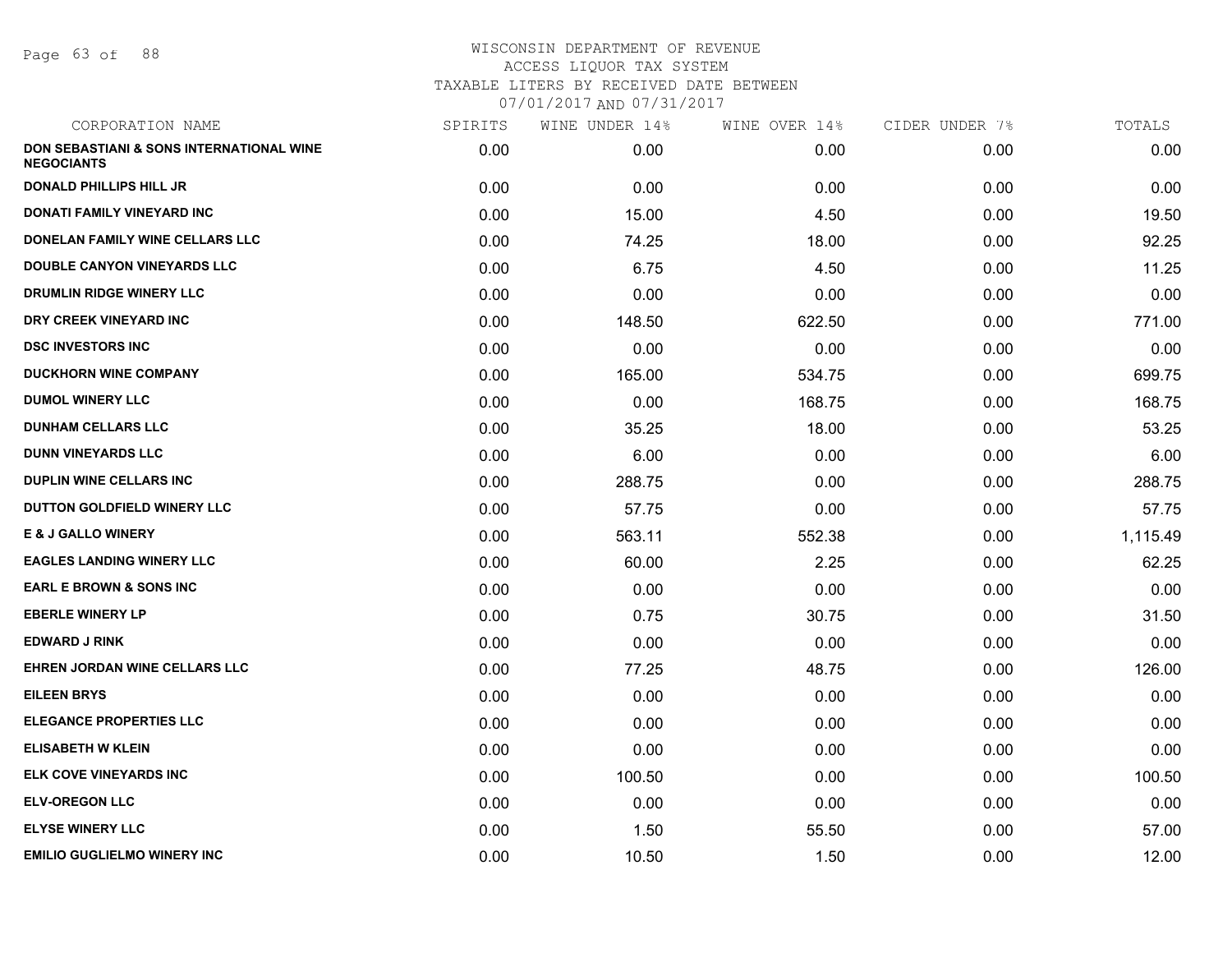Page 64 of 88

| CORPORATION NAME                               | SPIRITS | WINE UNDER 14% | WINE OVER 14% | CIDER UNDER 7% | TOTALS |
|------------------------------------------------|---------|----------------|---------------|----------------|--------|
| <b>ERIC TRUMP WINE MANUFACTURING LLC</b>       | 0.00    | 0.00           | 0.00          | 0.00           | 0.00   |
| <b>ERNEST VINEYARDS LLC</b>                    | 0.00    | 0.00           | 0.00          | 0.00           | 0.00   |
| <b>ESCALERA-BOULET LLC</b>                     | 0.00    | 0.00           | 11.25         | 0.00           | 11.25  |
| <b>F KORBEL &amp; BROS INC</b>                 | 0.00    | 211.46         | 51.00         | 0.00           | 262.46 |
| <b>FANTESCA LLC</b>                            | 0.00    | 0.00           | 60.75         | 0.00           | 60.75  |
| <b>FAT BOYS INC</b>                            | 0.00    | 0.00           | 3.00          | 0.00           | 3.00   |
| <b>FAWN CREEK WINERY LLC</b>                   | 0.00    | 0.00           | 0.00          | 0.00           | 0.00   |
| <b>FAZELI VINEYARDS, LLC</b>                   | 0.00    | 0.75           | 0.75          | 0.00           | 1.50   |
| <b>FENESTRA WINERY INC</b>                     | 0.00    | 4.50           | 15.00         | 0.00           | 19.50  |
| FENN VALLEY VINEYARDS, INC.                    | 0.00    | 0.00           | 0.00          | 0.00           | 0.00   |
| <b>FERMENTING CELLARS LLC</b>                  | 0.00    | 0.00           | 0.00          | 0.00           | 0.00   |
| FERRARI CARANO VINEYARDS & WINERY LLC          | 0.00    | 24.75          | 316.88        | 0.00           | 341.63 |
| <b>FETZER VINEYARDS</b>                        | 0.00    | 50.25          | 16.50         | 0.00           | 66.75  |
| <b>FIDDLEHEAD CELLARS LP</b>                   | 0.00    | 175.50         | 0.00          | 0.00           | 175.50 |
| <b>FIDELITAS WINES LLC</b>                     | 0.00    | 0.00           | 0.00          | 0.00           | 0.00   |
| <b>FIESTA VINEYARD &amp; WINERY LLC</b>        | 0.00    | 146.84         | 0.00          | 0.00           | 146.84 |
| <b>FINKELSTEIN VINEYARDS INC</b>               | 0.00    | 29.25          | 2.25          | 0.00           | 31.50  |
| <b>FIRESTEED CORPORATION</b>                   | 0.00    | 0.00           | 0.00          | 0.00           | 0.00   |
| FISHER KING WINERY, LLC                        | 0.00    | 0.00           | 0.00          | 0.00           | 0.00   |
| <b>FISHER VINEYARDS</b>                        | 0.00    | 0.00           | 32.25         | 0.00           | 32.25  |
| <b>FIVE VINES LLC</b>                          | 0.00    | 0.00           | 0.00          | 0.00           | 0.00   |
| <b>FLORA SPRINGS WINE COMPANY</b>              | 0.00    | 21.00          | 222.00        | 0.00           | 243.00 |
| FLOWERS VINEYARD AND WINERY, LLC               | 0.00    | 60.75          | 0.00          | 0.00           | 60.75  |
| <b>FLYING B VINEYARD LP</b>                    | 0.00    | 0.00           | 33.75         | 0.00           | 33.75  |
| FN CELLARS LLC                                 | 0.00    | 1.14           | 235.50        | 0.00           | 236.64 |
| <b>FOLEY ESTATES VINEYARD &amp; WINERY LLC</b> | 0.00    | 15.75          | 32.25         | 0.00           | 48.00  |
| <b>FOLEY FAMILY WINES INC</b>                  | 0.00    | 159.00         | 375.00        | 0.00           | 534.00 |
| <b>FOLIO WINE COMPANY LLC</b>                  | 0.00    | 6.00           | 0.75          | 0.00           | 6.75   |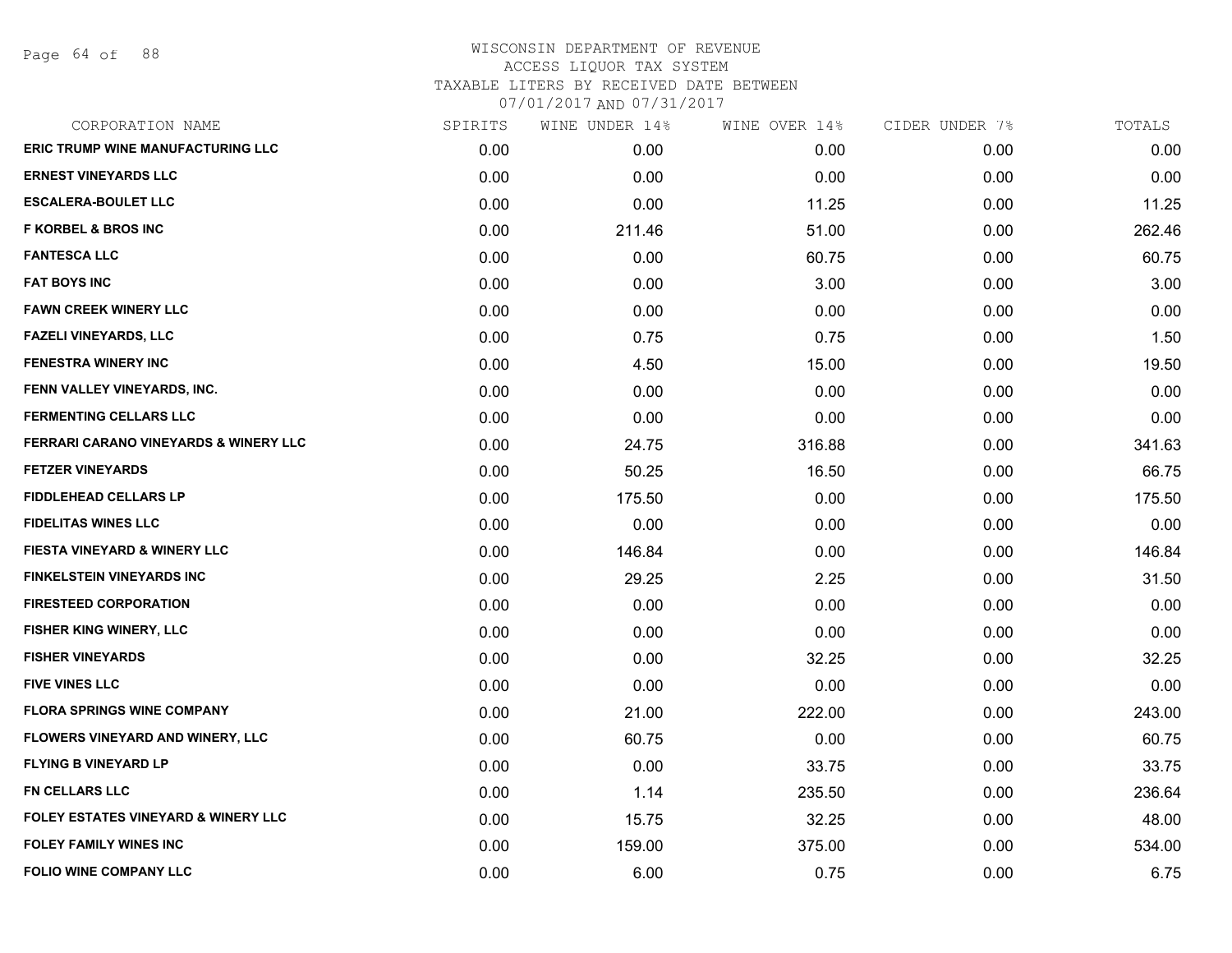Page 65 of 88

| CORPORATION NAME                                    | SPIRITS | WINE UNDER 14% | WINE OVER 14% | CIDER UNDER 7% | TOTALS   |
|-----------------------------------------------------|---------|----------------|---------------|----------------|----------|
| FORT ROSS VINEYARD & WINERY LLC                     | 0.00    | 0.00           | 5.25          | 0.00           | 5.25     |
| <b>FOXEN VINEYARD INC</b>                           | 0.00    | 61.50          | 54.38         | 0.00           | 115.88   |
| <b>FRANCIS COPPOLA WINERY LLC</b>                   | 0.00    | 484.50         | 267.00        | 0.00           | 751.50   |
| <b>FRANCISCAN VINEYARDS INC</b>                     | 0.00    | 372.38         | 480.00        | 0.00           | 852.38   |
| <b>FRANK FAMILY VINEYARDS LLC</b>                   | 0.00    | 51.00          | 175.50        | 0.00           | 226.50   |
| <b>FRED C SCHERRER</b>                              | 0.00    | 0.00           | 0.00          | 0.00           | 0.00     |
| <b>FREIXENET SONOMA CAVES INC</b>                   | 0.00    | 203.25         | 24.75         | 0.00           | 228.00   |
| <b>FREY VINEYARDS LTD</b>                           | 0.00    | 117.75         | 7.25          | 0.00           | 125.00   |
| <b>FROGS LEAP WINERY</b>                            | 0.00    | 206.25         | 0.00          | 0.00           | 206.25   |
| <b>FROGTOWN CELLARS LLP</b>                         | 0.00    | 0.00           | 0.00          | 0.00           | 0.00     |
| FRUIT OF THE WOODS WINE CELLAR, INC.                | 0.00    | 0.00           | 0.00          | 0.00           | 0.00     |
| <b>FULCRUM WINES LLC</b>                            | 0.00    | 669.00         | 0.00          | 0.00           | 669.00   |
| <b>FULKERSON WINE CELLARS LLC</b>                   | 0.00    | 4.50           | 0.00          | 0.00           | 4.50     |
| <b>FURTHERMORE LLC</b>                              | 0.00    | 0.75           | 2.25          | 0.00           | 3.00     |
| <b>G GRAHAM WINES INC</b>                           | 0.00    | 0.00           | 4.50          | 0.00           | 4.50     |
| <b>GALENA CELLARS INC</b>                           | 0.00    | 0.00           | 0.00          | 0.00           | 0.00     |
| <b>GALLICA WINES LLC</b>                            | 0.00    | 0.00           | 0.00          | 0.00           | 0.00     |
| <b>GAMBLE FAMILY VINEYARDS LLC</b>                  | 0.00    | 579.75         | 526.50        | 0.00           | 1,106.25 |
| <b>GARGIULO VINEYARD LLC</b>                        | 0.00    | 0.00           | 0.00          | 0.00           | 0.00     |
| <b>GARROD TRUST</b>                                 | 0.00    | 3.00           | 1.50          | 0.00           | 4.50     |
| <b>GARVIN HEIGHTS VINEYARDS, LLC</b>                | 0.00    | 0.00           | 0.00          | 0.00           | 0.00     |
| <b>GEARY MARKET INVESTMENT COMPANY LTD</b>          | 0.00    | 12.00          | 1.50          | 0.00           | 13.50    |
| <b>GEMSTONE VINEYARDS LLC</b>                       | 0.00    | 0.00           | 0.00          | 0.00           | 0.00     |
| <b>GENERATIONS OF SONOMA LLC</b>                    | 0.00    | 6.75           | 42.00         | 0.00           | 48.75    |
| <b>GENESEO PARTNERS LP</b>                          | 0.00    | 0.00           | 93.75         | 0.00           | 93.75    |
| <b>GEORGE O HENDRY</b>                              | 0.00    | 56.25          | 96.75         | 0.00           | 153.00   |
| <b>GERBER, GERBER &amp; GERBER DISCLAIMER TRUST</b> | 0.00    | 0.00           | 0.00          | 0.00           | 0.00     |
| <b>GF WINES LLC</b>                                 | 0.00    | 236.25         | 66.75         | 0.00           | 303.00   |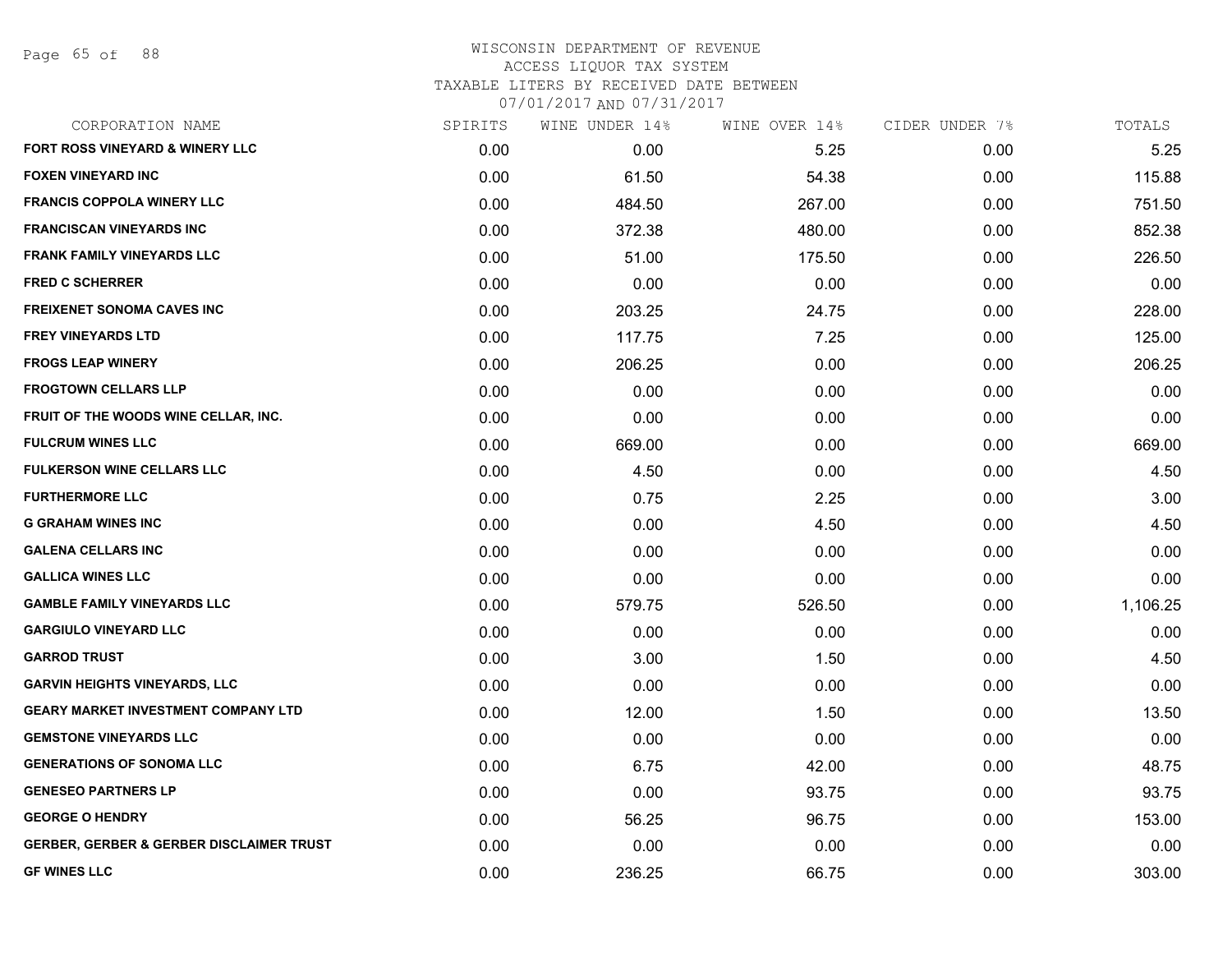Page 66 of 88

## WISCONSIN DEPARTMENT OF REVENUE ACCESS LIQUOR TAX SYSTEM TAXABLE LITERS BY RECEIVED DATE BETWEEN

| CORPORATION NAME                        | SPIRITS | WINE UNDER 14% | WINE OVER 14% | CIDER UNDER 7% | TOTALS |
|-----------------------------------------|---------|----------------|---------------|----------------|--------|
| <b>GIFT SERVICES INC</b>                | 0.00    | 286.51         | 32.25         | 0.00           | 318.76 |
| <b>GLOBAL UNIVERSAL SRL</b>             | 0.00    | 0.00           | 0.00          | 0.00           | 0.00   |
| <b>GOLDIN INVESTMENT II INC</b>         | 0.00    | 0.00           | 4.50          | 0.00           | 4.50   |
| <b>GOLDRIDGEPINOT.COM LLC</b>           | 0.00    | 17.25          | 44.25         | 0.00           | 61.50  |
| <b>GOOD FOUNDATIONS INC</b>             | 0.00    | 63.75          | 0.00          | 0.00           | 63.75  |
| <b>GOOSE RIDGE LLC</b>                  | 0.00    | 5.25           | 9.00          | 0.00           | 14.25  |
| <b>GRAPE VISIONS LLC</b>                | 0.00    | 0.00           | 67.50         | 0.00           | 67.50  |
| <b>GRAPESEED WINE FUND LLC</b>          | 0.00    | 0.00           | 0.00          | 0.00           | 0.00   |
| <b>GRASSINI FAMILY VINEYARDS LLC</b>    | 0.00    | 2.25           | 3.75          | 0.00           | 6.00   |
| <b>GREEN FAMILY WINERY LLC</b>          | 0.00    | 0.00           | 0.00          | 0.00           | 0.00   |
| <b>GRGICH HILLS CELLAR</b>              | 0.00    | 30.01          | 273.00        | 0.00           | 303.01 |
| <b>GRIEB OPTIMAL WINECRAFTING LLC</b>   | 0.00    | 0.00           | 0.00          | 0.00           | 0.00   |
| <b>GROTH VINEYARDS &amp; WINERY LLC</b> | 0.00    | 0.00           | 79.50         | 0.00           | 79.50  |
| <b>GULLETT &amp; GULLETT</b>            | 0.00    | 18.00          | 9.00          | 0.00           | 27.00  |
| H DE V LLC                              | 0.00    | 0.00           | 16.50         | 0.00           | 16.50  |
| HAFNER VINEYARD LLC                     | 0.00    | 351.00         | 0.00          | 0.00           | 351.00 |
| <b>HAGAFEN CELLARS INC</b>              | 0.00    | 18.75          | 0.00          | 0.00           | 18.75  |
| <b>HAHN ESTATE</b>                      | 0.00    | 0.75           | 46.50         | 0.00           | 47.25  |
| <b>HALF KRAKT LLC</b>                   | 0.00    | 0.00           | 0.00          | 0.00           | 0.00   |
| <b>HALF MOON HILL LLC</b>               | 0.00    | 0.00           | 0.00          | 0.00           | 0.00   |
| <b>HALL WINES LLC</b>                   | 0.00    | 0.00           | 507.75        | 0.00           | 507.75 |
| <b>HALTER WINERY LLC</b>                | 0.00    | 7.88           | 63.75         | 0.00           | 71.63  |
| <b>HAMEL FAMILY WINES LLC</b>           | 0.00    | 208.50         | 347.25        | 0.00           | 555.75 |
| <b>HAMMLER WINE CORP</b>                | 0.00    | 0.00           | 0.00          | 0.00           | 0.00   |
| HANDLEY CELLARS LIMITED PARTNERSHIP     | 0.00    | 90.75          | 54.75         | 0.00           | 145.50 |
| <b>HANNA WINERY INC</b>                 | 0.00    | 64.50          | 89.25         | 0.00           | 153.75 |
| <b>HARALD TOMESCH</b>                   | 0.00    | 0.00           | 0.00          | 0.00           | 0.00   |
| <b>HARBOR RIDGE WINERY INC.</b>         | 0.00    | 0.00           | 0.00          | 0.00           | 0.00   |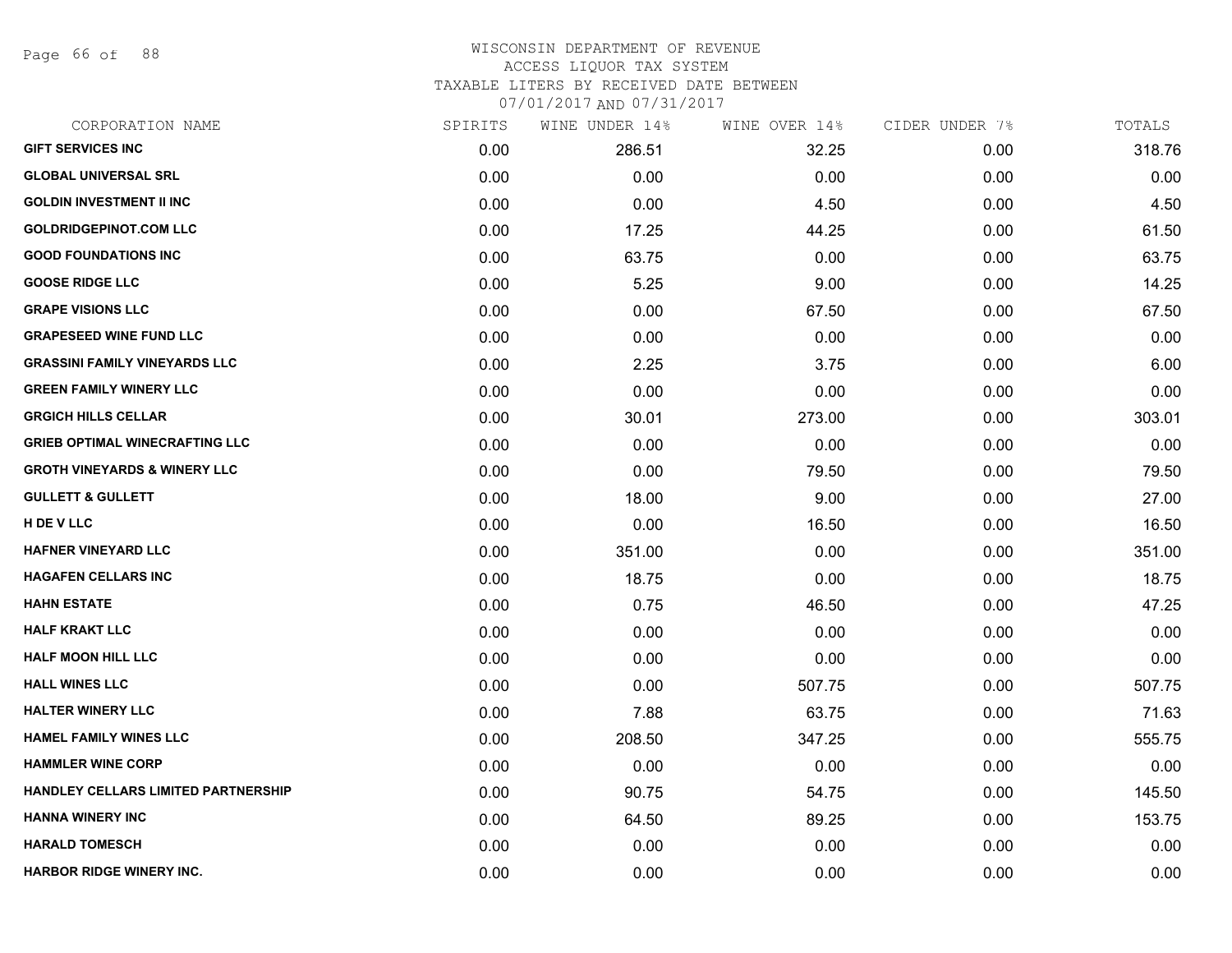Page 67 of 88

## WISCONSIN DEPARTMENT OF REVENUE ACCESS LIQUOR TAX SYSTEM TAXABLE LITERS BY RECEIVED DATE BETWEEN

| CORPORATION NAME                      | SPIRITS | WINE UNDER 14% | WINE OVER 14% | CIDER UNDER 7% | TOTALS    |
|---------------------------------------|---------|----------------|---------------|----------------|-----------|
| <b>HARLAN ESTATE WINERY INC</b>       | 0.00    | 0.00           | 156.75        | 0.00           | 156.75    |
| <b>HARMELL CELLARS LLC</b>            | 0.00    | 9.00           | 0.00          | 0.00           | 9.00      |
| <b>HARRIS &amp; HARRIS</b>            | 0.00    | 0.00           | 0.75          | 0.00           | 0.75      |
| <b>HARRY &amp; DAVID HOLDINGS INC</b> | 0.00    | 144.00         | 40.25         | 0.00           | 184.25    |
| HARTWELL VINEYARDS LLC                | 0.00    | 0.00           | 36.75         | 0.00           | 36.75     |
| <b>HAWKES LLC</b>                     | 0.00    | 0.75           | 83.25         | 0.00           | 84.00     |
| HDD LLC                               | 0.00    | 36.75          | 458.25        | 0.00           | 495.00    |
| <b>HEITZ WINE CELLARS</b>             | 0.00    | 48.75          | 24.38         | 0.00           | 73.13     |
| <b>HEMISPHERE WINE COMPANY INC</b>    | 0.00    | 30.00          | 93.75         | 0.00           | 123.75    |
| <b>HEMISPHERES LLC</b>                | 0.00    | 23,664.75      | 530.25        | 0.00           | 24,195.00 |
| <b>HERB LAMB VINEYARDS, LLC</b>       | 0.00    | 0.00           | 1.50          | 0.00           | 1.50      |
| <b>HERDIE BAISDEN</b>                 | 0.00    | 0.00           | 0.00          | 0.00           | 0.00      |
| <b>HERON HILL VINEYARDS INC</b>       | 0.00    | 28.50          | 0.00          | 0.00           | 28.50     |
| <b>HERRERA &amp; HERRERA</b>          | 0.00    | 0.00           | 49.50         | 0.00           | 49.50     |
| <b>HESTAN VINEYARDS LLC</b>           | 0.00    | 0.00           | 6.00          | 0.00           | 6.00      |
| <b>HILL ESTATES INC</b>               | 0.00    | 21.75          | 72.00         | 0.00           | 93.75     |
| <b>HIRSCH WINERY LLC</b>              | 0.00    | 5.63           | 0.00          | 0.00           | 5.63      |
| <b>HOFFMAN AND HOFFMAN</b>            | 0.00    | 3.00           | 0.00          | 0.00           | 3.00      |
| HOLLYS HILL VINEYARDS LLC             | 0.00    | 0.00           | 21.00         | 0.00           | 21.00     |
| HONIG VINEYARD AND WINERY LLC         | 0.00    | 0.00           | 66.75         | 0.00           | 66.75     |
| <b>HOPE WINE LLC</b>                  | 0.00    | 0.00           | 0.00          | 0.00           | 0.00      |
| <b>HOUDINI INC</b>                    | 0.00    | 753.00         | 76.50         | 0.00           | 829.50    |
| HOURGLASS WINE COMPANY INC            | 0.00    | 0.00           | 33.00         | 0.00           | 33.00     |
| <b>HUNEEUS VINTNERS LLC</b>           | 0.00    | 0.00           | 215.25        | 0.00           | 215.25    |
| HUNT COUNTRY VINEYARDS LLC            | 0.00    | 0.00           | 0.00          | 0.00           | 0.00      |
| <b>HUSCH VINEYARDS INC</b>            | 0.00    | 188.25         | 105.00        | 0.00           | 293.25    |
| <b>INCEPTION WINES LLC</b>            | 0.00    | 0.00           | 0.00          | 0.00           | 0.00      |
| <b>INMAN FAMILY WINES LLC</b>         | 0.00    | 2.25           | 0.00          | 0.00           | 2.25      |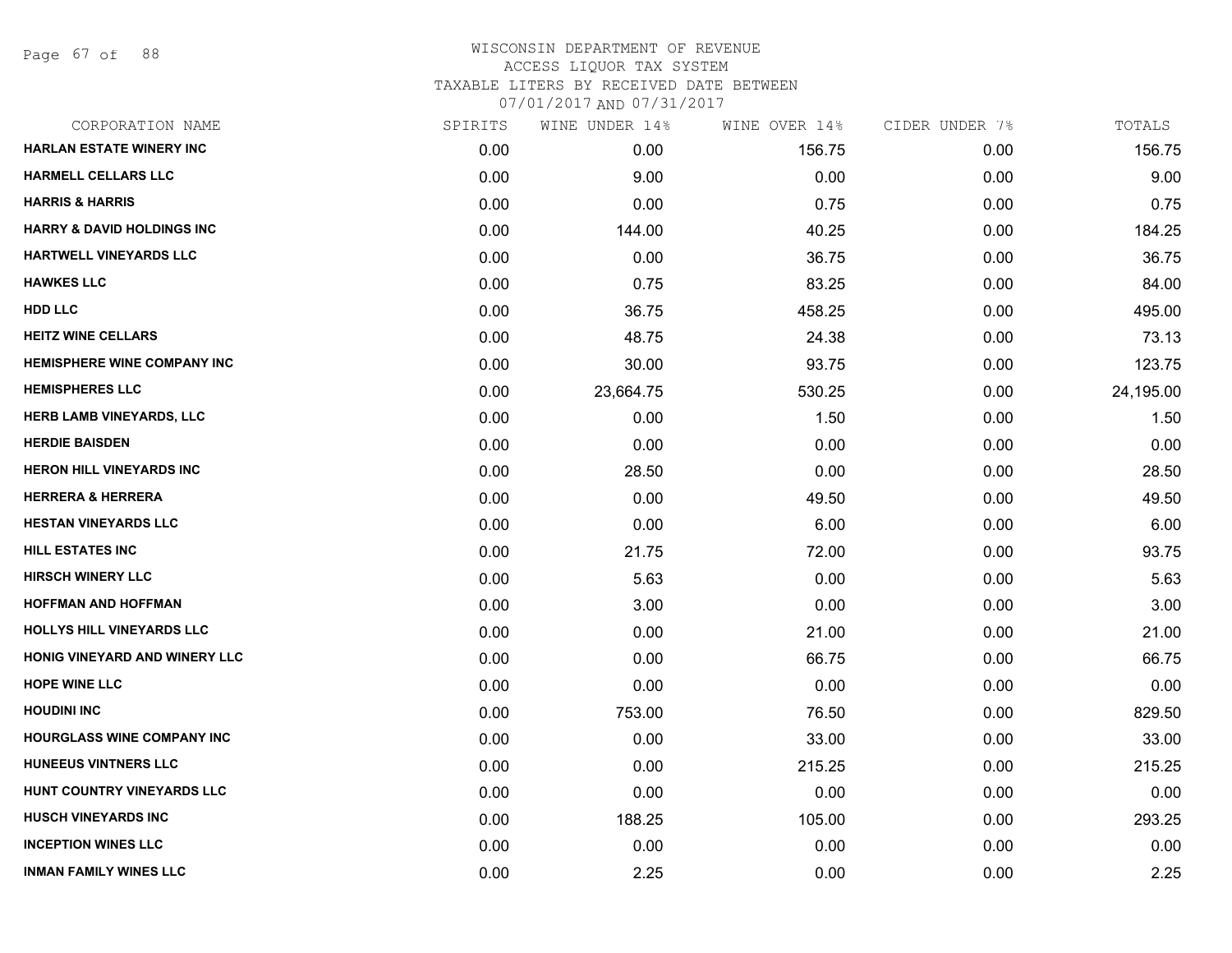Page 68 of 88

## WISCONSIN DEPARTMENT OF REVENUE ACCESS LIQUOR TAX SYSTEM

TAXABLE LITERS BY RECEIVED DATE BETWEEN

| CORPORATION NAME                      | SPIRITS | WINE UNDER 14% | WINE OVER 14% | CIDER UNDER 7% | TOTALS   |
|---------------------------------------|---------|----------------|---------------|----------------|----------|
| <b>INVESTOR'S OF AMERICA LP</b>       | 0.00    | 58.50          | 0.00          | 0.00           | 58.50    |
| <b>IRON HORSE VINEYARDS LP</b>        | 0.00    | 149.25         | 7.50          | 0.00           | 156.75   |
| <b>ISENHOWER CELLARS LLC</b>          | 0.00    | 0.00           | 0.00          | 0.00           | 0.00     |
| <b>ISLAND ORCHARD CIDER LLC</b>       | 0.00    | 0.00           | 0.00          | 0.00           | 0.00     |
| <b>ISR VINEYARDS ASSOCIATION</b>      | 0.00    | 1.50           | 39.00         | 0.00           | 40.50    |
| <b>J CELLARS INVESTMENTS LLC</b>      | 0.00    | 0.00           | 0.00          | 0.00           | 0.00     |
| <b>J LOHR WINERY CORP</b>             | 0.00    | 51.00          | 54.00         | 0.00           | 105.00   |
| <b>J PEDRONCELLI WINERY</b>           | 0.00    | 12.00          | 73.50         | 0.00           | 85.50    |
| <b>J RICKARDS WINERY LLC</b>          | 0.00    | 0.00           | 218.25        | 0.00           | 218.25   |
| <b>J.W. THOMAS LLC</b>                | 0.00    | 0.00           | 0.00          | 0.00           | 0.00     |
| <b>J3 WINE PARTNERS LLC</b>           | 0.00    | 6.00           | 75.00         | 0.00           | 81.00    |
| <b>JACK JOHN INVESTMENTS INC</b>      | 0.00    | 0.00           | 4.50          | 0.00           | 4.50     |
| JACKSON FAMILY WINES INC              | 0.00    | 297.00         | 1,325.25      | 0.00           | 1,622.25 |
| <b>JACKSON WINE LLC</b>               | 0.00    | 0.00           | 0.00          | 0.00           | 0.00     |
| <b>JACKSON WINERY &amp; VINEYARDS</b> | 0.00    | 0.00           | 0.00          | 0.00           | 0.00     |
| <b>JACUZZI FAMILY VINEYARDS LLC</b>   | 0.00    | 0.00           | 0.00          | 0.00           | 0.00     |
| <b>JAM CELLARS INC</b>                | 0.00    | 0.00           | 7.50          | 0.00           | 7.50     |
| <b>JAMES L LAMBERT</b>                | 0.00    | 0.00           | 0.00          | 0.00           | 0.00     |
| <b>JAMES P PROSSER</b>                | 0.00    | 13.50          | 0.00          | 0.00           | 13.50    |
| <b>JAZMIN ENTERPRISES</b>             | 0.00    | 0.00           | 21.00         | 0.00           | 21.00    |
| <b>JB GEORGE LLC</b>                  | 0.00    | 0.75           | 7.50          | 0.00           | 8.25     |
| <b>JC CELLARS INC</b>                 | 0.00    | 0.75           | 3.75          | 0.00           | 4.50     |
| <b>JEFFERY M GORDON</b>               | 0.00    | 0.75           | 7.50          | 0.00           | 8.25     |
| <b>JEFFREY L STOEGER</b>              | 0.00    | 0.00           | 0.00          | 0.00           | 0.00     |
| <b>JENNIFER L JACKSON-HARTFORD</b>    | 0.00    | 11.25          | 153.00        | 0.00           | 164.25   |
| <b>JESSUP CELLARS HOLDING CO LLC</b>  | 0.00    | 0.00           | 233.26        | 0.00           | 233.26   |
| <b>JM CELLARS COMPANY</b>             | 0.00    | 0.00           | 40.50         | 0.00           | 40.50    |
| <b>J-NH WINE GROUP LLC</b>            | 0.00    | 0.00           | 0.00          | 0.00           | 0.00     |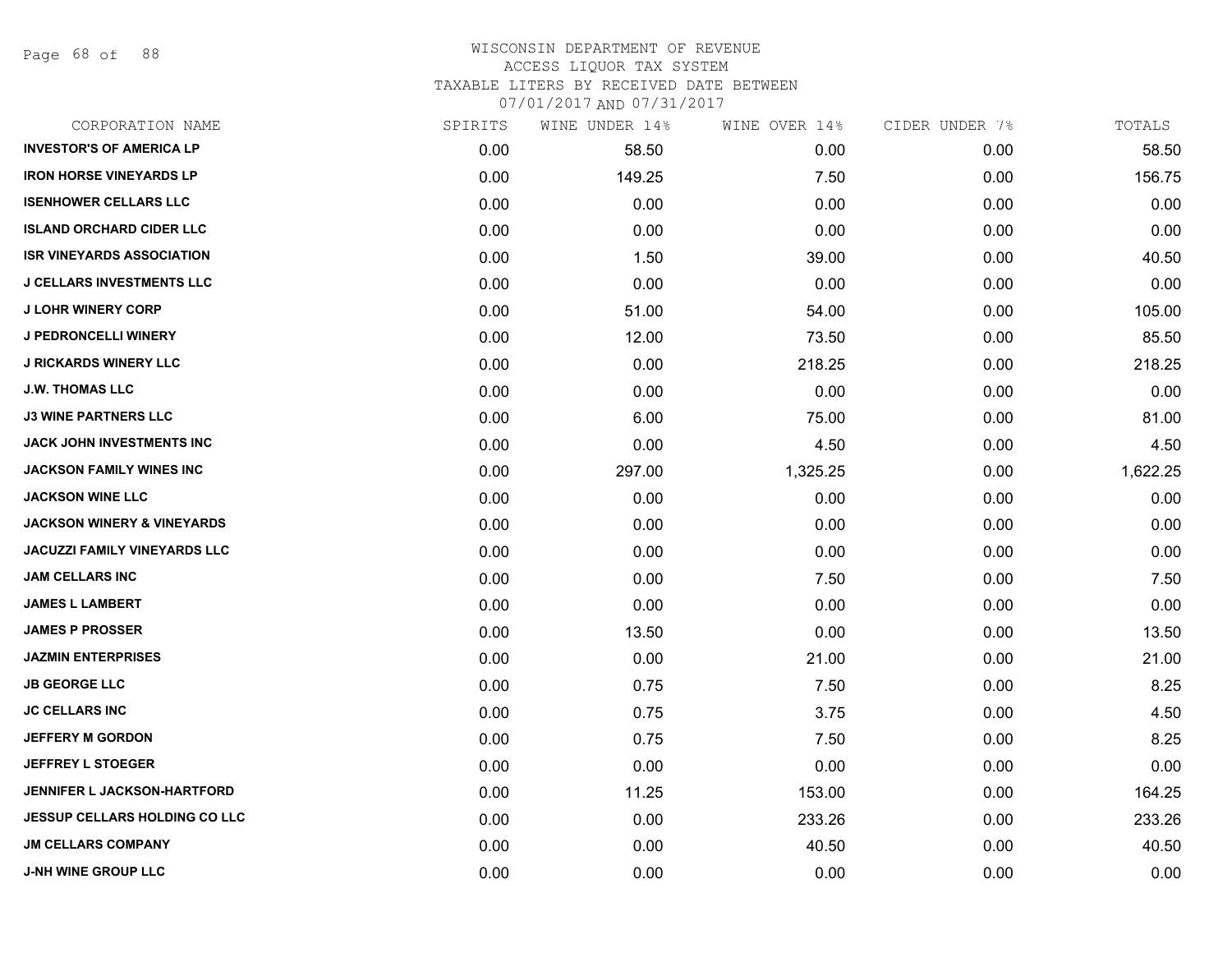Page 69 of 88

## WISCONSIN DEPARTMENT OF REVENUE ACCESS LIQUOR TAX SYSTEM TAXABLE LITERS BY RECEIVED DATE BETWEEN

| CORPORATION NAME                         | SPIRITS | WINE UNDER 14% | WINE OVER 14% | CIDER UNDER 7% | TOTALS   |
|------------------------------------------|---------|----------------|---------------|----------------|----------|
| JOHN ANTHONY VINEYARDS LLC               | 0.00    | 12.00          | 10.50         | 0.00           | 22.50    |
| <b>JOHN E NICOLOZAKES</b>                | 0.00    | 0.00           | 0.00          | 0.00           | 0.00     |
| <b>JOHN M STEWART</b>                    | 0.00    | 1.50           | 3.00          | 0.00           | 4.50     |
| <b>JONATHAN DALE</b>                     | 0.00    | 0.00           | 0.00          | 0.00           | 0.00     |
| <b>JONES FAMILY WINERY LLC</b>           | 0.00    | 0.00           | 0.00          | 0.00           | 0.00     |
| JOSEPH ALEXANDER VILLICANA II            | 0.00    | 0.00           | 4.50          | 0.00           | 4.50     |
| <b>JOSEPH CALLOW</b>                     | 0.00    | 0.00           | 0.00          | 0.00           | 0.00     |
| <b>JOSEPH CALLOW</b>                     | 0.00    | 0.00           | 0.00          | 0.00           | 0.00     |
| <b>JOSEPH PHELPS VINEYARDS LLC</b>       | 0.00    | 72.75          | 142.50        | 0.00           | 215.25   |
| <b>JOSEPH STALLER</b>                    | 0.00    | 0.00           | 0.00          | 0.00           | 0.00     |
| <b>JOSEPH WYNIMKO</b>                    | 0.00    | 0.00           | 0.00          | 0.00           | 0.00     |
| <b>JOYCE VINEYARDS LLC</b>               | 0.00    | 0.00           | 0.00          | 0.00           | 0.00     |
| <b>JRV LLC</b>                           | 0.00    | 0.00           | 6.00          | 0.00           | 6.00     |
| JUDD FAMILY VINEYARDS LP                 | 0.00    | 0.00           | 0.00          | 0.00           | 0.00     |
| <b>JULIE A ANDRZEJCZAK</b>               | 0.00    | 0.00           | 0.00          | 0.00           | 0.00     |
| <b>JUSTIN VINEYARDS &amp; WINERY LLC</b> | 0.00    | 3.75           | 216.75        | 0.00           | 220.50   |
| <b>JVW CORPORATION</b>                   | 0.00    | 88.50          | 0.00          | 0.00           | 88.50    |
| <b>K VINTNERS LLC</b>                    | 0.00    | 24.75          | 51.75         | 0.00           | 76.50    |
| <b>KACHINA CELLARS LLC</b>               | 0.00    | 1,691.25       | 1,232.25      | 0.00           | 2,923.50 |
| <b>KAMEN WINES LLC</b>                   | 0.00    | 1.50           | 61.50         | 0.00           | 63.00    |
| <b>KANGARU ENTERPRISES LLC</b>           | 0.00    | 12.00          | 25.50         | 0.00           | 37.50    |
| <b>KB WINES LLC</b>                      | 0.00    | 0.00           | 411.00        | 0.00           | 411.00   |
| <b>KEEVER VINEYARDS LLC</b>              | 0.00    | 0.00           | 0.00          | 0.00           | 0.00     |
| <b>KEN BROWN WINES LLC</b>               | 0.00    | 0.00           | 4.50          | 0.00           | 4.50     |
| <b>KENEFICK RANCHES WINERY LLC</b>       | 0.00    | 0.00           | 2.25          | 0.00           | 2.25     |
| <b>KENT HUMPHREY</b>                     | 0.00    | 3.00           | 21.75         | 0.00           | 24.75    |
| <b>KENWARD FAMILY VINEYARDS, LLC</b>     | 0.00    | 0.00           | 144.75        | 0.00           | 144.75   |
| <b>KENZO ESTATE INC</b>                  | 0.00    | 0.00           | 12.00         | 0.00           | 12.00    |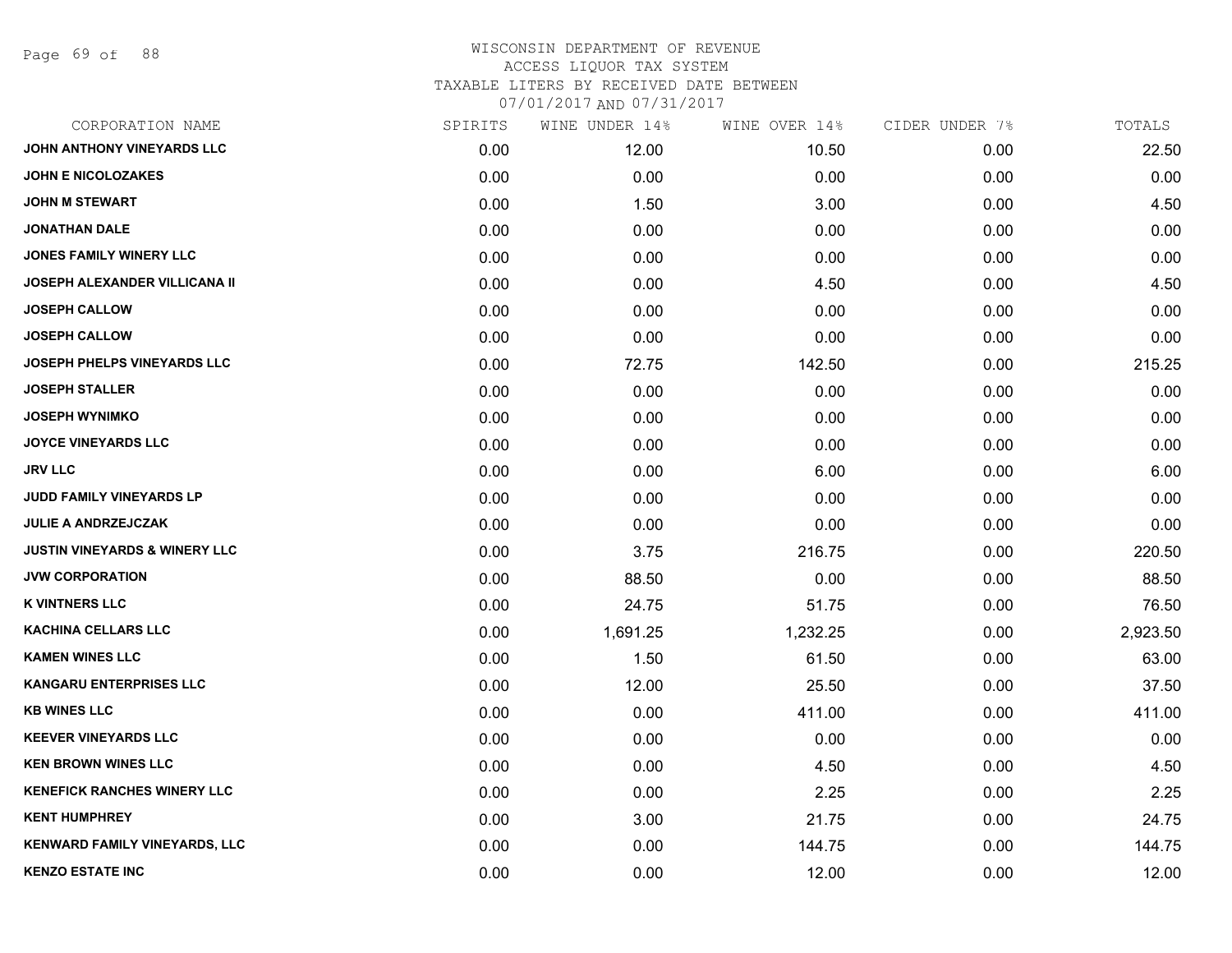Page 70 of 88

## WISCONSIN DEPARTMENT OF REVENUE ACCESS LIQUOR TAX SYSTEM TAXABLE LITERS BY RECEIVED DATE BETWEEN

| CORPORATION NAME                                  | SPIRITS | WINE UNDER 14% | WINE OVER 14% | CIDER UNDER 7% | TOTALS   |
|---------------------------------------------------|---------|----------------|---------------|----------------|----------|
| <b>KERWIN ESTATE LLC</b>                          | 0.00    | 0.00           | 11.25         | 0.00           | 11.25    |
| <b>KESTREL PROPERTIES LLC</b>                     | 0.00    | 12.00          | 5.00          | 0.00           | 17.00    |
| <b>KING ESTATE WINERY LP</b>                      | 0.00    | 158.25         | 0.75          | 0.00           | 159.00   |
| <b>KISTLER VINEYARDS, LLC</b>                     | 0.00    | 0.00           | 259.50        | 0.00           | 259.50   |
| <b>KLEIN FOODS INC</b>                            | 0.00    | 41.25          | 300.75        | 0.00           | 342.00   |
| <b>KNIGHTS BRIDGE WINERY LLC</b>                  | 0.00    | 0.00           | 0.00          | 0.00           | 0.00     |
| <b>KOEHLER WINERY LLC</b>                         | 0.00    | 3.75           | 18.00         | 0.00           | 21.75    |
| <b>KONSTANTIN D FRANK &amp; SONS</b>              | 0.00    | 46.50          | 0.00          | 0.00           | 46.50    |
| <b>KOPRI INC</b>                                  | 0.00    | 9.00           | 0.00          | 0.00           | 9.00     |
| <b>KRUPP BROTHERS LLC</b>                         | 0.00    | 0.00           | 35.25         | 0.00           | 35.25    |
| <b>KSSM LLC</b>                                   | 0.00    | 60.00          | 212.25        | 0.00           | 272.25   |
| <b>KT WINECO LLC</b>                              | 0.00    | 0.00           | 0.00          | 0.00           | 0.00     |
| <b>KULETO VILLA LLC</b>                           | 0.00    | 20.25          | 72.75         | 0.00           | 93.00    |
| <b>KUNDE ENTERPRISES INC</b>                      | 0.00    | 111.75         | 929.28        | 0.00           | 1,041.03 |
| L C WINE                                          | 0.00    | 0.00           | 27.00         | 0.00           | 27.00    |
| L FOPPIANO WINE CO INC                            | 0.00    | 0.00           | 15.75         | 0.00           | 15.75    |
| <b>L18 WINES LLC</b>                              | 0.00    | 3,886.85       | 653.25        | 0.00           | 4,540.10 |
| <b>LADERA WINERY LLC</b>                          | 0.00    | 3.00           | 0.00          | 0.00           | 3.00     |
| <b>LAETITIA VINEYARD &amp; WINERY INC</b>         | 0.00    | 22.50          | 18.00         | 0.00           | 40.50    |
| <b>LAGUNA OAKS VINEYARD &amp; WINERY INC</b>      | 0.00    | 90.00          | 21.75         | 0.00           | 111.75   |
| <b>LAIL VINEYARDS LLC</b>                         | 0.00    | 0.00           | 25.50         | 0.00           | 25.50    |
| <b>LAIRD FAMILY ESTATE LLC</b>                    | 0.00    | 0.00           | 15.00         | 0.00           | 15.00    |
| <b>LAKE NOKOMIS CRANBERRIES INC</b>               | 0.00    | 0.00           | 0.00          | 0.00           | 0.00     |
| <b>LAMBERT BRIDGE WINERY INC</b>                  | 0.00    | 0.00           | 195.00        | 0.00           | 195.00   |
| <b>LANCASTER ESTATE VINEYARD &amp; WINERY LLC</b> | 0.00    | 0.00           | 49.50         | 0.00           | 49.50    |
| <b>LANGE WINERY LLC</b>                           | 0.00    | 51.00          | 3.75          | 0.00           | 54.75    |
| <b>LANGETWINS WINE CO INC</b>                     | 0.00    | 12.75          | 42.75         | 0.00           | 55.50    |
| <b>LARKMEAD VINEYARDS INC</b>                     | 0.00    | 0.00           | 36.00         | 0.00           | 36.00    |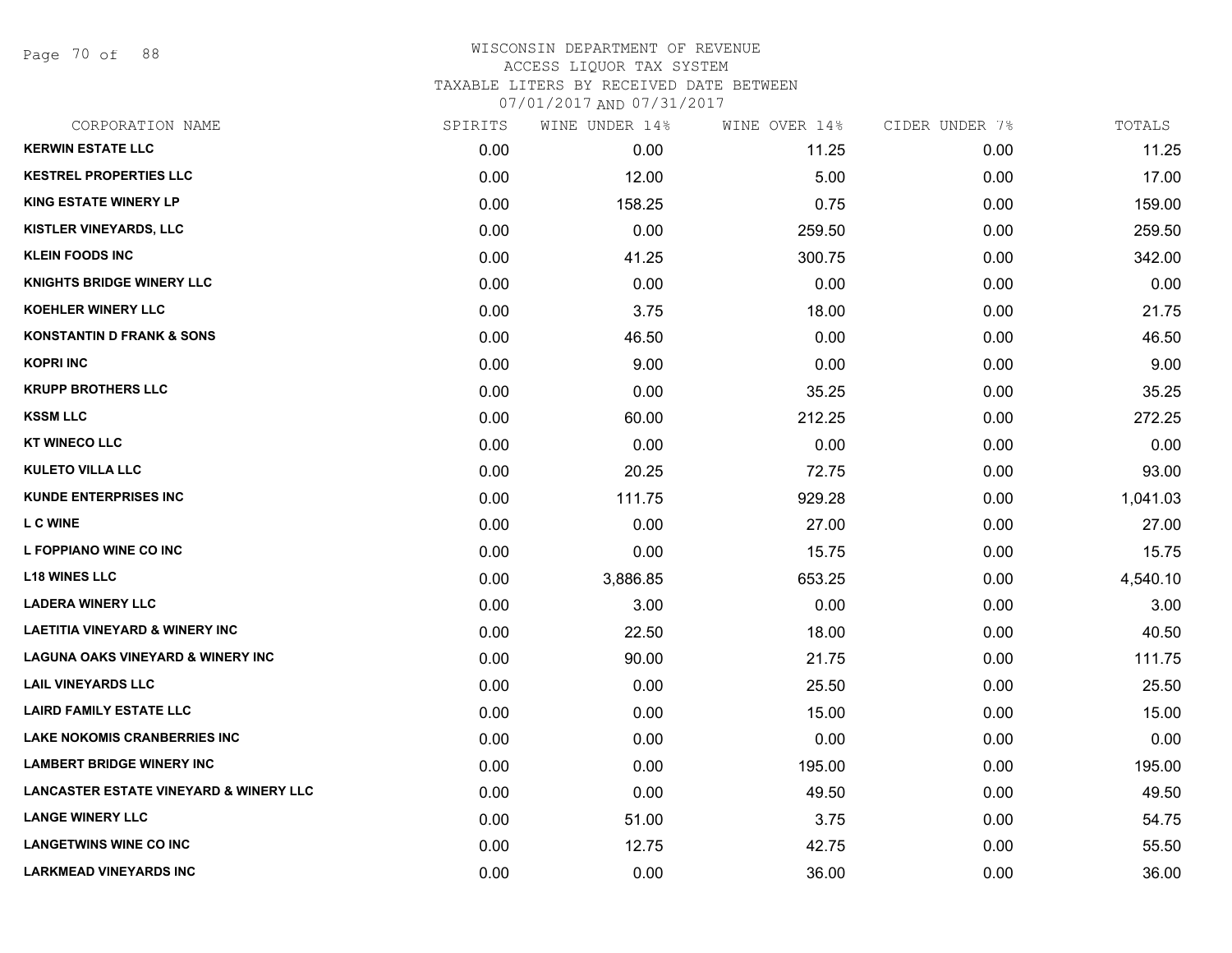Page 71 of 88

| CORPORATION NAME                        | SPIRITS | WINE UNDER 14% | WINE OVER 14% | CIDER UNDER 7% | TOTALS   |
|-----------------------------------------|---------|----------------|---------------|----------------|----------|
| <b>LARSON &amp; LARSON</b>              | 0.00    | 0.00           | 0.00          | 0.00           | 0.00     |
| <b>LARSON FAMILY WINERY INC</b>         | 0.00    | 15.00          | 132.75        | 0.00           | 147.75   |
| <b>LASSETER FAMILY WINERY LLC</b>       | 0.00    | 5.25           | 33.75         | 0.00           | 39.00    |
| <b>LATITUDE BEVERAGE COMPANY</b>        | 0.00    | 36.00          | 5.25          | 0.00           | 41.25    |
| <b>LAUTENBACH'S ORCHARD COUNTRY INC</b> | 0.00    | 0.00           | 0.00          | 0.00           | 0.00     |
| <b>LAVA SPRINGS INC</b>                 | 0.00    | 0.00           | 1,455.20      | 0.00           | 1,455.20 |
| <b>LAW ESTATE WINES</b>                 | 0.00    | 0.00           | 6.00          | 0.00           | 6.00     |
| <b>LAWER FAMILY WINERY INC</b>          | 0.00    | 0.00           | 0.00          | 0.00           | 0.00     |
| LE CEP II INC                           | 0.00    | 6.00           | 0.00          | 0.00           | 6.00     |
| <b>LEAL VINEYARDS INC</b>               | 0.00    | 0.00           | 0.00          | 0.00           | 0.00     |
| <b>LEFT COAST CELLARS LLC</b>           | 0.00    | 9.00           | 51.00         | 0.00           | 60.00    |
| <b>LEMELSON WINERY LLC</b>              | 0.00    | 21.75          | 6.00          | 0.00           | 27.75    |
| <b>LEONARDINI FAMILY WINERY LLC</b>     | 0.00    | 4.50           | 71.25         | 0.00           | 75.75    |
| <b>LEONESSE CELLARS LLC</b>             | 0.00    | 24.00          | 60.00         | 0.00           | 84.00    |
| <b>LEVIATHAN WINE COMPANY LLC</b>       | 0.00    | 0.00           | 0.00          | 0.00           | 0.00     |
| LIFE IS SHORT! LLC                      | 0.00    | 0.00           | 0.00          | 0.00           | 0.00     |
| <b>LIMERICK LANE CELLARS INC</b>        | 0.00    | 0.00           | 0.00          | 0.00           | 0.00     |
| <b>LION NATHAN USA INC</b>              | 0.00    | 126.00         | 184.50        | 0.00           | 310.50   |
| <b>LIONS PEAK</b>                       | 0.00    | 0.00           | 0.00          | 0.00           | 0.00     |
| <b>LLOYD W DAVIS</b>                    | 0.00    | 0.00           | 0.00          | 0.00           | 0.00     |
| <b>LOBO WINES LLC</b>                   | 0.00    | 0.00           | 0.00          | 0.00           | 0.00     |
| <b>LONG MEADOW RANCH WINERY INC</b>     | 0.00    | 24.75          | 0.00          | 0.00           | 24.75    |
| <b>LONG SHADOWS VINTNERS LLC</b>        | 0.00    | 0.00           | 20.25         | 0.00           | 20.25    |
| <b>LONGBOARD VINEYARDS LLC</b>          | 0.00    | 0.00           | 0.00          | 0.00           | 0.00     |
| <b>LONGORIA &amp; LONGORIA</b>          | 0.00    | 9.00           | 0.00          | 0.00           | 9.00     |
| <b>LONZ WINERY INC</b>                  | 0.00    | 0.00           | 0.00          | 0.00           | 0.00     |
| <b>LORIMAR WINERY INC</b>               | 0.00    | 5.25           | 24.00         | 0.00           | 29.25    |
| <b>LOST ISLAND WINE LLC</b>             | 0.00    | 0.00           | 0.00          | 0.00           | 0.00     |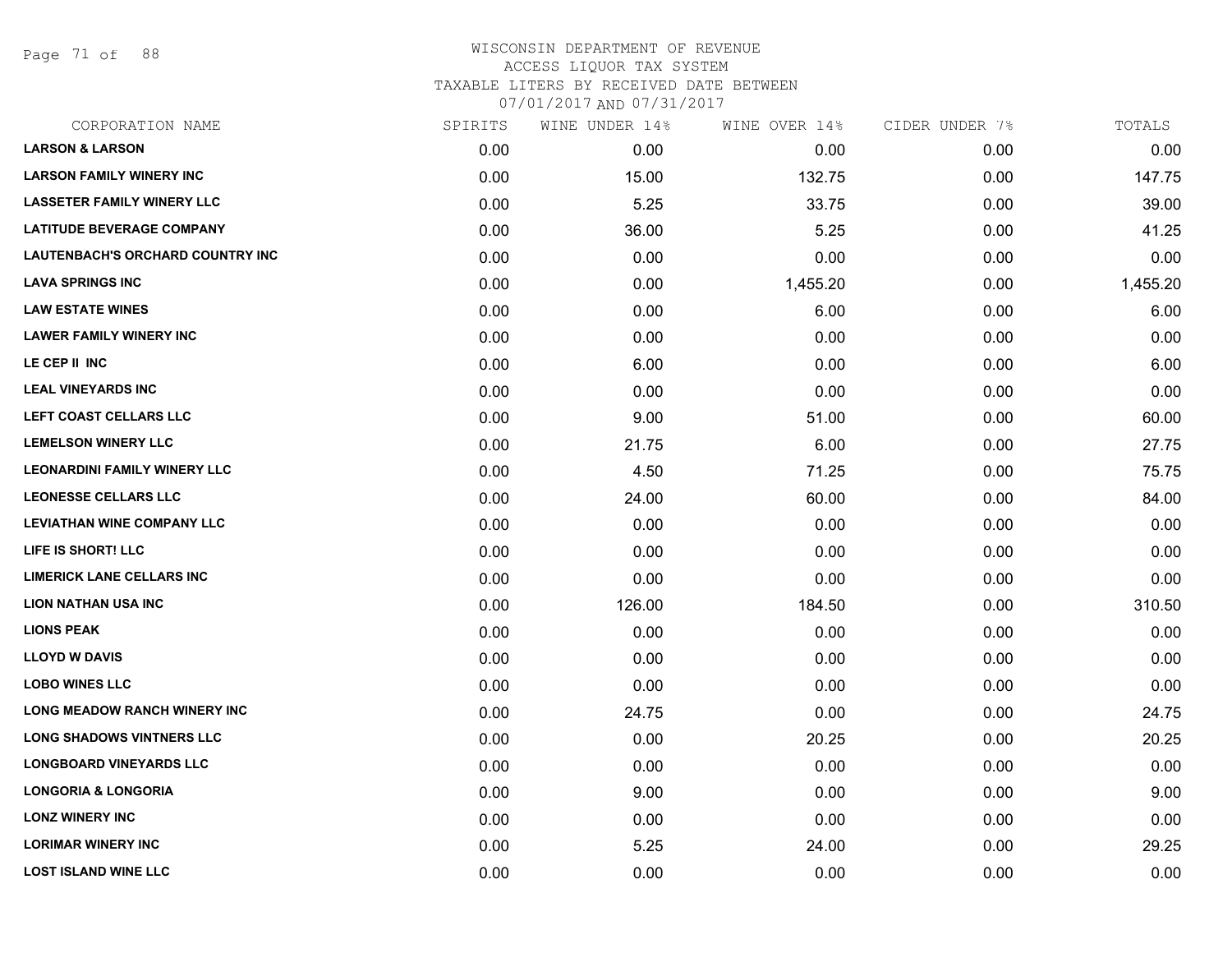Page 72 of 88

### WISCONSIN DEPARTMENT OF REVENUE ACCESS LIQUOR TAX SYSTEM TAXABLE LITERS BY RECEIVED DATE BETWEEN

| CORPORATION NAME                               | SPIRITS | WINE UNDER 14% | WINE OVER 14% | CIDER UNDER 7% | TOTALS   |
|------------------------------------------------|---------|----------------|---------------|----------------|----------|
| <b>LOUIDAR LLC</b>                             | 0.00    | 5.25           | 19.50         | 0.00           | 24.75    |
| <b>LOWDEN SCHOOLHOUSE CORPORATION</b>          | 0.00    | 4.50           | 48.00         | 0.00           | 52.50    |
| <b>LUCAS &amp; LEWELLEN VINEYARDS INC</b>      | 0.00    | 48.00          | 78.50         | 0.00           | 126.50   |
| <b>LUNA VINEYARDS INC</b>                      | 0.00    | 7.50           | 61.50         | 0.00           | 69.00    |
| <b>LYNFRED WINERY INC</b>                      | 0.00    | 34.80          | 0.00          | 0.00           | 34.80    |
| <b>LYNMAR WINERY LLC</b>                       | 0.00    | 2.25           | 102.00        | 0.00           | 104.25   |
| M.A.C. WINES, LLC                              | 0.00    | 2.25           | 2.25          | 0.00           | 4.50     |
| <b>MADRIGAL FAMILY WINERY LLC</b>              | 0.00    | 52.50          | 15.75         | 0.00           | 68.25    |
| <b>MADRONA VINEYARDS LP</b>                    | 0.00    | 6.00           | 30.00         | 0.00           | 36.00    |
| <b>MAKK WINE LLC</b>                           | 0.00    | 0.00           | 0.00          | 0.00           | 0.00     |
| <b>MANO'S INC</b>                              | 0.00    | 0.00           | 0.00          | 0.00           | 0.00     |
| <b>MARGERUM WINE COMPANY INC</b>               | 0.00    | 13.50          | 7.50          | 0.00           | 21.00    |
| <b>MARIA A KLEIN</b>                           | 0.00    | 0.00           | 0.00          | 0.00           | 0.00     |
| <b>MARIETTA CELLARS INC</b>                    | 0.00    | 10.50          | 19.50         | 0.00           | 30.00    |
| <b>MARION J WEGLARZ AND MARLYS A BOCK PTRS</b> | 0.00    | 0.00           | 0.00          | 0.00           | 0.00     |
| <b>MARK HEROLD</b>                             | 0.00    | 2.25           | 2.25          | 0.00           | 4.50     |
| <b>MARKHAM VINEYARDS</b>                       | 0.00    | 17.25          | 75.00         | 0.00           | 92.25    |
| <b>MARTIN E SELL</b>                           | 0.00    | 0.00           | 0.00          | 0.00           | 0.00     |
| <b>MARTIN RAY WINERY INC</b>                   | 0.00    | 73.50          | 8.25          | 0.00           | 81.75    |
| <b>MARTINELLI WINERY INC</b>                   | 0.00    | 0.00           | 56.25         | 0.00           | 56.25    |
| <b>MATHY WINERY LLC</b>                        | 0.00    | 1,125.00       | 12.02         | 0.00           | 1,137.02 |
| <b>MATTHEW RICK</b>                            | 0.00    | 0.00           | 0.00          | 0.00           | 0.00     |
| <b>MATTHIAS A PIPPIG &amp; JAMIE M KINSER</b>  | 0.00    | 0.00           | 32.25         | 0.00           | 32.25    |
| <b>MAUI WINE LTD</b>                           | 0.00    | 235.50         | 12.39         | 0.00           | 247.89   |
| <b>MAURITSON FAMILY WINERY</b>                 | 0.00    | 20.25          | 204.75        | 0.00           | 225.00   |
| <b>MAYACAMAS VINEYARDS</b>                     | 0.00    | 9.00           | 4.50          | 0.00           | 13.50    |
| <b>MAYNARD J KEENAN</b>                        | 0.00    | 39.00          | 0.00          | 0.00           | 39.00    |
| <b>MCILQUHAM LLC</b>                           | 0.00    | 0.00           | 0.00          | 0.00           | 0.00     |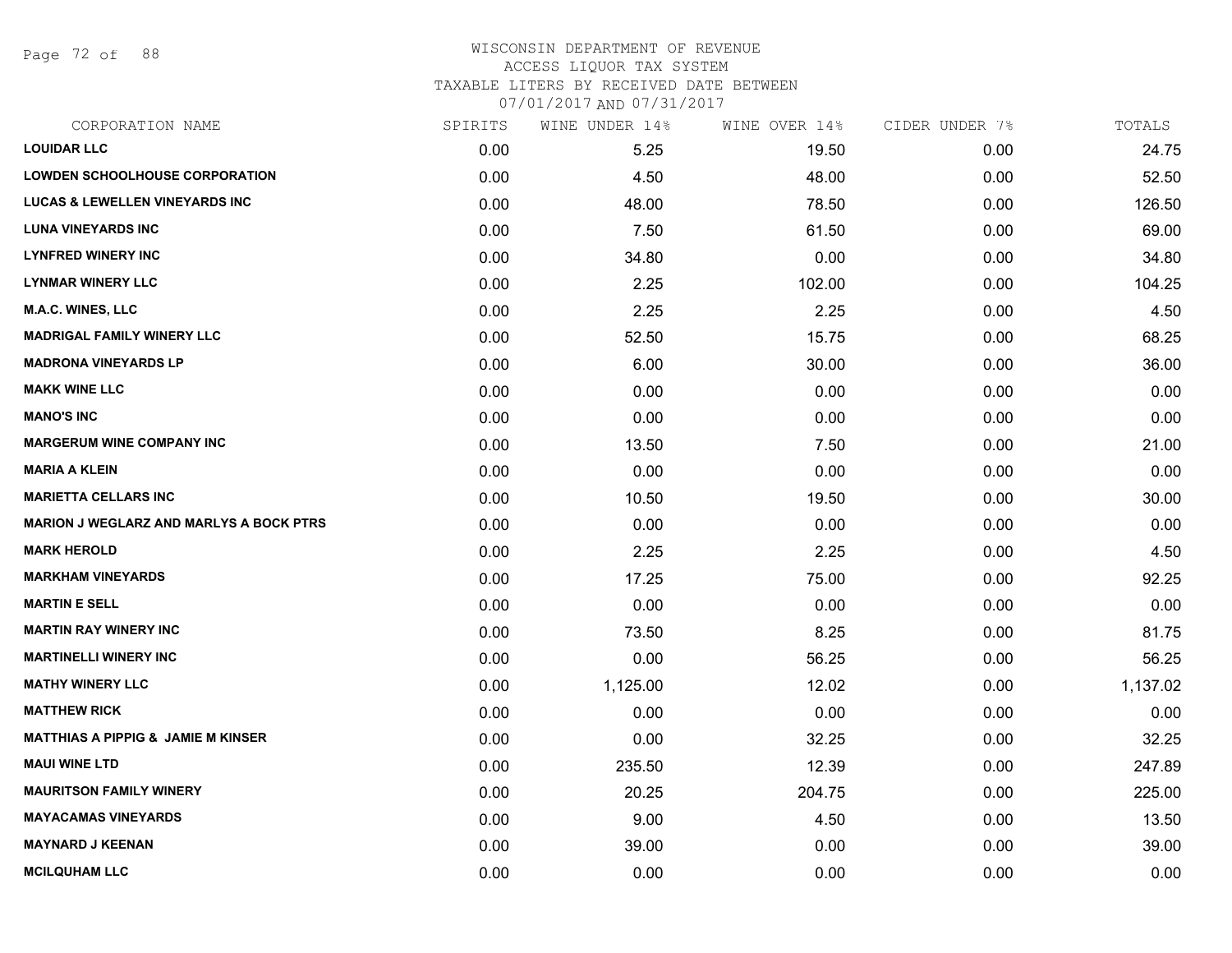| CORPORATION NAME                                  | SPIRITS | WINE UNDER 14% | WINE OVER 14% | CIDER UNDER 7% | TOTALS   |
|---------------------------------------------------|---------|----------------|---------------|----------------|----------|
| <b>MCKAHN FAMILY CELLARS, LLC</b>                 | 0.00    | 0.00           | 11.25         | 0.00           | 11.25    |
| <b>MCMENAMINS INC</b>                             | 0.00    | 3.00           | 0.00          | 0.00           | 3.00     |
| <b>MCNAB RIDGE WINERY LLC</b>                     | 0.00    | 1.50           | 7.50          | 0.00           | 9.00     |
| <b>MELROSE CELLARS LLC</b>                        | 0.00    | 0.00           | 0.00          | 0.00           | 0.00     |
| <b>MELVILLE VINEYARDS SOUTH LLC</b>               | 0.00    | 47.25          | 4.50          | 0.00           | 51.75    |
| <b>MENDOCINO WINE GROUP LLC</b>                   | 0.00    | 109.50         | 51.75         | 0.00           | 161.25   |
| <b>MER ET SOLEIL LLC</b>                          | 0.00    | 0.00           | 8.25          | 0.00           | 8.25     |
| <b>MERCER WINE ESTATES LLC</b>                    | 0.00    | 9.00           | 0.75          | 0.00           | 9.75     |
| <b>MEREDITH VINEYARD ESTATE INC</b>               | 0.00    | 0.00           | 238.88        | 0.00           | 238.88   |
| <b>MERRYVALE VINEYARDS LLC</b>                    | 0.00    | 34.13          | 126.25        | 0.00           | 160.38   |
| <b>MERSHONIAN CIDERY LLC</b>                      | 0.00    | 0.00           | 0.00          | 0.00           | 0.00     |
| <b>METROPOLITAN WINES LLC</b>                     | 0.00    | 11.25          | 0.00          | 0.00           | 11.25    |
| <b>METTLER WINES LLC</b>                          | 0.00    | 3.75           | 42.00         | 0.00           | 45.75    |
| <b>MEV CORPORATION</b>                            | 0.00    | 15.75          | 4.50          | 0.00           | 20.25    |
| <b>MEYER CELLARS LLC</b>                          | 0.00    | 0.00           | 0.00          | 0.00           | 0.00     |
| <b>MICHEAL DASHE</b>                              | 0.00    | 1.50           | 3.00          | 0.00           | 4.50     |
| <b>MIDDLETON FAMILY WINES LLC</b>                 | 0.00    | 76.50          | 7.50          | 0.00           | 84.00    |
| <b>MIDNIGHT CELLARS INC</b>                       | 0.00    | 0.75           | 0.00          | 0.00           | 0.75     |
| <b>MILDARA BLASS INC</b>                          | 0.00    | 2,985.00       | 378.00        | 0.00           | 3,363.00 |
| <b>MILLBROOK WINERY INC</b>                       | 0.00    | 33.90          | 0.00          | 0.00           | 33.90    |
| <b>MINER FAMILY WINERY LLC</b>                    | 0.00    | 6.00           | 219.00        | 0.00           | 225.00   |
| <b>MINNESOTAS FINEST FERMENTED PRODUCTS</b>       | 0.00    | 0.00           | 0.00          | 0.00           | 0.00     |
| <b>MIRA WINERY LLC</b>                            | 0.00    | 0.75           | 13.50         | 0.00           | 14.25    |
| <b>MIRAMONT ESTATE VINEYARDS &amp; WINERY INC</b> | 0.00    | 2,339.95       | 130.50        | 0.00           | 2,470.45 |
| <b>MIRASOL WINE LLC</b>                           | 0.00    | 0.00           | 5.25          | 0.00           | 5.25     |
| <b>MODERN DEVELOPMENT COMPANY</b>                 | 0.00    | 0.00           | 31.50         | 0.00           | 31.50    |
| <b>MOLLYDOOKER INTERNATIONAL LLC</b>              | 0.00    | 1.50           | 54.00         | 0.00           | 55.50    |
| <b>MONTICELLO CELLARS INC</b>                     | 0.00    | 3.75           | 34.50         | 0.00           | 38.25    |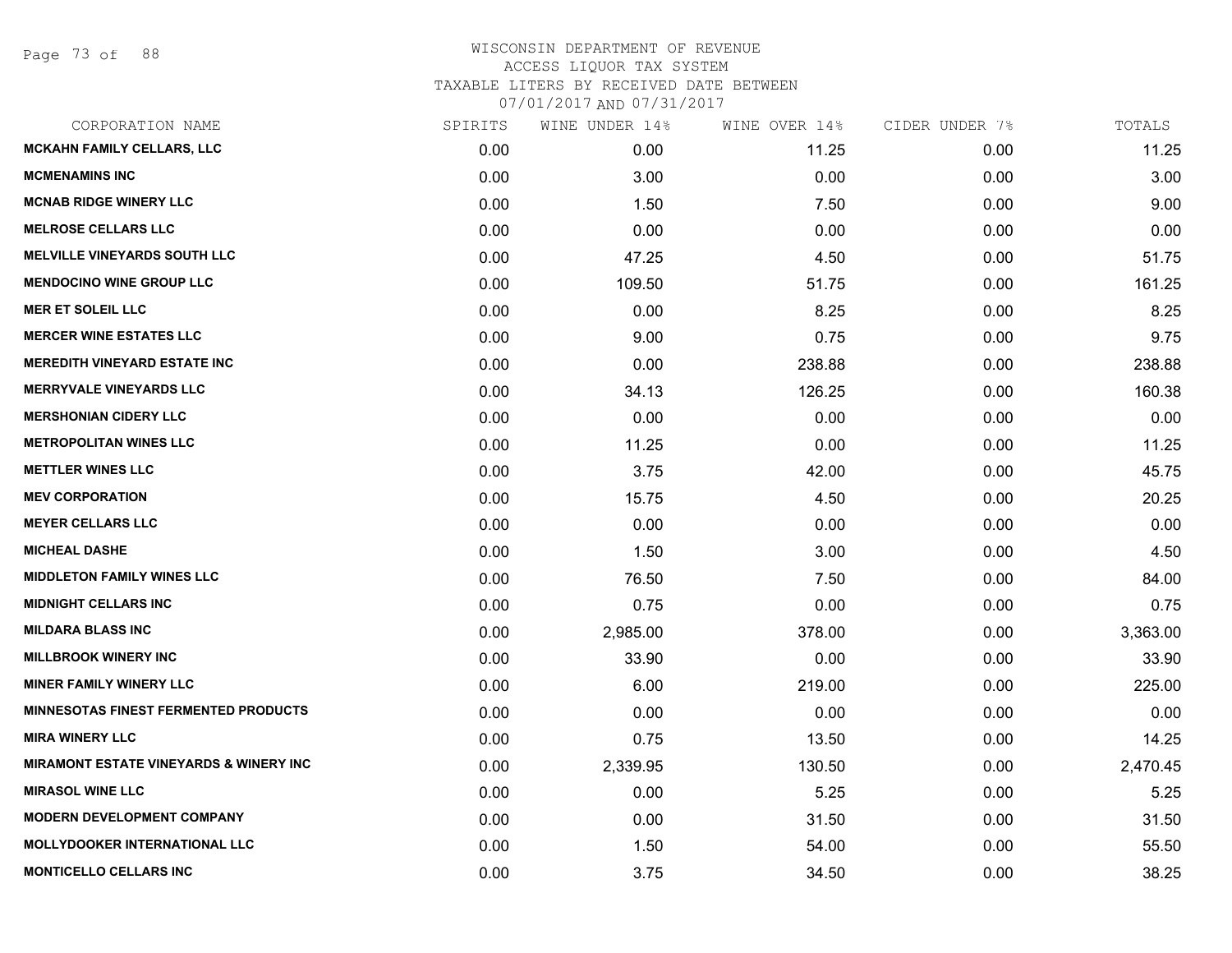Page 74 of 88

| CORPORATION NAME                   | SPIRITS | WINE UNDER 14% | WINE OVER 14% | CIDER UNDER 7% | TOTALS    |
|------------------------------------|---------|----------------|---------------|----------------|-----------|
| <b>MONTINORE VINEYARDS LIMITED</b> | 0.00    | 21.00          | 0.00          | 0.00           | 21.00     |
| <b>MORCHELLA WINE CELLARS LLC</b>  | 0.00    | 15.00          | 7.50          | 0.00           | 22.50     |
| <b>MOSHIN VINEYARDS INC</b>        | 0.00    | 0.75           | 8.25          | 0.00           | 9.00      |
| <b>MULLIGAN &amp; MULLIGAN</b>     | 0.00    | 37.75          | 0.00          | 0.00           | 37.75     |
| <b>MUNCH &amp; FOX</b>             | 0.00    | 0.00           | 0.00          | 0.00           | 0.00      |
| <b>MUNSON BRIDGE WINERY INC</b>    | 0.00    | 0.00           | 0.00          | 0.00           | 0.00      |
| <b>MUSETTA WINERY, LLC</b>         | 0.00    | 0.00           | 0.00          | 0.00           | 0.00      |
| <b>NCWGINC</b>                     | 0.00    | 0.75           | 0.75          | 0.00           | 1.50      |
| <b>NAKED WINES LLC</b>             | 0.00    | 577.50         | 26.25         | 0.00           | 603.75    |
| <b>NAKEDWINES.COM INC</b>          | 0.00    | 18,832.50      | 12,852.00     | 0.00           | 31,684.50 |
| <b>NAPA WINERY GROUP, LLC</b>      | 0.00    | 0.00           | 0.00          | 0.00           | 0.00      |
| <b>NAVARRE CELLARS LTD</b>         | 0.00    | 0.00           | 0.00          | 0.00           | 0.00      |
| <b>NAVARRO VINEYARDS, LLC</b>      | 0.00    | 307.12         | 31.50         | 0.00           | 338.62    |
| <b>NEVADA WINE CELLARS INC</b>     | 0.00    | 59.25          | 20.20         | 0.00           | 79.45     |
| <b>NEW VAVIN INC</b>               | 0.00    | 68.25          | 67.50         | 0.00           | 135.75    |
| <b>NEWTON VINEYARD LLC</b>         | 0.00    | 66.00          | 7.50          | 0.00           | 73.50     |
| <b>NICALI, LLC</b>                 | 0.00    | 0.00           | 0.00          | 0.00           | 0.00      |
| <b>NICHOLSON RANCH LLC</b>         | 0.00    | 0.00           | 36.00         | 0.00           | 36.00     |
| NIEBAUM-COPPOLA ESTATE WINERY LP   | 0.00    | 46.50          | 277.50        | 0.00           | 324.00    |
| <b>NO. 12 CIDER HOUSE LLC</b>      | 0.00    | 0.00           | 0.00          | 0.00           | 0.00      |
| <b>NORTHLEAF WINERY, LLC</b>       | 0.00    | 0.00           | 0.00          | 0.00           | 0.00      |
| <b>NOVA WINES, INC.</b>            | 0.00    | 38.25          | 6.00          | 0.00           | 44.25     |
| <b>NV AWG LTD</b>                  | 0.00    | 0.00           | 99.75         | 0.00           | 99.75     |
| <b>NW WINE COMPANY LLC</b>         | 0.00    | 9.75           | 1.50          | 0.00           | 11.25     |
| OAK RIDGE WINERY LLC               | 0.00    | 54.00          | 0.00          | 0.00           | 54.00     |
| OAKVILLE HILLS CELLARS INC         | 0.00    | 0.00           | 0.00          | 0.00           | 0.00      |
| <b>OAKVILLE RANCH WINERY INC</b>   | 0.00    | 0.00           | 9.00          | 0.00           | 9.00      |
| <b>OAT HILL CORPORATION</b>        | 0.00    | 0.00           | 24.00         | 0.00           | 24.00     |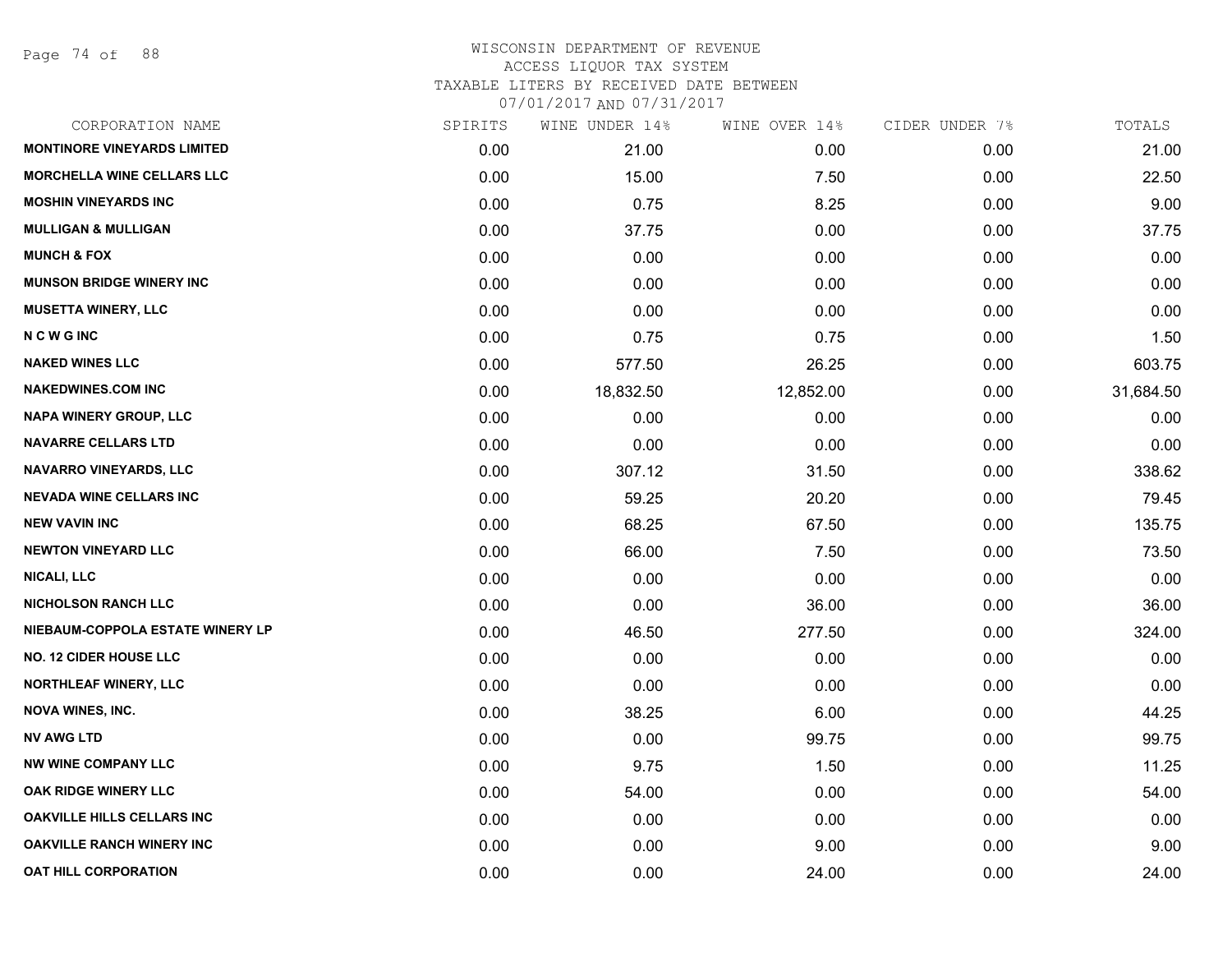Page 75 of 88

| CORPORATION NAME                    | SPIRITS | WINE UNDER 14% | WINE OVER 14% | CIDER UNDER 7% | TOTALS |
|-------------------------------------|---------|----------------|---------------|----------------|--------|
| <b>OBRIEN FAMILY VINEYARD LLC</b>   | 0.00    | 27.00          | 139.50        | 0.00           | 166.50 |
| <b>OGB PARTNERS LLC</b>             | 0.00    | 12.00          | 6.00          | 0.00           | 18.00  |
| OLD VINE WINE PARTNERS LLC          | 0.00    | 0.00           | 86.25         | 0.00           | 86.25  |
| <b>OLIVER WINE COMPANY INC</b>      | 0.00    | 77.39          | 3.75          | 0.00           | 81.14  |
| ON Q WINES, LLC                     | 0.00    | 0.00           | 0.00          | 0.00           | 0.00   |
| O'NEILL BEVERAGES CO LLC            | 0.00    | 0.00           | 0.00          | 0.00           | 0.00   |
| <b>OPOLO WINES LP</b>               | 0.00    | 66.75          | 214.50        | 0.00           | 281.25 |
| <b>OPUS ONE WINERY LLC</b>          | 0.00    | 0.00           | 34.50         | 0.00           | 34.50  |
| ORCA PROPERTIES LLC                 | 0.00    | 11.25          | 0.00          | 0.00           | 11.25  |
| ORFILA VINEYARDS INC                | 0.00    | 9.75           | 30.00         | 0.00           | 39.75  |
| ORIN SWIFT CELLARS LLC              | 0.00    | 0.00           | 54.00         | 0.00           | 54.00  |
| O'SHAUGHNESSY DEL OSO LLC           | 0.00    | 0.00           | 22.50         | 0.00           | 22.50  |
| <b>OWEN ROE LLC</b>                 | 0.00    | 6.75           | 16.50         | 0.00           | 23.25  |
| <b>PAHLMEYER LLC</b>                | 0.00    | 0.00           | 93.75         | 0.00           | 93.75  |
| PALI WINE COMPANY LP                | 0.00    | 0.75           | 3.00          | 0.00           | 3.75   |
| PALOMA VINEYARD LLC                 | 0.00    | 0.00           | 16.50         | 0.00           | 16.50  |
| PARAGON VINEYARD CO INC             | 0.00    | 3.00           | 4.50          | 0.00           | 7.50   |
| PARALLEL 44 VINEYARD & WINERY, INC. | 0.00    | 0.00           | 0.00          | 0.00           | 0.00   |
| <b>PARKER STATION INC</b>           | 0.00    | 42.00          | 258.75        | 0.00           | 300.75 |
| <b>PARSONAGE CELLARS INC</b>        | 0.00    | 0.00           | 0.00          | 0.00           | 0.00   |
| <b>PATEL WINERY LLC</b>             | 0.00    | 0.00           | 0.00          | 0.00           | 0.00   |
| <b>PATRICIA A HOOVER</b>            | 0.00    | 1.50           | 16.50         | 0.00           | 18.00  |
| <b>PATRICK A RONEY</b>              | 0.00    | 60.75          | 128.25        | 0.00           | 189.00 |
| <b>PATRICK ARNDT</b>                | 0.00    | 0.00           | 0.00          | 0.00           | 0.00   |
| <b>PAUL D ASPER</b>                 | 0.00    | 0.00           | 0.00          | 0.00           | 0.00   |
| <b>PAUL G BLOMMEL</b>               | 0.00    | 0.00           | 0.00          | 0.00           | 0.00   |
| <b>PAUL HOBBS WINERY LP</b>         | 0.00    | 0.00           | 105.75        | 0.00           | 105.75 |
| <b>PAUL J FRANZEN</b>               | 0.00    | 0.00           | 0.00          | 0.00           | 0.00   |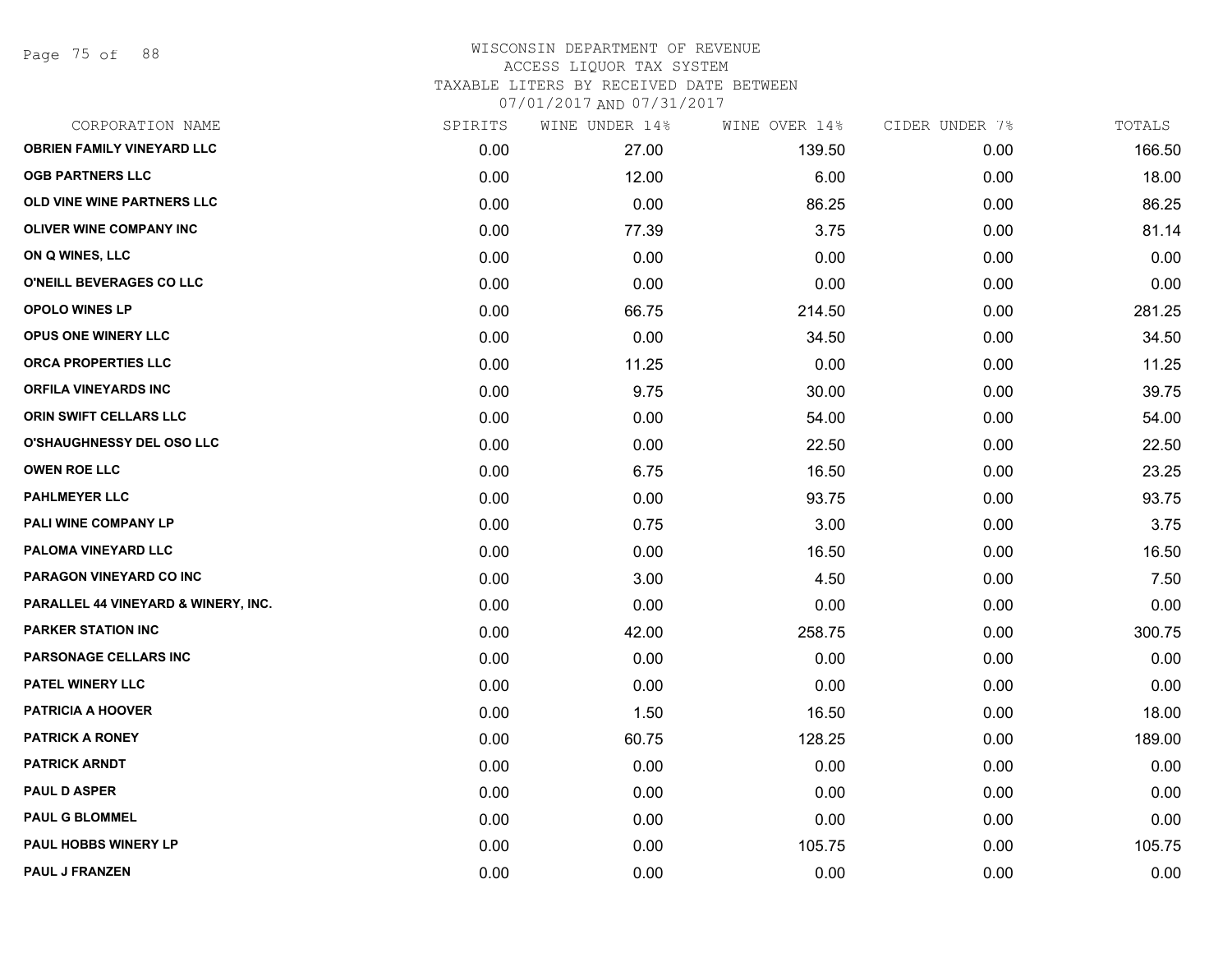Page 76 of 88

| CORPORATION NAME                     | SPIRITS | WINE UNDER 14% | WINE OVER 14% | CIDER UNDER 7% | TOTALS   |
|--------------------------------------|---------|----------------|---------------|----------------|----------|
| <b>PAVI WINES LLC</b>                | 0.00    | 0.00           | 0.00          | 0.00           | 0.00     |
| PCJ, INC.                            | 0.00    | 0.00           | 0.00          | 0.00           | 0.00     |
| PEACHY CANYON WINERY                 | 0.00    | 0.00           | 0.00          | 0.00           | 0.00     |
| PEAR VALLEY VINEYARD, INC.           | 0.00    | 6.75           | 10.50         | 0.00           | 17.25    |
| PEAY VINEYARDS LLC                   | 0.00    | 18.00          | 2.25          | 0.00           | 20.25    |
| PEJU FAMILY OPERATING PARTNERSHIP LP | 0.00    | 393.00         | 291.75        | 0.00           | 684.75   |
| PELLEGRINI RANCHES INC               | 0.00    | 0.00           | 21.00         | 3.00           | 24.00    |
| PENROSE LANE LIMITED                 | 0.00    | 1,691.25       | 704.25        | 0.00           | 2,395.50 |
| PEPPER BRIDGE WINERY LLC             | 0.00    | 0.75           | 30.75         | 0.00           | 31.50    |
| PERNOD RICARD KENWOOD HOLDING LLC    | 0.00    | 81.75          | 33.00         | 0.00           | 114.75   |
| PERNOD RICARD USA LLC                | 0.00    | 459.75         | 19.50         | 0.00           | 479.25   |
| <b>PERVINO INC</b>                   | 0.00    | 0.00           | 0.00          | 0.00           | 0.00     |
| PETER FRANUS WINE COMPANY INC        | 0.00    | 0.00           | 36.00         | 0.00           | 36.00    |
| <b>PETER HOEHN</b>                   | 0.00    | 2.25           | 0.00          | 0.00           | 2.25     |
| PETER MICHAEL WINERY                 | 0.00    | 0.00           | 273.00        | 0.00           | 273.00   |
| PETRONI VINEYARDS LLC                | 0.00    | 0.00           | 55.50         | 0.00           | 55.50    |
| PHILIP TOGNI VINEYARD LP             | 0.00    | 0.00           | 0.00          | 0.00           | 0.00     |
| <b>PHILLIPS FARMS LLC</b>            | 0.00    | 29.25          | 72.00         | 0.00           | 101.25   |
| <b>PIEPERTK LLC</b>                  | 0.00    | 0.00           | 0.00          | 0.00           | 0.00     |
| <b>PINA CELLARS LP</b>               | 0.00    | 0.00           | 9.00          | 0.00           | 9.00     |
| <b>PINE RIDGE WINERY LLC</b>         | 0.00    | 98.25          | 1,699.88      | 0.00           | 1,798.13 |
| PJK WINERY LLC                       | 0.00    | 35.25          | 97.50         | 0.00           | 132.75   |
| POPE VALLEY WINERY LLC               | 0.00    | 0.00           | 0.00          | 0.00           | 0.00     |
| PORTER FAMILY VINEYARDS LLC          | 0.00    | 1.50           | 16.50         | 0.00           | 18.00    |
| <b>POTT WINE</b>                     | 0.00    | 0.00           | 13.50         | 0.00           | 13.50    |
| PRAGER WINERY & PORT WORKS, INC.     | 0.00    | 1.13           | 50.25         | 0.00           | 51.38    |
| <b>PRAIRIE BERRY LLC</b>             | 0.00    | 798.75         | 41.25         | 0.00           | 840.00   |
| <b>PRAIRIE HAWK WINERY INC</b>       | 0.00    | 0.00           | 0.00          | 0.00           | 0.00     |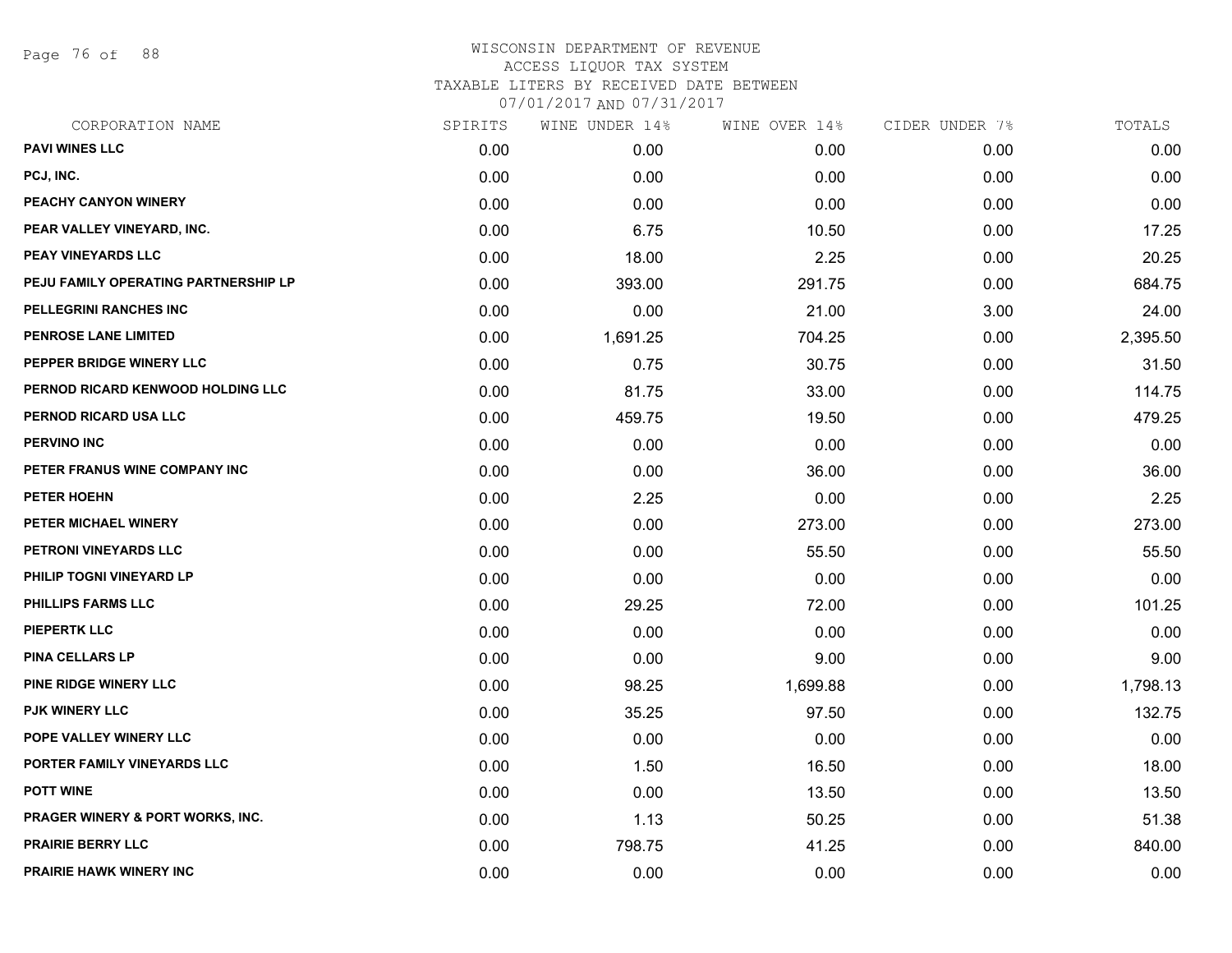Page 77 of 88

# WISCONSIN DEPARTMENT OF REVENUE ACCESS LIQUOR TAX SYSTEM TAXABLE LITERS BY RECEIVED DATE BETWEEN

| CORPORATION NAME                         | SPIRITS | WINE UNDER 14% | WINE OVER 14% | CIDER UNDER 7% | TOTALS |
|------------------------------------------|---------|----------------|---------------|----------------|--------|
| PRECEPT BRANDS LLC                       | 0.00    | 226.85         | 0.00          | 0.00           | 226.85 |
| <b>PREMIUM VINTNERS LLC</b>              | 0.00    | 0.00           | 3.00          | 0.00           | 3.00   |
| <b>PRESQU'ILE WINERY</b>                 | 0.00    | 9.00           | 0.00          | 0.00           | 9.00   |
| PRIDE MOUNTAIN VINEYARDS LLC             | 0.00    | 2.25           | 249.00        | 0.00           | 251.25 |
| <b>PRINCE MICHEL LLC</b>                 | 0.00    | 6.75           | 0.00          | 0.00           | 6.75   |
| <b>PROMONTORY LLC</b>                    | 0.00    | 0.00           | 0.00          | 0.00           | 0.00   |
| <b>PWG LLC</b>                           | 0.00    | 0.00           | 0.00          | 0.00           | 0.00   |
| <b>QUADY SOUTH WINERY LLC</b>            | 0.00    | 0.00           | 0.00          | 0.00           | 0.00   |
| <b>QUILCEDA CREEK VINTNERS INC</b>       | 0.00    | 0.00           | 46.50         | 0.00           | 46.50  |
| <b>QUPE WINE CELLARS LLC</b>             | 0.00    | 4.50           | 0.00          | 0.00           | 4.50   |
| <b>R LAWSON ENTERPRISES LLC</b>          | 0.00    | 0.00           | 0.00          | 0.00           | 0.00   |
| <b>RADIO-COTEAU WINE CELLARS LLC</b>     | 0.00    | 9.00           | 0.00          | 0.00           | 9.00   |
| <b>RAMAZZOTTI WINES LLC</b>              | 0.00    | 0.00           | 63.00         | 0.00           | 63.00  |
| <b>RAMEY WINE CELLARS INC</b>            | 0.00    | 0.00           | 22.50         | 0.00           | 22.50  |
| <b>RAPTOR RIDGE WINERY LLC</b>           | 0.00    | 0.00           | 4.50          | 0.00           | 4.50   |
| RASA VINEYARDS, LLC                      | 0.00    | 0.00           | 2.38          | 0.00           | 2.38   |
| <b>RAYMOND SIGNORELLO</b>                | 0.00    | 0.00           | 23.25         | 0.00           | 23.25  |
| <b>RAYMOND VINEYARD &amp; CELLAR INC</b> | 0.00    | 4.50           | 263.25        | 0.00           | 267.75 |
| <b>RB WINE ASSOCIATES LLC</b>            | 0.00    | 14.25          | 0.00          | 0.00           | 14.25  |
| <b>RBZ VINEYARDS LLC</b>                 | 0.00    | 0.00           | 0.00          | 0.00           | 0.00   |
| <b>RED CAR WINE COMPANY LLC</b>          | 0.00    | 0.00           | 0.00          | 0.00           | 0.00   |
| <b>RED MARE WINES LLC</b>                | 0.00    | 0.00           | 0.00          | 0.00           | 0.00   |
| <b>RED OAK VINEYARD INC</b>              | 0.00    | 0.00           | 0.00          | 0.00           | 0.00   |
| <b>REGUSCI WINERY INC</b>                | 0.00    | 0.00           | 214.50        | 0.00           | 214.50 |
| <b>REN ACQUISITION INC</b>               | 0.00    | 524.85         | 0.00          | 0.00           | 524.85 |
| <b>REVANA FAMILY PARTNERS LP</b>         | 0.00    | 27.75          | 12.75         | 0.00           | 40.50  |
| <b>REVANA FAMILY PARTNERS LP</b>         | 0.00    | 0.00           | 0.00          | 0.00           | 0.00   |
| <b>REVELRY VINTNERS LLC</b>              | 0.00    | 0.00           | 0.00          | 0.00           | 0.00   |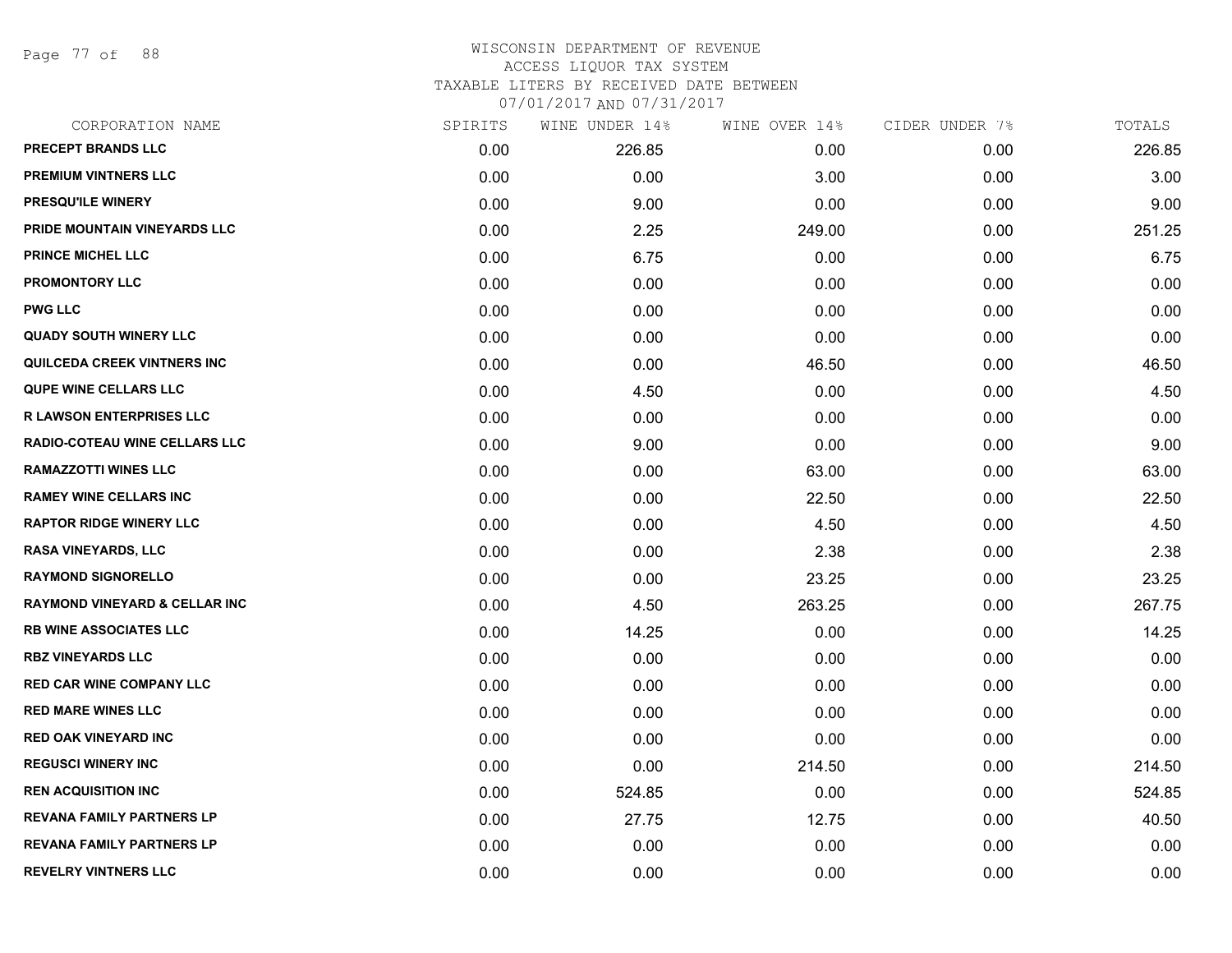Page 78 of 88

# WISCONSIN DEPARTMENT OF REVENUE ACCESS LIQUOR TAX SYSTEM TAXABLE LITERS BY RECEIVED DATE BETWEEN

| CORPORATION NAME                            | SPIRITS | WINE UNDER 14% | WINE OVER 14% | CIDER UNDER 7% | TOTALS   |
|---------------------------------------------|---------|----------------|---------------|----------------|----------|
| <b>REYNOLDS CREATIVE PRODUCTS INC</b>       | 0.00    | 0.00           | 7.50          | 0.00           | 7.50     |
| <b>RHYS VINEYARDS LLC</b>                   | 0.00    | 0.00           | 0.00          | 0.00           | 0.00     |
| <b>RIC JORANLIEN</b>                        | 0.00    | 0.00           | 0.00          | 0.00           | 0.00     |
| <b>RICHARD E LIBBY</b>                      | 0.00    | 4,621.50       | 1,166.25      | 0.00           | 5,787.75 |
| <b>RICHARD FORTUNE</b>                      | 0.00    | 0.00           | 0.00          | 0.00           | 0.00     |
| <b>RIDGE VINEYARDS INC</b>                  | 0.00    | 21.75          | 320.25        | 0.00           | 342.00   |
| <b>RIGHT SIDE LLC</b>                       | 0.00    | 97.50          | 148.50        | 0.00           | 246.00   |
| <b>RIVER BEND VINEYARD &amp; WINERY LLC</b> | 0.00    | 0.00           | 0.00          | 0.00           | 0.00     |
| <b>RIVER VALLEY VINEYARD INC</b>            | 0.00    | 44.25          | 0.00          | 0.00           | 44.25    |
| <b>RIVER VIEW WINERY LLC</b>                | 0.00    | 0.00           | 0.00          | 0.00           | 0.00     |
| <b>RIVERBENCH LLC</b>                       | 0.00    | 0.00           | 0.00          | 0.00           | 0.00     |
| <b>ROBERT CRAIG WINERY LP</b>               | 0.00    | 0.00           | 49.50         | 0.00           | 49.50    |
| <b>ROBERT FOLEY LLC</b>                     | 0.00    | 3.00           | 28.50         | 0.00           | 31.50    |
| <b>ROBERT HALL WINERY LLC</b>               | 0.00    | 0.00           | 0.00          | 0.00           | 0.00     |
| <b>ROBERT MUELLER CELLARS</b>               | 0.00    | 0.00           | 0.00          | 0.00           | 0.00     |
| <b>ROBERT YOUNG ESTATE WINERY LLC</b>       | 0.00    | 0.00           | 70.50         | 0.00           | 70.50    |
| ROCCA FAMILY VINEYARDS INC                  | 0.00    | 0.00           | 0.00          | 0.00           | 0.00     |
| <b>ROCHE WINERY LLC</b>                     | 0.00    | 0.00           | 0.00          | 0.00           | 0.00     |
| <b>ROCK N WOOL WINERY LLC</b>               | 0.00    | 0.00           | 0.00          | 0.00           | 0.00     |
| <b>ROCK WALL WINE COMPANY INC</b>           | 0.00    | 6.75           | 18.75         | 0.00           | 25.50    |
| <b>ROEDERER ESTATE INC</b>                  | 0.00    | 0.00           | 0.00          | 0.00           | 0.00     |
| <b>ROMBAUER VINEYARDS INC</b>               | 0.00    | 0.00           | 654.39        | 0.00           | 654.39   |
| <b>RONALD L FENOLIO</b>                     | 0.00    | 0.00           | 0.00          | 0.00           | 0.00     |
| <b>RONALD T RUBIN</b>                       | 0.00    | 0.00           | 0.00          | 0.00           | 0.00     |
| <b>ROUND POND ESTATE LLC</b>                | 0.00    | 0.00           | 0.00          | 0.00           | 0.00     |
| <b>ROWLEY ESTATES LLC</b>                   | 0.00    | 7.50           | 0.00          | 0.00           | 7.50     |
| <b>RRJ REAL PROPERTIES LLC</b>              | 0.00    | 3.00           | 0.00          | 0.00           | 3.00     |
| <b>RSB VINEYARDS LLC</b>                    | 0.00    | 0.00           | 0.00          | 0.00           | 0.00     |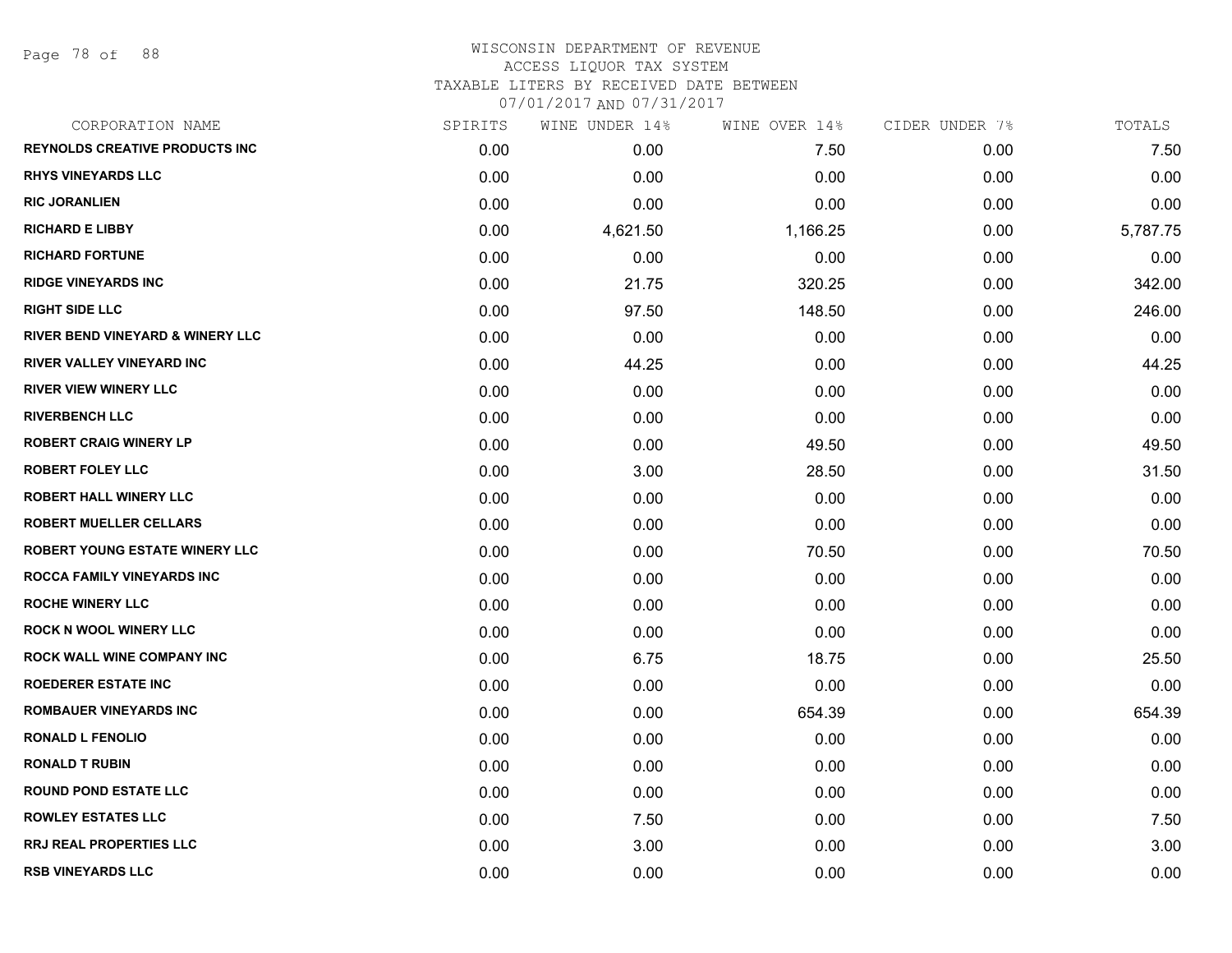Page 79 of 88

| CORPORATION NAME                              | SPIRITS | WINE UNDER 14% | WINE OVER 14% | CIDER UNDER 7% | TOTALS |
|-----------------------------------------------|---------|----------------|---------------|----------------|--------|
| <b>RUDD WINES INC</b>                         | 0.00    | 0.00           | 35.25         | 0.00           | 35.25  |
| <b>RUDIUS WINES, LLC</b>                      | 0.00    | 0.00           | 0.00          | 0.00           | 0.00   |
| <b>RUSHFORD MEADERY AND WINERY LLC</b>        | 0.00    | 0.00           | 0.00          | 0.00           | 0.00   |
| <b>RUTHERFORD HILL WINERY LLC</b>             | 0.00    | 118.50         | 223.50        | 0.00           | 342.00 |
| <b>RYAN PRELLWITZ</b>                         | 0.00    | 0.00           | 0.00          | 0.00           | 0.00   |
| <b>SAINTSBURY LLC</b>                         | 0.00    | 21.00          | 28.50         | 0.00           | 49.50  |
| <b>SANFORD WINERY COMPANY LP</b>              | 0.00    | 64.50          | 59.25         | 0.00           | 123.75 |
| <b>SARACINA VINEYARDS LLC</b>                 | 0.00    | 0.00           | 19.50         | 0.00           | 19.50  |
| SAVANNAH CHANELLE VINEYARDS INC               | 0.00    | 0.00           | 0.00          | 0.00           | 0.00   |
| <b>SAVIAH ROSE WINERY LLC</b>                 | 0.00    | 9.00           | 19.50         | 0.00           | 28.50  |
| <b>SAXUM VINEYARDS INC</b>                    | 0.00    | 0.00           | 0.00          | 0.00           | 0.00   |
| <b>SBRAGIA FAMILY VINEYARDS LLC</b>           | 0.00    | 0.00           | 0.00          | 0.00           | 0.00   |
| SCHEID VINEYARDS CALIFORNIA INC               | 0.00    | 56.25          | 12.00         | 0.00           | 68.25  |
| <b>SCHRADER CELLARS LLC</b>                   | 0.00    | 0.00           | 0.00          | 0.00           | 0.00   |
| <b>SCHRAMSBERG VINEYARDS CO INC</b>           | 0.00    | 332.25         | 66.75         | 0.00           | 399.00 |
| <b>SCHUG WINERY LLC</b>                       | 0.00    | 48.00          | 45.75         | 0.00           | 93.75  |
| <b>SCHWEIGER VINEYARDS INC</b>                | 0.00    | 0.00           | 0.00          | 0.00           | 0.00   |
| <b>SCREAMING EAGLE LLC</b>                    | 0.00    | 0.00           | 4.50          | 0.00           | 4.50   |
| <b>SEAVER VINEYARDS LLC</b>                   | 0.00    | 0.00           | 0.00          | 0.00           | 0.00   |
| <b>SEAVEY VINEYARD LP</b>                     | 0.00    | 3.00           | 49.50         | 0.00           | 52.50  |
| <b>SEBASTOPOL VINEYARDS &amp; WINERY CORP</b> | 0.00    | 0.00           | 0.00          | 0.00           | 0.00   |
| <b>SELBY ENTERPRISES INC</b>                  | 0.00    | 0.00           | 0.00          | 0.00           | 0.00   |
| <b>SEQUOIA GROVE VINEYARDS LP</b>             | 0.00    | 0.00           | 123.75        | 0.00           | 123.75 |
| SEVEN STONES WINERY LLC                       | 0.00    | 0.00           | 0.00          | 0.00           | 0.00   |
| <b>SHADY LADIES LLC</b>                       | 0.00    | 0.00           | 0.00          | 0.00           | 0.00   |
| <b>SHAFER VINEYARDS INC</b>                   | 0.00    | 4.50           | 63.00         | 0.00           | 67.50  |
| <b>SHANNON RIDGE INC</b>                      | 0.00    | 21.00          | 6.00          | 0.00           | 27.00  |
| <b>SHARON L PINGEL</b>                        | 0.00    | 0.00           | 0.00          | 0.00           | 0.00   |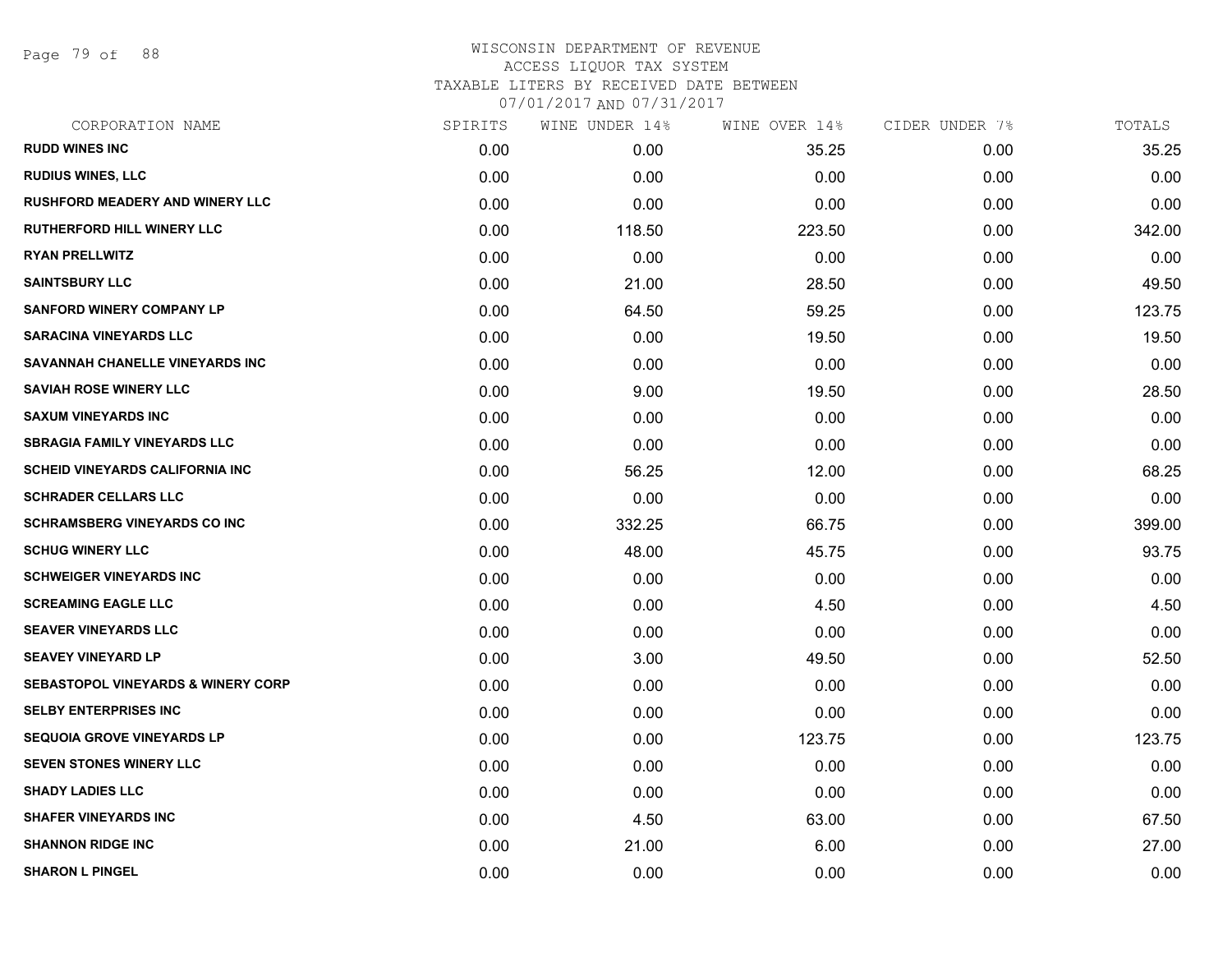Page 80 of 88

| CORPORATION NAME                           | SPIRITS | WINE UNDER 14% | WINE OVER 14% | CIDER UNDER 7% | TOTALS |
|--------------------------------------------|---------|----------------|---------------|----------------|--------|
| SHELTON-MACKENZIE WINE COMPANY             | 0.00    | 4.50           | 22.50         | 0.00           | 27.00  |
| <b>SHERRY HARDIE</b>                       | 0.00    | 0.00           | 0.00          | 0.00           | 0.00   |
| SHERWIN FAMILY VINEYARDS LLC               | 0.00    | 0.00           | 23.25         | 0.00           | 23.25  |
| <b>SIERRA SUNRISE VINEYARDS</b>            | 0.00    | 2.25           | 14.25         | 0.00           | 16.50  |
| SILVER OAK WINE CELLARS LP                 | 0.00    | 38.25          | 128.25        | 0.00           | 166.50 |
| SILVER TRIDENT WINERY LLC                  | 0.00    | 0.00           | 22.50         | 0.00           | 22.50  |
| <b>SINE QUA NON INC</b>                    | 0.00    | 0.00           | 0.00          | 0.00           | 0.00   |
| SINNIPEE VALLEY VINEYARD LLC               | 0.00    | 0.00           | 0.00          | 0.00           | 0.00   |
| <b>SINSKEY VINEYARDS INC</b>               | 0.00    | 269.25         | 2.25          | 0.00           | 271.50 |
| <b>SISYPHUS LLC</b>                        | 0.00    | 0.00           | 25.50         | 0.00           | 25.50  |
| <b>SIX SIGMA WINERY LLC</b>                | 0.00    | 0.75           | 1.50          | 0.00           | 2.25   |
| <b>SKYWALKER VINEYARDS, LLC</b>            | 0.00    | 0.00           | 0.00          | 0.00           | 0.00   |
| <b>SMALL VINES WINES INC</b>               | 0.00    | 0.00           | 0.00          | 0.00           | 0.00   |
| <b>SMITH &amp; SMITH</b>                   | 0.00    | 0.00           | 0.00          | 0.00           | 0.00   |
| SMITH ANDERSON ENTERPRISES INC             | 0.00    | 0.00           | 0.00          | 0.00           | 0.00   |
| <b>SOKOL BLOSSER LTD</b>                   | 0.00    | 85.50          | 1.50          | 0.00           | 87.00  |
| <b>SOMERSTON WINE COMPANY, LLC</b>         | 0.00    | 0.00           | 49.50         | 0.00           | 49.50  |
| SONOMA-CUTRER VINEYARDS INC                | 0.00    | 46.50          | 146.25        | 0.00           | 192.75 |
| SOUTH COAST WINERY INC                     | 0.00    | 51.00          | 33.75         | 0.00           | 84.75  |
| <b>SP GROSSNICKLE LLC</b>                  | 0.00    | 0.00           | 0.00          | 0.00           | 0.00   |
| <b>SPANOS BERBERIAN WINERY LLC</b>         | 0.00    | 8.25           | 112.50        | 0.00           | 120.75 |
| <b>SPARKLING OREGON LLC</b>                | 0.00    | 3.00           | 0.00          | 0.00           | 3.00   |
| SPIRITS OF NORWAY VINEYARD LLC             | 0.00    | 0.00           | 0.00          | 0.00           | 0.00   |
| <b>SPOTTSWOODE WINERY INC</b>              | 0.00    | 3.00           | 97.50         | 0.00           | 100.50 |
| <b>SPRECHER BREWING COMPANY, INC.</b>      | 0.00    | 0.00           | 0.00          | 0.00           | 0.00   |
| <b>SPRING MOUNTAIN VINEYARD INC</b>        | 0.00    | 30.00          | 45.75         | 0.00           | 75.75  |
| <b>SPURGEON VINEYARDS &amp; WINERY LLC</b> | 0.00    | 0.00           | 0.00          | 0.00           | 0.00   |
| <b>SQUIX LLC</b>                           | 0.00    | 20.25          | 6.75          | 0.00           | 27.00  |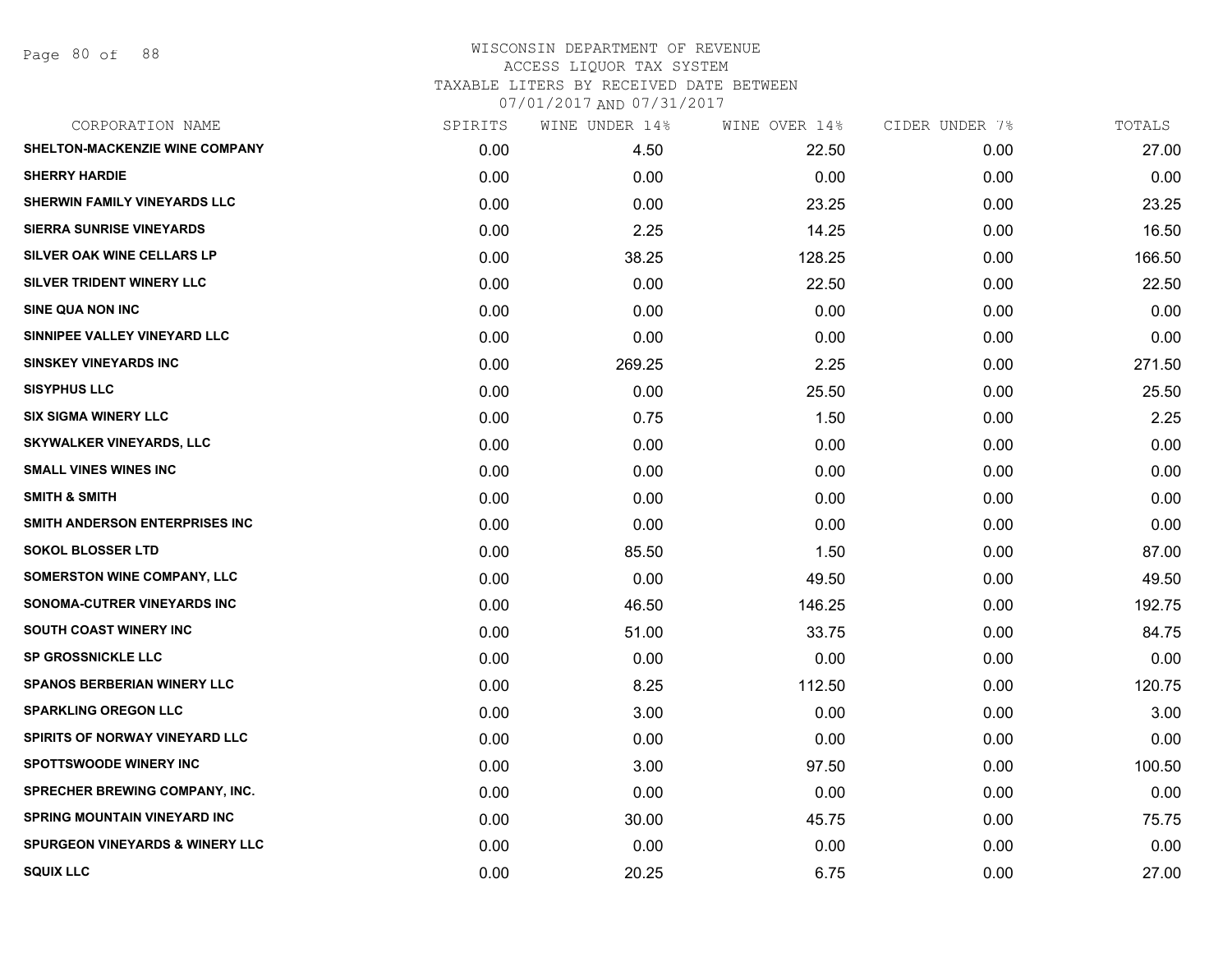Page 81 of 88

#### WISCONSIN DEPARTMENT OF REVENUE ACCESS LIQUOR TAX SYSTEM TAXABLE LITERS BY RECEIVED DATE BETWEEN

| CORPORATION NAME                      | SPIRITS | WINE UNDER 14% | WINE OVER 14% | CIDER UNDER 7% | TOTALS   |
|---------------------------------------|---------|----------------|---------------|----------------|----------|
| <b>ST HELENA ESTATE LLC</b>           | 0.00    | 9.00           | 48.75         | 0.00           | 57.75    |
| <b>ST JAMES WINERY INC</b>            | 0.00    | 136.50         | 0.00          | 0.00           | 136.50   |
| ST JULIAN WINE COMPANY INC            | 0.00    | 358.55         | 8.25          | 0.00           | 366.80   |
| <b>ST SUPERY INC</b>                  | 0.00    | 107.25         | 134.25        | 0.00           | 241.50   |
| ST. FRANCIS WINERY & VINEYARD L.P.    | 0.00    | 0.00           | 584.50        | 0.00           | 584.50   |
| <b>STAGLIN FAMILY VINEYARD LLC</b>    | 0.00    | 0.00           | 102.38        | 0.00           | 102.38   |
| <b>STAG'S LEAP WINE CELLARS LLC</b>   | 0.00    | 53.25          | 282.75        | 0.00           | 336.00   |
| <b>STANDING JOURNEY LLC</b>           | 0.00    | 71.25          | 174.75        | 0.00           | 246.00   |
| <b>STE MICHELLE WINE ESTATES LTD</b>  | 0.00    | 567.38         | 713.25        | 0.00           | 1,280.63 |
| <b>STEPHAN VINEYARD INC</b>           | 0.00    | 9.00           | 81.00         | 0.00           | 90.00    |
| <b>STEPHEN M KENNEDY</b>              | 0.00    | 0.00           | 0.00          | 0.00           | 0.00     |
| <b>STEPHEN M REUSTLE</b>              | 0.00    | 30.00          | 0.00          | 0.00           | 30.00    |
| STEPHEN W. PARRY AND SUSAN F. PARRY   | 0.00    | 0.00           | 60.00         | 0.00           | 60.00    |
| <b>STEVEN DEBAKER</b>                 | 0.00    | 0.00           | 0.00          | 0.00           | 0.00     |
| <b>STEVEN KENT LLC</b>                | 0.00    | 0.00           | 67.20         | 0.00           | 67.20    |
| STEVEN M & JUDITH A JACOBSON LLC      | 0.00    | 0.00           | 0.00          | 0.00           | 0.00     |
| <b>STEVEN N LEDSON</b>                | 0.00    | 110.25         | 434.25        | 0.00           | 544.50   |
| <b>STOLLER VINEYARDS INC</b>          | 0.00    | 54.00          | 0.00          | 0.00           | 54.00    |
| STOLPMAN VINEYARDS LLC                | 0.00    | 46.50          | 85.50         | 0.00           | 132.00   |
| <b>STONE EDGE WINERY LLC</b>          | 0.00    | 0.75           | 11.25         | 0.00           | 12.00    |
| <b>STONE HILL WINE CO INC</b>         | 0.00    | 210.38         | 1.00          | 0.00           | 211.38   |
| <b>STONECUSHION INC</b>               | 0.00    | 0.00           | 334.50        | 0.00           | 334.50   |
| <b>STONEHAUS WINERY, INC.</b>         | 0.00    | 9.00           | 0.00          | 0.00           | 9.00     |
| <b>STONY HILL VINEYARD INC</b>        | 0.00    | 72.75          | 1.50          | 0.00           | 74.25    |
| STORYBOOK MOUNTAIN WINERY INC         | 0.00    | 4.50           | 36.75         | 0.00           | 41.25    |
| <b>SULLIVAN VINEYARDS CORPORATION</b> | 0.00    | 0.00           | 18.00         | 0.00           | 18.00    |
| <b>SULPHUR SPRINGS WINERY LLC</b>     | 0.00    | 15.00          | 28.50         | 0.00           | 43.50    |
| <b>SUMMERS WINERY LLC</b>             | 0.00    | 9.00           | 15.00         | 0.00           | 24.00    |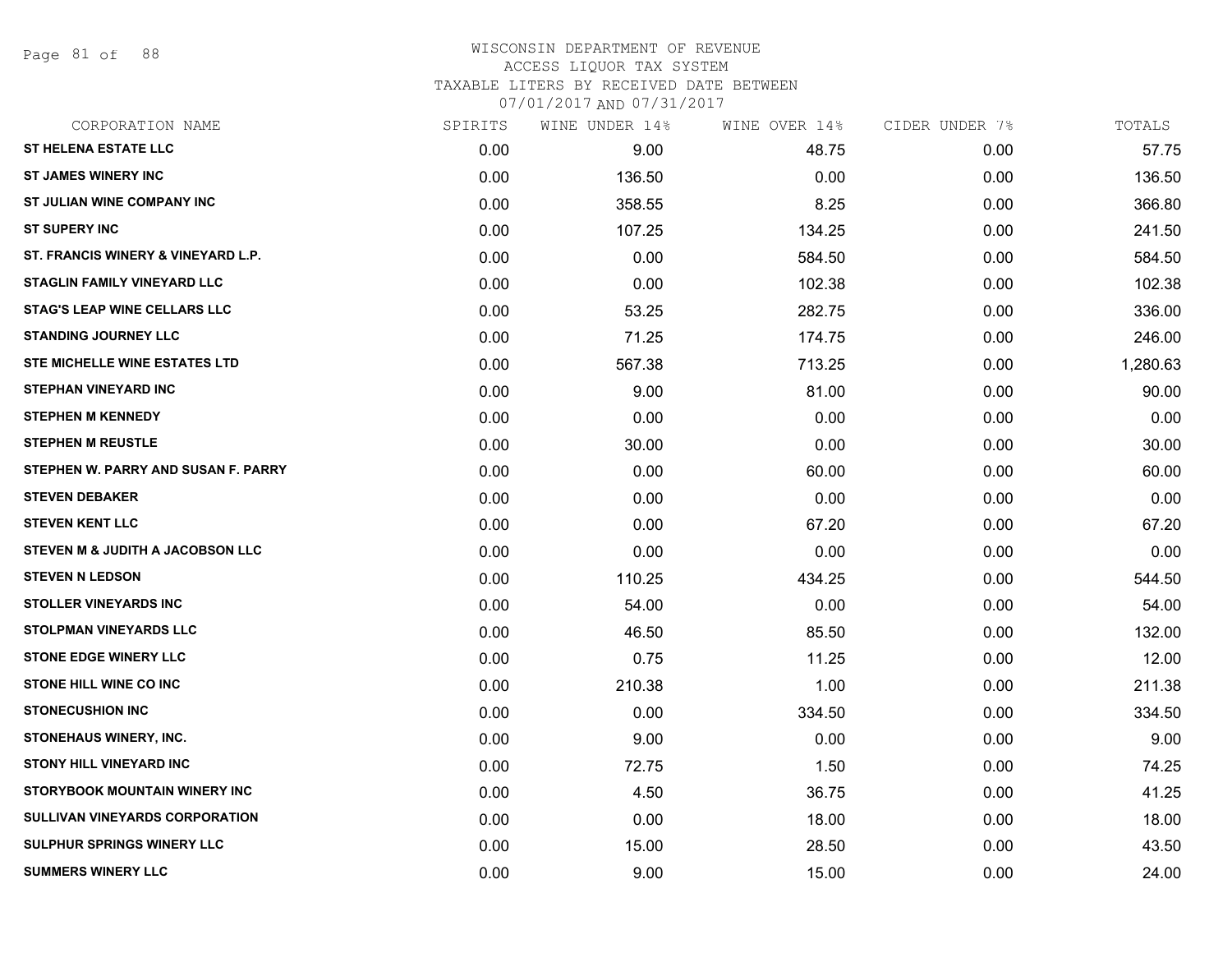Page 82 of 88

| CORPORATION NAME                           | SPIRITS | WINE UNDER 14% | WINE OVER 14% | CIDER UNDER 7% | TOTALS |
|--------------------------------------------|---------|----------------|---------------|----------------|--------|
| <b>SUMMERWOOD WINERY &amp; INN INC</b>     | 0.00    | 0.00           | 12.00         | 0.00           | 12.00  |
| <b>SUNSET POINT WINERY LLC</b>             | 0.00    | 0.00           | 0.00          | 0.00           | 0.00   |
| <b>SUNSTONE VINEYARDS &amp; WINERY INC</b> | 0.00    | 0.00           | 12.00         | 0.00           | 12.00  |
| <b>SUSAN M BOSWELL</b>                     | 0.00    | 0.00           | 9.00          | 0.00           | 9.00   |
| <b>SUTTER HOME WINERY INC</b>              | 0.00    | 184.17         | 198.75        | 0.00           | 382.92 |
| <b>SWEAZEY WINERY INVESTMENT LLC</b>       | 0.00    | 25.50          | 37.50         | 0.00           | 63.00  |
| <b>SWEET CHEEKS VINEYARDS INC</b>          | 0.00    | 37.50          | 0.00          | 0.00           | 37.50  |
| <b>TABLAS CREEK VINEYARD LP</b>            | 0.00    | 58.88          | 40.50         | 0.00           | 99.38  |
| <b>TAFT STREET INC</b>                     | 0.00    | 82.50          | 34.50         | 0.00           | 117.00 |
| <b>TAKARA SAKE USA INC</b>                 | 0.00    | 12.38          | 22.80         | 0.00           | 35.18  |
| <b>TALLEY VINEYARDS INC</b>                | 0.00    | 24.75          | 11.25         | 0.00           | 36.00  |
| <b>TAMBER BEY VINEYARDS LLC</b>            | 0.00    | 0.00           | 229.50        | 0.00           | 229.50 |
| <b>TANDEM WINES LLC</b>                    | 0.00    | 1.50           | 1.50          | 0.00           | 3.00   |
| <b>TARA BELLA WINERY LLC</b>               | 0.00    | 13.50          | 0.00          | 0.00           | 13.50  |
| <b>TEALE CREEK ASSOCIATES</b>              | 0.00    | 9.00           | 29.25         | 0.00           | 38.25  |
| <b>TENBA RIDGE WINERY LLC</b>              | 0.00    | 0.00           | 0.00          | 0.00           | 0.00   |
| <b>TERRA SPRINGS LLC</b>                   | 0.00    | 0.00           | 9.00          | 0.00           | 9.00   |
| <b>TERRA VINUM LLC</b>                     | 0.00    | 0.75           | 3.00          | 0.00           | 3.75   |
| <b>TERRAVANT WINE COMPANY LLC</b>          | 0.00    | 30.00          | 0.00          | 0.00           | 30.00  |
| <b>TESTAROSSA VINEYARDS LLC</b>            | 0.00    | 9.00           | 21.00         | 0.00           | 30.00  |
| THE BIALE ESTATE                           | 0.00    | 0.75           | 148.50        | 0.00           | 149.25 |
| THE BRANDER VINEYARD                       | 0.00    | 82.50          | 5.25          | 0.00           | 87.75  |
| THE CELLAR LLC                             | 0.00    | 0.00           | 0.00          | 0.00           | 0.00   |
| THE HESS COLLECTION WINERY                 | 0.00    | 42.75          | 187.50        | 0.00           | 230.25 |
| THE HOGUE CELLARS LTD                      | 0.00    | 9.00           | 0.00          | 0.00           | 9.00   |
| THE INFINITE MONKEY THEOREM INC            | 0.00    | 14.00          | 0.00          | 0.00           | 14.00  |
| THE LITTORAI WINES                         | 0.00    | 73.50          | 0.00          | 0.00           | 73.50  |
| THE MEEKER VINEYARD                        | 0.00    | 0.00           | 0.00          | 0.00           | 0.00   |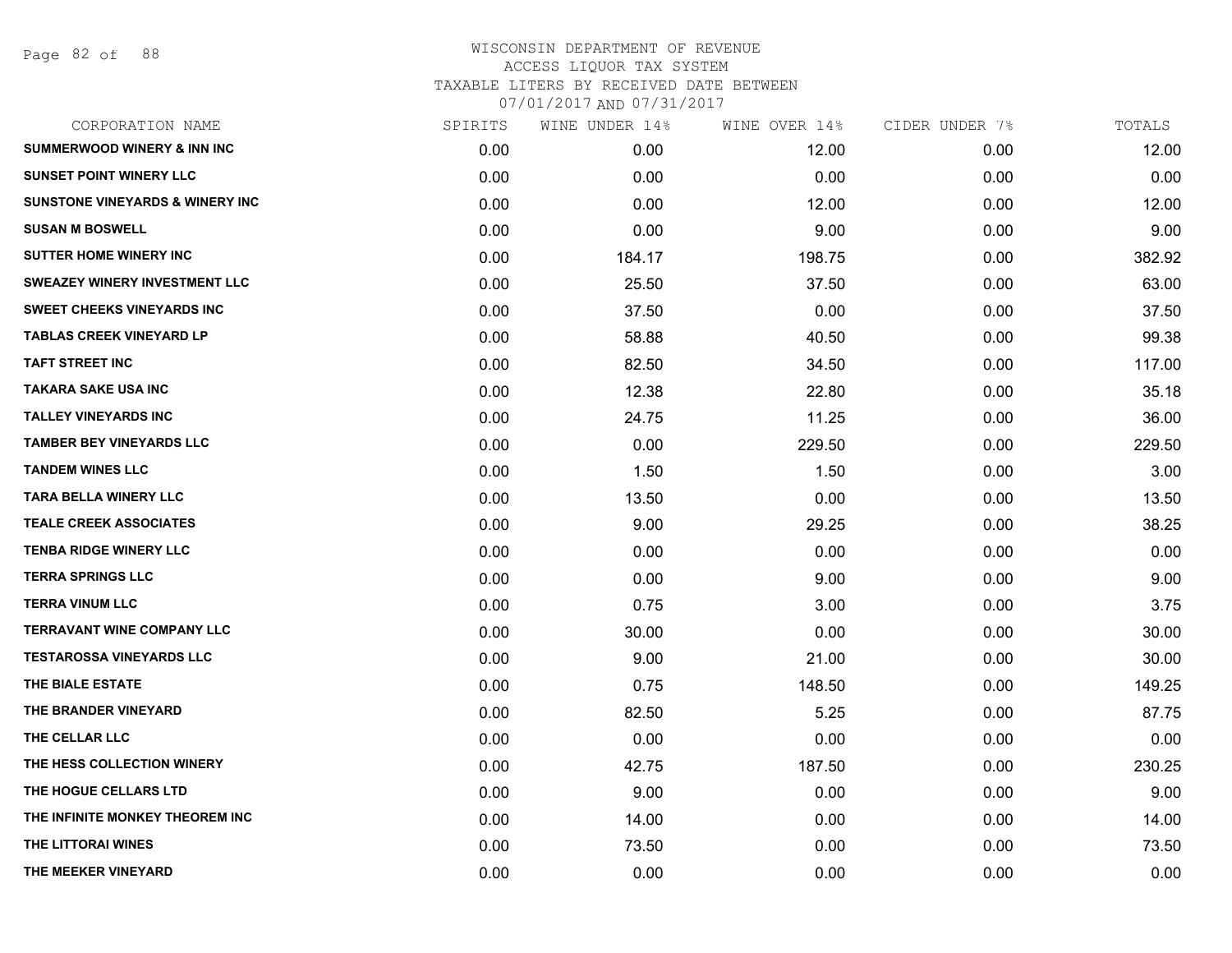| CORPORATION NAME                               | SPIRITS | WINE UNDER 14% | WINE OVER 14% | CIDER UNDER 7% | TOTALS   |
|------------------------------------------------|---------|----------------|---------------|----------------|----------|
| THE MORLET SELECTION INC                       | 0.00    | 3.00           | 129.00        | 0.00           | 132.00   |
| THE MORNE WINE COMPANY                         | 0.00    | 42.37          | 0.00          | 0.00           | 42.37    |
| THE RUM TREE, INC.                             | 0.00    | 0.00           | 0.00          | 0.00           | 0.00     |
| THE SHORES OF FAIRHAVEN INC                    | 0.00    | 34.50          | 0.00          | 0.00           | 34.50    |
| THE SILVERADO VINEYARDS                        | 0.00    | 55.50          | 226.50        | 0.00           | 282.00   |
| THE VINEYARD LLC                               | 0.00    | 0.00           | 0.00          | 0.00           | 0.00     |
| THE WILLIAMSBURG WINERY LTD                    | 0.00    | 25.50          | 0.00          | 0.00           | 25.50    |
| THE WINE GROUP INC                             | 0.00    | 405.38         | 1,222.13      | 0.00           | 1,627.51 |
| THE WINE VINEYARD LLC                          | 0.00    | 0.00           | 0.00          | 0.00           | 0.00     |
| THE WOODLAND TRAIL BEVERAGE COMPANY, INC.      | 0.00    | 0.00           | 0.00          | 0.00           | 0.00     |
| THIS REALM LLC                                 | 0.00    | 0.00           | 69.00         | 0.00           | 69.00    |
| <b>THOMAS C HOFFMAN</b>                        | 0.00    | 0.00           | 11.25         | 0.00           | 11.25    |
| <b>THOMAS FOGARTY WINERY LLC</b>               | 0.00    | 18.00          | 2.25          | 0.00           | 20.25    |
| <b>THOMAS L BECKMEN &amp; JUDITH F BECKMEN</b> | 0.00    | 0.00           | 0.00          | 0.00           | 0.00     |
| <b>THURMAN J RODGERS</b>                       | 0.00    | 23.25          | 0.00          | 0.00           | 23.25    |
| TI BEVERAGE GROUP LTD                          | 0.00    | 0.00           | 0.00          | 0.00           | 0.00     |
| TIM BLUE WINES LLC                             | 0.00    | 0.00           | 0.00          | 0.00           | 0.00     |
| TMR WINE COMPANY LLC                           | 0.00    | 0.00           | 4.50          | 0.00           | 4.50     |
| TOAD HOLLOW VINEYARDS INC                      | 0.00    | 4.50           | 6.75          | 0.00           | 11.25    |
| <b>TOBIN JAMES CELLARS</b>                     | 0.00    | 55.50          | 277.75        | 0.00           | 333.25   |
| <b>TODD ANDERSON</b>                           | 0.00    | 0.00           | 0.00          | 0.00           | 0.00     |
| TOLLIVER RANCH BRANDS LLC                      | 0.00    | 1.50           | 16.50         | 0.00           | 18.00    |
| <b>TOM MEADOWCROFT</b>                         | 0.00    | 0.00           | 0.00          | 0.00           | 0.00     |
| TOMMYS TOO HIGH WINES LLC                      | 0.00    | 0.00           | 0.00          | 0.00           | 0.00     |
| <b>TORII MOR WINERY LLC</b>                    | 0.00    | 0.00           | 0.00          | 0.00           | 0.00     |
| <b>TREANA WINERY LLC</b>                       | 0.00    | 1.50           | 30.75         | 0.00           | 32.25    |
| <b>TREASURY CHATEAU &amp; ESTATES</b>          | 0.00    | 267.75         | 490.50        | 0.00           | 758.25   |
| TREASURY WINE ESTATES AMERICAS COMPANY         | 0.00    | 1,626.73       | 1,020.41      | 0.00           | 2,647.14 |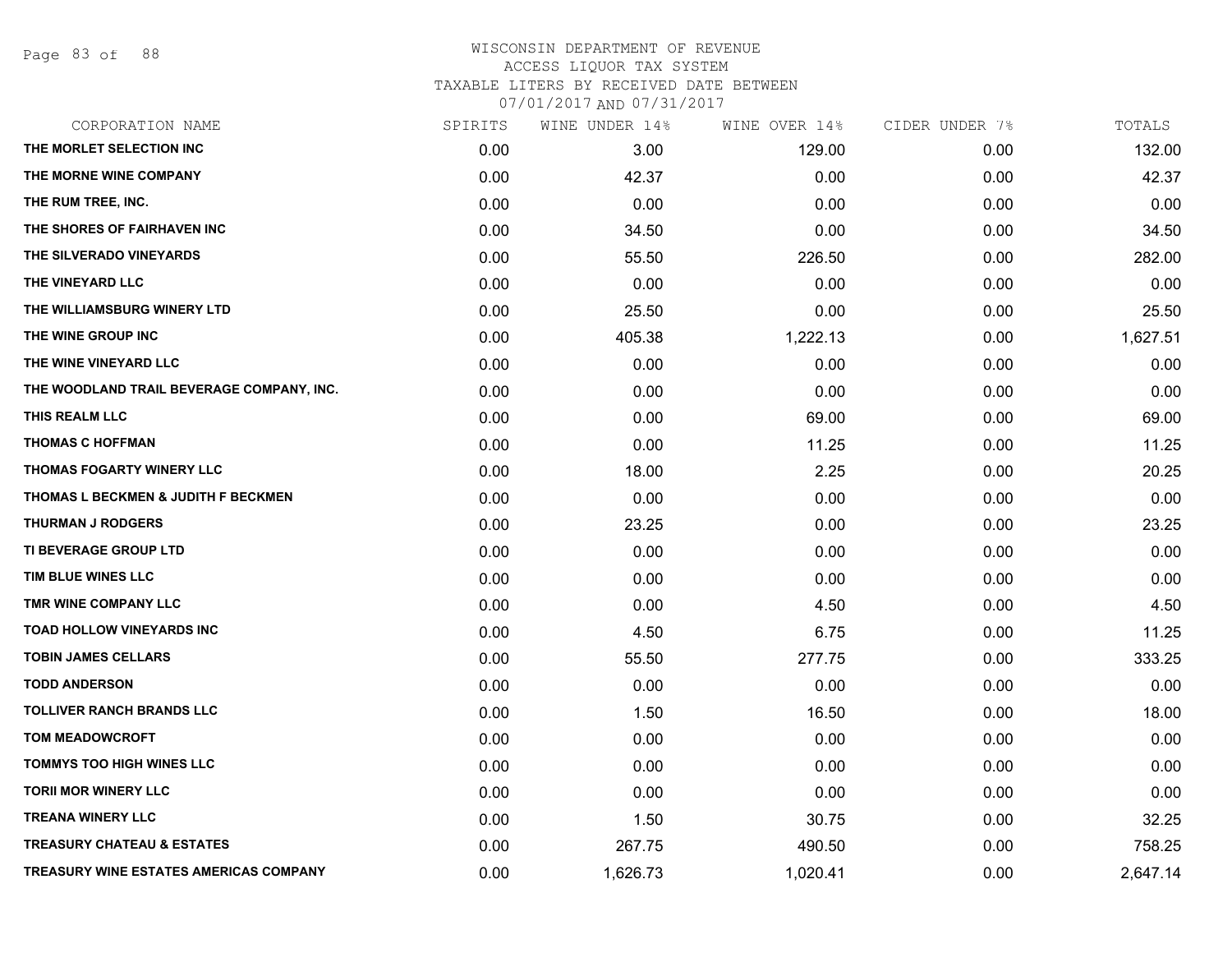Page 84 of 88

| CORPORATION NAME                      | SPIRITS | WINE UNDER 14% | WINE OVER 14% | CIDER UNDER 7% | TOTALS   |
|---------------------------------------|---------|----------------|---------------|----------------|----------|
| TREFETHEN VINEYARDS WINERY INC        | 0.00    | 152.26         | 210.00        | 0.00           | 362.26   |
| TRENTADUE WINERY LLC                  | 0.00    | 56.63          | 50.41         | 0.00           | 107.04   |
| <b>TRINITAS CELLARS LLC</b>           | 0.00    | 3.00           | 75.00         | 0.00           | 78.00    |
| TRINITY VALLEY VINEYARDS LLC          | 0.00    | 0.00           | 0.00          | 0.00           | 0.00     |
| <b>TRIONE VINEYARDS LLC</b>           | 0.00    | 3.00           | 58.50         | 0.00           | 61.50    |
| <b>TROY LANDWEHR</b>                  | 0.00    | 0.00           | 0.00          | 0.00           | 0.00     |
| <b>TSG LLC</b>                        | 0.00    | 3.00           | 9.75          | 0.00           | 12.75    |
| <b>TURKOVICH FAMILY WINES LLC</b>     | 0.00    | 0.00           | 6.75          | 0.00           | 6.75     |
| <b>TURLEY WINE CELLARS INC</b>        | 0.00    | 70.50          | 1,351.50      | 0.00           | 1,422.00 |
| <b>TURNBULL WINE CELLARS</b>          | 0.00    | 33.00          | 73.50         | 0.00           | 106.50   |
| <b>TWIN PEAKS WINERY INC</b>          | 0.00    | 4.50           | 141.00        | 0.00           | 145.50   |
| <b>TWIN RIDGE ESTATES LLC</b>         | 0.00    | 0.00           | 54.00         | 0.00           | 54.00    |
| <b>TWISTED OAK WINERY LLC</b>         | 0.00    | 6.00           | 1.50          | 0.00           | 7.50     |
| <b>TWO LADS LLC</b>                   | 0.00    | 93.00          | 0.00          | 0.00           | 93.00    |
| <b>TWOMEY CELLARS LLC</b>             | 0.00    | 98.25          | 99.00         | 0.00           | 197.25   |
| TY R CATON                            | 0.00    | 25.50          | 81.75         | 0.00           | 107.25   |
| UNTI WINE CO LLC                      | 0.00    | 38.25          | 69.75         | 0.00           | 108.00   |
| <b>URBAN CELLARS LLC</b>              | 0.00    | 12.87          | 0.00          | 0.00           | 12.87    |
| <b>V&amp;CLLC</b>                     | 0.00    | 29.25          | 111.75        | 0.00           | 141.00   |
| <b>V SATTUI WINERY INC</b>            | 0.00    | 305.64         | 469.50        | 0.00           | 775.14   |
| VAN RUITEN FAMILY WINERY LLC          | 0.00    | 0.75           | 2.25          | 0.00           | 3.00     |
| VAN WYCHEN WINES INC.                 | 0.00    | 0.00           | 0.00          | 0.00           | 0.00     |
| <b>VENTANA VINTNERS LLC</b>           | 0.00    | 0.00           | 0.00          | 0.00           | 0.00     |
| <b>VERMEIL WINE GROUP LLC</b>         | 0.00    | 0.00           | 0.00          | 0.00           | 0.00     |
| <b>VERMONT HARD CIDER COMPANY LLC</b> | 0.00    | 0.00           | 0.00          | 0.00           | 0.00     |
| <b>VERNON VINEYARDS LTD</b>           | 0.00    | 0.00           | 0.00          | 0.00           | 0.00     |
| <b>VETRO WINERY LLC</b>               | 0.00    | 0.00           | 0.00          | 0.00           | 0.00     |
| <b>VICINI ENTERPRISES LLC</b>         | 0.00    | 4.50           | 4.50          | 0.00           | 9.00     |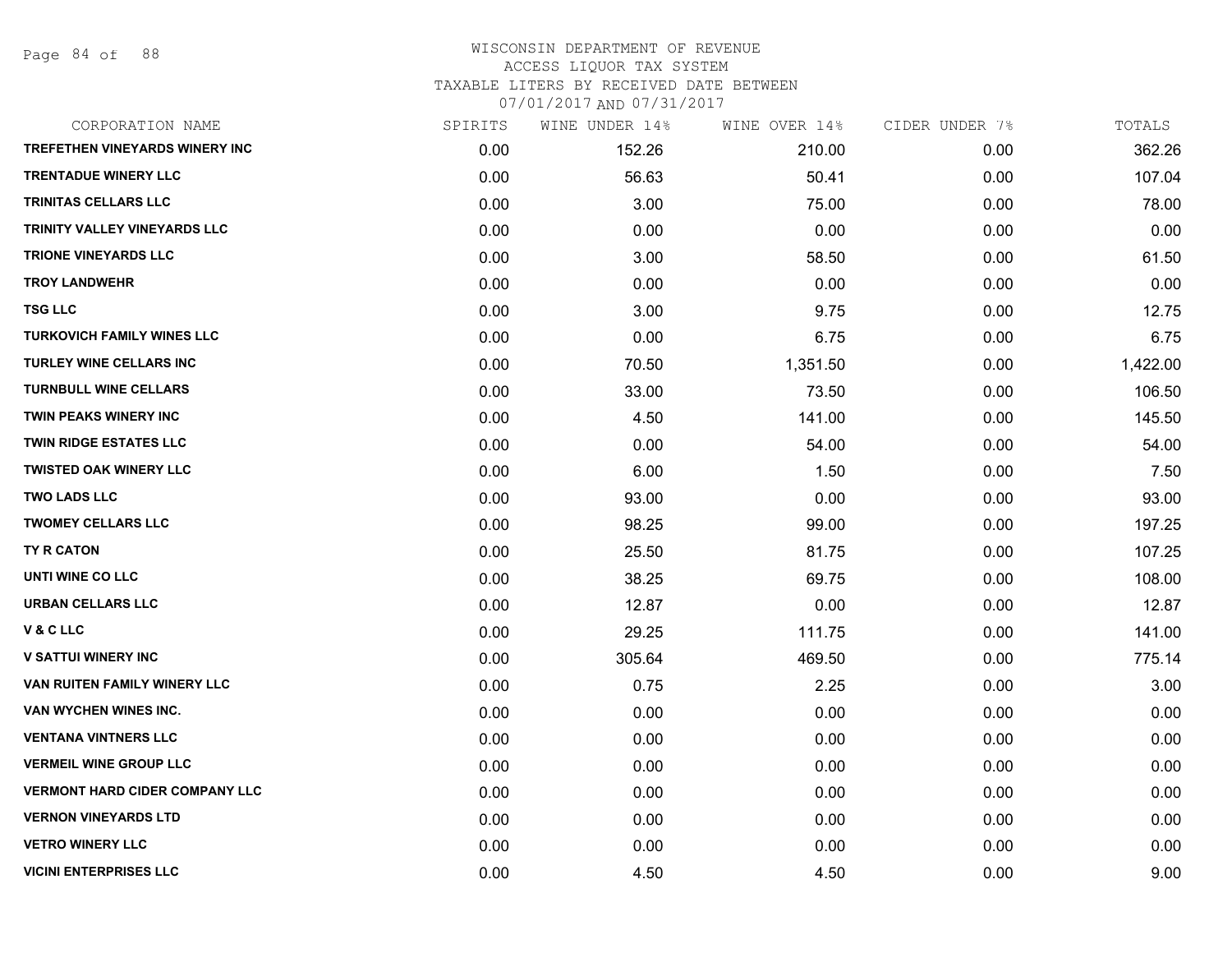Page 85 of 88

| CORPORATION NAME                     | SPIRITS | WINE UNDER 14% | WINE OVER 14% | CIDER UNDER 7% | TOTALS    |
|--------------------------------------|---------|----------------|---------------|----------------|-----------|
| <b>VIGNETTE WINERY LLC</b>           | 0.00    | 9.00           | 13.50         | 0.00           | 22.50     |
| <b>VILLA AMOROSA INC</b>             | 0.00    | 280.88         | 563.25        | 0.00           | 844.13    |
| <b>VILLA ENCINAL PARTNERS LP</b>     | 0.00    | 0.00           | 129.00        | 0.00           | 129.00    |
| <b>VILLA TOSCANO INC</b>             | 0.00    | 9.75           | 6.75          | 0.00           | 16.50     |
| <b>VIN DE ZO LLC</b>                 | 0.00    | 38.25          | 0.00          | 0.00           | 38.25     |
| <b>VINA ROBLES INC</b>               | 0.00    | 0.00           | 45.75         | 0.00           | 45.75     |
| <b>VINCENT ARROYO WINERY INC</b>     | 0.00    | 44.25          | 0.00          | 0.00           | 44.25     |
| <b>VINE &amp; SUN LLC</b>            | 0.00    | 0.00           | 0.00          | 0.00           | 0.00      |
| <b>VINE CLIFF WINERY INC</b>         | 0.00    | 8.25           | 14.25         | 0.00           | 22.50     |
| <b>VINEBURG LLC</b>                  | 0.00    | 0.00           | 474.00        | 0.00           | 474.00    |
| <b>VINEOAKS LLC</b>                  | 0.00    | 105.75         | 66.00         | 0.00           | 171.75    |
| <b>VINES TO CELLAR, INC.</b>         | 0.00    | 0.00           | 0.00          | 0.00           | 0.00      |
| <b>VINEYARD 29 LLC</b>               | 0.00    | 0.00           | 0.00          | 0.00           | 0.00      |
| <b>VINTAGE WINE ESTATES, INC.</b>    | 0.00    | 0.00           | 0.00          | 0.00           | 0.00      |
| <b>VINTAGE WINE ESTATES, INC.</b>    | 0.00    | 56.25          | 179.25        | 0.00           | 235.50    |
| <b>VINTAGE WINE ESTATES, INC.</b>    | 0.00    | 9.75           | 238.88        | 0.00           | 248.63    |
| <b>VINTAGE WINE ESTATES, INC.</b>    | 0.00    | 40.50          | 227.25        | 0.00           | 267.75    |
| <b>VINTAGE WINE ESTATES, INC.</b>    | 0.00    | 208.50         | 948.75        | 0.00           | 1,157.25  |
| <b>VINTAGE WINE ESTATES, INC.</b>    | 0.00    | 92.25          | 263.25        | 0.00           | 355.50    |
| <b>VINUM CELLARS INC</b>             | 0.00    | 0.00           | 18.00         | 0.00           | 18.00     |
| VON STIEHL WINERY LTD.               | 0.00    | 0.00           | 0.00          | 0.00           | 0.00      |
| W G BEST WEINKELLEREI INC            | 0.00    | 10,836.00      | 11,074.00     | 0.00           | 21,910.00 |
| <b>W J DEUTSCH &amp; SONS LTD</b>    | 0.00    | 2.25           | 23.25         | 0.00           | 25.50     |
| <b>WAITS-MAST FAMILY CELLARS LLC</b> | 0.00    | 6.75           | 0.75          | 0.00           | 7.50      |
| <b>WASHINGTON VINTNERS LLC</b>       | 0.00    | 0.00           | 0.00          | 0.00           | 0.00      |
| <b>WEIBEL INCORPORATED</b>           | 0.00    | 7.50           | 0.00          | 0.00           | 7.50      |
| <b>WELLINGTON VINEYARDS, INC.</b>    | 0.00    | 0.00           | 0.00          | 0.00           | 0.00      |
| <b>WENTE BROS</b>                    | 0.00    | 18.75          | 23.25         | 0.00           | 42.00     |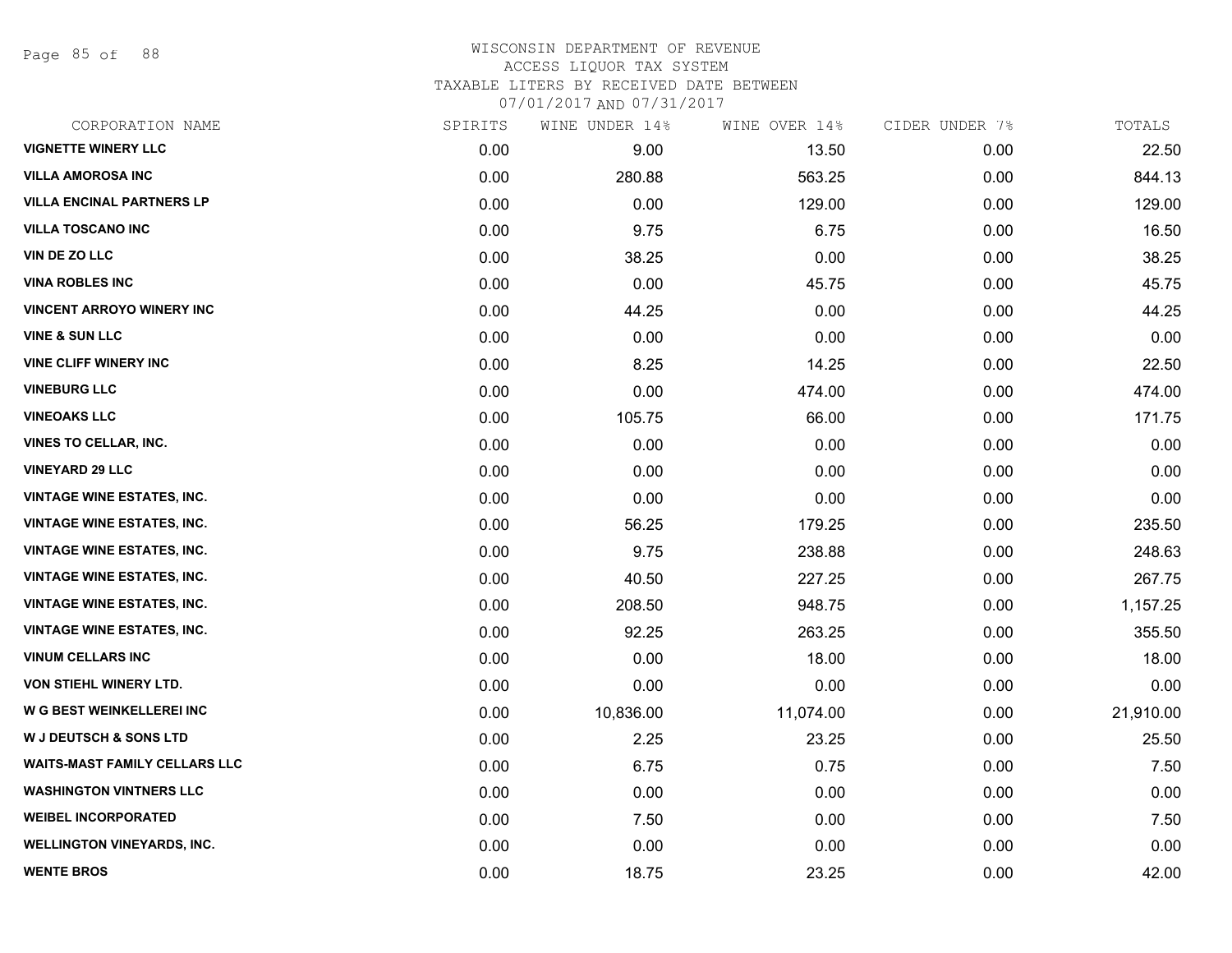#### WISCONSIN DEPARTMENT OF REVENUE ACCESS LIQUOR TAX SYSTEM

TAXABLE LITERS BY RECEIVED DATE BETWEEN

| CORPORATION NAME                                   | SPIRITS | WINE UNDER 14% | WINE OVER 14% | CIDER UNDER 7% | TOTALS   |
|----------------------------------------------------|---------|----------------|---------------|----------------|----------|
| <b>WEST COAST WINE PARTNERS LLC</b>                | 0.00    | 2.25           | 36.00         | 0.00           | 38.25    |
| <b>WEST PRAIRIE WINERY LLC</b>                     | 0.00    | 0.00           | 0.00          | 0.00           | 0.00     |
| <b>WESTFALL WINERY LLC</b>                         | 0.00    | 0.00           | 0.00          | 0.00           | 0.00     |
| <b>WESTPORT WINERY LLC</b>                         | 0.00    | 3.75           | 0.00          | 0.00           | 3.75     |
| <b>WHEELER WINERY INC</b>                          | 0.00    | 147.89         | 485.75        | 0.00           | 633.64   |
| <b>WHETSTONE WINE CELLARS LLC</b>                  | 0.00    | 0.00           | 0.00          | 0.00           | 0.00     |
| <b>WHISPERING BLUFFS VINEYARD &amp; WINERY LTD</b> | 0.00    | 0.00           | 0.00          | 0.00           | 0.00     |
| <b>WHISPERING WINDS WINERY LLC</b>                 | 0.00    | 0.00           | 0.00          | 0.00           | 0.00     |
| <b>WHITE BEAR SPIRITS LLC</b>                      | 0.00    | 0.00           | 0.00          | 0.00           | 0.00     |
| <b>WHITE OAK VINEYARDS &amp; WINERY LLC</b>        | 0.00    | 9.00           | 15.75         | 0.00           | 24.75    |
| WHITE WINTER WINERY INC                            | 0.00    | 0.00           | 0.00          | 0.00           | 0.00     |
| <b>WIENS CELLARS LLC</b>                           | 0.00    | 63.75          | 48.75         | 0.00           | 112.50   |
| <b>WILD MOUNTAIN WINERY INC</b>                    | 0.00    | 0.00           | 0.00          | 0.00           | 0.00     |
| <b>WILDEROTTER WINERY LLC</b>                      | 0.00    | 0.00           | 3.00          | 0.00           | 3.00     |
| <b>WILLAMETTE VALLEY VINEYARDS INC</b>             | 0.00    | 54.38          | 40.50         | 0.00           | 94.88    |
| <b>WILLIAM F BLUHM</b>                             | 0.00    | 0.00           | 0.00          | 0.00           | 0.00     |
| <b>WILLIAM MOSBY</b>                               | 0.00    | 6.00           | 3.00          | 0.00           | 9.00     |
| <b>WILLIAMS &amp; SELYEM LLC</b>                   | 0.00    | 169.88         | 27.00         | 0.00           | 196.88   |
| <b>WILRONA LLC</b>                                 | 0.00    | 0.00           | 0.00          | 0.00           | 0.00     |
| <b>WILSON CREEK WINERY &amp; VINEYARDS INC.</b>    | 0.00    | 239.25         | 39.39         | 0.00           | 278.64   |
| <b>WIND GAP WINES LLC</b>                          | 0.00    | 3.00           | 2.25          | 0.00           | 5.25     |
| <b>WINDERLEA WINE COMPANY LLC</b>                  | 0.00    | 20.25          | 9.00          | 0.00           | 29.25    |
| <b>WINDWARD VINEYARD LLC</b>                       | 0.00    | 0.00           | 0.00          | 0.00           | 0.00     |
| <b>WINE BY JOE LLC</b>                             | 0.00    | 6.75           | 0.00          | 0.00           | 6.75     |
| WINE OF THE MONTH CLUB, INC.                       | 0.00    | 1,925.25       | 548.25        | 0.00           | 2,473.50 |
| <b>WINE ROAD VINTNERS LLC</b>                      | 0.00    | 66.75          | 59.50         | 0.00           | 126.25   |
| <b>WINE.COM OF TEXAS LLC</b>                       | 0.00    | 0.00           | 0.00          | 0.00           | 0.00     |
| <b>WINEGREETING.COM INC</b>                        | 0.00    | 0.00           | 0.00          | 0.00           | 0.00     |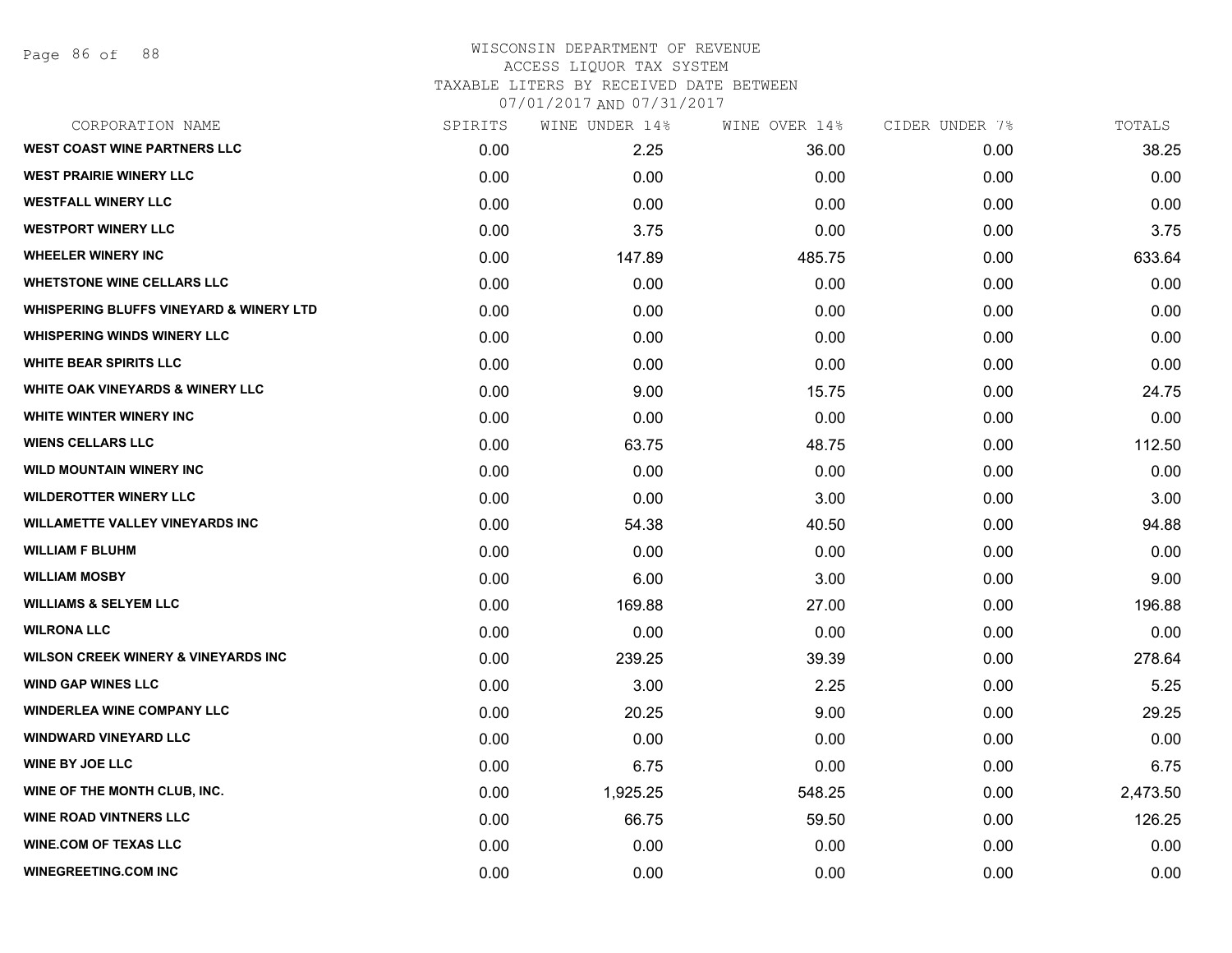Page 87 of 88

| CORPORATION NAME                       | SPIRITS | WINE UNDER 14% | WINE OVER 14% | CIDER UNDER 7% | TOTALS     |
|----------------------------------------|---------|----------------|---------------|----------------|------------|
| <b>WINERY AT BLACK STAR FARMS LLC</b>  | 0.00    | 21.00          | 0.00          | 0.00           | 21.00      |
| <b>WINERY EXCHANGE, INC.</b>           | 0.00    | 3.75           | 13.13         | 0.00           | 16.88      |
| <b>WINERY FULFILLMENT SERVICES LLC</b> | 0.00    | 28.50          | 95.25         | 0.00           | 123.75     |
| <b>WINESITTER BREWHOUSE LLC</b>        | 0.00    | 0.00           | 0.00          | 0.00           | 0.00       |
| <b>WINNESHIEK WILDBERRY WINERY LLC</b> | 0.00    | 90.00          | 0.00          | 0.00           | 90.00      |
| <b>WINSIDE USA INC</b>                 | 0.00    | 4.50           | 27.75         | 0.00           | 32.25      |
| <b>WOLFF VINEYARD LLC</b>              | 0.00    | 12.00          | 6.00          | 0.00           | 18.00      |
| <b>WOLLERSHEIM WINERY, INC.</b>        | 0.00    | 0.00           | 0.00          | 0.00           | 0.00       |
| <b>WOLLERSHEIM WINERY, INC.</b>        | 0.00    | 0.00           | 0.00          | 0.00           | 0.00       |
| <b>WOODSON WINES LLC</b>               | 0.00    | 0.00           | 5.26          | 0.00           | 5.26       |
| <b>WOODWARD CANYON WINERY INC</b>      | 0.00    | 0.00           | 1.50          | 0.00           | 1.50       |
| <b>WORLD'S END LLC</b>                 | 0.00    | 0.00           | 0.00          | 0.00           | 0.00       |
| <b>WRH PARTNERS LLC</b>                | 0.00    | 0.00           | 0.00          | 0.00           | 0.00       |
| YORKVILLE CELLARS INC                  | 0.00    | 20.25          | 0.00          | 0.00           | 20.25      |
| <b>ZD WINES LLC</b>                    | 0.00    | 54.00          | 47.25         | 0.00           | 101.25     |
| <b>ZERO LINK MARKETS INC</b>           | 0.00    | 2,146.81       | 223.69        | 0.00           | 2,370.50   |
| TOTAL LITERS FOR 7/31/2017             | 0.00    | 113,255.45     | 80,446.49     | 3.00           | 193,704.94 |